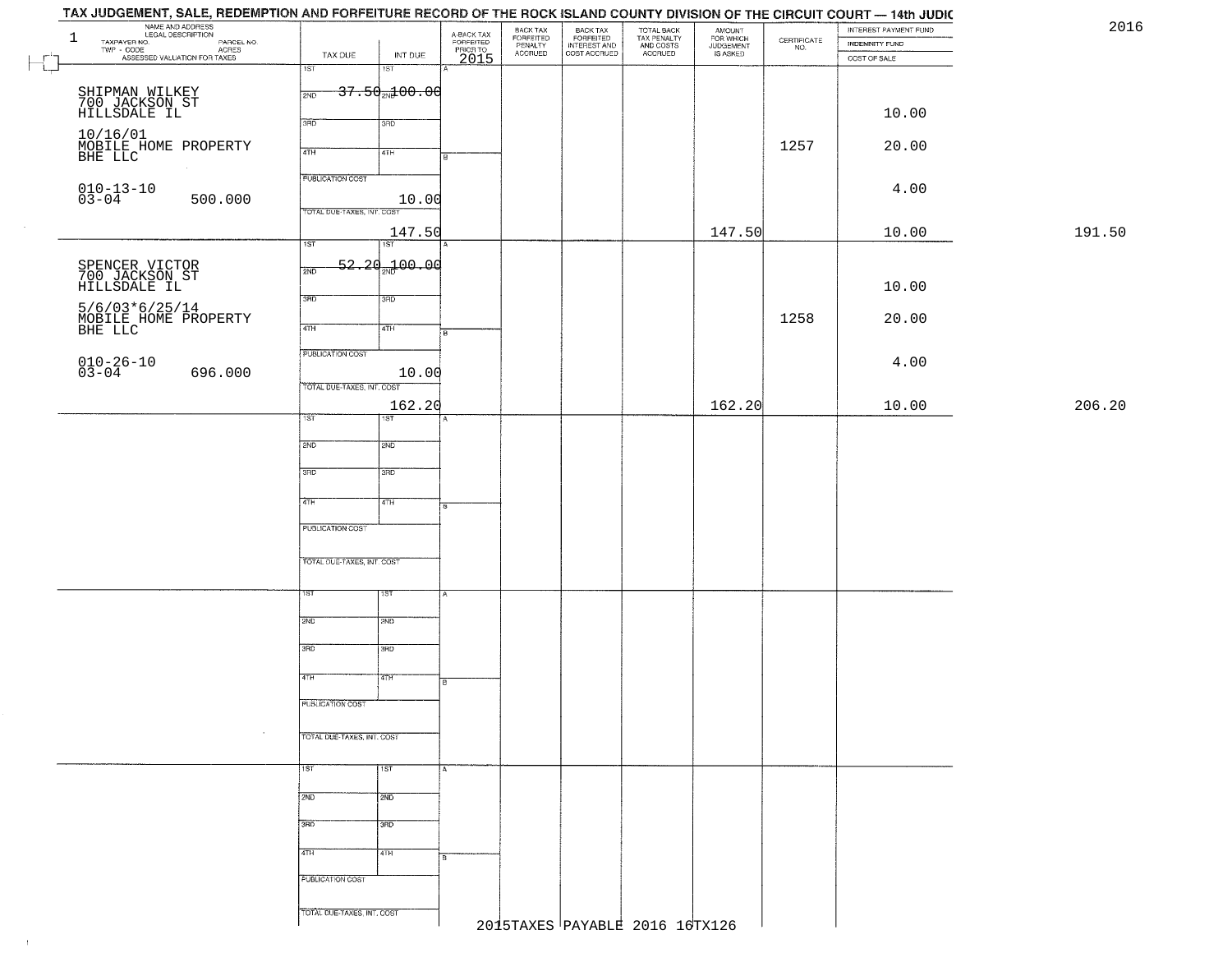|                                         |                      |                            |              | TAX JUDGEMENT, SALE, REDEMPTION AND FORFEITURE RECORD OF THE ROCK ISLAND COUNTY DIVISION OF THE CIRCUIT COURT — 14th JUDICIAL CIRCUIT OF ILLINOIS<br>2016 - The Contract of Linux Council City Contract City Council City Contrac |                                                                 |                               |                                                             |                                                                                       |
|-----------------------------------------|----------------------|----------------------------|--------------|-----------------------------------------------------------------------------------------------------------------------------------------------------------------------------------------------------------------------------------|-----------------------------------------------------------------|-------------------------------|-------------------------------------------------------------|---------------------------------------------------------------------------------------|
| $\mathbf{1}$                            | BY WHOM<br>PURCHASED | RATE<br>$\%$<br><b>BID</b> | DATE OF SALE | SUBSEQUENT TAXES PAID, FEES, AND TIME EXTENSION                                                                                                                                                                                   | TOTAL DUE<br>TO REDEEM<br>FROM SALE<br>LESS<br>COUNTY CLERK FEE | BY WHOM REDEEMED              | DATE OF REDEMP-<br>TION OR DEED<br>DAY<br>YEAR<br><b>MO</b> | RECEIVED REDEMPTION<br>MONEY IN FULL                                                  |
| RICO TRUSTEE<br>$\mathbf{1}$            |                      | 18                         | 12/29/2016   | 03/14/2017 Time Ext & incl<br>03/14/2017 Take Notice Fee                                                                                                                                                                          | $07/29/2019$<br>$40.59$                                         |                               |                                                             | $\hat{I}$ .<br>Certificate<br>Returned<br>& Cancelled<br>04/04/2018<br>$\overline{1}$ |
|                                         |                      |                            |              |                                                                                                                                                                                                                                   |                                                                 | 315.50<br>160.00 GARY WILKING |                                                             | $02/02/2018$ Karen Kinney                                                             |
| RICO TRUSTEE<br>$\overline{\mathbf{c}}$ |                      | 18                         | 12/29/2016   | 03/14/2017 Time Ext & incl<br>03/14/2017 Take Notice Fee<br>11/18/2017 Subs paid                                                                                                                                                  | 07/29/2019<br>20.59<br>182.20                                   |                               |                                                             | Certificate<br>Returned<br>& Cancelled <sup>2</sup><br>07/25/2019                     |
|                                         |                      |                            |              |                                                                                                                                                                                                                                   |                                                                 |                               |                                                             | Karen Kinney                                                                          |
| 3                                       |                      |                            |              |                                                                                                                                                                                                                                   |                                                                 |                               |                                                             | 3                                                                                     |
| 4                                       |                      |                            |              |                                                                                                                                                                                                                                   |                                                                 |                               |                                                             | 4                                                                                     |
| 5                                       |                      |                            |              |                                                                                                                                                                                                                                   |                                                                 |                               |                                                             | 5                                                                                     |
|                                         |                      |                            |              | 2015TAXES PAYABLE 2016 16TX126                                                                                                                                                                                                    |                                                                 |                               |                                                             |                                                                                       |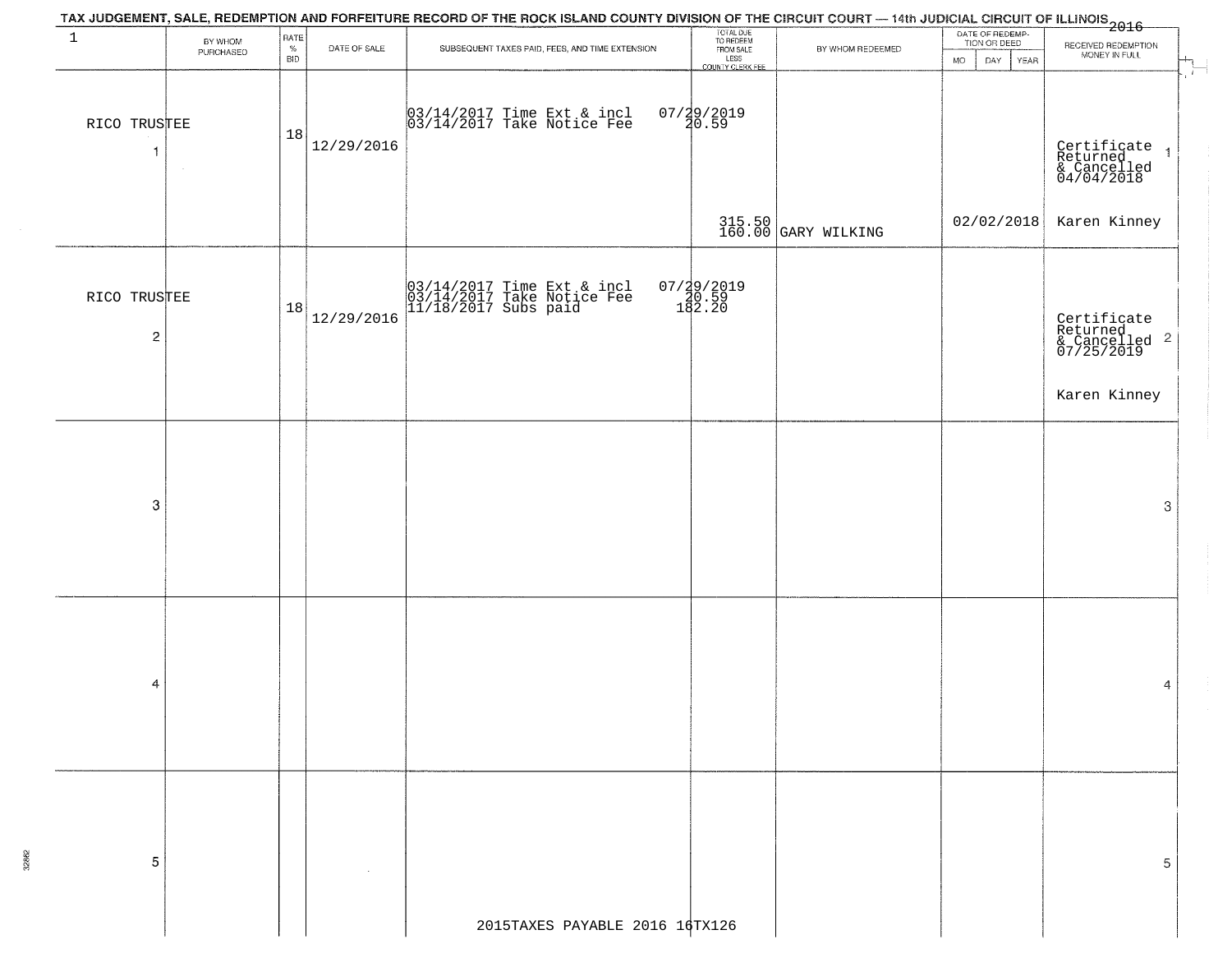|              | TAX JUDGEMENT, SALE, REDEMPTION AND FORFEITURE RECORD OF THE ROCK ISLAND COUNTY DIVISION OF THE CIRCUIT COURT — 14th JUDIC<br>NAME AND ADDRESS<br>LEGAL DESCRIPTION<br>2 |                            | HAMPTON                             |                                             | BACK TAX<br>FORFEITED<br>PENALTY | BACK TAX<br>FORFEITED<br>INTEREST AND | TOTAL BACK<br>TAX PENALTY<br>AND COSTS | AMOUNT<br>FOR WHICH<br>JUDGEMENT<br>IS ASKED |                                                                 | INTEREST PAYMENT FUND                 | 2016   |
|--------------|--------------------------------------------------------------------------------------------------------------------------------------------------------------------------|----------------------------|-------------------------------------|---------------------------------------------|----------------------------------|---------------------------------------|----------------------------------------|----------------------------------------------|-----------------------------------------------------------------|---------------------------------------|--------|
|              | TAXPAYER NO.<br>LEGAL DESCRIPTION<br>- CODE PARCEL NO.<br>- CODE ACRES<br>- ASSESSED VALUATION FOR TAXES<br>$\textsf{TWP} \textsf{-}\textsf{CODE}$                       | TAX DUE                    | INT DUE                             | A-BACK TAX<br>FORFEITED<br>PRIOR TO<br>2015 | <b>ACCRUED</b>                   | COST ACCRUED                          | ACCRUED                                |                                              | $\begin{array}{c} \text{CERTIFICATE} \\ \text{NO.} \end{array}$ | <b>INDEMNITY FUND</b><br>COST OF SALE |        |
| $\mathbb{L}$ |                                                                                                                                                                          | 1ST                        | 1ST                                 |                                             |                                  |                                       |                                        |                                              |                                                                 |                                       |        |
|              | MOODY TIM<br>2507 214TH ST N<br>PORT BYRON IL                                                                                                                            | 2ND                        | <del>69.30<sub>20</sub>100.00</del> |                                             |                                  |                                       |                                        |                                              |                                                                 |                                       |        |
|              |                                                                                                                                                                          | 370                        | 3RD                                 |                                             |                                  |                                       |                                        |                                              |                                                                 | 10.00                                 |        |
|              | 9/27/04<br>MOBILE HOME PROPERTY                                                                                                                                          | 4TH                        | 41H                                 |                                             |                                  |                                       |                                        |                                              | 1259                                                            | 20.00                                 |        |
|              | FALCON FARMS                                                                                                                                                             |                            |                                     |                                             |                                  |                                       |                                        |                                              |                                                                 |                                       |        |
|              | $030 - 09 - 30$                                                                                                                                                          | <b>FUBLICATION COST</b>    |                                     |                                             |                                  |                                       |                                        |                                              |                                                                 | 4.00                                  |        |
|              | 924.000<br>$06 - 06$                                                                                                                                                     | TOTAL DUE-TAXES, INT. COST | 10.00                               |                                             |                                  |                                       |                                        |                                              |                                                                 |                                       |        |
|              |                                                                                                                                                                          | 1ST                        | 179.30<br>1ST                       |                                             |                                  |                                       |                                        | 179.30                                       |                                                                 | 10.00                                 | 223.30 |
|              |                                                                                                                                                                          |                            | _182.40 <sub>aa</sub> 100.00        |                                             |                                  |                                       |                                        |                                              |                                                                 |                                       |        |
|              | WASSON BRIAN<br>2507 214TH ST N<br>PORT BYRON IL                                                                                                                         | 2ND                        |                                     |                                             |                                  |                                       |                                        |                                              |                                                                 | 10.00                                 |        |
|              | NEW MOBILE HOME                                                                                                                                                          | 3BD                        | 3RD                                 |                                             |                                  |                                       |                                        |                                              |                                                                 |                                       |        |
|              | MOBILE HOME PROPERTY<br>FALCON FARMS                                                                                                                                     | $\sqrt{47H}$               | 4TH                                 |                                             |                                  |                                       |                                        |                                              | 1260                                                            | 20.00                                 |        |
|              |                                                                                                                                                                          | PUBLICATION COST           |                                     |                                             |                                  |                                       |                                        |                                              |                                                                 |                                       |        |
|              | $030 - 21 - 30$<br>06-06<br>1216.000                                                                                                                                     |                            | 10.00                               |                                             |                                  |                                       |                                        |                                              |                                                                 | 4.00                                  |        |
|              |                                                                                                                                                                          | TOTAL DUE-TAXES, INT. COST |                                     |                                             |                                  |                                       |                                        |                                              |                                                                 |                                       |        |
|              |                                                                                                                                                                          | 1ST                        | 292.40                              |                                             |                                  |                                       |                                        | 292.40                                       |                                                                 | 10.00                                 | 336.40 |
|              | THOMAS JUSTIN<br>2507 214TH ST N                                                                                                                                         | 69.30<br>2ND               | 100.00                              |                                             |                                  |                                       |                                        |                                              |                                                                 |                                       |        |
|              | PORT BYRON IL                                                                                                                                                            |                            |                                     |                                             |                                  |                                       |                                        |                                              |                                                                 | 10.00                                 |        |
|              | 9/26/03                                                                                                                                                                  | 3RD                        | 3RD                                 |                                             |                                  |                                       |                                        |                                              | 1261                                                            | 20.00                                 |        |
|              | MOBILE HOME PROPERTY<br>FALCON FARMS                                                                                                                                     | 4TH                        | 4TH                                 |                                             |                                  |                                       |                                        |                                              |                                                                 |                                       |        |
|              |                                                                                                                                                                          | <b>PUBLICATION COST</b>    |                                     |                                             |                                  |                                       |                                        |                                              |                                                                 | 4.00                                  |        |
|              | $030 - 27 - 30$<br>06-06<br>924.000                                                                                                                                      | TOTAL OUE-TAXES, INT. COST | 10.00                               |                                             |                                  |                                       |                                        |                                              |                                                                 |                                       |        |
|              |                                                                                                                                                                          |                            | 179.30                              |                                             |                                  |                                       |                                        | 179.30                                       |                                                                 | 10.00                                 | 223.30 |
|              |                                                                                                                                                                          |                            |                                     |                                             |                                  |                                       |                                        |                                              |                                                                 |                                       |        |
|              | SPARROWGROVE SARA<br>2507 214TH ST N                                                                                                                                     | 65.10<br>2ND               | 100.00                              |                                             |                                  |                                       |                                        |                                              |                                                                 |                                       |        |
|              | PORT BYRON IL                                                                                                                                                            | 3RD                        | 3BD                                 |                                             |                                  |                                       |                                        |                                              |                                                                 | 10.00                                 |        |
|              | $6/2/11$ $9/20/13$ MOBILE HOME PROPERTY FALCON FARMS                                                                                                                     |                            |                                     |                                             |                                  |                                       |                                        |                                              | 1262                                                            | 20.00                                 |        |
|              |                                                                                                                                                                          | 4TH                        | 4TH                                 | ۱B.                                         |                                  |                                       |                                        |                                              |                                                                 |                                       |        |
|              | $030 - 65 - 30$<br>06-06<br>868.000                                                                                                                                      | PUBLICATION COST           | 10.00                               |                                             |                                  |                                       |                                        |                                              |                                                                 | 4.00                                  |        |
|              |                                                                                                                                                                          | TOTAL DUE-TAXES, INT. COST |                                     |                                             |                                  |                                       |                                        |                                              |                                                                 |                                       |        |
|              |                                                                                                                                                                          |                            | 175.10                              |                                             |                                  |                                       |                                        | 175.10                                       |                                                                 | 10.00                                 | 219.10 |
|              |                                                                                                                                                                          | 1ST                        | <b>IST</b><br>79.80 100.00          |                                             |                                  |                                       |                                        |                                              |                                                                 |                                       |        |
|              | KORZON BRITTANY<br>2507 214TH ST N<br>PORT BYRON IL                                                                                                                      | 2ND                        | $\overline{2ND}$                    |                                             |                                  |                                       |                                        |                                              |                                                                 | 10.00                                 |        |
|              | 12/9/14<br>MOBILE HOME PROPERTY                                                                                                                                          | 3RD                        | 3BD                                 |                                             |                                  |                                       |                                        |                                              |                                                                 |                                       |        |
|              | FALCON FARMS                                                                                                                                                             | 4TH                        | 4TH                                 |                                             |                                  |                                       |                                        |                                              | 1263                                                            | 20.00                                 |        |
|              |                                                                                                                                                                          | PUBLICATION COST           |                                     |                                             |                                  |                                       |                                        |                                              |                                                                 |                                       |        |
|              | $030 - 97 - 30$<br>06-06<br>1064.000                                                                                                                                     |                            | 10.00                               |                                             |                                  |                                       |                                        |                                              |                                                                 | 4.00                                  |        |
|              |                                                                                                                                                                          | TOTAL DUE-TAXES, INT. COST | 189.80                              |                                             |                                  |                                       |                                        | 189.80                                       |                                                                 | 10.00                                 | 233.80 |
|              |                                                                                                                                                                          |                            |                                     |                                             |                                  |                                       | 2015 TAVEC DAVADIE 2016 16 TV126       |                                              |                                                                 |                                       |        |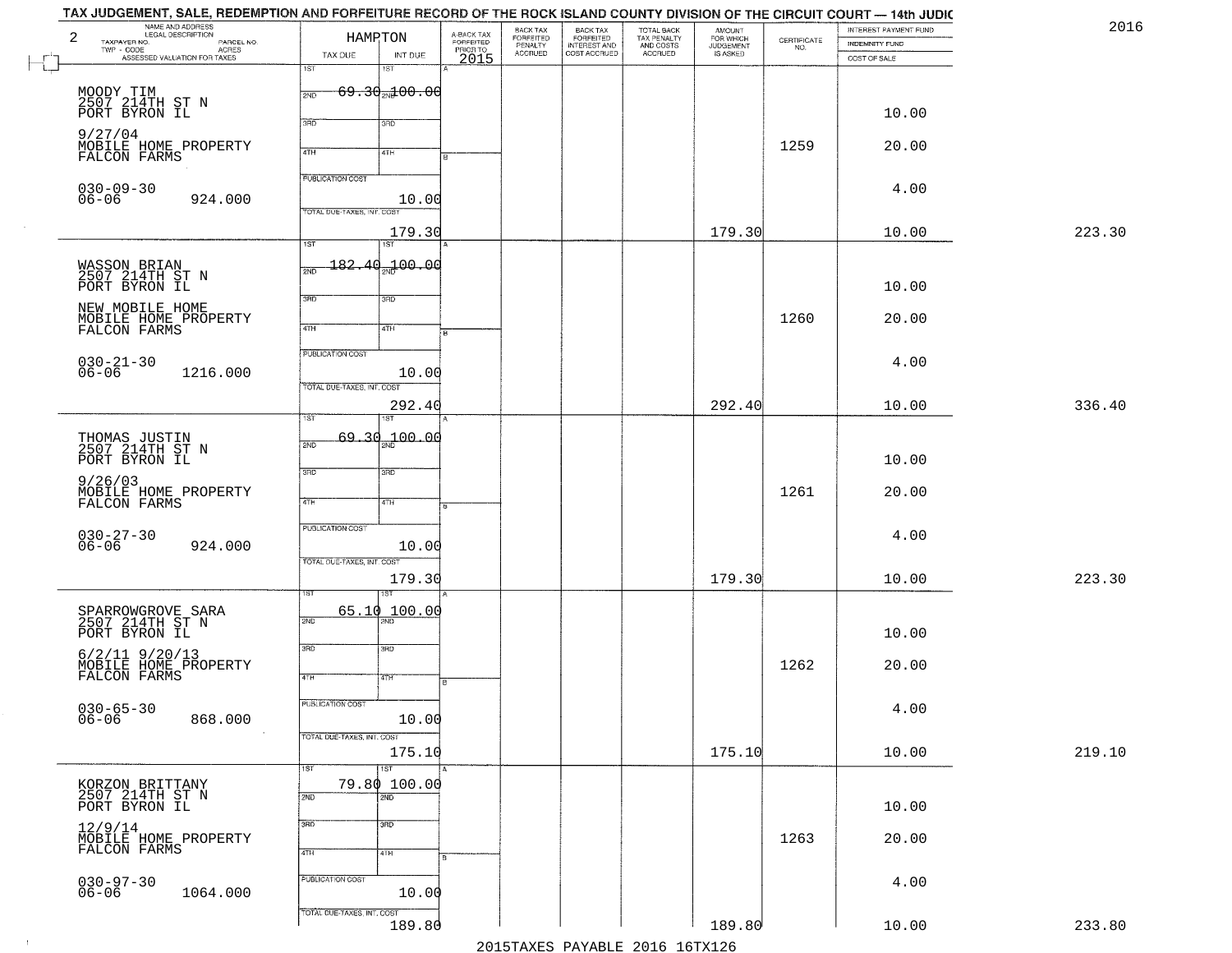| 2                 | BY WHOM<br>PURCHASED | RATE<br>%<br><b>BID</b> | HAMPTON<br>DATE OF SALE | SUBSEQUENT TAXES PAID, FEES, AND TIME EXTENSION                                                                                                                                                                                            | TOTAL DUE<br>TO REDEEM<br>FROM SALE<br>LESS<br><b>COUNTY CLERK FEE</b>        | BY WHOM REDEEMED                                                  | DATE OF REDEMP-<br>TION OR DEED<br><b>MO</b><br>DAY<br><b>YEAR</b> | <del>2016</del><br>RECEIVED REDEMPTION<br>MONEY IN FULL                               |
|-------------------|----------------------|-------------------------|-------------------------|--------------------------------------------------------------------------------------------------------------------------------------------------------------------------------------------------------------------------------------------|-------------------------------------------------------------------------------|-------------------------------------------------------------------|--------------------------------------------------------------------|---------------------------------------------------------------------------------------|
| RICO TRUSTEE      |                      | 18                      | 12/29/2016              | $03/14/2017$ Time Ext & incl<br>$03/14/2017$ Take Notice Fee<br>$02/11/2019$ Take Notice Fee<br>$02/22/2019$ Publication Fee<br>$02/25/2019$ Sheriffs Fee<br>$02/25/2019$ Sheriffs Fee<br>$11/17/2018$ Subs paid<br>$11/18/2017$ Subs paid | 07/29/2019<br>$39.59$<br>$33.80$<br>$34.80$<br>$7.222$<br>$199.320$<br>199.30 |                                                                   |                                                                    | SALE IN ERROR<br>Certificate<br>Returned<br>& Cancelled<br>10/06/2020<br>Karen Kinney |
| RICO TRUSTEE<br>2 |                      | 18                      | 12/29/2016              | 03/14/2017 Time Ext & incl<br>03/14/2017 Take Notice Fee                                                                                                                                                                                   | 07/29/2019<br>20.59                                                           |                                                                   |                                                                    | Certificate<br>Returned<br>$\frac{1}{2}$ Cancelled 2<br>02/07/2018                    |
|                   |                      |                         |                         |                                                                                                                                                                                                                                            |                                                                               | 538.65<br>160.00 YES HOMESALES EXP LLC 1 0                        |                                                                    | Karen Kinney                                                                          |
| RICO TRUSTEE<br>3 |                      | 18                      | 12/29/2016              | $03/14/2017$ Time Ext & incl<br>$03/14/2017$ Take Notice Fee<br>$02/11/2019$ Take Notice Fee<br>$02/22/2019$ Publication Fee<br>$02/25/2019$ Sheriffs Fee<br>$02/25/2019$ Sheriffs Fee<br>$11/17/2018$ Subs paid<br>$11/18/2017$ Subs paid | 07/29/2019<br>30.59<br>35.00<br>3.84<br>34.00<br>$199.30$<br>199.30           |                                                                   |                                                                    | 3                                                                                     |
| RICO TRUSTEE<br>4 |                      | 18                      | 12/29/2016              | 03/14/2017 Time Ext & incl<br>03/14/2017 Take Notice Fee                                                                                                                                                                                   | 07/29/2019<br>20.59                                                           |                                                                   |                                                                    | Certificate<br>Returned<br>& Cancelled 4<br>05/23/2017                                |
|                   |                      |                         |                         |                                                                                                                                                                                                                                            |                                                                               | $\begin{array}{c} 279.13 \\ 160.00 \end{array}$ SARA SPARROWGROVE | 04/04/2017                                                         | Karen Kinney                                                                          |
| RICO TRUSTEE<br>5 |                      | 18                      | 12/29/2016              | 03/14/2017 Time Ext & incl<br>03/14/2017 Take Notice Fee                                                                                                                                                                                   | $07/\frac{19}{20}.59$                                                         |                                                                   |                                                                    | Certificate<br>Returned<br>& Cancelled 5<br>07/20/2017                                |
|                   |                      |                         |                         |                                                                                                                                                                                                                                            |                                                                               | $296.47$<br>160.00 BRITTANY KORZON                                | 05/24/2017                                                         | Karen Kinney                                                                          |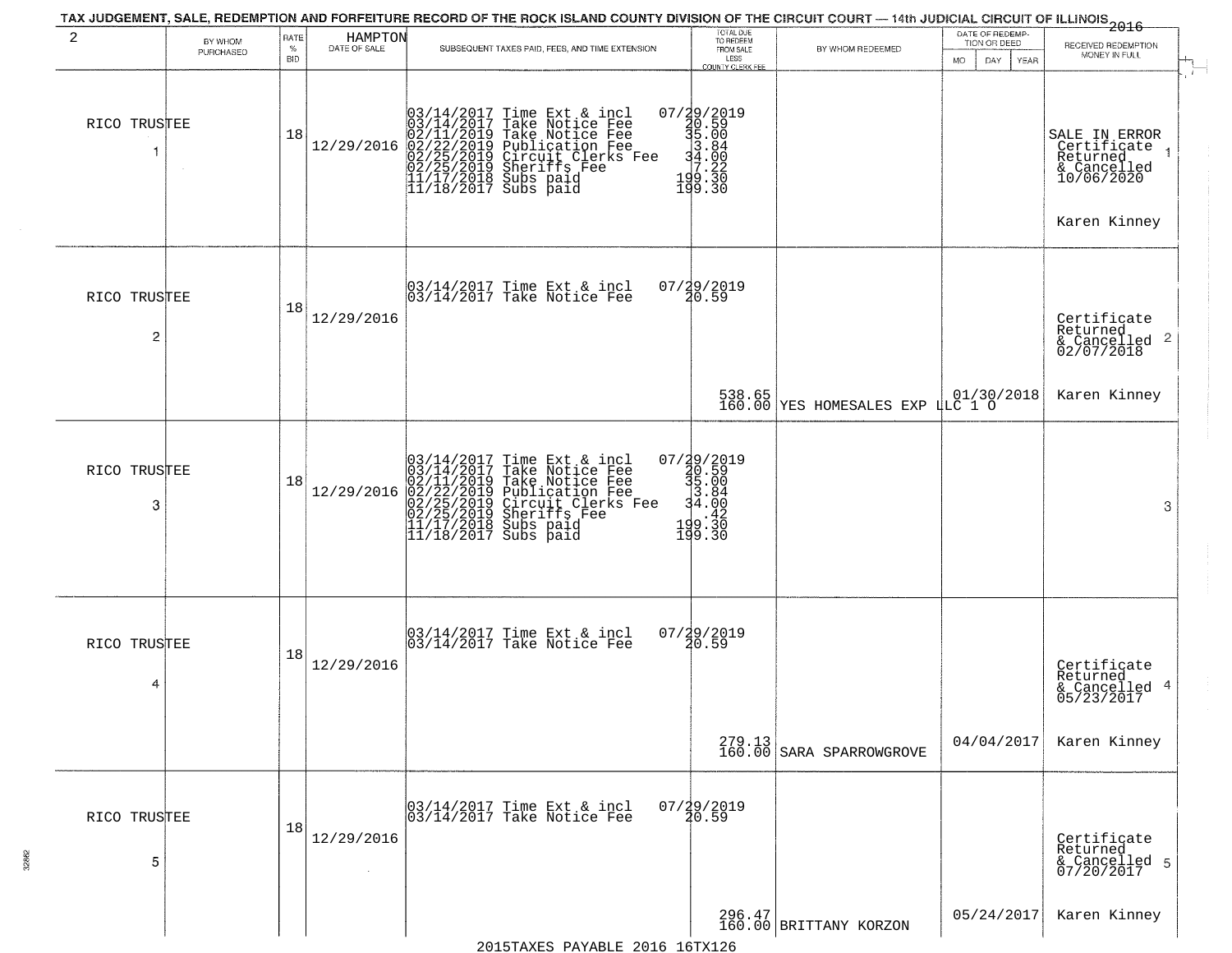| 2016   | INTEREST PAYMENT FUND | CERTIFICATE | <b>AMOUNT</b>                      | TOTAL BACK<br>TAX PENALTY<br>AND COSTS<br>ACCRUED | BACK TAX<br>FORFEITED        | BACK TAX<br>FORFEITED<br>PENALTY |                                     | HAMPTON                             |                            | NAME AND ADDRESS<br>LEGAL DESCRIPTION                                                                                 |
|--------|-----------------------|-------------|------------------------------------|---------------------------------------------------|------------------------------|----------------------------------|-------------------------------------|-------------------------------------|----------------------------|-----------------------------------------------------------------------------------------------------------------------|
|        | <b>INDEMNITY FUND</b> | NO.         | FOR WHICH<br>JUDGEMENT<br>IS ASKED |                                                   | INTEREST AND<br>COST ACCRUED | <b>ACCRUED</b>                   | A-BACK TAX<br>FORFEITED<br>PRIOR TO | INT DUE                             | TAX DUE                    | TAXPAYER NO.<br>PARCEL NO.<br>ACRES<br>TWP - CODE                                                                     |
|        | COST OF SALE          |             |                                    |                                                   |                              |                                  | 2015                                | 1ST                                 | 1ST                        | ASSESSED VALUATION FOR TAXES                                                                                          |
|        |                       |             |                                    |                                                   |                              |                                  |                                     | <del>73.50<sub>2N</sub>100.00</del> |                            |                                                                                                                       |
|        |                       |             |                                    |                                                   |                              |                                  |                                     |                                     | 2ND                        | WHITMARSH-GREEN JAMIE<br>2507 214TH ST N                                                                              |
|        | 10.00                 |             |                                    |                                                   |                              |                                  |                                     | 3RD                                 | 3BD                        | PORT BYRON IL                                                                                                         |
|        | 20.00                 | 1264        |                                    |                                                   |                              |                                  |                                     |                                     |                            | $8/14/01$ 08/20/                                                                                                      |
|        |                       |             |                                    |                                                   |                              |                                  |                                     | 4TH                                 | 4TH                        | MOBILE HOME PROPERTY<br>FALCON FARMS                                                                                  |
|        |                       |             |                                    |                                                   |                              |                                  |                                     |                                     | PUBLICATION COST           |                                                                                                                       |
|        | 4.00                  |             |                                    |                                                   |                              |                                  |                                     | 10.00                               |                            | $031 - 87 - 30$<br>06-06<br>980.000                                                                                   |
|        |                       |             |                                    |                                                   |                              |                                  |                                     |                                     | TOTAL DUE-TAXES, INT. COST |                                                                                                                       |
| 227.50 | 10.00                 |             | 183.50                             |                                                   |                              |                                  |                                     | 183.50                              |                            |                                                                                                                       |
|        |                       |             |                                    |                                                   |                              |                                  |                                     | 1ST                                 | $\overline{157}$           |                                                                                                                       |
|        |                       |             |                                    |                                                   |                              |                                  |                                     | 100.80 100.00                       | 2ND                        | HAWKINS THERESA<br>2507 214TH ST N                                                                                    |
|        | 10.00                 |             |                                    |                                                   |                              |                                  |                                     |                                     | 3RD                        | PORT BYRON IL                                                                                                         |
|        |                       |             |                                    |                                                   |                              |                                  |                                     | 3RD                                 |                            | 07/28/99 6/29/0                                                                                                       |
|        | 20.00                 | 1265        |                                    |                                                   |                              |                                  |                                     | 4TH                                 | $\overline{47H}$           | MOBILE HOME PROPERTY<br>FALCON FARMS                                                                                  |
|        |                       |             |                                    |                                                   |                              |                                  |                                     |                                     | PUBLICATION COST           |                                                                                                                       |
|        | 4.00                  |             |                                    |                                                   |                              |                                  |                                     |                                     |                            | $032 - 40 - 30$                                                                                                       |
|        |                       |             |                                    |                                                   |                              |                                  |                                     | 10.00                               | TOTAL DUE-TAXES, INT. COST | 1344.000                                                                                                              |
| 254.80 | 10.00                 |             | 210.80                             |                                                   |                              |                                  |                                     | 210.80                              |                            |                                                                                                                       |
|        |                       |             |                                    |                                                   |                              |                                  |                                     |                                     | īst                        |                                                                                                                       |
|        |                       |             |                                    |                                                   |                              |                                  |                                     | <sub>2N</sub> 200.0d                | 69,30<br>2ND               | MCNABB C/ORTEZ H<br>2507 214TH ST N                                                                                   |
|        | 10.00                 |             |                                    |                                                   |                              |                                  |                                     |                                     |                            | PORT BYRON IL                                                                                                         |
|        |                       |             |                                    |                                                   |                              |                                  |                                     | 3RD                                 | 3BD                        | 10/25/02                                                                                                              |
|        | 20.00                 | 1266        |                                    |                                                   |                              |                                  |                                     | 4TH                                 | 4TH                        | MOBILE HOME PROPERTY<br>FALCON FARMS                                                                                  |
|        |                       |             |                                    |                                                   |                              |                                  |                                     |                                     |                            |                                                                                                                       |
|        | 4.00                  |             |                                    |                                                   |                              |                                  |                                     |                                     | <b>PUBLICATION COST</b>    | 032-64-30<br>06-06                                                                                                    |
|        |                       |             |                                    |                                                   |                              |                                  |                                     | 10.00                               | TOTAL OUE-TAXES, INT. COST | 924.000                                                                                                               |
| 223.30 | 10.00                 |             | 179.30                             |                                                   |                              |                                  |                                     | 179.30                              |                            |                                                                                                                       |
|        |                       |             |                                    |                                                   |                              |                                  |                                     |                                     |                            |                                                                                                                       |
|        |                       |             |                                    |                                                   |                              |                                  |                                     | 65.10 100.00                        | 2ND                        | MURPHY ROBERT/ANNA<br>2507 214TH ST N                                                                                 |
|        | 10.00                 |             |                                    |                                                   |                              |                                  |                                     |                                     |                            | PORT BYRON IL                                                                                                         |
|        |                       |             |                                    |                                                   |                              |                                  |                                     | 3BD                                 | 3RD                        |                                                                                                                       |
|        | 20.00                 | 1267        |                                    |                                                   |                              |                                  |                                     | वाम                                 | 4TH                        | 10/19/11<br>MOBILE HOME PROPERTY<br>FALCON FARMS                                                                      |
|        |                       |             |                                    |                                                   |                              |                                  |                                     |                                     |                            |                                                                                                                       |
|        | 4.00                  |             |                                    |                                                   |                              |                                  |                                     |                                     | PUBLICATION COST           | $032 - 71 - 30$<br>06-06                                                                                              |
|        |                       |             |                                    |                                                   |                              |                                  |                                     | 10.00                               |                            | 868.000                                                                                                               |
| 219.10 | 10.00                 |             | 175.10                             |                                                   |                              |                                  |                                     | 175.10                              | TOTAL DUE-TAXES, INT. COST |                                                                                                                       |
|        |                       |             |                                    |                                                   |                              |                                  |                                     | 1ST                                 | 1ST                        |                                                                                                                       |
|        |                       |             |                                    |                                                   |                              |                                  |                                     | 73.50 100.00                        |                            | WILSON TWYLA<br>2507 214TH ST N                                                                                       |
|        | 10.00                 |             |                                    |                                                   |                              |                                  |                                     | $\overline{2ND}$                    | 2ND                        | PORT BYRON IL                                                                                                         |
|        |                       |             |                                    |                                                   |                              |                                  |                                     | 3 <sub>BD</sub>                     | 3HD                        |                                                                                                                       |
|        | 20.00                 | 1268        |                                    |                                                   |                              |                                  |                                     |                                     |                            | $\begin{array}{lll} 5/7/03 & * & 4/22/0 & *02/20/20 \\ \text{MOBILE HOME PROPERTY} & \text{FALCON FARMS} \end{array}$ |
|        |                       |             |                                    |                                                   |                              |                                  |                                     | 4TH                                 | 4TH                        |                                                                                                                       |
|        | 4.00                  |             |                                    |                                                   |                              |                                  |                                     |                                     | PUBLICATION COST           |                                                                                                                       |
|        |                       |             |                                    |                                                   |                              |                                  |                                     | 10.00                               |                            | $032 - 81 - 30$<br>06-06<br>980.000                                                                                   |
|        |                       |             |                                    |                                                   |                              |                                  |                                     |                                     |                            |                                                                                                                       |
| 227.50 | 10.00                 |             | 183.50                             |                                                   |                              |                                  |                                     | 183.50                              | TOTAL DUE-TAXES, INT. COST |                                                                                                                       |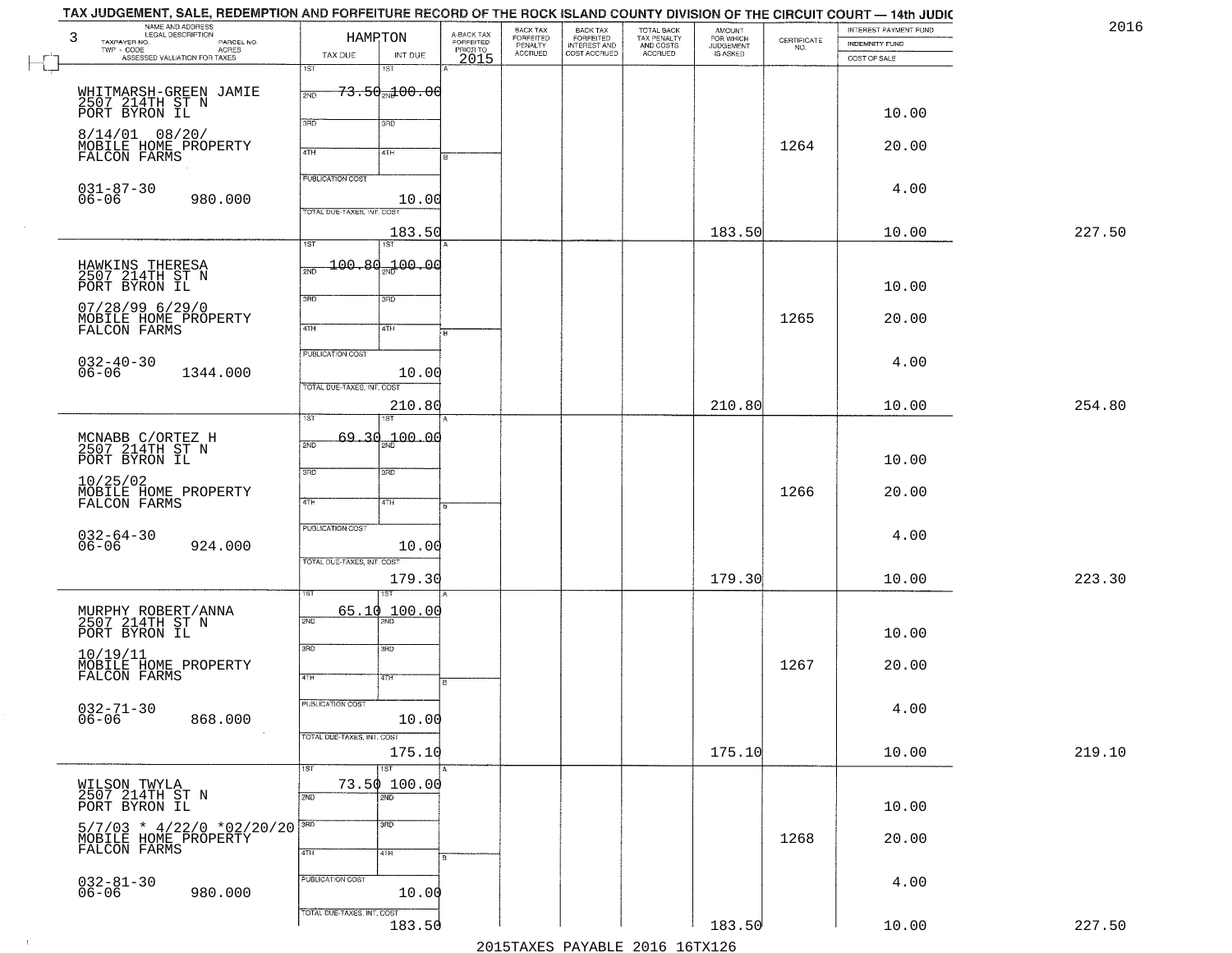| 3                 | BY WHOM<br>PURCHASED | RATE<br>$\%$<br><b>BID</b> | HAMPTON<br>DATE OF SALE | TAX JUDGEMENT, SALE, REDEMPTION AND FORFEITURE RECORD OF THE ROCK ISLAND COUNTY DIVISION OF THE CIRCUIT COURT — 14th JUDICIAL CIRCUIT OF ILLINOIS 2016<br>SUBSEQUENT TAXES PAID, FEES, AND TIME EXTENSION                                  | TOTAL DUE<br>TO REDEEM<br>FROM SALE<br>LESS<br><b>COUNTY CLERK FEE</b>                               | BY WHOM REDEEMED                   | DATE OF REDEMP-<br>TION OR DEED<br>MO.<br>DAY.<br><b>YEAR</b> | RECEIVED REDEMPTION<br>MONEY IN FULL                                        |
|-------------------|----------------------|----------------------------|-------------------------|--------------------------------------------------------------------------------------------------------------------------------------------------------------------------------------------------------------------------------------------|------------------------------------------------------------------------------------------------------|------------------------------------|---------------------------------------------------------------|-----------------------------------------------------------------------------|
| RICO TRUSTEE<br>1 | $\sim$               | 18                         | 12/29/2016              | 03/14/2017 Time Ext & incl<br>03/14/2017 Take Notice Fee                                                                                                                                                                                   | 07/29/2019<br>20.59                                                                                  |                                    |                                                               | Certificate<br>Returned<br>& Cancelled<br>02/07/2018                        |
|                   |                      |                            |                         |                                                                                                                                                                                                                                            |                                                                                                      | 370.94 YES HOMESALES EXP LLC 2 0   |                                                               | Karen Kinney                                                                |
| RICO TRUSTEE<br>2 |                      | 18                         | 12/29/2016              | 03/14/2017 Time Ext & incl<br>03/14/2017 Take Notice Fee                                                                                                                                                                                   | 07/29/2019<br>20.59                                                                                  |                                    |                                                               | Certificate<br>Returned<br>$\overline{c}$<br>& Cancelled<br>11/28/2017      |
|                   |                      |                            |                         |                                                                                                                                                                                                                                            |                                                                                                      | 367.12<br>160.00 YES HOMESALES EXP | 09/27/2017<br>LLČ                                             | Karen Kinney                                                                |
| RICO TRUSTEE<br>3 |                      | 18                         | 12/29/2016              | 03/14/2017 Time Ext & incl<br>03/14/2017 Take Notice Fee<br>02/11/2019 Take Notice Fee<br>02/22/2019 Publication Fee<br>02/22/2019 Circuit Clerks Fee<br>02/25/2019 Sheriffs Fee<br>11/17/2018 Subs paid                                   | $\begin{smallmatrix} 07/39/2019\\ 40.59\\ 35.00\\ 37.20\\ -27.22\\ 199.30 \end{smallmatrix}$         |                                    |                                                               | SALE IN ERROR<br>Certificate<br>Returned<br>-3<br>& Cancelled<br>10/06/2020 |
|                   |                      |                            |                         |                                                                                                                                                                                                                                            |                                                                                                      |                                    |                                                               | Karen Kinney                                                                |
| RICO TRUSTEE<br>4 |                      | 18                         | 12/29/2016              | $03/14/2017$ Time Ext & incl<br>$03/14/2017$ Take Notice Fee<br>$02/11/2019$ Take Notice Fee<br>$02/22/2019$ Publication Fee<br>$02/25/2019$ Sheriffs Fee<br>$02/25/2019$ Sheriffs Fee<br>$11/17/2018$ Subs paid<br>$11/18/2017$ Subs paid | $\begin{smallmatrix} 07/39/2019\\ 30.59\\ 35.00\\ 3.84\\ 10.84\\ -195.10\\ 195.10 \end{smallmatrix}$ |                                    |                                                               | 4                                                                           |
| RICO TRUSTEE<br>5 |                      | 18                         | 12/29/2016              |                                                                                                                                                                                                                                            |                                                                                                      |                                    |                                                               | Certificate<br>Returned<br>& Cancelled 5<br>03/23/2017                      |
|                   |                      |                            |                         |                                                                                                                                                                                                                                            |                                                                                                      | 268.45<br>160.00 TWYLA WILSON      | 02/27/2017                                                    | Karen Kinney                                                                |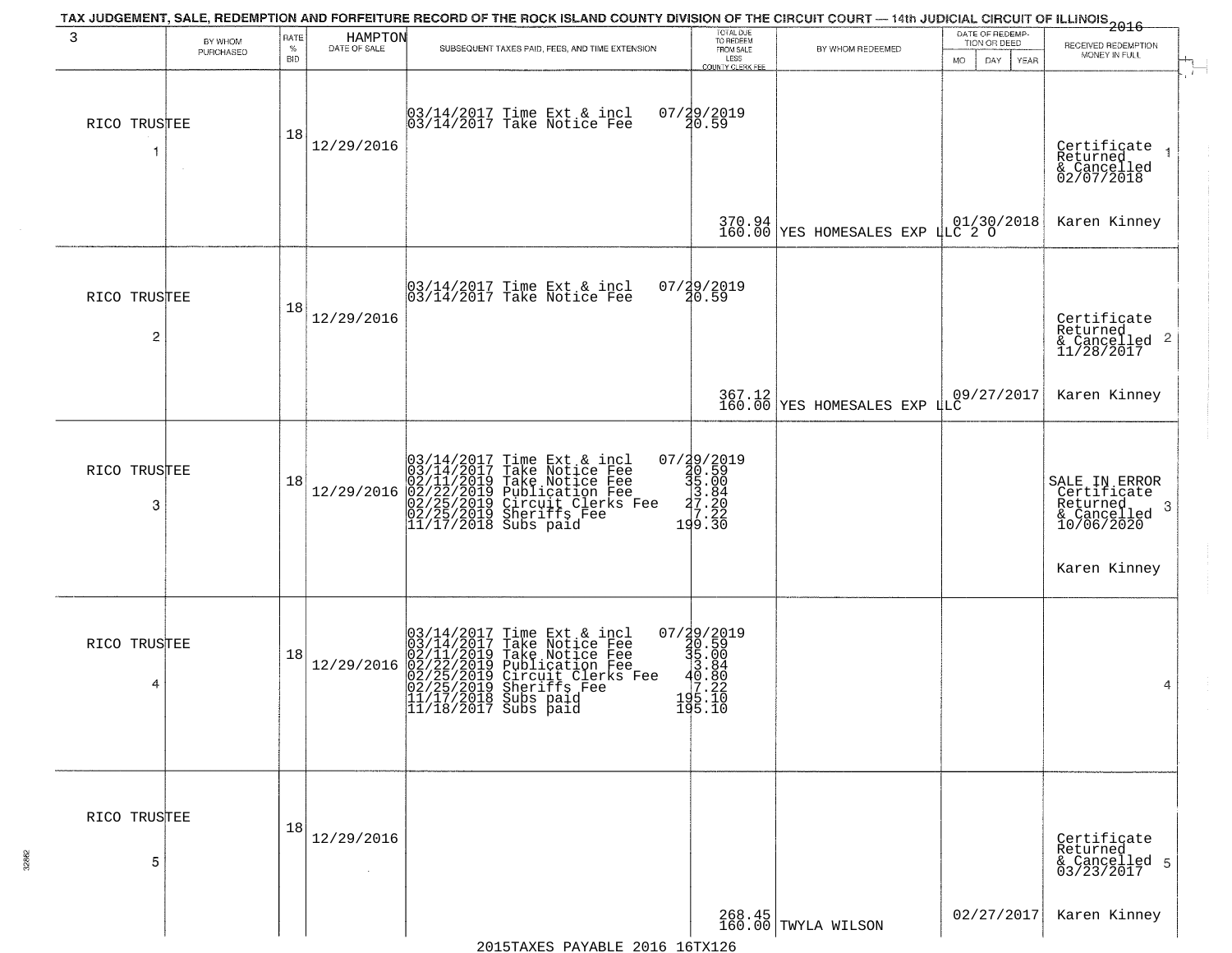| 4 | NAME AND ADDRESS<br>LEGAL DESCRIPTION                                            |                            | HAMRTON                             |                                             | BACK TAX<br>FORFEITED<br>PENALTY<br>ACCRUED | BACK TAX<br>FORFEITED<br>INTEREST AND<br>COST ACCRUED | TOTAL BACK<br>TAX PENALTY<br>AND COSTS<br>ACCRUED | AMOUNT<br>FOR WHICH<br>JUDGEMENT<br>IS ASKED | $\begin{array}{c} \text{CERTIFICATE} \\ \text{NO.} \end{array}$ | INTEREST PAYMENT FUND<br>INDEMNITY FUND |        |
|---|----------------------------------------------------------------------------------|----------------------------|-------------------------------------|---------------------------------------------|---------------------------------------------|-------------------------------------------------------|---------------------------------------------------|----------------------------------------------|-----------------------------------------------------------------|-----------------------------------------|--------|
|   | LEGAL DESCRIPTION PARCEL NO.<br>TWP - CODE AGRES<br>ASSESSED VALUATION FOR TAXES | TAX DUE                    | INT DUE                             | A-BACK TAX<br>FORFEITED<br>PRIOR TO<br>2015 |                                             |                                                       |                                                   |                                              |                                                                 | COST OF SALE                            |        |
|   |                                                                                  | 1ST                        | $\overline{181}$                    |                                             |                                             |                                                       |                                                   |                                              |                                                                 |                                         |        |
|   |                                                                                  | 2ND                        | <del>34.50<sub>20</sub>100.00</del> |                                             |                                             |                                                       |                                                   |                                              |                                                                 |                                         |        |
|   | WGK INTERNATIONAL LLC<br>PO BOX 1042<br>MOLINE IL                                |                            |                                     |                                             |                                             |                                                       |                                                   |                                              |                                                                 | 10.00                                   |        |
|   |                                                                                  | 3BD                        | 3RD                                 |                                             |                                             |                                                       |                                                   |                                              |                                                                 |                                         |        |
|   | 4/17/08<br>MOBILE HOME PROPERTY<br>SILVIS HEIGHTS                                | 4TH                        | 4TH                                 |                                             |                                             |                                                       |                                                   |                                              | 1269                                                            | 20.00                                   |        |
|   |                                                                                  | <b>PUBLICATION COST</b>    |                                     |                                             |                                             |                                                       |                                                   |                                              |                                                                 |                                         |        |
|   | $036 - 04 - 32$<br>06-15                                                         |                            |                                     |                                             |                                             |                                                       |                                                   |                                              |                                                                 | 4.00                                    |        |
|   | 460.000                                                                          | TOTAL DUE-TAXES, INT. COST | 10.00                               |                                             |                                             |                                                       |                                                   |                                              |                                                                 |                                         |        |
|   |                                                                                  |                            | 144.50                              |                                             |                                             |                                                       |                                                   | 144.50                                       |                                                                 | 10.00                                   | 188.50 |
|   |                                                                                  | $\overline{1ST}$           | 15T                                 |                                             |                                             |                                                       |                                                   |                                              |                                                                 |                                         |        |
|   |                                                                                  | 2ND                        | <del>54.00<sub>2N</sub>100.00</del> |                                             |                                             |                                                       |                                                   |                                              |                                                                 |                                         |        |
|   | ROJAS MONICA<br>1309 1ST ST<br>SILVIS IL                                         |                            |                                     |                                             |                                             |                                                       |                                                   |                                              |                                                                 | 10.00                                   |        |
|   |                                                                                  | 3RD                        | 3RD                                 |                                             |                                             |                                                       |                                                   |                                              |                                                                 |                                         |        |
|   | $1/9/06*12/14/07*11/10/15*$ MOBILE HOME PROPERTY SILVIS HEIGHTS                  | 47H                        | 4TH                                 |                                             |                                             |                                                       |                                                   |                                              | 1270                                                            | 20.00                                   |        |
|   |                                                                                  | PUBLICATION COST           |                                     |                                             |                                             |                                                       |                                                   |                                              |                                                                 |                                         |        |
|   | $036 - 11 - 32$<br>06-15<br>720.000                                              |                            | 10.00                               |                                             |                                             |                                                       |                                                   |                                              |                                                                 | 4.00                                    |        |
|   |                                                                                  | TOTAL DUE-TAXES, INT. COST |                                     |                                             |                                             |                                                       |                                                   |                                              |                                                                 |                                         |        |
|   |                                                                                  |                            | 164.00                              |                                             |                                             |                                                       |                                                   | 164.00                                       |                                                                 | 10.00                                   | 208.00 |
|   |                                                                                  | ist                        | IST                                 |                                             |                                             |                                                       |                                                   |                                              |                                                                 |                                         |        |
|   |                                                                                  | 2ND                        | 5 <sub>MD</sub>                     |                                             |                                             |                                                       |                                                   |                                              |                                                                 |                                         |        |
|   |                                                                                  |                            |                                     |                                             |                                             |                                                       |                                                   |                                              |                                                                 |                                         |        |
|   |                                                                                  | 3 <sub>BD</sub>            | 3RD                                 |                                             |                                             |                                                       |                                                   |                                              |                                                                 |                                         |        |
|   |                                                                                  | 4TH                        | 4TH                                 |                                             |                                             |                                                       |                                                   |                                              |                                                                 |                                         |        |
|   |                                                                                  | <b>PUBLICATION COST</b>    |                                     |                                             |                                             |                                                       |                                                   |                                              |                                                                 |                                         |        |
|   |                                                                                  |                            |                                     |                                             |                                             |                                                       |                                                   |                                              |                                                                 |                                         |        |
|   |                                                                                  | TOTAL OUE-TAXES, INT. COST |                                     |                                             |                                             |                                                       |                                                   |                                              |                                                                 |                                         |        |
|   |                                                                                  |                            |                                     |                                             |                                             |                                                       |                                                   |                                              |                                                                 |                                         |        |
|   |                                                                                  | ιsτ                        | १९४                                 |                                             |                                             |                                                       |                                                   |                                              |                                                                 |                                         |        |
|   |                                                                                  | 2ND                        | 2ND                                 |                                             |                                             |                                                       |                                                   |                                              |                                                                 |                                         |        |
|   |                                                                                  | 3RD                        | 3BD                                 |                                             |                                             |                                                       |                                                   |                                              |                                                                 |                                         |        |
|   |                                                                                  |                            |                                     |                                             |                                             |                                                       |                                                   |                                              |                                                                 |                                         |        |
|   |                                                                                  | 4TH                        | वितमा                               | в.                                          |                                             |                                                       |                                                   |                                              |                                                                 |                                         |        |
|   |                                                                                  | PUBLICATION COST           |                                     |                                             |                                             |                                                       |                                                   |                                              |                                                                 |                                         |        |
|   |                                                                                  |                            |                                     |                                             |                                             |                                                       |                                                   |                                              |                                                                 |                                         |        |
|   |                                                                                  | TOTAL DUE-TAXES, INT. COST |                                     |                                             |                                             |                                                       |                                                   |                                              |                                                                 |                                         |        |
|   |                                                                                  | 1ST                        | 1ST                                 |                                             |                                             |                                                       |                                                   |                                              |                                                                 |                                         |        |
|   |                                                                                  |                            |                                     |                                             |                                             |                                                       |                                                   |                                              |                                                                 |                                         |        |
|   |                                                                                  | 2ND                        | 2ND                                 |                                             |                                             |                                                       |                                                   |                                              |                                                                 |                                         |        |
|   |                                                                                  | 3RD                        | 3RD                                 |                                             |                                             |                                                       |                                                   |                                              |                                                                 |                                         |        |
|   |                                                                                  |                            |                                     |                                             |                                             |                                                       |                                                   |                                              |                                                                 |                                         |        |
|   |                                                                                  | 4TH                        | 4TH                                 |                                             |                                             |                                                       |                                                   |                                              |                                                                 |                                         |        |
|   |                                                                                  | PUBLICATION COST           |                                     |                                             |                                             |                                                       |                                                   |                                              |                                                                 |                                         |        |
|   |                                                                                  |                            |                                     |                                             |                                             |                                                       |                                                   |                                              |                                                                 |                                         |        |
|   |                                                                                  | TOTAL DUE-TAXES, INT. COST |                                     |                                             |                                             | 2015TAXES PAYABLE 2016 16TX126                        |                                                   |                                              |                                                                 |                                         |        |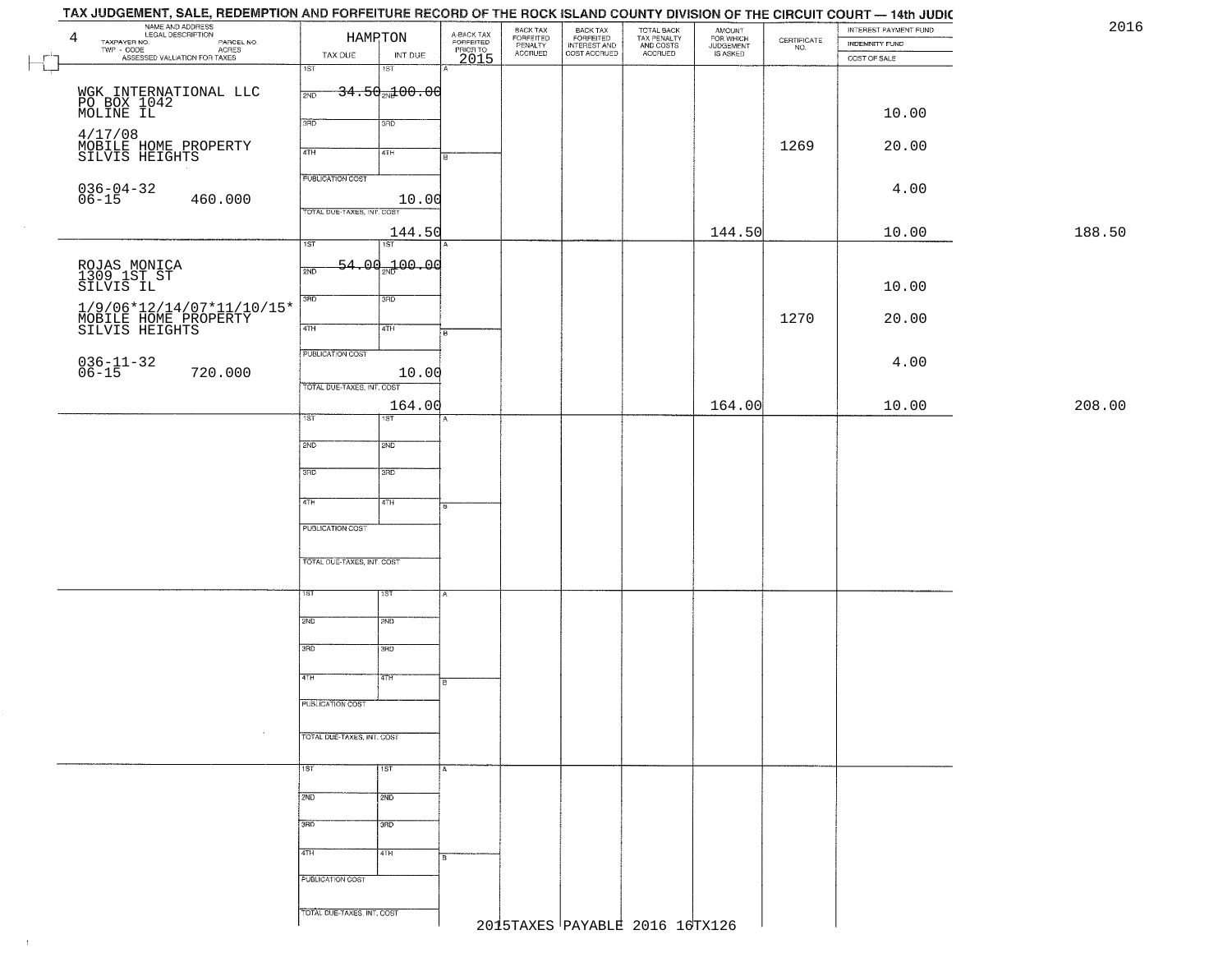|                                |                      |                            |                         | TAX JUDGEMENT, SALE, REDEMPTION AND FORFEITURE RECORD OF THE ROCK ISLAND COUNTY DIVISION OF THE CIRCUIT COURT — 14th JUDICIAL CIRCUIT OF ILLINOIS<br>1 2016 - 1 2017 2018 |                                                                         |                                  |                                                             |                                                        |
|--------------------------------|----------------------|----------------------------|-------------------------|---------------------------------------------------------------------------------------------------------------------------------------------------------------------------|-------------------------------------------------------------------------|----------------------------------|-------------------------------------------------------------|--------------------------------------------------------|
| $\overline{4}$                 | BY WHOM<br>PURCHASED | RATE<br>$\%$<br><b>BID</b> | HAMPTON<br>DATE OF SALE | SUBSEQUENT TAXES PAID, FEES, AND TIME EXTENSION                                                                                                                           | TOTAL DUE<br>TO REDEEM<br>FROM SALE<br>LESS<br>LESS<br>COUNTY CLERK FEE | BY WHOM REDEEMED                 | DATE OF REDEMP-<br>TION OR DEED<br><b>MO</b><br>DAY<br>YEAR | RECEIVED REDEMPTION<br>MONEY IN FULL                   |
| RICO TRUSTEE<br>-1             |                      | 18                         | 12/29/2016              | 03/14/2017 Time Ext & incl<br>03/14/2017 Take Notice Fee                                                                                                                  | 07/29/2019<br>20.59                                                     |                                  |                                                             | Certificate<br>Returned<br>& Cancelled<br>05/23/2017   |
|                                |                      |                            |                         |                                                                                                                                                                           |                                                                         | 243.02<br>160.00 SHANNON FOWLER  | 04/27/2017                                                  | Karen Kinney                                           |
| RICO TRUSTEE<br>$\overline{c}$ |                      | 18                         | 12/29/2016              | 03/14/2017 Time Ext & incl<br>03/14/2017 Take Notice Fee                                                                                                                  | $07/29/2019$<br>$20.59$                                                 |                                  |                                                             | Certificate<br>Returned<br>& Cancelled 2<br>07/20/2017 |
|                                |                      |                            |                         |                                                                                                                                                                           |                                                                         | 266.03<br>160.00 COLONA HOMSE LC | 05/23/2017                                                  | Karen Kinney                                           |
|                                |                      |                            |                         |                                                                                                                                                                           |                                                                         |                                  |                                                             |                                                        |
| 3                              |                      |                            |                         |                                                                                                                                                                           |                                                                         |                                  |                                                             | $\ensuremath{\mathbf{3}}$                              |
|                                |                      |                            |                         |                                                                                                                                                                           |                                                                         |                                  |                                                             |                                                        |
|                                |                      |                            |                         |                                                                                                                                                                           |                                                                         |                                  |                                                             |                                                        |
| 4                              |                      |                            |                         |                                                                                                                                                                           |                                                                         |                                  |                                                             | 4                                                      |
|                                |                      |                            |                         |                                                                                                                                                                           |                                                                         |                                  |                                                             |                                                        |
|                                |                      |                            |                         |                                                                                                                                                                           |                                                                         |                                  |                                                             |                                                        |
| 5                              |                      |                            |                         |                                                                                                                                                                           |                                                                         |                                  |                                                             | 5                                                      |
|                                |                      |                            |                         | 2015TAXES PAYABLE 2016 16TX126                                                                                                                                            |                                                                         |                                  |                                                             |                                                        |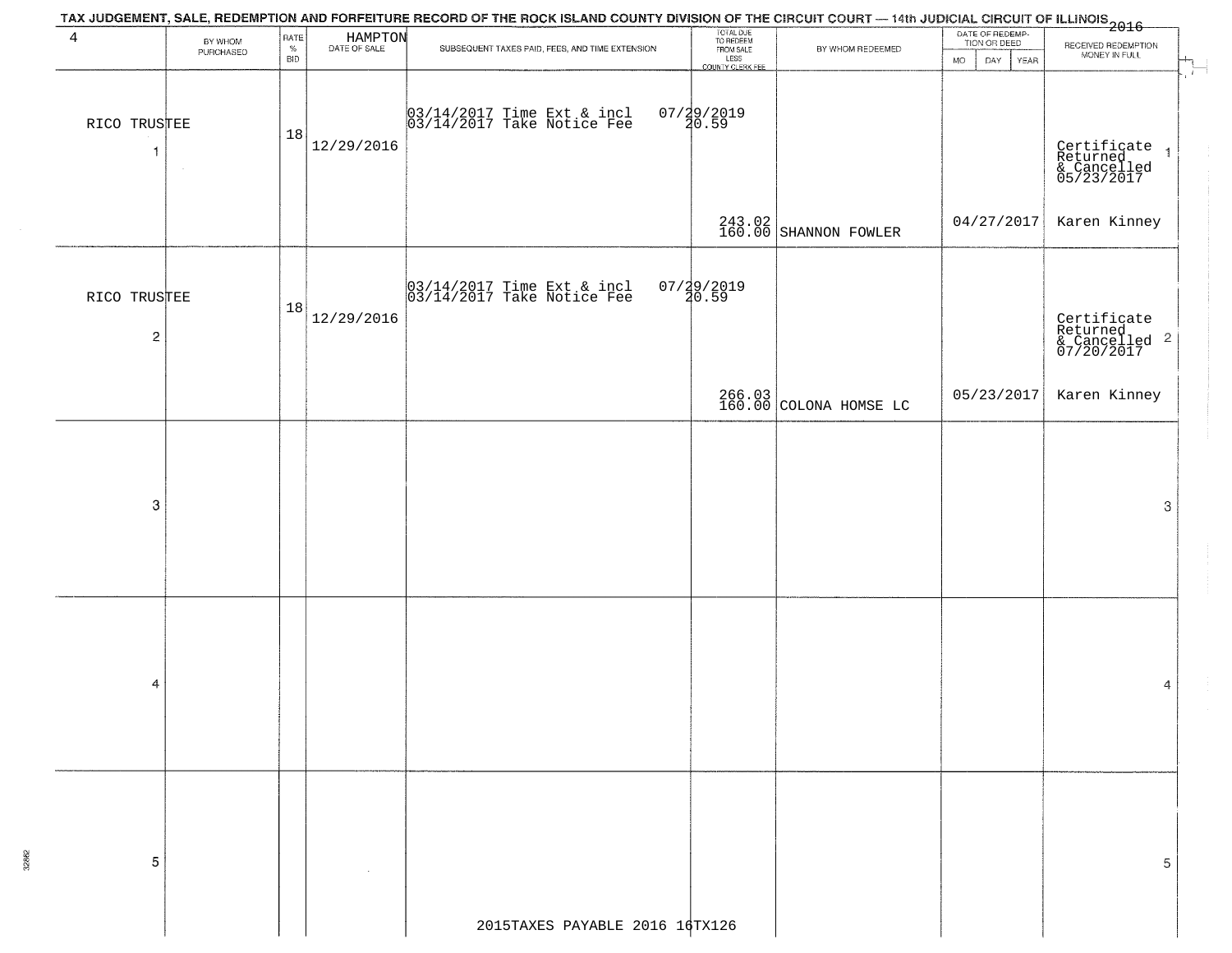| 5                                                                                                                       | SOUTH MOLINE               |                                     |                                     | BACK TAX                        |                                                       |                                                   |                                              |                                                                 | INTEREST PAYMENT FUND |        |
|-------------------------------------------------------------------------------------------------------------------------|----------------------------|-------------------------------------|-------------------------------------|---------------------------------|-------------------------------------------------------|---------------------------------------------------|----------------------------------------------|-----------------------------------------------------------------|-----------------------|--------|
| MARE AND ADDRESS<br>NAME AND ADDRESS<br>LEGAL DESCRIPTION<br>TAYPAYER NO.<br>TWP - CODE<br>ASSESSED VALUATION FOR TAXES | TAX DUE                    | INT DUE                             | A-BACK TAX<br>FORFEITED<br>PRIOR TO | FORFEITED<br>PENALTY<br>ACCRUED | BACK TAX<br>FORFEITED<br>INTEREST AND<br>COST ACCRUED | TOTAL BACK<br>TAX PENALTY<br>AND COSTS<br>ACCRUED | AMOUNT<br>FOR WHICH<br>JUDGEMENT<br>IS ASKED | $\begin{array}{c} \text{CERTIFICATE} \\ \text{NO.} \end{array}$ | <b>INDEMNITY FUND</b> |        |
|                                                                                                                         | $\overline{1ST}$           | $\overline{181}$                    | 2015                                |                                 |                                                       |                                                   |                                              |                                                                 | COST OF SALE          |        |
|                                                                                                                         |                            | <del>73.50<sub>2№</sub>100.00</del> |                                     |                                 |                                                       |                                                   |                                              |                                                                 |                       |        |
| BERHENCKE JODY B<br>4100 27TH ST<br>MOLINE IL                                                                           | 2ND                        |                                     |                                     |                                 |                                                       |                                                   |                                              |                                                                 |                       |        |
|                                                                                                                         | 3RD                        | 3RD                                 |                                     |                                 |                                                       |                                                   |                                              |                                                                 | 10.00                 |        |
|                                                                                                                         |                            |                                     |                                     |                                 |                                                       |                                                   |                                              |                                                                 |                       |        |
| MOBILE HOME PROPERTY<br>BON AIR                                                                                         | 4TH                        | 4TH                                 | В.                                  |                                 |                                                       |                                                   |                                              | 1271                                                            | 20.00                 |        |
|                                                                                                                         | <b>PUBLICATION COST</b>    |                                     |                                     |                                 |                                                       |                                                   |                                              |                                                                 |                       |        |
| $006 - 11 - 40$<br>07-05                                                                                                |                            |                                     |                                     |                                 |                                                       |                                                   |                                              |                                                                 | 4.00                  |        |
| 980.000                                                                                                                 | TOTAL DUE-TAXES, INT. COST | 10.00                               |                                     |                                 |                                                       |                                                   |                                              |                                                                 |                       |        |
|                                                                                                                         |                            | 183.50                              |                                     |                                 |                                                       |                                                   | 183.50                                       |                                                                 | 10.00                 | 227.50 |
|                                                                                                                         | 1ST                        | 1ST                                 |                                     |                                 |                                                       |                                                   |                                              |                                                                 |                       |        |
|                                                                                                                         |                            |                                     |                                     |                                 |                                                       |                                                   |                                              |                                                                 |                       |        |
|                                                                                                                         | 2ND                        | 2ND                                 |                                     |                                 |                                                       |                                                   |                                              |                                                                 |                       |        |
|                                                                                                                         | 3BD                        | 3RD                                 |                                     |                                 |                                                       |                                                   |                                              |                                                                 |                       |        |
|                                                                                                                         |                            |                                     |                                     |                                 |                                                       |                                                   |                                              |                                                                 |                       |        |
|                                                                                                                         | 47H                        | 4TH                                 | łв                                  |                                 |                                                       |                                                   |                                              |                                                                 |                       |        |
|                                                                                                                         | <b>PUBLICATION COST</b>    |                                     |                                     |                                 |                                                       |                                                   |                                              |                                                                 |                       |        |
|                                                                                                                         |                            |                                     |                                     |                                 |                                                       |                                                   |                                              |                                                                 |                       |        |
|                                                                                                                         | TOTAL DUE-TAXES, INT. COST |                                     |                                     |                                 |                                                       |                                                   |                                              |                                                                 |                       |        |
|                                                                                                                         |                            |                                     |                                     |                                 |                                                       |                                                   |                                              |                                                                 |                       |        |
|                                                                                                                         | 1ST.                       | 1ST                                 | A                                   |                                 |                                                       |                                                   |                                              |                                                                 |                       |        |
|                                                                                                                         | 2ND                        | <b>SMD</b>                          |                                     |                                 |                                                       |                                                   |                                              |                                                                 |                       |        |
|                                                                                                                         |                            |                                     |                                     |                                 |                                                       |                                                   |                                              |                                                                 |                       |        |
|                                                                                                                         | 3RD                        | 3RD                                 |                                     |                                 |                                                       |                                                   |                                              |                                                                 |                       |        |
|                                                                                                                         |                            |                                     |                                     |                                 |                                                       |                                                   |                                              |                                                                 |                       |        |
|                                                                                                                         | 4TH                        | 4TH                                 |                                     |                                 |                                                       |                                                   |                                              |                                                                 |                       |        |
|                                                                                                                         | PUBLICATION COST           |                                     |                                     |                                 |                                                       |                                                   |                                              |                                                                 |                       |        |
|                                                                                                                         |                            |                                     |                                     |                                 |                                                       |                                                   |                                              |                                                                 |                       |        |
|                                                                                                                         | TOTAL OUE-TAXES, INT. COST |                                     |                                     |                                 |                                                       |                                                   |                                              |                                                                 |                       |        |
|                                                                                                                         |                            |                                     |                                     |                                 |                                                       |                                                   |                                              |                                                                 |                       |        |
|                                                                                                                         | 1ST                        | १९४                                 |                                     |                                 |                                                       |                                                   |                                              |                                                                 |                       |        |
|                                                                                                                         | 2ND                        | 2ND                                 |                                     |                                 |                                                       |                                                   |                                              |                                                                 |                       |        |
|                                                                                                                         |                            |                                     |                                     |                                 |                                                       |                                                   |                                              |                                                                 |                       |        |
|                                                                                                                         | 3RD                        | 3BD                                 |                                     |                                 |                                                       |                                                   |                                              |                                                                 |                       |        |
|                                                                                                                         |                            |                                     |                                     |                                 |                                                       |                                                   |                                              |                                                                 |                       |        |
|                                                                                                                         | 4TH                        | 4TH                                 | ाह                                  |                                 |                                                       |                                                   |                                              |                                                                 |                       |        |
|                                                                                                                         | PUBLICATION COST           |                                     |                                     |                                 |                                                       |                                                   |                                              |                                                                 |                       |        |
|                                                                                                                         |                            |                                     |                                     |                                 |                                                       |                                                   |                                              |                                                                 |                       |        |
|                                                                                                                         | TOTAL DUE-TAXES, INT. COST |                                     |                                     |                                 |                                                       |                                                   |                                              |                                                                 |                       |        |
|                                                                                                                         |                            |                                     |                                     |                                 |                                                       |                                                   |                                              |                                                                 |                       |        |
|                                                                                                                         | 15T                        | 1ST                                 | А                                   |                                 |                                                       |                                                   |                                              |                                                                 |                       |        |
|                                                                                                                         | 2ND                        | 2ND                                 |                                     |                                 |                                                       |                                                   |                                              |                                                                 |                       |        |
|                                                                                                                         |                            |                                     |                                     |                                 |                                                       |                                                   |                                              |                                                                 |                       |        |
|                                                                                                                         | 3BD                        | 3 <sub>RD</sub>                     |                                     |                                 |                                                       |                                                   |                                              |                                                                 |                       |        |
|                                                                                                                         |                            |                                     |                                     |                                 |                                                       |                                                   |                                              |                                                                 |                       |        |
|                                                                                                                         | 4TH                        | 4TH                                 | ļВ                                  |                                 |                                                       |                                                   |                                              |                                                                 |                       |        |
|                                                                                                                         | PUBLICATION COST           |                                     |                                     |                                 |                                                       |                                                   |                                              |                                                                 |                       |        |
|                                                                                                                         |                            |                                     |                                     |                                 |                                                       |                                                   |                                              |                                                                 |                       |        |
|                                                                                                                         |                            |                                     |                                     |                                 |                                                       |                                                   |                                              |                                                                 |                       |        |

 $\sim 10^{-1}$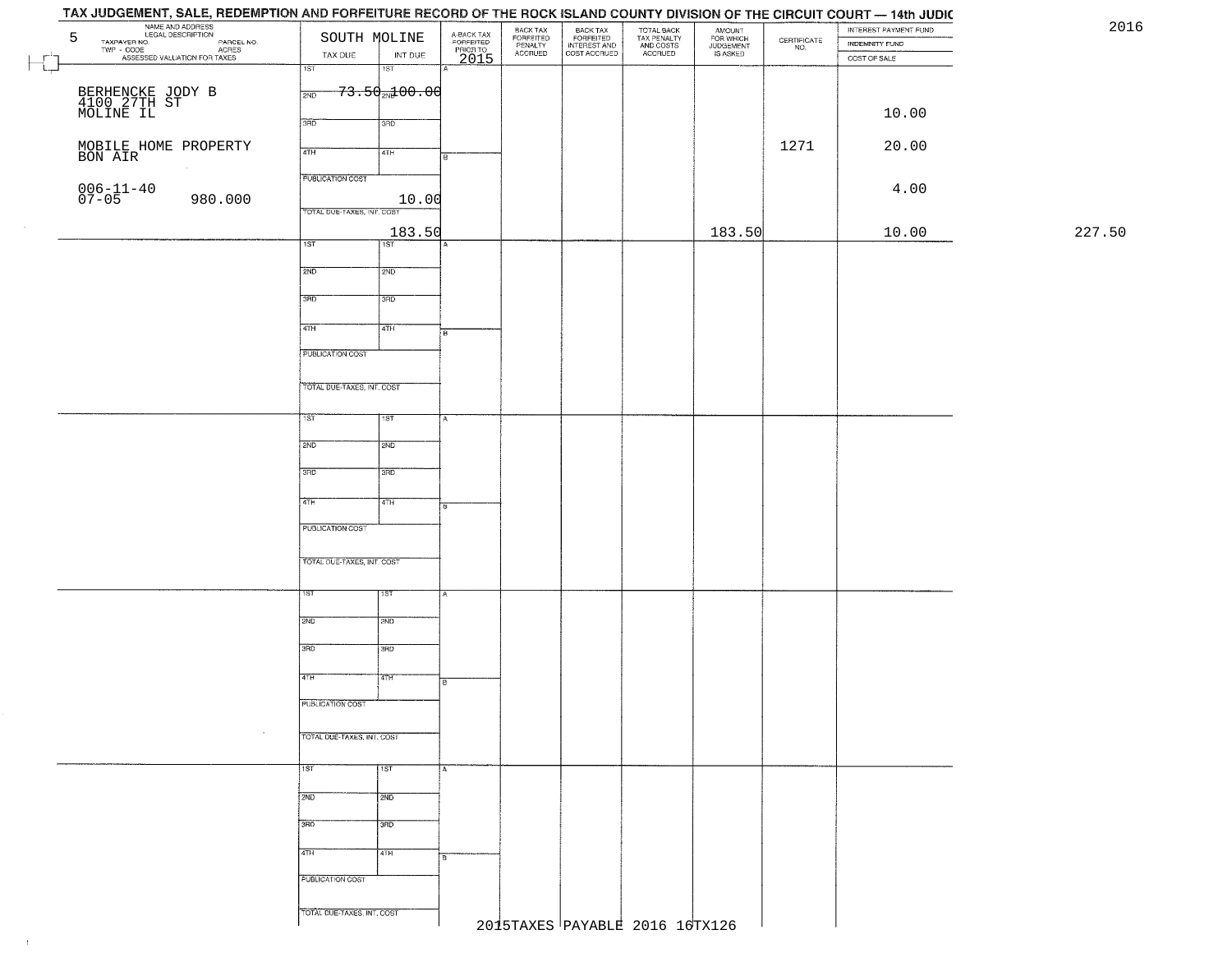|                              |                      |              |                              | TAX JUDGEMENT, SALE, REDEMPTION AND FORFEITURE RECORD OF THE ROCK ISLAND COUNTY DIVISION OF THE CIRCUIT COURT — 14th JUDICIAL CIRCUIT OF ILLINOIS<br>2016 - 1992                                                                           |                                                                                                    |                  |                                 |                                                                                       |
|------------------------------|----------------------|--------------|------------------------------|--------------------------------------------------------------------------------------------------------------------------------------------------------------------------------------------------------------------------------------------|----------------------------------------------------------------------------------------------------|------------------|---------------------------------|---------------------------------------------------------------------------------------|
| 5                            | BY WHOM<br>PURCHASED | RATE<br>$\%$ | SOUTH MOLINE<br>DATE OF SALE | SUBSEQUENT TAXES PAID, FEES, AND TIME EXTENSION                                                                                                                                                                                            | TOTAL DUE<br>TO REDEEM<br>FROM SALE                                                                | BY WHOM REDEEMED | DATE OF REDEMP-<br>TION OR DEED | RECEIVED REDEMPTION                                                                   |
|                              |                      | <b>BID</b>   |                              |                                                                                                                                                                                                                                            | LESS<br>COUNTY CLERK FEE                                                                           |                  | <b>MO</b><br>DAY<br><b>YEAR</b> | MONEY IN FULL<br>$\mathbf{r}$                                                         |
| RICO TRUSTEE<br>$\mathbf{1}$ |                      | 18           | 12/29/2016                   | $03/14/2017$ Time Ext & incl<br>$03/14/2017$ Take Notice Fee<br>$02/11/2019$ Take Notice Fee<br>$02/22/2019$ Publication Fee<br>$02/25/2019$ Sheriffs Fee<br>$02/25/2019$ Sheriffs Fee<br>$11/17/2018$ Subs paid<br>$11/18/2017$ Subs paid | $\begin{smallmatrix} 07/29/2019\\ 20.59\\ 35.00\\ 3.84\\ 8.86\\ 203.50\\ 203.50 \end{smallmatrix}$ |                  |                                 | SALE IN ERROR<br>Certificate<br>Returned<br>& Cancelled<br>05/21/2021<br>Karen Kinney |
| $\overline{c}$               |                      |              |                              |                                                                                                                                                                                                                                            |                                                                                                    |                  |                                 | SALE IN ERROR<br>2                                                                    |
| 3                            |                      |              |                              |                                                                                                                                                                                                                                            |                                                                                                    |                  |                                 | SALE IN ERROR<br>3                                                                    |
| 4                            |                      |              |                              |                                                                                                                                                                                                                                            |                                                                                                    |                  |                                 | SALE IN ERROR<br>4                                                                    |
| 5                            |                      |              |                              |                                                                                                                                                                                                                                            |                                                                                                    |                  |                                 | SALE IN ERROR<br>5                                                                    |
|                              |                      |              |                              | 2015TAXES PAYABLE 2016 $14$ TX126                                                                                                                                                                                                          |                                                                                                    |                  |                                 |                                                                                       |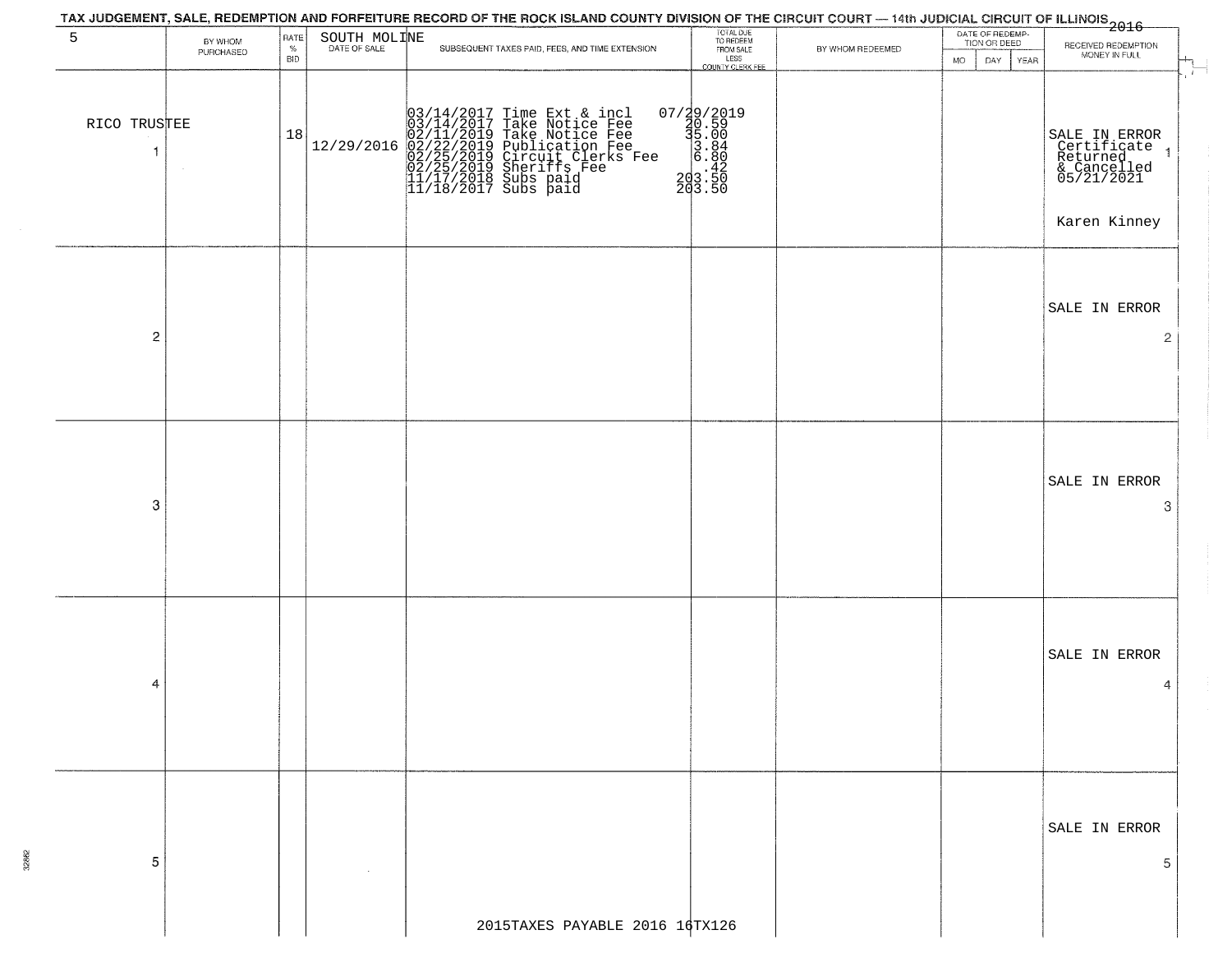| TAX JUDGEMENT, SALE, REDEMPTION AND FORFEITURE RECORD OF THE ROCK ISLAND COUNTY DIVISION OF THE CIRCUIT COURT — 14th JUDIC<br>NAME AND ADDRESS<br>LEGAL DESCRIPTION |                                      |                                             | BACK TAX                        |                                                       |                                                   | <b>AMOUNT</b>                      |                                                                 | INTEREST PAYMENT FUND | 2016   |
|---------------------------------------------------------------------------------------------------------------------------------------------------------------------|--------------------------------------|---------------------------------------------|---------------------------------|-------------------------------------------------------|---------------------------------------------------|------------------------------------|-----------------------------------------------------------------|-----------------------|--------|
| 6<br>TAXPAYER NO.<br>PARCEL NO.<br>$\mathsf{TWP} \, \cdot \, \mathsf{CODE}$<br>- CODE<br>ACRES<br>ASSESSED VALUATION FOR TAXES                                      | SOUTH MOLINE<br>TAX DUE<br>INT DUE   | A-BACK TAX<br>FORFEITED<br>PRIOR TO<br>2015 | FORFEITED<br>PENALTY<br>ACCRUED | BACK TAX<br>FORFEITED<br>INTEREST AND<br>COST ACCRUED | TOTAL BACK<br>TAX PENALTY<br>AND COSTS<br>ACCRUED | FOR WHICH<br>JUDGEMENT<br>IS ASKED | $\begin{array}{c} \text{CERTIFICATE} \\ \text{NO.} \end{array}$ | INDEMNITY FUND        |        |
|                                                                                                                                                                     | 1ST<br>1ST                           |                                             |                                 |                                                       |                                                   |                                    |                                                                 | COST OF SALE          |        |
| NELSON STEVE<br>830 1ST AVE                                                                                                                                         | $50.40$ and $00.00$<br>2ND           |                                             |                                 |                                                       |                                                   |                                    |                                                                 |                       |        |
| EAST MOLINE IL                                                                                                                                                      |                                      |                                             |                                 |                                                       |                                                   |                                    |                                                                 | 10.00                 |        |
|                                                                                                                                                                     | 3RD<br>3RD                           |                                             |                                 |                                                       |                                                   |                                    |                                                                 |                       |        |
| MOBILE HOME PROPERTY<br>MISSISSIPPI                                                                                                                                 | 4TH<br>4TH                           |                                             |                                 |                                                       |                                                   |                                    | 1272                                                            | 20.00                 |        |
|                                                                                                                                                                     | <b>PUBLICATION COST</b>              |                                             |                                 |                                                       |                                                   |                                    |                                                                 |                       |        |
| $020 - 23 - 44$<br>07-03<br>672.000                                                                                                                                 | 10.00                                |                                             |                                 |                                                       |                                                   |                                    |                                                                 | 4.00                  |        |
|                                                                                                                                                                     | TOTAL DUE-TAXES, INT. COST           |                                             |                                 |                                                       |                                                   |                                    |                                                                 |                       |        |
|                                                                                                                                                                     | 160.40                               |                                             |                                 |                                                       |                                                   | 160.40                             |                                                                 | 10.00                 | 204.40 |
|                                                                                                                                                                     | $\overline{1ST}$<br>1ST<br>54.00     |                                             |                                 |                                                       |                                                   |                                    |                                                                 |                       |        |
| POWERS STEVEN C<br>830 1ST AVE                                                                                                                                      | 200.00<br>2ND                        |                                             |                                 |                                                       |                                                   |                                    |                                                                 |                       |        |
| EAST MOLINE IL                                                                                                                                                      | 3RD<br>3RD                           |                                             |                                 |                                                       |                                                   |                                    |                                                                 | 10.00                 |        |
| 9/29/06*11/20/13*3/27/14*<br>MOBILE HOME PROPERTY<br>MISSISSIPPI                                                                                                    |                                      |                                             |                                 |                                                       |                                                   |                                    | 1273                                                            | 20.00                 |        |
|                                                                                                                                                                     | $\sqrt{47H}$<br>4TH                  |                                             |                                 |                                                       |                                                   |                                    |                                                                 |                       |        |
| $020 - 38 - 44$<br>07-03                                                                                                                                            | PUBLICATION COST                     |                                             |                                 |                                                       |                                                   |                                    |                                                                 | 4.00                  |        |
| 720.000                                                                                                                                                             | 10.00<br>TOTAL DUE-TAXES, INT. COST  |                                             |                                 |                                                       |                                                   |                                    |                                                                 |                       |        |
|                                                                                                                                                                     | 164.00                               |                                             |                                 |                                                       |                                                   | 164.00                             |                                                                 | 10.00                 | 208.00 |
|                                                                                                                                                                     | isT<br>1ST                           |                                             |                                 |                                                       |                                                   |                                    |                                                                 |                       |        |
| LOPEZ ABIGAIL<br>830_1ST_AVE                                                                                                                                        | $54.00_{20}100.00$<br>2ND            |                                             |                                 |                                                       |                                                   |                                    |                                                                 |                       |        |
| EAST MOLINE IL                                                                                                                                                      | 3BD<br>3 <sub>BD</sub>               |                                             |                                 |                                                       |                                                   |                                    |                                                                 | 10.00                 |        |
| 8/6/04*11/27/12*02/15/13*                                                                                                                                           |                                      |                                             |                                 |                                                       |                                                   |                                    | 1274                                                            | 20.00                 |        |
| MOBILE HOME PROPERTY<br>MISSISSIPPI                                                                                                                                 | 4TH<br>4TH                           |                                             |                                 |                                                       |                                                   |                                    |                                                                 |                       |        |
|                                                                                                                                                                     | <b>PUBLICATION COST</b>              |                                             |                                 |                                                       |                                                   |                                    |                                                                 | 4.00                  |        |
| $020 - 48 - 44$<br>07-03<br>720.000                                                                                                                                 | 10.00                                |                                             |                                 |                                                       |                                                   |                                    |                                                                 |                       |        |
|                                                                                                                                                                     | TOTAL OUE-TAXES, INT. COST<br>164.00 |                                             |                                 |                                                       |                                                   | 164.00                             |                                                                 | 10.00                 | 208.00 |
|                                                                                                                                                                     | ख़                                   |                                             |                                 |                                                       |                                                   |                                    |                                                                 |                       |        |
| SOMERS MEGAN<br>830 1ST AVE                                                                                                                                         | 73.50 100.00<br>2ND                  |                                             |                                 |                                                       |                                                   |                                    |                                                                 |                       |        |
| EAST MOLINE IL                                                                                                                                                      |                                      |                                             |                                 |                                                       |                                                   |                                    |                                                                 | 10.00                 |        |
| 7/22/10                                                                                                                                                             | 3RD<br>3BD                           |                                             |                                 |                                                       |                                                   |                                    |                                                                 |                       |        |
| MOBILE HOME PROPERTY<br>MISSISSIPPI                                                                                                                                 | 4TH<br>वाम                           |                                             |                                 |                                                       |                                                   |                                    | 1275                                                            | 20.00                 |        |
|                                                                                                                                                                     | PUBLICATION COST                     |                                             |                                 |                                                       |                                                   |                                    |                                                                 |                       |        |
| 020-49-44<br>07-03<br>980.000                                                                                                                                       | 10.00                                |                                             |                                 |                                                       |                                                   |                                    |                                                                 | 4.00                  |        |
| $\sim 100$                                                                                                                                                          | TOTAL DUE-TAXES, INT. COST           |                                             |                                 |                                                       |                                                   |                                    |                                                                 |                       |        |
|                                                                                                                                                                     | 183.50<br>$\overline{1ST}$<br>1ST    |                                             |                                 |                                                       |                                                   | 183.50                             |                                                                 | 10.00                 | 227.50 |
| WOODS KELLY<br>830 1ST AVE                                                                                                                                          | 50.40100.00                          |                                             |                                 |                                                       |                                                   |                                    |                                                                 |                       |        |
| EAST MOLINE IL                                                                                                                                                      | 2ND<br>$\overline{2ND}$              |                                             |                                 |                                                       |                                                   |                                    |                                                                 | 10.00                 |        |
| 7/13/09                                                                                                                                                             | 3RD<br>3 <sub>BD</sub>               |                                             |                                 |                                                       |                                                   |                                    |                                                                 |                       |        |
| MOBILE HOME PROPERTY<br>MISSISSIPPI                                                                                                                                 | 4TH<br>4TH                           |                                             |                                 |                                                       |                                                   |                                    | 1276                                                            | 20.00                 |        |
|                                                                                                                                                                     |                                      |                                             |                                 |                                                       |                                                   |                                    |                                                                 |                       |        |
| $020 - 59 - 44$<br>07-03<br>672.000                                                                                                                                 | PUBLICATION COST<br>10.00            |                                             |                                 |                                                       |                                                   |                                    |                                                                 | 4.00                  |        |
|                                                                                                                                                                     | TOTAL DUE-TAXES, INT. COST           |                                             |                                 |                                                       |                                                   |                                    |                                                                 |                       |        |
|                                                                                                                                                                     | 160.40                               |                                             |                                 |                                                       |                                                   | 160.40                             |                                                                 | 10.00                 | 204.40 |
|                                                                                                                                                                     |                                      |                                             |                                 |                                                       | 2015 TAVEC DAVADIE 2016 16 TV126                  |                                    |                                                                 |                       |        |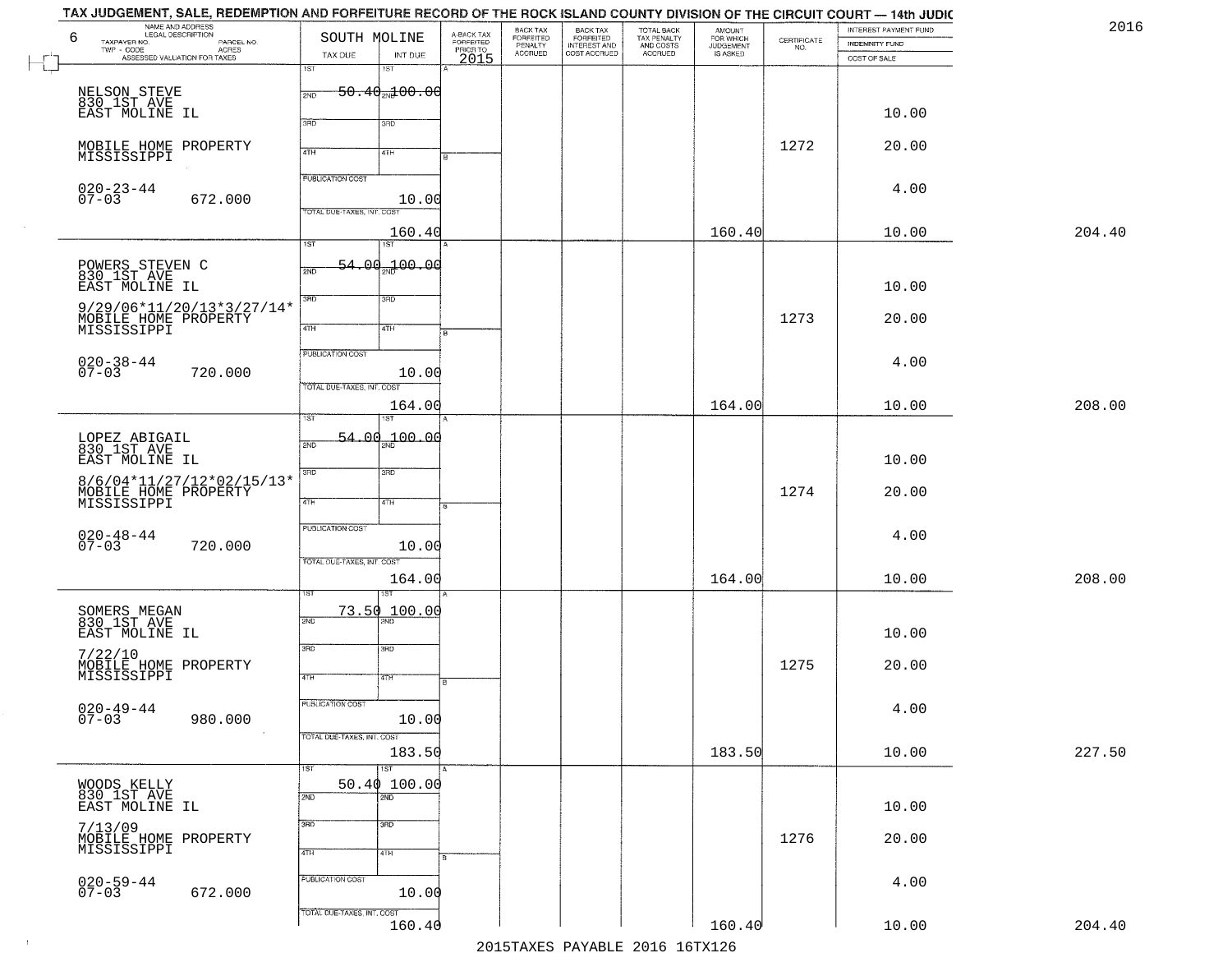| 6                 | BY WHOM<br>PURCHASED | RATE<br>$\%$<br><b>BID</b> | SOUTH MOLINE | TAX JUDGEMENT, SALE, REDEMPTION AND FORFEITURE RECORD OF THE ROCK ISLAND COUNTY DIVISION OF THE CIRCUIT COURT — 14th JUDICIAL CIRCUIT OF ILLINOIS 2016<br>SUBSEQUENT TAXES PAID, FEES, AND TIME EXTENSION  | TOTAL DUE<br>TO REDEEM<br>FROM SALE<br>LESS<br>COUNTY CLERK FEE                                                                                                                                                                                                                                                                                                                                                                                                | BY WHOM REDEEMED                 | DATE OF REDEMP-<br>TION OR DEED<br>DAY<br><b>MO</b><br><b>YEAR</b> | RECEIVED REDEMPTION<br>MONEY IN FULL                                          |
|-------------------|----------------------|----------------------------|--------------|------------------------------------------------------------------------------------------------------------------------------------------------------------------------------------------------------------|----------------------------------------------------------------------------------------------------------------------------------------------------------------------------------------------------------------------------------------------------------------------------------------------------------------------------------------------------------------------------------------------------------------------------------------------------------------|----------------------------------|--------------------------------------------------------------------|-------------------------------------------------------------------------------|
| RICO TRUSTEE<br>1 |                      | 18                         | 12/29/2016   | 03/14/2017 Time Ext & incl<br>03/14/2017 Take Notice Fee                                                                                                                                                   | 07/29/2019<br>20.59                                                                                                                                                                                                                                                                                                                                                                                                                                            |                                  |                                                                    | Certificate<br>Returned<br>& Cancelled<br>07/20/2017                          |
|                   |                      |                            |              |                                                                                                                                                                                                            |                                                                                                                                                                                                                                                                                                                                                                                                                                                                | 261.78<br>160.00 STEVE NELSON    | 06/20/2017                                                         | Karen Kinney                                                                  |
| RICO TRUSTEE<br>2 |                      | 18                         | 12/29/2016   | $03/14/2017$ Time Ext & incl<br>03/14/2017 Take Notice Fee<br>02/11/2019 Take Notice Fee<br>02/22/2019 Publication Fee<br>02/22/2019 Circuit Clerks Fee<br>02/25/2019 Sheriffs Fee<br>11/17/2018 Subs paid | $\begin{smallmatrix} 07 \ / \ \textcolor{red}{29} \ / \textcolor{red}{2019} \\ \textcolor{red}{\mathbf{30}} \ . \ \textcolor{red}{59} \\ \textcolor{red}{\mathbf{39}} \ . \ \textcolor{red}{59} \\ \textcolor{red}{\mathbf{39}} \ . \ \textcolor{red}{204} \\ \textcolor{red}{\mathbf{29}} \ . \ \textcolor{red}{204} \\ \textcolor{red}{\mathbf{29}} \ . \ \textcolor{red}{222} \\ \textcolor{red}{\mathbf{184}} \ . \ \textcolor{red}{00} \end{smallmatrix}$ |                                  |                                                                    | SALE IN ERROR<br>Certificate<br>Returned<br>& Cancelled 2<br>10/06/2020       |
|                   |                      |                            |              |                                                                                                                                                                                                            |                                                                                                                                                                                                                                                                                                                                                                                                                                                                |                                  |                                                                    | Karen Kinney                                                                  |
| RICO TRUSTEE<br>3 |                      | 18                         | 12/29/2016   | 03/14/2017 Time Ext & incl<br>03/14/2017 Take Notice Fee                                                                                                                                                   | 07/29/2019<br>20.59                                                                                                                                                                                                                                                                                                                                                                                                                                            |                                  |                                                                    | Certificate<br>Returned<br>-3<br>& Cancelled<br>01/09/2018                    |
|                   |                      |                            |              |                                                                                                                                                                                                            |                                                                                                                                                                                                                                                                                                                                                                                                                                                                | 303.47<br>160.00 MISSISSIPPI MHP | 11/03/2017                                                         | Karen Kinney                                                                  |
| RICO TRUSTEE<br>4 |                      | 18                         | 12/29/2016   | 03/14/2017 Time Ext & incl<br>03/14/2017 Take Notice Fee<br>11/18/2017 Subs paid                                                                                                                           | $07/29/2019$<br>20.59<br>203.50                                                                                                                                                                                                                                                                                                                                                                                                                                |                                  |                                                                    | Certificate<br>Returned<br>& Cancelled 4<br>01/09/2018                        |
|                   |                      |                            |              |                                                                                                                                                                                                            |                                                                                                                                                                                                                                                                                                                                                                                                                                                                | 557.91<br>160.00 MISSISSIPPI MHC | 11/28/2017                                                         | Karen Kinney                                                                  |
| RICO TRUSTEE<br>5 |                      | 18                         | 12/29/2016   | 03/14/2017 Time Ext & incl<br>03/14/2017 Take Notice Fee                                                                                                                                                   | $07/29/2019$<br>$20.59$                                                                                                                                                                                                                                                                                                                                                                                                                                        |                                  |                                                                    | ADMIN SALE IN ERROR<br>Certificate<br>Returned<br>& Cancelled 5<br>02/01/2018 |
|                   |                      |                            |              | 2015TAXES PAYABLE 2016 16TX126                                                                                                                                                                             |                                                                                                                                                                                                                                                                                                                                                                                                                                                                |                                  |                                                                    | Karen Kinney                                                                  |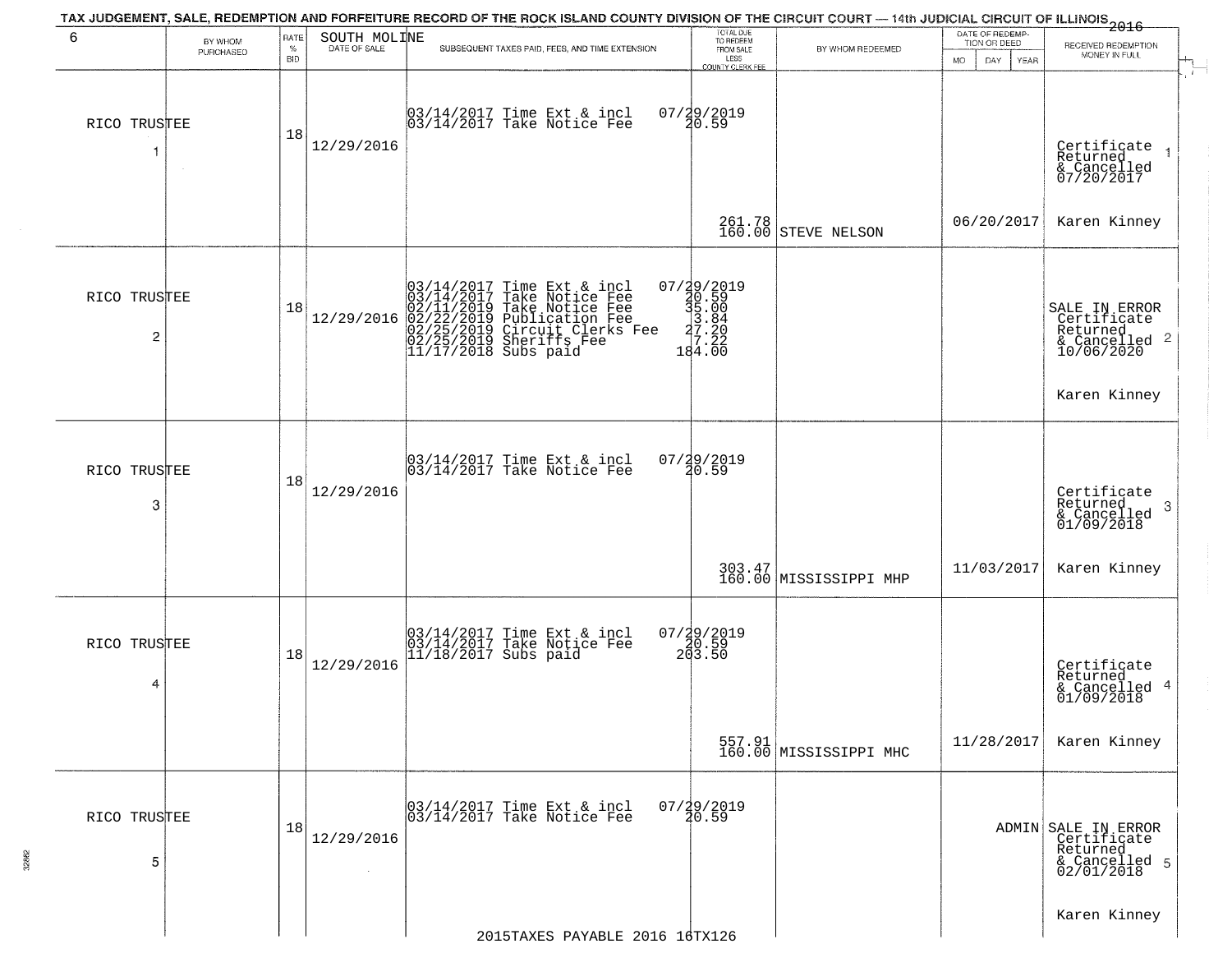| 2016   | INTEREST PAYMENT FUND | CERTIFICATE | <b>AMOUNT</b>                      |                                                   | BACK TAX<br>FORFEITED        | BACK TAX<br>FORFEITED<br>PENALTY |                                     |                                | SOUTH MOLINE               | NAME AND ADDRESS<br>LEGAL DESCRIPTION                                             |
|--------|-----------------------|-------------|------------------------------------|---------------------------------------------------|------------------------------|----------------------------------|-------------------------------------|--------------------------------|----------------------------|-----------------------------------------------------------------------------------|
|        | <b>INDEMNITY FUND</b> | NO.         | FOR WHICH<br>JUDGEMENT<br>IS ASKED | TOTAL BACK<br>TAX PENALTY<br>AND COSTS<br>ACCRUED | INTEREST AND<br>COST ACCRUED | <b>ACCRUED</b>                   | A-BACK TAX<br>FORFEITED<br>PRIOR TO | INT DUE                        | TAX DUE                    | TAXPAYER NO.<br>PARCEL NO.<br>ACRES<br>TWP - CODE<br>ASSESSED VALUATION FOR TAXES |
|        | COST OF SALE          |             |                                    |                                                   |                              |                                  | 2015                                | 1ST                            | 1ST                        |                                                                                   |
|        |                       |             |                                    |                                                   |                              |                                  |                                     | $37.50$ <sub>2N</sub> $100.00$ | 2ND                        |                                                                                   |
|        | 10.00                 |             |                                    |                                                   |                              |                                  |                                     |                                |                            | JOHNSON RACHEL<br>830 1ST AVE<br>EAST MOLINE IL                                   |
|        |                       |             |                                    |                                                   |                              |                                  |                                     | 3RD                            | 3RD                        | 7/27/95*5/27/11*10/09/12*                                                         |
|        | 20.00                 | 1277        |                                    |                                                   |                              |                                  |                                     | 4TH                            | 4TH                        | MOBILE HOME PROPERTY<br>MISSISSIPPI                                               |
|        |                       |             |                                    |                                                   |                              |                                  |                                     |                                |                            |                                                                                   |
|        | 4.00                  |             |                                    |                                                   |                              |                                  |                                     |                                | PUBLICATION COST           | $020 - 81 - 44$<br>07-03                                                          |
|        |                       |             |                                    |                                                   |                              |                                  |                                     | 10.00                          | TOTAL DUE-TAXES, INT. COST | 500.000                                                                           |
| 191.50 | 10.00                 |             | 147.50                             |                                                   |                              |                                  |                                     | 147.50                         |                            |                                                                                   |
|        |                       |             |                                    |                                                   |                              |                                  |                                     | 1ST                            | $\overline{1ST}$           |                                                                                   |
|        |                       |             |                                    |                                                   |                              |                                  |                                     | $54.00 - 00$                   | 2ND                        | PRESCOTT LINDA<br>100 LINDSEY CIR                                                 |
|        | 10.00                 |             |                                    |                                                   |                              |                                  |                                     | 3RD                            | 3RD                        | TULLAHOMA TN                                                                      |
|        | 20.00                 | 1278        |                                    |                                                   |                              |                                  |                                     |                                |                            | $3/20/08$ *4/21/08<br>SEND                                                        |
|        |                       |             |                                    |                                                   |                              |                                  |                                     | 4TH                            | $\overline{47H}$           | MOBILE HOME PROPERTY<br>MISSISSIPPI                                               |
|        | 4.00                  |             |                                    |                                                   |                              |                                  |                                     |                                | PUBLICATION COST           | $020 - 84 - 44$                                                                   |
|        |                       |             |                                    |                                                   |                              |                                  |                                     | 10.00                          |                            | 720.000                                                                           |
| 208.00 | 10.00                 |             | 164.00                             |                                                   |                              |                                  |                                     | 164.00                         | TOTAL DUE-TAXES, INT. COST |                                                                                   |
|        |                       |             |                                    |                                                   |                              |                                  |                                     |                                | īst                        |                                                                                   |
|        |                       |             |                                    |                                                   |                              |                                  |                                     | 100.00                         | 50.40<br>2ND               | POLING DOUGLAS<br>830 1ST AVE                                                     |
|        | 10.00                 |             |                                    |                                                   |                              |                                  |                                     |                                |                            | EAST MOLINE IL                                                                    |
|        |                       |             |                                    |                                                   |                              |                                  |                                     | 3RD                            | 3RD                        | 12/9/08*4/23/13*6/18/13                                                           |
|        | 20.00                 | 1279        |                                    |                                                   |                              |                                  |                                     | 4TH                            | 4TH                        | MOBILE HOME PROPERTY                                                              |
|        |                       |             |                                    |                                                   |                              |                                  |                                     |                                | <b>PUBLICATION COST</b>    |                                                                                   |
|        | 4.00                  |             |                                    |                                                   |                              |                                  |                                     | 10.00                          |                            | $021 - 58 - 44$<br>07-03<br>672.000                                               |
|        |                       |             |                                    |                                                   |                              |                                  |                                     |                                | TOTAL OUE-TAXES, INT. COST |                                                                                   |
| 204.40 | 10.00                 |             | 160.40                             |                                                   |                              |                                  |                                     | 160.40                         |                            |                                                                                   |
|        |                       |             |                                    |                                                   |                              |                                  |                                     | 54.00 100.00                   |                            |                                                                                   |
|        | 10.00                 |             |                                    |                                                   |                              |                                  |                                     |                                | 2ND                        | ZARAGOZA JASON<br>830 1ST AVE<br>EAST MOLINE IL                                   |
|        |                       |             |                                    |                                                   |                              |                                  |                                     | $\overline{3BD}$               | 3RD                        |                                                                                   |
|        | 20.00                 | 1280        |                                    |                                                   |                              |                                  |                                     | वाम                            | 4TH                        | 11/25/08* 9/27/11<br>MOBILE HOME PROPERTY<br>MISSISSIPPI                          |
|        |                       |             |                                    |                                                   |                              |                                  |                                     |                                |                            |                                                                                   |
|        | 4.00                  |             |                                    |                                                   |                              |                                  |                                     | 10.00                          | PUBLICATION COST           | 021-67-44<br>07-03<br>720.000                                                     |
|        |                       |             |                                    |                                                   |                              |                                  |                                     |                                | TOTAL DUE-TAXES, INT. COST |                                                                                   |
| 208.00 | 10.00                 |             | 164.00                             |                                                   |                              |                                  |                                     | 164.00                         |                            |                                                                                   |
|        |                       |             |                                    |                                                   |                              |                                  |                                     | 1ST<br>63.00 100.00            | 1ST                        |                                                                                   |
|        |                       |             |                                    |                                                   |                              |                                  |                                     | $\overline{2ND}$               | 2ND                        | HINTZE ROBERTA<br>830 IST AVE<br>EAST MOLINE IL                                   |
|        | 10.00                 |             |                                    |                                                   |                              |                                  |                                     | 3 <sub>BD</sub>                | 3RD                        |                                                                                   |
|        | 20.00                 | 1281        |                                    |                                                   |                              |                                  |                                     |                                |                            | 7/3/12*10/6/15*<br>MOBILE HOME PROPERTY<br>MISSISSIPPI                            |
|        |                       |             |                                    |                                                   |                              |                                  |                                     | 4TH                            | 4TH                        |                                                                                   |
|        |                       |             |                                    |                                                   |                              |                                  |                                     |                                | PUBLICATION COST           |                                                                                   |
|        | 4.00                  |             |                                    |                                                   |                              |                                  |                                     |                                |                            |                                                                                   |
|        |                       |             |                                    |                                                   |                              |                                  |                                     | 10.00                          | TOTAL DUE-TAXES, INT. COST | $021 - 69 - 44$<br>07-03<br>840.000                                               |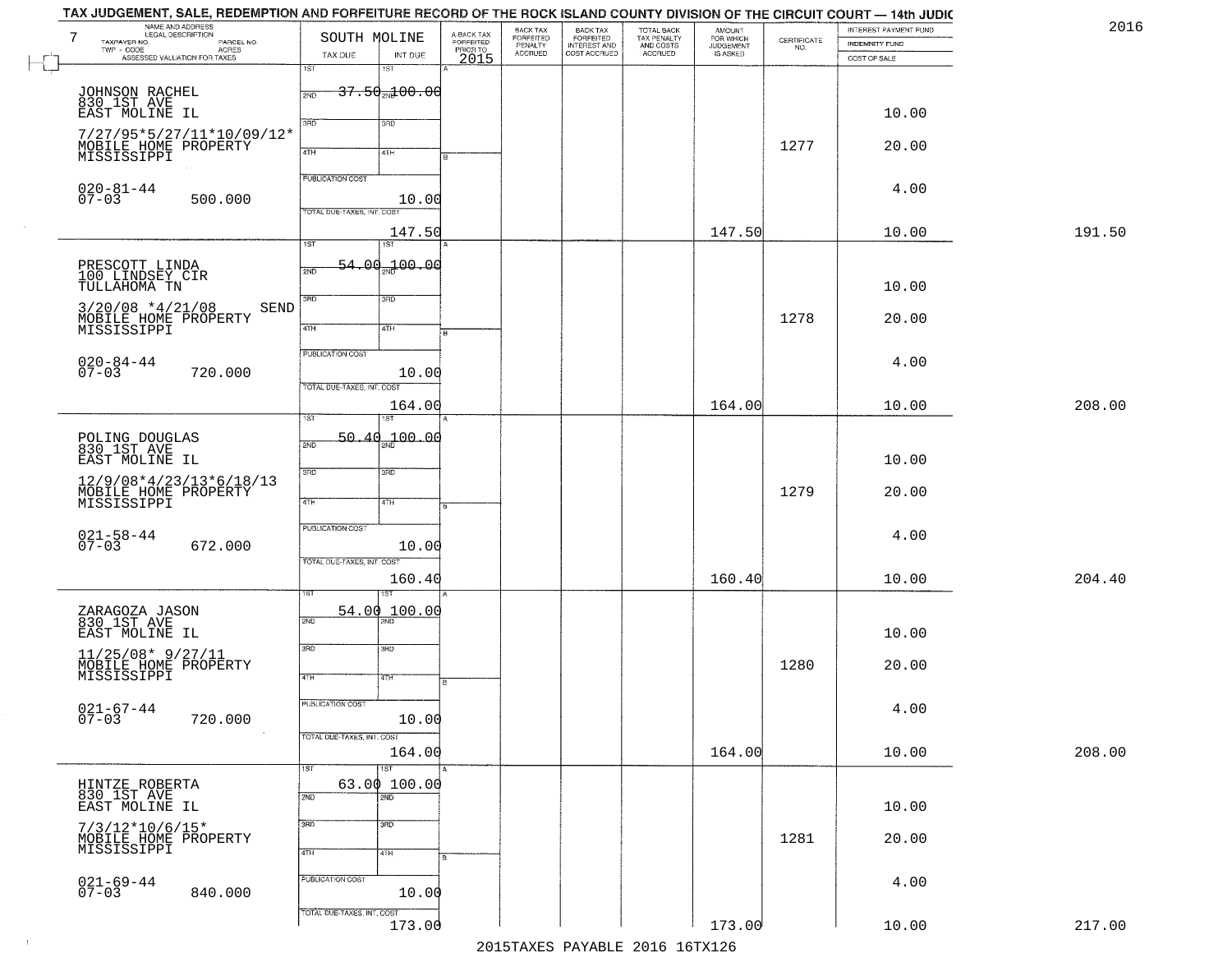| $7\phantom{.0}$                | BY WHOM   | RATE               | SOUTH MOLINE | TAX JUDGEMENT, SALE, REDEMPTION AND FORFEITURE RECORD OF THE ROCK ISLAND COUNTY DIVISION OF THE CIRCUIT COURT — 14th JUDICIAL CIRCUIT OF ILLINOIS 2016 | TOTAL DUE<br>TO REDEEM<br>FROM SALE |                                 | DATE OF REDEMP-<br>TION OR DEED | RECEIVED REDEMPTION                                       |
|--------------------------------|-----------|--------------------|--------------|--------------------------------------------------------------------------------------------------------------------------------------------------------|-------------------------------------|---------------------------------|---------------------------------|-----------------------------------------------------------|
|                                | PURCHASED | $\%$<br><b>BID</b> | DATE OF SALE | SUBSEQUENT TAXES PAID, FEES, AND TIME EXTENSION                                                                                                        | LESS<br><b>COUNTY CLERK FEE</b>     | BY WHOM REDEEMED                | MO.<br>DAY.<br>YEAR             | MONEY IN FULL                                             |
| RICO TRUSTEE                   |           | 18                 | 12/29/2016   | 03/14/2017 Time Ext & incl<br>03/14/2017 Take Notice Fee                                                                                               | 07/29/2019<br>20.59                 |                                 |                                 | Certificate<br>Returned<br>& Cancelled<br>07/20/2017      |
|                                |           |                    |              |                                                                                                                                                        |                                     | 246.56<br>160.00 RACHEL JOHNSON | 05/24/2017                      | Karen Kinney                                              |
| RICO TRUSTEE<br>$\overline{c}$ |           | 18                 | 12/29/2016   | 03/14/2017 Time Ext & incl<br>03/14/2017 Take Notice Fee                                                                                               | 07/29/2019<br>20.59                 |                                 |                                 | Certificate<br>Returned<br>& Cancelled 2<br>07/20/2017    |
|                                |           |                    |              |                                                                                                                                                        |                                     | 266.03<br>160.00 LINDA PRESCOTT | 06/05/2017                      | Karen Kinney                                              |
| RICO TRUSTEE<br>3              |           | 18                 | 12/29/2016   | $\begin{bmatrix} 03/14/2017 \\ 03/14/2017 \end{bmatrix}$ Time Ext & incl                                                                               | 07/29/2019<br>20.59                 |                                 |                                 | Certificate<br>Returned<br>3<br>& Cancelled<br>09/06/2019 |
|                                |           |                    |              |                                                                                                                                                        |                                     |                                 |                                 | Karen Kinney                                              |
| RICO TRUSTEE<br>4              |           | 18                 | 12/29/2016   | $\begin{bmatrix} 03/14/2017 \\ 03/14/2017 \end{bmatrix}$ Time Ext & incl                                                                               | $07/29/2019$<br>$20.59$             |                                 |                                 | Certificate<br>Returned<br>& Cancelled 4<br>05/23/2017    |
|                                |           |                    |              |                                                                                                                                                        |                                     | 266.03<br>160.00 KRISTY RASSO   | 04/05/2017                      | Karen Kinney                                              |
| RICO TRUSTEE<br>5              |           | 18                 | 12/29/2016   | 03/14/2017 Time Ext & incl<br>03/14/2017 Take Notice Fee                                                                                               | $07/29/2019$<br>$20.59$             |                                 |                                 | Certificate<br>Returned<br>& Cancelled 5<br>07/20/2017    |
|                                |           |                    |              |                                                                                                                                                        |                                     | 276.65<br>160.00 ROBERTA HINTZE | 06/21/2017                      | Karen Kinney                                              |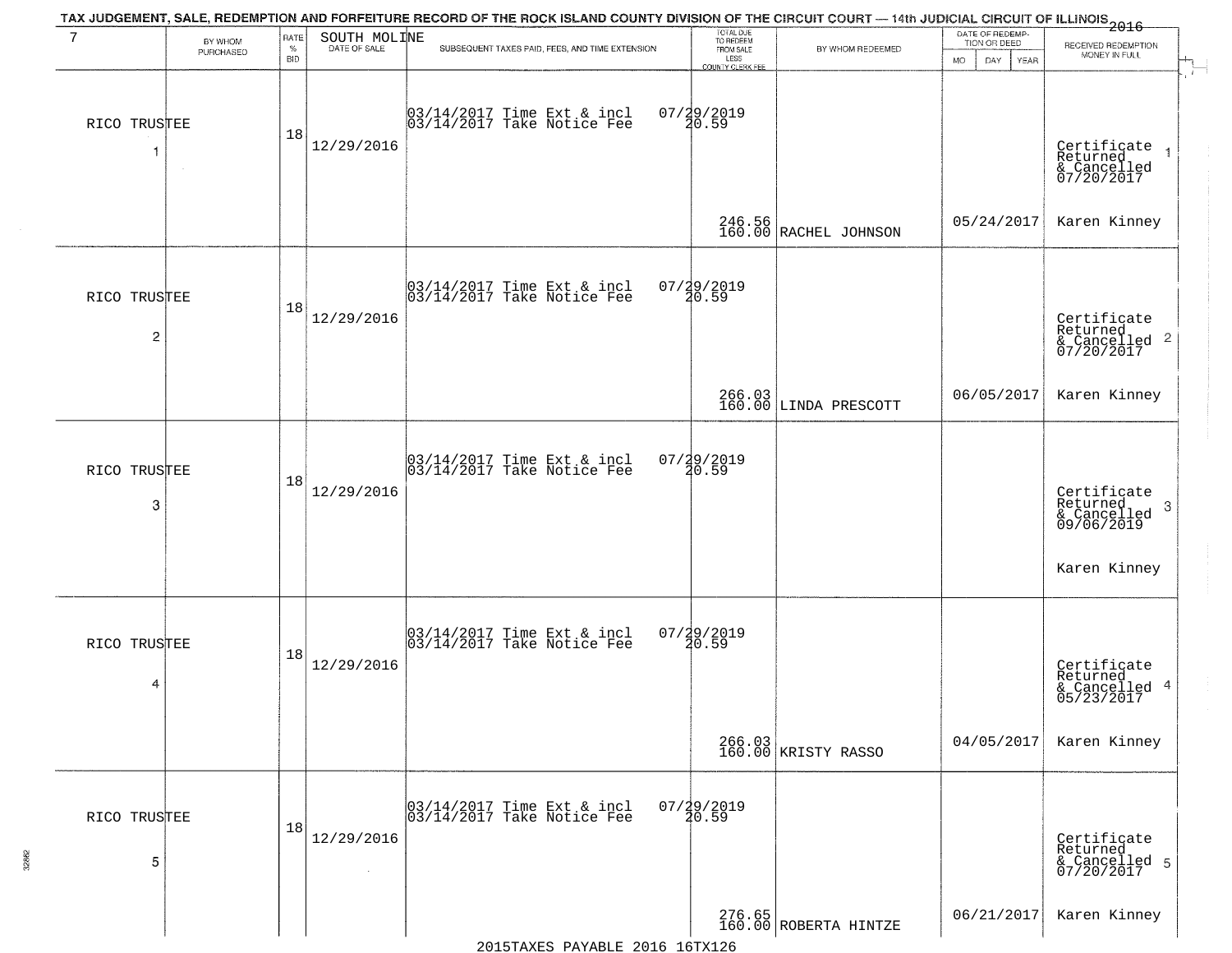| NAME AND ADDRESS<br>LEGAL DESCRIPTION<br>8<br>TAXPAYER NO.                                                 |         |                                   | SOUTH MOLINE                       | A-BACK TAX<br>FORFEITED<br>PRIOR TO<br>2015 | BACK TAX<br>FORFEITED<br>PENALTY | BACK TAX<br>FORFEITED<br>INTEREST AND<br>COST ACCRUED | TOTAL BACK<br>TAX PENALTY<br>AND COSTS | AMOUNT<br>FOR WHICH<br>JUDGEMENT<br>IS ASKED | $\begin{array}{c} \text{CERTIFICATE} \\ \text{NO.} \end{array}$ | INTEREST PAYMENT FUND<br><b>INDEMNITY FUND</b> |        |
|------------------------------------------------------------------------------------------------------------|---------|-----------------------------------|------------------------------------|---------------------------------------------|----------------------------------|-------------------------------------------------------|----------------------------------------|----------------------------------------------|-----------------------------------------------------------------|------------------------------------------------|--------|
| LEGAL DESCRIPTION PARCEL NO.<br>- CODE ACRES<br>- CODE ACRES<br>ASSESSED VALUATION FOR TAXES<br>TWP - CODE |         | TAX DUE                           | INT DUE                            |                                             | ACCRUED                          |                                                       | ACCRUED                                |                                              |                                                                 | COST OF SALE                                   |        |
|                                                                                                            |         | 1ST                               | 1ST                                |                                             |                                  |                                                       |                                        |                                              |                                                                 |                                                |        |
|                                                                                                            |         |                                   |                                    |                                             |                                  |                                                       |                                        |                                              |                                                                 |                                                |        |
| SAPPINGTON JAMES/MICHELLE WE<br>830 1ST AVE<br>EAST MOLINE IL                                              |         |                                   | $-73.50$ <sub>2N</sub> $100.00$    |                                             |                                  |                                                       |                                        |                                              |                                                                 |                                                |        |
|                                                                                                            |         |                                   |                                    |                                             |                                  |                                                       |                                        |                                              |                                                                 | 10.00                                          |        |
|                                                                                                            |         | 3PD                               | 3RD                                |                                             |                                  |                                                       |                                        |                                              |                                                                 |                                                |        |
| 12/15/08<br>MOBILE HOME PROPERTY                                                                           |         |                                   |                                    |                                             |                                  |                                                       |                                        |                                              | 1282                                                            | 20.00                                          |        |
| MISSISSIPPI                                                                                                |         | 4TH                               | 4TH                                |                                             |                                  |                                                       |                                        |                                              |                                                                 |                                                |        |
|                                                                                                            |         | <b>PUBLICATION COST</b>           |                                    |                                             |                                  |                                                       |                                        |                                              |                                                                 |                                                |        |
| $021 - 85 - 44$<br>07-03                                                                                   |         |                                   |                                    |                                             |                                  |                                                       |                                        |                                              |                                                                 | 4.00                                           |        |
|                                                                                                            | 980.000 | <b>TOTAL DUE-TAXES, INT. COST</b> | 10.00                              |                                             |                                  |                                                       |                                        |                                              |                                                                 |                                                |        |
|                                                                                                            |         |                                   |                                    |                                             |                                  |                                                       |                                        |                                              |                                                                 |                                                |        |
|                                                                                                            |         |                                   | 183.50                             |                                             |                                  |                                                       |                                        | 183.50                                       |                                                                 | 10.00                                          | 227.50 |
|                                                                                                            |         | $\overline{1ST}$                  | 1ST                                |                                             |                                  |                                                       |                                        |                                              |                                                                 |                                                |        |
| RAMOS WENDY<br>830 1ST AVE                                                                                 |         | 2ND                               | <del>73.50<sub>m</sub>100.00</del> |                                             |                                  |                                                       |                                        |                                              |                                                                 |                                                |        |
| EAST MOLINE IL                                                                                             |         |                                   |                                    |                                             |                                  |                                                       |                                        |                                              |                                                                 | 10.00                                          |        |
|                                                                                                            |         | 3RD                               | 3RD                                |                                             |                                  |                                                       |                                        |                                              |                                                                 |                                                |        |
| 7/10/09*6/28/12*10/8/14                                                                                    |         |                                   |                                    |                                             |                                  |                                                       |                                        |                                              | 1283                                                            | 20.00                                          |        |
| MOBILE HOME PROPERTY<br>MISSISSIPPI                                                                        |         | $\sqrt{47H}$                      | 4TH                                | $\overline{B}$                              |                                  |                                                       |                                        |                                              |                                                                 |                                                |        |
|                                                                                                            |         |                                   |                                    |                                             |                                  |                                                       |                                        |                                              |                                                                 |                                                |        |
|                                                                                                            |         | <b>PUBLICATION COST</b>           |                                    |                                             |                                  |                                                       |                                        |                                              |                                                                 | 4.00                                           |        |
| $022 - 04 - 44$<br>07-03                                                                                   | 980.000 |                                   | 10.00                              |                                             |                                  |                                                       |                                        |                                              |                                                                 |                                                |        |
|                                                                                                            |         | TOTAL DUE-TAXES, INT. COST        |                                    |                                             |                                  |                                                       |                                        |                                              |                                                                 |                                                |        |
|                                                                                                            |         |                                   | 183.50                             |                                             |                                  |                                                       |                                        | 183.50                                       |                                                                 | 10.00                                          | 227.50 |
|                                                                                                            |         | 1ST                               |                                    |                                             |                                  |                                                       |                                        |                                              |                                                                 |                                                |        |
| HARKERT CONNIE<br>830 1ST AVE                                                                              |         | 2ND                               | $-73.50 - 00.00$                   |                                             |                                  |                                                       |                                        |                                              |                                                                 |                                                |        |
| EAST MOLINE IL                                                                                             |         |                                   |                                    |                                             |                                  |                                                       |                                        |                                              |                                                                 | 10.00                                          |        |
|                                                                                                            |         | 3RD                               | 3 <sub>BD</sub>                    |                                             |                                  |                                                       |                                        |                                              |                                                                 |                                                |        |
| 7/9/09*6/24/10*9/25/15*                                                                                    |         |                                   |                                    |                                             |                                  |                                                       |                                        |                                              | 1284                                                            |                                                |        |
| MOBILE HOME PROPERTY<br>MISSISSIPPI                                                                        |         | 4TH                               | 4TH                                |                                             |                                  |                                                       |                                        |                                              |                                                                 | 20.00                                          |        |
|                                                                                                            |         |                                   |                                    |                                             |                                  |                                                       |                                        |                                              |                                                                 |                                                |        |
| $022 - 09 - 44$<br>07-03                                                                                   |         | <b>PUBLICATION COST</b>           |                                    |                                             |                                  |                                                       |                                        |                                              |                                                                 | 4.00                                           |        |
|                                                                                                            | 980.000 |                                   | 10.00                              |                                             |                                  |                                                       |                                        |                                              |                                                                 |                                                |        |
|                                                                                                            |         | TOTAL OUE-TAXES, INT. COST        |                                    |                                             |                                  |                                                       |                                        |                                              |                                                                 |                                                |        |
|                                                                                                            |         |                                   | 183.50                             |                                             |                                  |                                                       |                                        | 183.50                                       |                                                                 | 10.00                                          | 227.50 |
|                                                                                                            |         | ısт                               | ड़ा                                |                                             |                                  |                                                       |                                        |                                              |                                                                 |                                                |        |
|                                                                                                            |         |                                   |                                    |                                             |                                  |                                                       |                                        |                                              |                                                                 |                                                |        |
|                                                                                                            |         | 2ND                               | 2ND                                |                                             |                                  |                                                       |                                        |                                              |                                                                 |                                                |        |
|                                                                                                            |         | 3RD                               | 3BD                                |                                             |                                  |                                                       |                                        |                                              |                                                                 |                                                |        |
|                                                                                                            |         |                                   |                                    |                                             |                                  |                                                       |                                        |                                              |                                                                 |                                                |        |
|                                                                                                            |         | 4TH                               | 'वाम                               | в.                                          |                                  |                                                       |                                        |                                              |                                                                 |                                                |        |
|                                                                                                            |         |                                   |                                    |                                             |                                  |                                                       |                                        |                                              |                                                                 |                                                |        |
|                                                                                                            |         | <b>PUBLICATION COST</b>           |                                    |                                             |                                  |                                                       |                                        |                                              |                                                                 |                                                |        |
|                                                                                                            |         |                                   |                                    |                                             |                                  |                                                       |                                        |                                              |                                                                 |                                                |        |
|                                                                                                            |         | TOTAL DUE-TAXES, INT. COST        |                                    |                                             |                                  |                                                       |                                        |                                              |                                                                 |                                                |        |
|                                                                                                            |         |                                   |                                    |                                             |                                  |                                                       |                                        |                                              |                                                                 |                                                |        |
|                                                                                                            |         | 1ST                               | 1ST                                |                                             |                                  |                                                       |                                        |                                              |                                                                 |                                                |        |
|                                                                                                            |         |                                   |                                    |                                             |                                  |                                                       |                                        |                                              |                                                                 |                                                |        |
|                                                                                                            |         | 2ND                               | 2ND                                |                                             |                                  |                                                       |                                        |                                              |                                                                 |                                                |        |
|                                                                                                            |         | 3RD                               | 3 <sub>BD</sub>                    |                                             |                                  |                                                       |                                        |                                              |                                                                 |                                                |        |
|                                                                                                            |         |                                   |                                    |                                             |                                  |                                                       |                                        |                                              |                                                                 |                                                |        |
|                                                                                                            |         | 4TH                               | 4TH                                |                                             |                                  |                                                       |                                        |                                              |                                                                 |                                                |        |
|                                                                                                            |         |                                   |                                    |                                             |                                  |                                                       |                                        |                                              |                                                                 |                                                |        |
|                                                                                                            |         | PUBLICATION COST                  |                                    |                                             |                                  |                                                       |                                        |                                              |                                                                 |                                                |        |
|                                                                                                            |         |                                   |                                    |                                             |                                  |                                                       |                                        |                                              |                                                                 |                                                |        |
|                                                                                                            |         | TOTAL DUE-TAXES, INT. COST        |                                    |                                             |                                  |                                                       |                                        |                                              |                                                                 |                                                |        |
|                                                                                                            |         |                                   |                                    |                                             |                                  |                                                       | 2015TAXES PAYABLE 2016 16TX126         |                                              |                                                                 |                                                |        |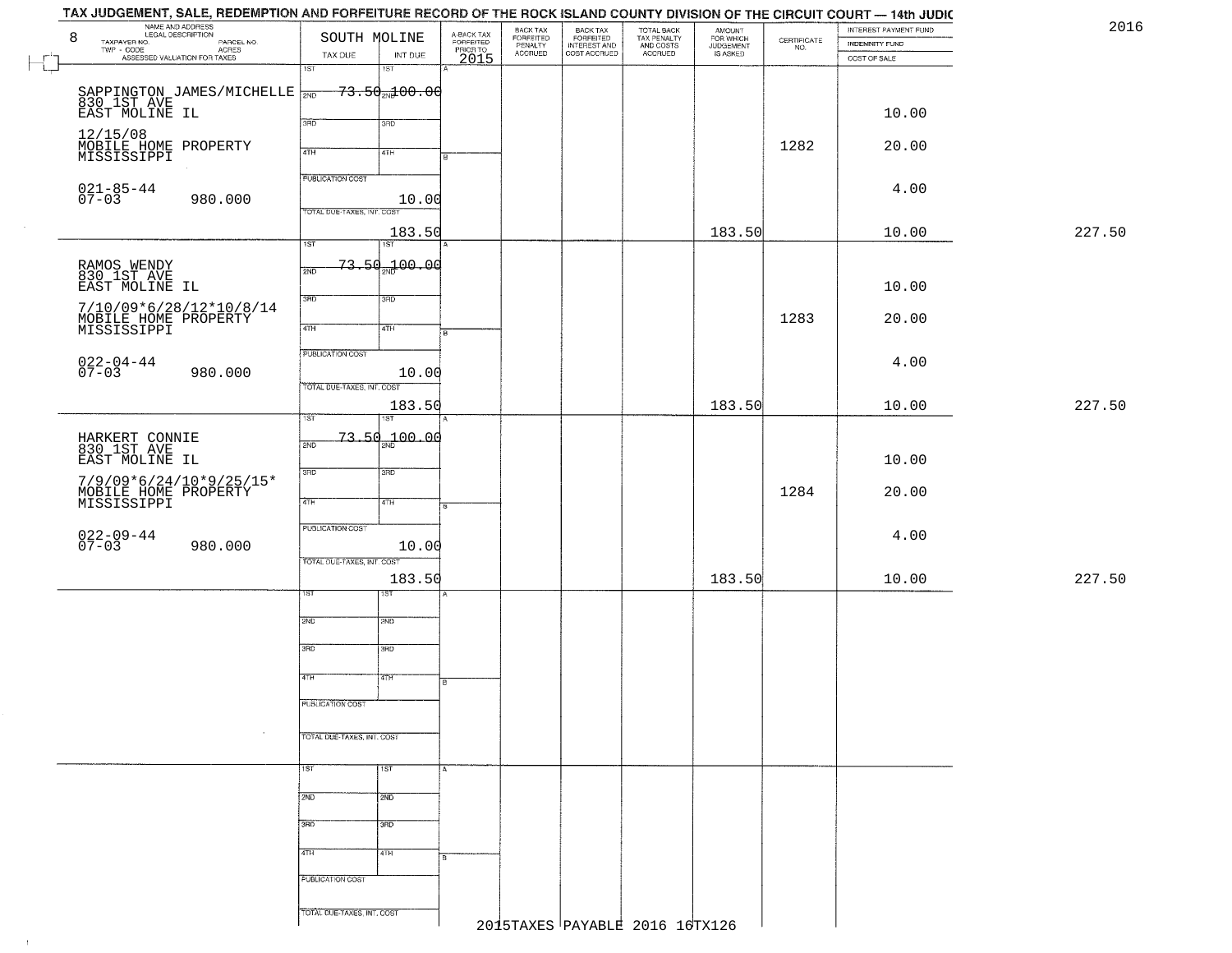|                                         |                      |                            |              | TAX JUDGEMENT, SALE, REDEMPTION AND FORFEITURE RECORD OF THE ROCK ISLAND COUNTY DIVISION OF THE CIRCUIT COURT — 14th JUDICIAL CIRCUIT OF ILLINOIS<br>2016 - 1992 - 1993 - 1994 - 1995 - 1996 - 1997 - 1998 - 1999 - 1999 - 1999 - |                                                                 |                                 |                                                        |                                                                          |
|-----------------------------------------|----------------------|----------------------------|--------------|-----------------------------------------------------------------------------------------------------------------------------------------------------------------------------------------------------------------------------------|-----------------------------------------------------------------|---------------------------------|--------------------------------------------------------|--------------------------------------------------------------------------|
| 8                                       | BY WHOM<br>PURCHASED | RATE<br>$\%$<br><b>BID</b> | SOUTH MOLINE | SUBSEQUENT TAXES PAID, FEES, AND TIME EXTENSION                                                                                                                                                                                   | TOTAL DUE<br>TO REDEEM<br>FROM SALE<br>LESS<br>COUNTY CLERK FEE | BY WHOM REDEEMED                | DATE OF REDEMP-<br>TION OR DEED<br>MO.<br>YEAR<br>DAY. | RECEIVED REDEMPTION<br>MONEY IN FULL<br>$\overline{\phantom{a}}$         |
| RICO TRUSTEE<br>$\mathbf{1}$            |                      | 18                         | 12/29/2016   | 03/14/2017 Time Ext & incl<br>03/14/2017 Take Notice Fee                                                                                                                                                                          | 07/29/2019<br>20.59                                             |                                 |                                                        | Certificate<br>Returned 1<br>& Cancelled<br>07/20/2017                   |
|                                         |                      |                            |              |                                                                                                                                                                                                                                   |                                                                 | 289.04<br>160.00 ELISA RICE     | 06/29/2017                                             | Karen Kinney                                                             |
| RICO TRUSTEE<br>$\overline{\mathbf{c}}$ |                      | 18                         | 12/29/2016   | 03/14/2017 Time Ext & incl<br>03/14/2017 Take Notice Fee                                                                                                                                                                          | 07/29/2019<br>20.59                                             |                                 |                                                        | Certificate<br>Returned<br>& Cancelled <sup>2</sup><br>07/05/2018        |
|                                         |                      |                            |              |                                                                                                                                                                                                                                   |                                                                 | 370.94<br>160.00 WENDY RAMOS    | 06/22/2018                                             | Karen Kinney                                                             |
| RICO TRUSTEE<br>3                       |                      | 18                         | 12/29/2016   |                                                                                                                                                                                                                                   |                                                                 |                                 |                                                        | Certificate<br>Returned<br>$\boldsymbol{3}$<br>& Cancelled<br>05/23/2017 |
|                                         |                      |                            |              |                                                                                                                                                                                                                                   |                                                                 | 268.45<br>160.00 CONNIE HARKERT | 03/01/2017                                             | Karen Kinney                                                             |
| 4                                       |                      |                            |              |                                                                                                                                                                                                                                   |                                                                 |                                 |                                                        | 4                                                                        |
| 5                                       |                      |                            |              |                                                                                                                                                                                                                                   |                                                                 |                                 |                                                        | 5                                                                        |
|                                         |                      |                            |              | 2015TAXES PAYABLE 2016 16TX126                                                                                                                                                                                                    |                                                                 |                                 |                                                        |                                                                          |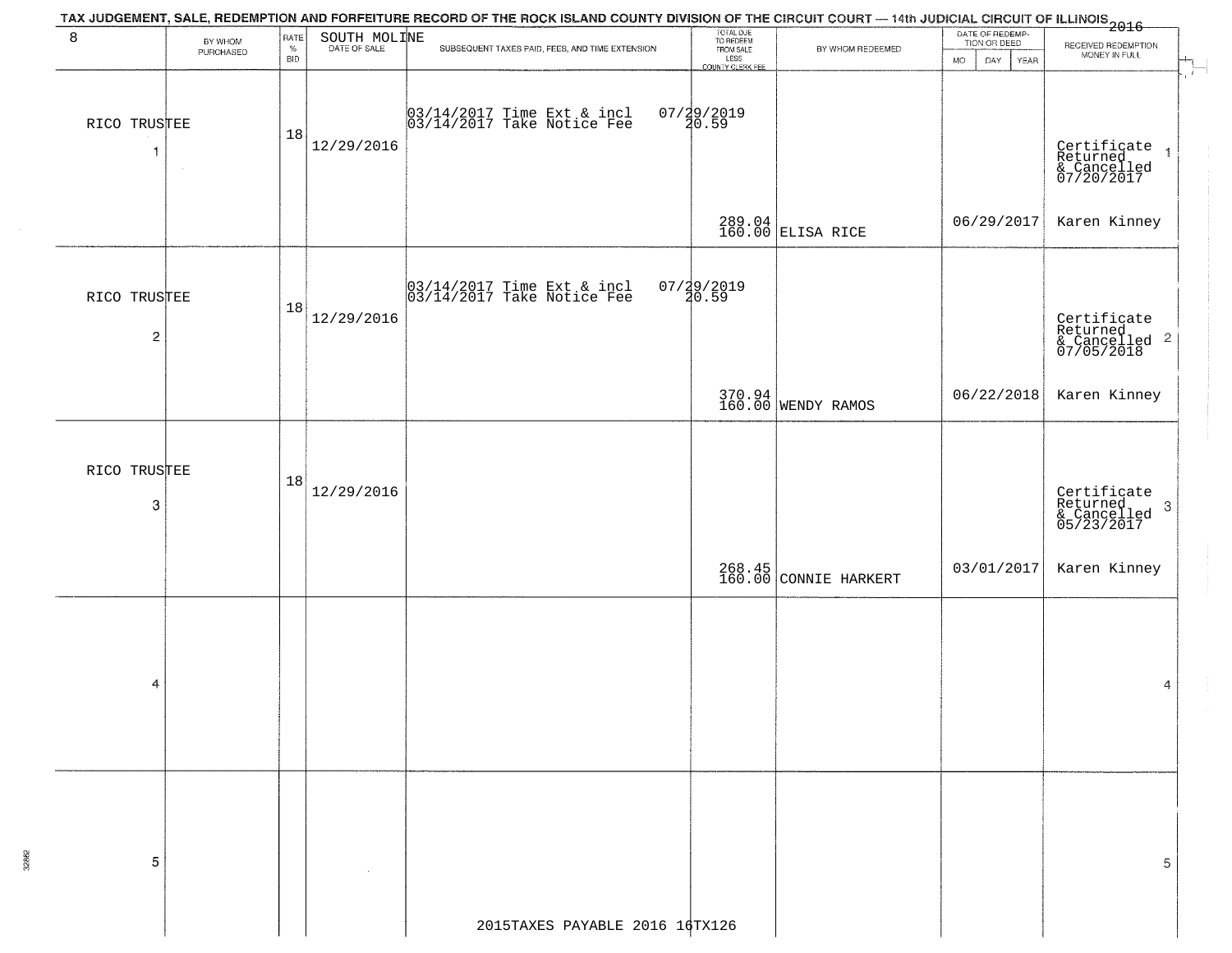|        | INTEREST PAYMENT FUND<br>INDEMNITY FUND | $\begin{array}{c} \text{CERTIFICATE} \\ \text{NO.} \end{array}$ | <b>AMOUNT</b><br>FOR WHICH<br>IS ASKED | TOTAL BACK<br>TAX PENALTY<br>AND COSTS<br>ACCRUED | <b>BACK TAX</b><br>FORFEITED<br>INTEREST AND<br>COST ACCRUED | BACK TAX<br>FORFEITED<br>PENALTY<br>ACCRUED | A-BACK TAX<br>FORFEITED<br>PRIOR TO<br>2015 | INT DUE                                 | SOUTH MOLINE<br>TAX DUE                               | NAME AND ADDRESS<br>PARCEL NO.<br>- CODE<br>ACRES<br>ASSESSED VALUATION FOR TAXES | 9<br>TAXPAYER NO.<br>$TWP - CODE$                                 |
|--------|-----------------------------------------|-----------------------------------------------------------------|----------------------------------------|---------------------------------------------------|--------------------------------------------------------------|---------------------------------------------|---------------------------------------------|-----------------------------------------|-------------------------------------------------------|-----------------------------------------------------------------------------------|-------------------------------------------------------------------|
|        | COST OF SALE                            |                                                                 |                                        |                                                   |                                                              |                                             |                                             | 18T                                     | 1ST                                                   |                                                                                   |                                                                   |
|        | 10.00                                   |                                                                 |                                        |                                                   |                                                              |                                             |                                             | $-47.18$ and $00.00$                    | 2ND<br>3BD                                            | HERNANDEZ RUIZ MARCELA<br>1040 AVENUE OF THE CITIES<br>EAST MOLINE IL             |                                                                   |
|        | 20.00                                   | 1285                                                            |                                        |                                                   |                                                              |                                             |                                             | 3RD<br>4TH                              | 4TH                                                   | 3/19/08*10/23/08*8/8/13*                                                          | MOBILE HOME PROPERTY<br>MITCHELL                                  |
|        | 4.00                                    |                                                                 |                                        |                                                   |                                                              |                                             |                                             | 10.00                                   | <b>PUBLICATION COST</b><br>TOTAL DUE-TAXES, INT. COST | 629.000                                                                           | $030 - 02 - 45$<br>$07 - 03$                                      |
| 201.18 | 10.00                                   |                                                                 | 157.18                                 |                                                   |                                                              |                                             |                                             | 157.18                                  |                                                       |                                                                                   |                                                                   |
|        | 10.00                                   |                                                                 |                                        |                                                   |                                                              |                                             |                                             | 1ST<br>00 ممب                           | 1ST<br>50.40<br>2ND                                   | DUBIL NICK<br>104 <u>0</u> AVENUE OF THE CITIES                                   |                                                                   |
|        | 20.00                                   | 1286                                                            |                                        |                                                   |                                                              |                                             |                                             | 3RD<br>4TH                              | 3BD<br>47H                                            |                                                                                   | EAST MOLINE IL<br>12/12/11<br>MOBILE HOME PROPERTY<br>MITCHELL    |
|        | 4.00                                    |                                                                 |                                        |                                                   |                                                              |                                             |                                             | 10.00                                   | <b>PUBLICATION COST</b>                               | 672.000                                                                           | $030 - 03 - 45$<br>07-03                                          |
| 204.40 | 10.00                                   |                                                                 | 160.40                                 |                                                   |                                                              |                                             |                                             | 160.40                                  | TOTAL DUE-TAXES, INT. COST<br>ist                     |                                                                                   |                                                                   |
|        | 10.00                                   |                                                                 |                                        |                                                   |                                                              |                                             |                                             | 700.00                                  | 56.25<br>2ND                                          | 1040 AVENUE OF THE CITIES                                                         | DUBIL NICK<br>EAST MOLINE IL                                      |
|        | 20.00                                   | 1287                                                            |                                        |                                                   |                                                              |                                             |                                             | 3 <sub>3</sub><br>4TH                   | 3BD<br>4TH                                            |                                                                                   | $11/5/10$ *3/7/11<br>MOBILE HOME PROPERTY<br>MITCHELL             |
|        | 4.00                                    |                                                                 |                                        |                                                   |                                                              |                                             |                                             | 10.00                                   | PUBLICATION COST                                      | 750.000                                                                           | $030 - 07 - 45$<br>07-03                                          |
| 210.25 | 10.00                                   |                                                                 | 166.25                                 |                                                   |                                                              |                                             |                                             | 166.25                                  | TOTAL OUE-TAXES, INT. COST                            |                                                                                   |                                                                   |
|        | 10.00                                   |                                                                 |                                        |                                                   |                                                              |                                             |                                             | 45.00 100.00                            |                                                       | MASSAROLO RANDY<br>1040 AVENUE OF THE CITIES                                      | EAST MOLINE IL                                                    |
|        | 20.00                                   | 1288                                                            |                                        |                                                   |                                                              |                                             |                                             | 3BD<br>47H                              | 3RD<br>4TH                                            |                                                                                   | $12 - 7 - 94 * 5 / 30 / 2013$<br>MOBILE HOME PROPERTY<br>MITCHELL |
|        | 4.00                                    |                                                                 |                                        |                                                   |                                                              |                                             |                                             | 10.00                                   | <b>PUBLICATION COST</b>                               | 600.000                                                                           | $030 - 08 - 45$<br>$07 - 03$                                      |
| 199.00 | 10.00                                   |                                                                 | 155.00                                 |                                                   |                                                              |                                             |                                             | 155.00                                  | TOTAL DUE-TAXES, INT. COST                            |                                                                                   |                                                                   |
|        | 10.00                                   |                                                                 |                                        |                                                   |                                                              |                                             |                                             | $\overline{1ST}$<br>45.00 100.00<br>2ND | 1ST                                                   | SULLIVAN RYAN/TALLEY JENN<br>1040 AVENUE OF THE CITIES 2ND                        | EAST MOLINE IL                                                    |
|        | 20.00                                   | 1289                                                            |                                        |                                                   |                                                              |                                             |                                             | 3 <sub>BD</sub><br>4TH                  | 3RD<br>4TH                                            |                                                                                   | $6 - 13 - 96 * 6 / 7 / 13$<br>MOBILE HOME PROPERTY<br>MITCHELL    |
|        | 4.00                                    |                                                                 |                                        |                                                   |                                                              |                                             |                                             | 10.00                                   | PUBLICATION COST                                      | 600.000                                                                           | $030 - 11 - 45$<br>07-03                                          |
| 199.00 | 10.00                                   |                                                                 | 155.00                                 |                                                   |                                                              |                                             |                                             | 155.00                                  | TOTAL DUE-TAXES, INT. COST                            |                                                                                   |                                                                   |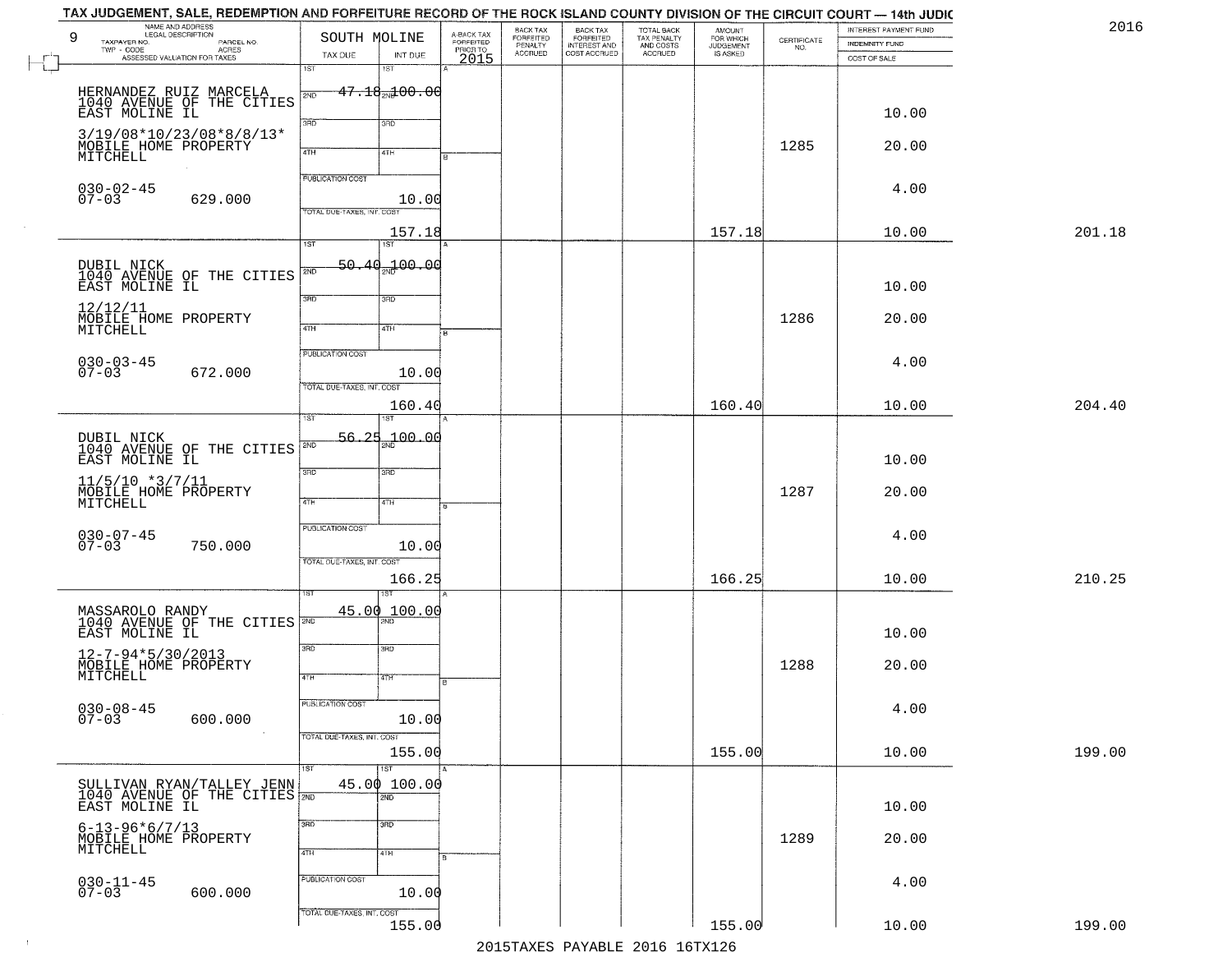| PURCHASED    | <b>BID</b>                                                   |            |                                                                                                                             | LESS<br>COUNTY CLERK FEE                                                                                                                                                                                                                                                                                                                                                                                                                                                                                                                                                                                                                      |                                                                                                                                                                                                                                                                                                                    | MO.<br>DAY<br><b>YEAR</b>     | MONEY IN FULL                                                                                            |
|--------------|--------------------------------------------------------------|------------|-----------------------------------------------------------------------------------------------------------------------------|-----------------------------------------------------------------------------------------------------------------------------------------------------------------------------------------------------------------------------------------------------------------------------------------------------------------------------------------------------------------------------------------------------------------------------------------------------------------------------------------------------------------------------------------------------------------------------------------------------------------------------------------------|--------------------------------------------------------------------------------------------------------------------------------------------------------------------------------------------------------------------------------------------------------------------------------------------------------------------|-------------------------------|----------------------------------------------------------------------------------------------------------|
| RICO TRUSTEE | 18                                                           | 12/29/2016 | 03/14/2017 Time Ext & incl<br>03/14/2017 Take Notice Fee                                                                    | 07/29/2019<br>20.59                                                                                                                                                                                                                                                                                                                                                                                                                                                                                                                                                                                                                           |                                                                                                                                                                                                                                                                                                                    |                               | Certificate<br>Returned<br>& Cancelled<br>07/05/2018                                                     |
|              |                                                              |            |                                                                                                                             |                                                                                                                                                                                                                                                                                                                                                                                                                                                                                                                                                                                                                                               |                                                                                                                                                                                                                                                                                                                    | 06/25/2018                    | Karen Kinney                                                                                             |
|              | 18                                                           | 12/29/2016 | 03/14/2017 Time Ext & incl<br>03/14/2017 Take Notice Fee                                                                    |                                                                                                                                                                                                                                                                                                                                                                                                                                                                                                                                                                                                                                               |                                                                                                                                                                                                                                                                                                                    |                               | Certificate<br>Returned<br>& Cancelled 2<br>07/20/2017                                                   |
|              |                                                              |            |                                                                                                                             |                                                                                                                                                                                                                                                                                                                                                                                                                                                                                                                                                                                                                                               |                                                                                                                                                                                                                                                                                                                    | 06/27/2017                    | Karen Kinney                                                                                             |
|              | 18                                                           | 12/29/2016 |                                                                                                                             |                                                                                                                                                                                                                                                                                                                                                                                                                                                                                                                                                                                                                                               |                                                                                                                                                                                                                                                                                                                    |                               | SALE IN ERROR<br>Certificate<br>Returned<br>- 3<br>$\frac{1}{2}$ Cancelled<br>10/06/2020<br>Karen Kinney |
|              | 18                                                           | 12/29/2016 | Time Ext & incl<br>Take Notice Fee<br>Take Notice Fee<br>Publication Fee<br>Circuit Clerks Fee<br>Sheriffs Fee<br>Subs paid |                                                                                                                                                                                                                                                                                                                                                                                                                                                                                                                                                                                                                                               |                                                                                                                                                                                                                                                                                                                    |                               | Certificate<br>Returned<br>& Cancelled 4<br>11/06/2019<br>Karen Kinney                                   |
|              | 18                                                           |            | 03/14/2017 Time Ext & incl<br>03/14/2017 Take Notice Fee                                                                    |                                                                                                                                                                                                                                                                                                                                                                                                                                                                                                                                                                                                                                               |                                                                                                                                                                                                                                                                                                                    |                               | 5                                                                                                        |
|              | RICO TRUSTEE<br>RICO TRUSTEE<br>RICO TRUSTEE<br>RICO TRUSTEE |            |                                                                                                                             | $03/14/2017$ Time Ext & incl<br>$03/14/2017$ Take Notice Fee<br>$02/11/2019$ Take Notice Fee<br>$02/22/2019$ Publication Fee<br>$02/25/2019$ Sheriffs Fee<br>$02/25/2019$ Sheriffs Fee<br>$11/17/2018$ Subs paid<br>$11/18/2017$ Subs paid<br>03/14/2017 Time Ext &<br>03/14/2017 Take Notic<br>02/11/2019 Take Notic<br>02/22/2019 Publicatic<br>02/25/2019 Sheriffs F<br>11/17/2018 Subs paid<br>11/17/2018 Subs paid<br>11/18/2017 Subs paid<br>12/29/2016 02/11/2019 Take Notice Fee<br>12/29/2016 02/22/2019 Publication Fee<br>02/25/2019 Circuit Clerks Fee<br>02/25/2019 Sheriffs Fee<br>11/17/2018 Subs paid<br>11/18/2017 Subs paid | 07/29/2019<br>20.59<br>07/29/2019<br>30.59<br>35.00<br>3.885<br>3.72<br>2.72<br>186.25<br>186.25<br>07/29/2019<br>30.59<br>35.00<br>3.84<br>3.60<br>$175.00$<br>$175.00$<br>$\begin{smallmatrix} 07/39/2019\\ 30.59\\ 35.00\\ 33.84\\ 14.02\\ 175.00\\ 175.00 \end{smallmatrix}$<br>2015TAXES PAYABLE 2016 16TX126 | 261.78<br>160.00 MITCHELL MHP | $\begin{array}{c c} 330.41 & 06 \\ 160.00 & \text{MARGELA HERNANDEZ RUIZ} \end{array}$                   |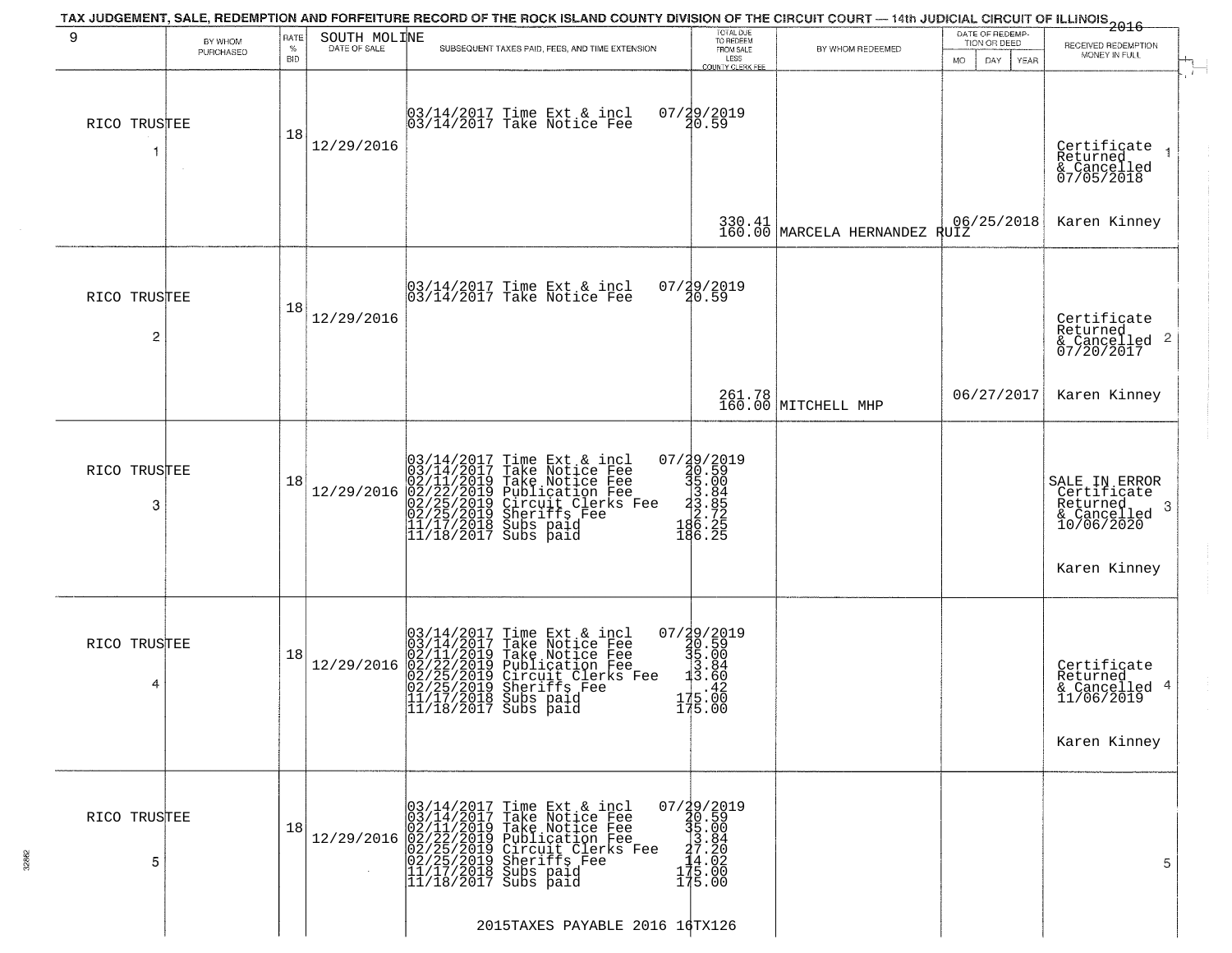| 10 | NAME AND ADDRESS<br>LEGAL DESCRIPTION<br>TAXPAYER NO.<br>PARCEL NO.<br>TWP - CODE<br>ASSESSED VALUATION FOR TAXES | SOUTH MOLINE<br>TAX DUE                               | INT DUE                                        | A-BACK TAX<br>FORFEITED<br>PRIOR TO<br>2015 | BACK TAX<br>FORFEITED<br>PENALTY<br>ACCRUED | <b>BACK TAX</b><br>FORFEITED<br>INTEREST AND<br>COST ACCRUED | TOTAL BACK<br>TAX PENALTY<br>AND COSTS<br>ACCRUED | <b>AMOUNT</b><br>FOR WHICH<br>JUDGEMENT<br>IS ASKED | $\begin{array}{c} \text{CERTIFICATE} \\ \text{NO.} \end{array}$ | INTEREST PAYMENT FUND<br>INDEMNITY FUND<br>COST OF SALE |        |
|----|-------------------------------------------------------------------------------------------------------------------|-------------------------------------------------------|------------------------------------------------|---------------------------------------------|---------------------------------------------|--------------------------------------------------------------|---------------------------------------------------|-----------------------------------------------------|-----------------------------------------------------------------|---------------------------------------------------------|--------|
|    |                                                                                                                   | iST                                                   | 18T                                            |                                             |                                             |                                                              |                                                   |                                                     |                                                                 |                                                         |        |
|    | DUBIL NICK<br>1040 AVENUE OF THE CITIES<br>EAST MOLINE IL                                                         | 2ND<br>3RD                                            | $-54.00 - 00$<br>3RD                           |                                             |                                             |                                                              |                                                   |                                                     |                                                                 | 10.00                                                   |        |
|    | 11/26/07 *12/12/11<br>MOBILE HOME PROPERTY<br>MITCHELL                                                            | 4TH                                                   | 4TH                                            |                                             |                                             |                                                              |                                                   |                                                     | 1290                                                            | 20.00                                                   |        |
|    | $030 - 14 - 45$<br>$07 - 03$<br>720.000                                                                           | <b>PUBLICATION COST</b><br>TOTAL DUE-TAXES, INT. COST | 10.00                                          |                                             |                                             |                                                              |                                                   |                                                     |                                                                 | 4.00                                                    |        |
|    |                                                                                                                   | $\overline{1ST}$                                      | 164.00<br>1ST                                  |                                             |                                             |                                                              |                                                   | 164.00                                              |                                                                 | 10.00                                                   | 208.00 |
|    | PETERSON DEANNA<br>1040 AVENUE OF THE CITIES<br>EAST MOLINE IL                                                    | 2ND                                                   | 37 50 100 00                                   |                                             |                                             |                                                              |                                                   |                                                     |                                                                 | 10.00                                                   |        |
|    | $9/27/10$ *12/12/11<br>MOBILE HOME PROPERTY<br>MITCHELL                                                           | 3BD<br>47H                                            | 3RD<br>4TH                                     |                                             |                                             |                                                              |                                                   |                                                     | 1291                                                            | 20.00                                                   |        |
|    | $030 - 17 - 45$<br>07-03<br>500.000                                                                               | PUBLICATION COST                                      | 10.00                                          |                                             |                                             |                                                              |                                                   |                                                     |                                                                 | 4.00                                                    |        |
|    |                                                                                                                   | TOTAL DUE-TAXES, INT. COST                            | 147.50                                         |                                             |                                             |                                                              |                                                   | 147.50                                              |                                                                 | 10.00                                                   | 191.50 |
|    | DUBIL NICK<br>1040 AVENUE OF THE CITIES<br>EAST MOLINE IL                                                         | ist<br>2ND                                            | 45.90 <sub>22</sub> 00.00                      |                                             |                                             |                                                              |                                                   |                                                     |                                                                 | 10.00                                                   |        |
|    | 3/13/03<br>MOBILE HOME PROPERTY<br>MITCHELL                                                                       | 3RD<br>4TH                                            | 3 <sub>3</sub><br>4TH                          |                                             |                                             |                                                              |                                                   |                                                     | 1292                                                            | 20.00                                                   |        |
|    | $030 - 24 - 45$<br>07-03<br>612.000                                                                               | PUBLICATION COST                                      | 10.00                                          |                                             |                                             |                                                              |                                                   |                                                     |                                                                 | 4.00                                                    |        |
|    |                                                                                                                   | TOTAL OUE-TAXES, INT. COST                            | 155.90                                         |                                             |                                             |                                                              |                                                   | 155.90                                              |                                                                 | 10.00                                                   | 199.90 |
|    | MITCHELLS MHP<br>1040 AVENUE OF THE CITIES<br>EAST MOLINE IL                                                      |                                                       | 50.40 100.00                                   |                                             |                                             |                                                              |                                                   |                                                     |                                                                 | 10.00                                                   |        |
|    | $9 - 10 - 99$<br>MOBILE HOME PROPERTY<br>MITCHELL                                                                 | 3RD<br>4TH                                            | 3BD<br>47H                                     | в                                           |                                             |                                                              |                                                   |                                                     | 1293                                                            | 20.00                                                   |        |
|    | $030 - 26 - 45$<br>07-03<br>672.000                                                                               | <b>PUBLICATION COST</b>                               | 10.00                                          |                                             |                                             |                                                              |                                                   |                                                     |                                                                 | 4.00                                                    |        |
|    |                                                                                                                   | TOTAL DUE-TAXES, INT. COST                            | 160.40                                         |                                             |                                             |                                                              |                                                   | 160.40                                              |                                                                 | 10.00                                                   | 204.40 |
|    | DUBIL NICK<br>1040 AVENUE OF THE CITIES 700<br>EAST MOLINE IL                                                     | 1ST                                                   | $\overline{\text{1ST}}$<br>54.00 100.00<br>2ND |                                             |                                             |                                                              |                                                   |                                                     |                                                                 | 10.00                                                   |        |
|    | AUCTIO <sup>3RD</sup><br>$10 - 10 - 95 8 - 14 - 9$<br>MOBILE HOME PROPERTY<br>MITCHELL                            | 4TH                                                   | 3 <sub>BD</sub><br>4TH                         |                                             |                                             |                                                              |                                                   |                                                     | 1294                                                            | 20.00                                                   |        |
|    | $030 - 29 - 45$<br>07-03<br>720.000                                                                               | PUBLICATION COST                                      | 10.00                                          |                                             |                                             |                                                              |                                                   |                                                     |                                                                 | 4.00                                                    |        |
|    |                                                                                                                   | TOTAL DUE-TAXES, INT. COST                            | 164.00                                         |                                             |                                             |                                                              |                                                   | 164.00                                              |                                                                 | 10.00                                                   | 208.00 |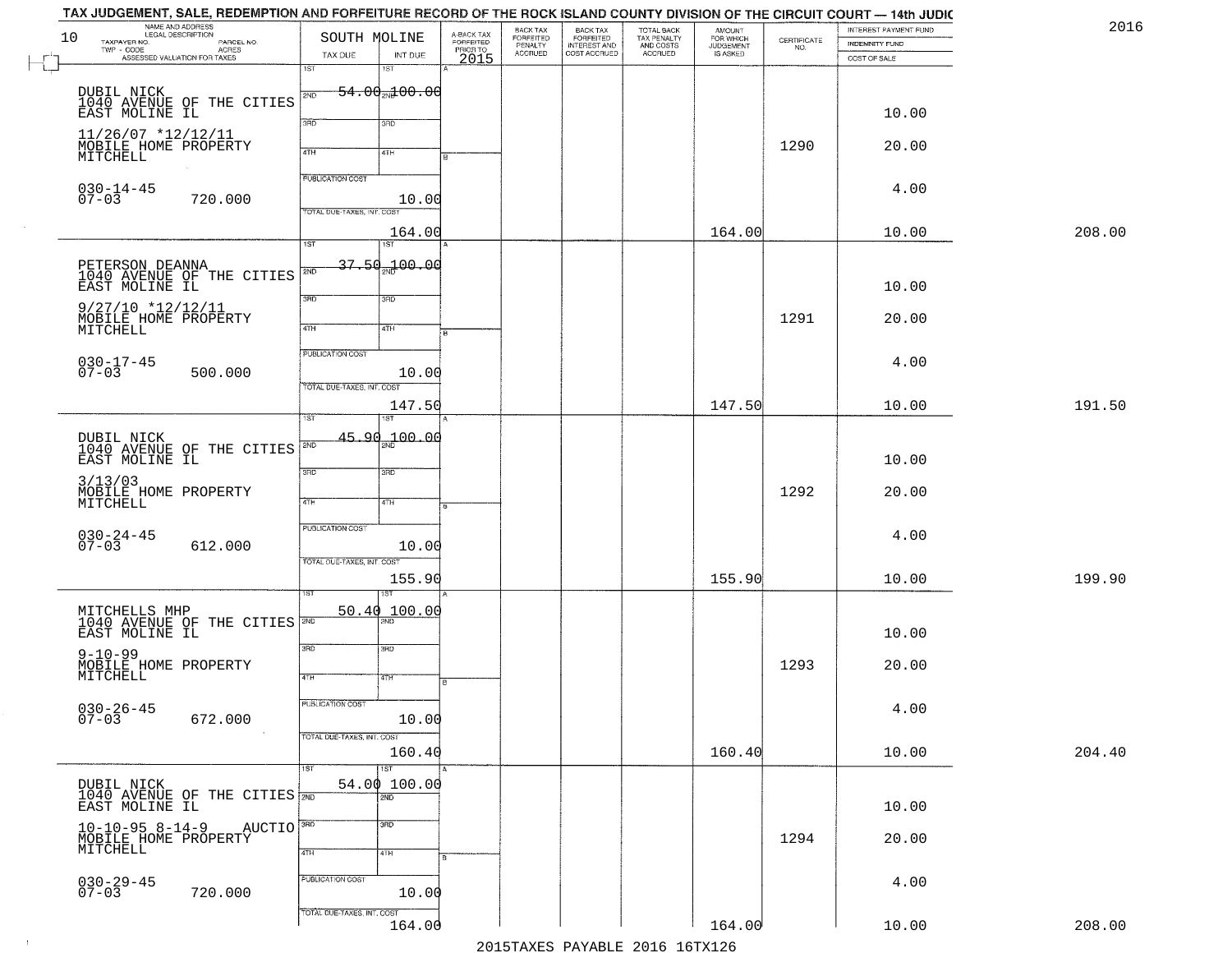| 10                | BY WHOM   | RATE               | SOUTH MOLINE | TAX JUDGEMENT, SALE, REDEMPTION AND FORFEITURE RECORD OF THE ROCK ISLAND COUNTY DIVISION OF THE CIRCUIT COURT — 14th JUDICIAL CIRCUIT OF ILLINOIS 2016                                                        | TOTAL DUE<br>TO REDEEM                                                       |                                                       | DATE OF REDEMP-<br>TION OR DEED | RECEIVED REDEMPTION                                                |
|-------------------|-----------|--------------------|--------------|---------------------------------------------------------------------------------------------------------------------------------------------------------------------------------------------------------------|------------------------------------------------------------------------------|-------------------------------------------------------|---------------------------------|--------------------------------------------------------------------|
|                   | PURCHASED | $\%$<br><b>BID</b> | DATE OF SALE | SUBSEQUENT TAXES PAID, FEES, AND TIME EXTENSION                                                                                                                                                               | FROM SALE<br>LESS<br><b>COUNTY CLERK FEE</b>                                 | BY WHOM REDEEMED                                      | MO.<br>DAY.<br>YEAR             | MONEY IN FULL                                                      |
| RICO TRUSTEE<br>1 | $\sim$    | 18                 | 12/29/2016   | 03/14/2017 Time Ext & incl<br>03/14/2017 Take Notice Fee                                                                                                                                                      | 07/29/2019<br>20.59                                                          |                                                       |                                 | Certificate<br>Returned<br>& Cancelled<br>07/20/2017               |
|                   |           |                    |              |                                                                                                                                                                                                               |                                                                              | 266.03<br>160.00 MITCHELL MHP                         | 06/27/2017                      | Karen Kinney                                                       |
| RICO TRUSTEE<br>2 |           | 18                 | 12/29/2016   | $\begin{bmatrix} 03/14/2017 \\ 03/14/2017 \end{bmatrix}$ Time Ext & incl                                                                                                                                      | 07/29/2019<br>20.59                                                          |                                                       |                                 | Certificate<br>Returned<br>$\frac{1}{2}$ Cancelled 2<br>08/03/2017 |
|                   |           |                    |              |                                                                                                                                                                                                               |                                                                              | 281.03 07/06/2017<br>160.00 MITCHELL MOBILE HOME PARK |                                 | Karen Kinney                                                       |
| RICO TRUSTEE<br>3 |           | 18                 | 12/29/2016   | 03/14/2017 Time Ext & incl<br>03/14/2017 Take Notice Fee                                                                                                                                                      | 07/29/2019<br>20.59                                                          |                                                       |                                 | Certificate<br>Returned<br>3<br>& Cancelled<br>07/20/2017          |
|                   |           |                    |              |                                                                                                                                                                                                               |                                                                              | 256.47<br>160.00 MITCHELL MHP                         | 06/27/2017                      | Karen Kinney                                                       |
| RICO TRUSTEE<br>4 |           | 18                 | 12/29/2016   | 03/14/2017 Time Ext & incl<br>03/14/2017 Take Notice Fee                                                                                                                                                      | $07/29/2019$<br>20.59                                                        |                                                       |                                 | Certificate<br>Returned<br>& Cancelled 4<br>07/20/2017             |
|                   |           |                    |              |                                                                                                                                                                                                               |                                                                              | 261.78<br>160.00 MITCHELL MHP                         | 06/27/2017                      | Karen Kinney                                                       |
| RICO TRUSTEE<br>5 |           | 18                 | 12/29/2016   | $03/14/2017$ Time Ext & incl<br>$03/14/2017$ Take Notice Fee<br>$02/11/2019$ Take Notice Fee<br>$02/22/2019$ Publication Fee<br>$02/25/2019$ Sheriffs Fee<br>$11/17/2018$ Subs paid<br>$11/18/2017$ Subs paid | 07/29/2019<br>30.59<br>35.00<br>35.00<br>-3.84<br>-3.72<br>-484.00<br>184.00 |                                                       |                                 | Certificate<br>Returned<br>& Cancelled 5<br>07/25/2019             |
|                   |           |                    |              | 2015TAXES PAYABLE 2016 16TX126                                                                                                                                                                                |                                                                              |                                                       |                                 | Karen Kinney                                                       |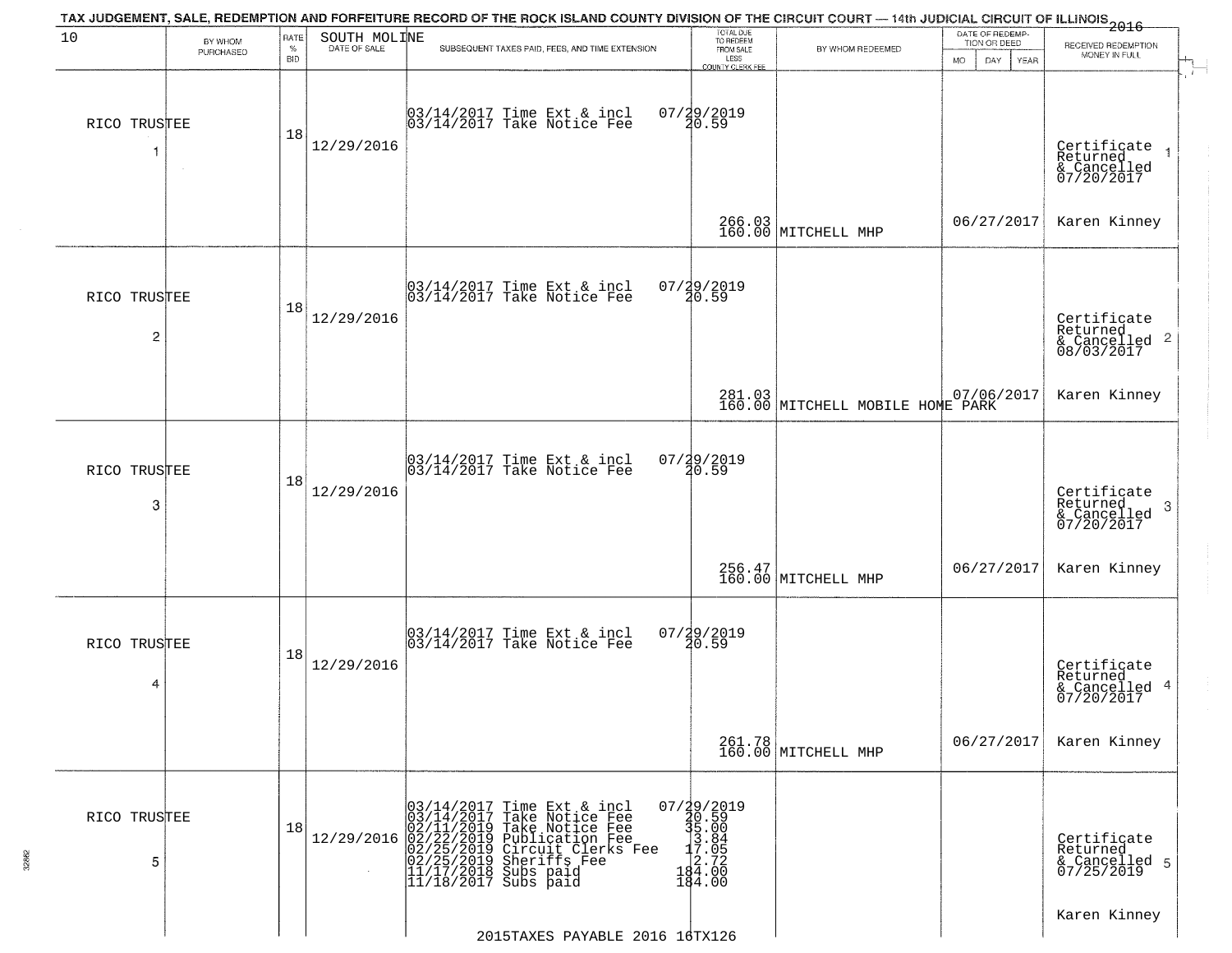|        | INTEREST PAYMENT FUND<br>INDEMNITY FUND | $\begin{array}{c} \text{CERTIFICATE} \\ \text{NO.} \end{array}$ | <b>AMOUNT</b><br>FOR WHICH<br>IS ASKED | TOTAL BACK<br>TAX PENALTY<br>AND COSTS<br>ACCRUED | <b>BACK TAX</b><br>FORFEITED<br>INTEREST AND<br>COST ACCRUED | BACK TAX<br>FORFEITED<br>PENALTY<br>ACCRUED | A-BACK TAX<br>FORFEITED<br>PRIOR TO<br>2015 | INT DUE                                        | SOUTH MOLINE<br>TAX DUE                               | NAME AND ADDRESS<br>LEGAL DESCRIPTION<br>PARCEL NO.<br>TWP - CODE<br>ASSESSED VALUATION FOR TAXES | 11<br>TAXPAYER NO.              |
|--------|-----------------------------------------|-----------------------------------------------------------------|----------------------------------------|---------------------------------------------------|--------------------------------------------------------------|---------------------------------------------|---------------------------------------------|------------------------------------------------|-------------------------------------------------------|---------------------------------------------------------------------------------------------------|---------------------------------|
|        | COST OF SALE                            |                                                                 |                                        |                                                   |                                                              |                                             |                                             | 18T                                            | iST                                                   |                                                                                                   |                                 |
|        | 10.00                                   |                                                                 |                                        |                                                   |                                                              |                                             |                                             | <del>65.25 M 00.00</del><br>3RD                | 2ND<br>3BD                                            | WEIGHALL FAITH<br>1040 AVENUE OF THE CITIES<br>EAST MOLINE IL                                     |                                 |
|        | 20.00                                   | 1295                                                            |                                        |                                                   |                                                              |                                             |                                             | 4TH                                            | 4TH                                                   | MOBILE HOME PROPERTY                                                                              | 8/6/09<br>MITCHELL              |
|        | 4.00                                    |                                                                 |                                        |                                                   |                                                              |                                             |                                             | 10.00                                          | <b>PUBLICATION COST</b><br>TOTAL DUE-TAXES, INT. COST | 870.000                                                                                           | $030 - 30 - 45$<br>$07 - 03$    |
| 219.25 | 10.00                                   |                                                                 | 175.25                                 |                                                   |                                                              |                                             |                                             | 175.25                                         | 1ST                                                   |                                                                                                   |                                 |
|        | 10.00                                   |                                                                 |                                        |                                                   |                                                              |                                             |                                             | 1ST<br>00 - 100 - 100                          | 67.20<br>2ND                                          | PETERSON DEANNA<br>1040 AVENUE OF THE CITIES                                                      | EAST MOLINE IL                  |
|        | 20.00                                   | 1296                                                            |                                        |                                                   |                                                              |                                             |                                             | 3RD<br>4TH                                     | 3BD<br>47H                                            | $6/4/07$ *12/12/11<br>MOBILE HOME PROPERTY                                                        | MITCHELL                        |
|        | 4.00                                    |                                                                 |                                        |                                                   |                                                              |                                             |                                             | 10.00                                          | PUBLICATION COST                                      | 896.000                                                                                           | $030 - 33 - 45$<br>07-03        |
| 221.20 | 10.00                                   |                                                                 | 177.20                                 |                                                   |                                                              |                                             |                                             | 177.20                                         | TOTAL DUE-TAXES, INT. COST                            |                                                                                                   |                                 |
|        | 10.00                                   |                                                                 |                                        |                                                   |                                                              |                                             |                                             | $58.50 - 00.00$                                | ist<br>  2ND                                          | 1040 AVENUE OF THE CITIES                                                                         | MITCHELLS MHP<br>EAST MOLINE IL |
|        | 20.00                                   | 1297                                                            |                                        |                                                   |                                                              |                                             |                                             | 3 <sub>BD</sub><br>4TH                         | 3RD<br>4TH                                            | 9/2/04 * 3/31/05 PURCHAS<br>MOBILE HOME PROPERTY<br>MITCHELL                                      |                                 |
|        | 4.00                                    |                                                                 |                                        |                                                   |                                                              |                                             |                                             | 10.00                                          | PUBLICATION COST<br>TOTAL OUE-TAXES, INT. COST        | 780.000                                                                                           | $030 - 34 - 45$<br>07-03        |
| 212.50 | 10.00                                   |                                                                 | 168.50                                 |                                                   |                                                              |                                             |                                             | 168.50                                         |                                                       |                                                                                                   |                                 |
|        | 10.00                                   |                                                                 |                                        |                                                   |                                                              |                                             |                                             | 54.00 100.00                                   |                                                       | BUCK BRITTANY/KIRBY AMAND =                                                                       | EAST MOLINE IL                  |
|        | 20.00                                   | 1298                                                            |                                        |                                                   |                                                              |                                             |                                             | 3BD<br>47H                                     | 3RD<br>4TH                                            | MOBILE HOME PROPERTY<br>MITCHELL                                                                  | 8/23/07                         |
|        | 4.00                                    |                                                                 |                                        |                                                   |                                                              |                                             |                                             | 10.00                                          | <b>PUBLICATION COST</b>                               | 720.000                                                                                           | $030 - 41 - 45$<br>$07 - 03$    |
| 208.00 | 10.00                                   |                                                                 | 164.00                                 |                                                   |                                                              |                                             |                                             | 164.00                                         | TOTAL DUE-TAXES, INT. COST                            |                                                                                                   |                                 |
|        | 10.00                                   |                                                                 |                                        |                                                   |                                                              |                                             |                                             | $\overline{\text{1ST}}$<br>50.40 100.00<br>2ND |                                                       | PETERSON DEANNA<br>1040 AVENUE OF THE CITIES <b>FOR SAST MOLINE IL</b>                            |                                 |
|        | 20.00                                   | 1299                                                            |                                        |                                                   |                                                              |                                             |                                             | 3 <sub>BD</sub><br>4TH                         | 3RD<br>4TH                                            | $6/25/04$ * 3/19/08 DON'T C<br>MOBILE HOME PROPERTY<br>MITCHELL                                   |                                 |
|        | 4.00                                    |                                                                 |                                        |                                                   |                                                              |                                             |                                             | 10.00                                          | PUBLICATION COST                                      | 672.000                                                                                           | $030 - 42 - 45$<br>07-03        |
| 204.40 | 10.00                                   |                                                                 | 160.40                                 |                                                   |                                                              |                                             |                                             | 160.40                                         | TOTAL DUE-TAXES, INT. COST                            |                                                                                                   |                                 |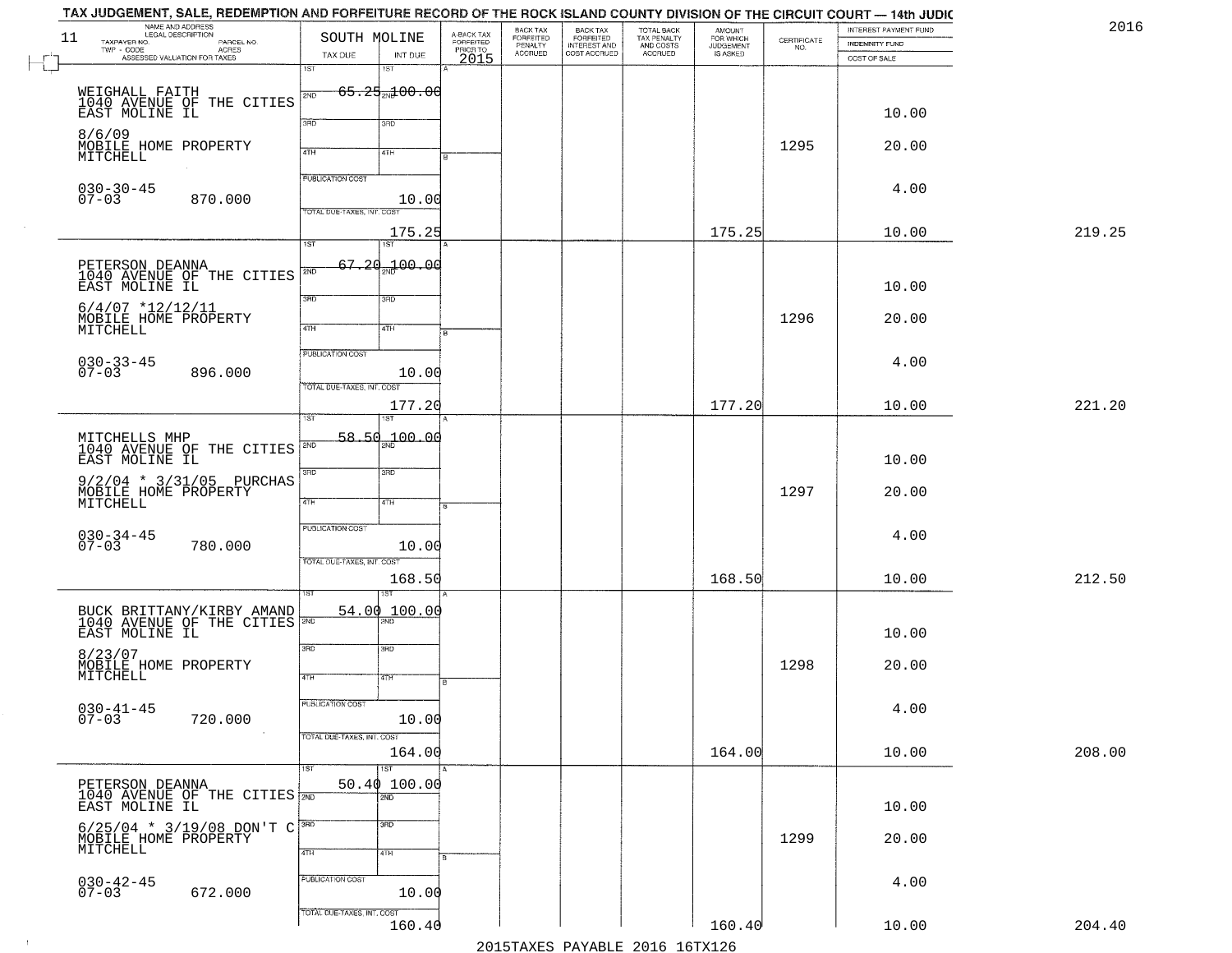| 11                             | BY WHOM<br>PURCHASED | RATE<br>$\%$     | SOUTH MOLINE<br>DATE OF SALE | TAX JUDGEMENT, SALE, REDEMPTION AND FORFEITURE RECORD OF THE ROCK ISLAND COUNTY DIVISION OF THE CIRCUIT COURT — 14th JUDICIAL CIRCUIT OF ILLINOIS 2016<br>SUBSEQUENT TAXES PAID, FEES, AND TIME EXTENSION                                  | TOTAL DUE<br>TO REDEEM<br>FROM SALE                                                                           | BY WHOM REDEEMED               | DATE OF REDEMP-<br>TION OR DEED | RECEIVED REDEMPTION<br>MONEY IN FULL                      |
|--------------------------------|----------------------|------------------|------------------------------|--------------------------------------------------------------------------------------------------------------------------------------------------------------------------------------------------------------------------------------------|---------------------------------------------------------------------------------------------------------------|--------------------------------|---------------------------------|-----------------------------------------------------------|
| RICO TRUSTEE                   |                      | <b>BID</b><br>18 | 12/29/2016                   | 03/14/2017 Time Ext & incl<br>03/14/2017 Take Notice Fee                                                                                                                                                                                   | LESS<br>COUNTY CLERK FEE<br>07/29/2019<br>20.59                                                               |                                | MO.<br>DAY.<br>YEAR             | Certificate<br>Returned<br>& Cancelled<br>03/07/2019      |
|                                |                      |                  |                              |                                                                                                                                                                                                                                            |                                                                                                               | 397.70<br>160.00 MITCHELL MHP  | 10/10/2018                      | Karen Kinney                                              |
| RICO TRUSTEE<br>$\overline{c}$ |                      | 18               | 12/29/2016                   | 03/14/2017 Time Ext & incl<br>03/14/2017 Take Notice Fee                                                                                                                                                                                   | 07/29/2019<br>20.59                                                                                           |                                |                                 | Certificate<br>Returned<br>& Cancelled 2<br>07/20/2017    |
|                                |                      |                  |                              |                                                                                                                                                                                                                                            |                                                                                                               | 281.61<br>160.00 MITCHELL MHP  | 06/27/2017                      | Karen Kinney                                              |
| RICO TRUSTEE<br>3              |                      | 18               | 12/29/2016                   | 03/14/2017 Time Ext & incl<br>03/14/2017 Take Notice Fee                                                                                                                                                                                   | 07/29/2019<br>20.59                                                                                           |                                |                                 | Certificate<br>Returned<br>3<br>& Cancelled<br>07/20/2017 |
|                                |                      |                  |                              |                                                                                                                                                                                                                                            |                                                                                                               | 271.34<br>160.00 MITCHELLS MHP | 06/29/2017                      | Karen Kinney                                              |
| RICO TRUSTEE<br>4              |                      | 18               | 12/29/2016                   | $03/14/2017$ Time Ext & incl<br>$03/14/2017$ Take Notice Fee<br>$02/11/2019$ Take Notice Fee<br>$02/22/2019$ Publication Fee<br>$02/25/2019$ Sheriffs Fee<br>$02/25/2019$ Sheriffs Fee<br>$11/17/2018$ Subs paid<br>$11/18/2017$ Subs paid | $\begin{smallmatrix} 07/39/2019\\ 30.59\\ 35.00\\ 43.84\\ 10.80\\ 194.00\\ 184.00\\ 144.00 \end{smallmatrix}$ |                                |                                 | 4                                                         |
| RICO TRUSTEE<br>5              |                      | 18               | 12/29/2016                   | 03/14/2017 Time Ext & incl<br>03/14/2017 Take Notice Fee                                                                                                                                                                                   | $07/29/2019$<br>$20.59$                                                                                       |                                |                                 | Certificate<br>Returned<br>& Cancelled 5<br>07/20/2017    |
|                                |                      |                  |                              |                                                                                                                                                                                                                                            |                                                                                                               | 261.78<br>160.00 MITCHELL MHP  | 06/27/2017                      | Karen Kinney                                              |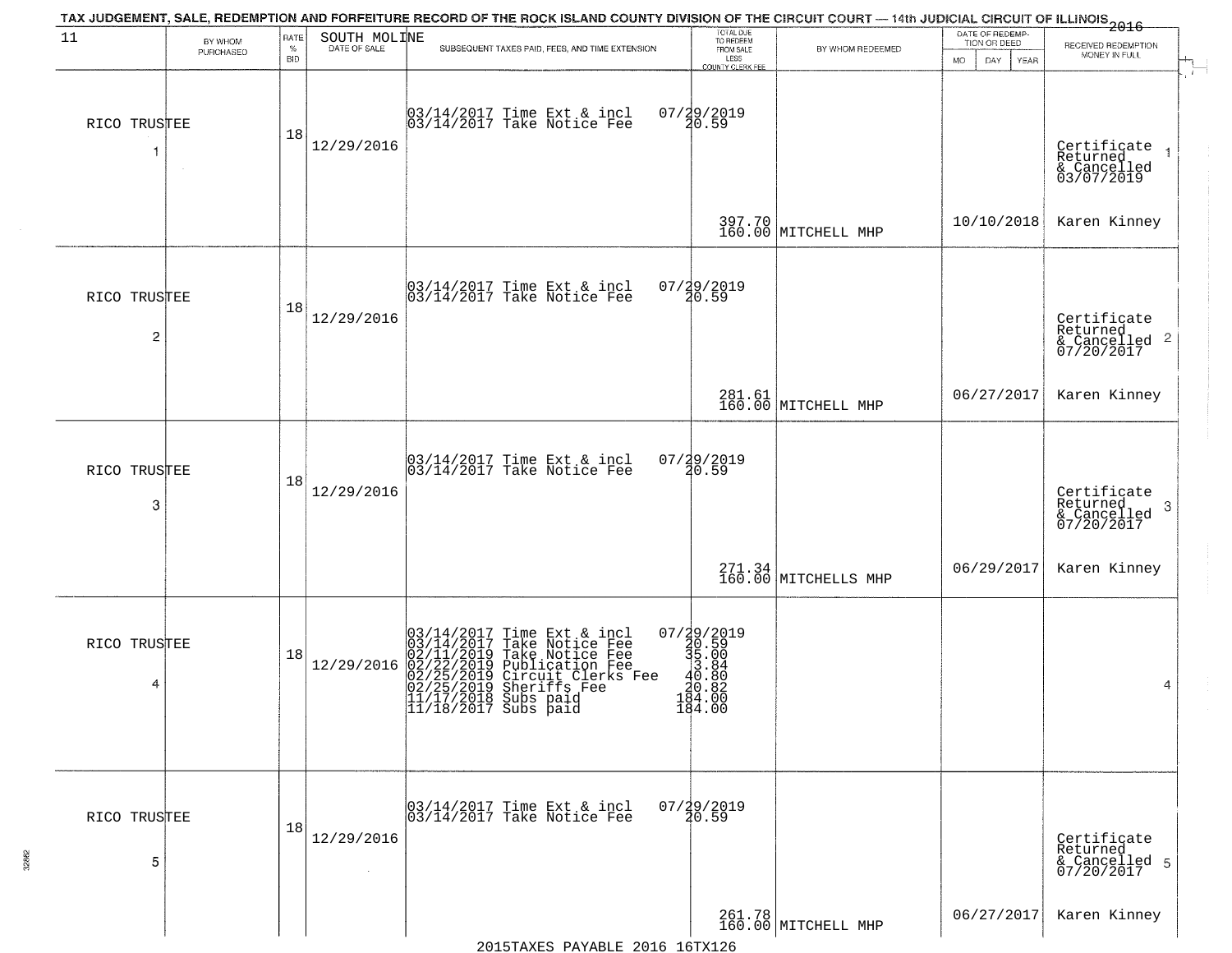| 12 | NAME AND ADDRESS<br>LEGAL DESCRIPTION<br>TAXPAYER NO.<br>PARCEL NO. | SOUTH MOLINE               |                      | A-BACK TAX<br>FORFEITED<br>PRIOR TO<br>2015 | BACK TAX<br>FORFEITED<br>PENALTY<br>ACCRUED | <b>BACK TAX</b><br>FORFEITED<br>INTEREST AND | TOTAL BACK<br>TAX PENALTY<br>AND COSTS | <b>AMOUNT</b><br>FOR WHICH | $\begin{array}{c} \text{CERTIFICATE} \\ \text{NO.} \end{array}$ | INTEREST PAYMENT FUND<br>INDEMNITY FUND |        |
|----|---------------------------------------------------------------------|----------------------------|----------------------|---------------------------------------------|---------------------------------------------|----------------------------------------------|----------------------------------------|----------------------------|-----------------------------------------------------------------|-----------------------------------------|--------|
|    | TWP - CODE<br>ASSESSED VALUATION FOR TAXES                          | TAX DUE<br>iST             | INT DUE<br>18T       |                                             |                                             | COST ACCRUED                                 | ACCRUED                                | IS ASKED                   |                                                                 | COST OF SALE                            |        |
|    |                                                                     |                            | $-45.00$ and $00.00$ |                                             |                                             |                                              |                                        |                            |                                                                 |                                         |        |
|    | DUBIL NICK<br>1040 AVENUE OF THE CITIES                             | 2ND                        |                      |                                             |                                             |                                              |                                        |                            |                                                                 |                                         |        |
|    | EAST MOLINE IL                                                      | 3RD                        | 3RD                  |                                             |                                             |                                              |                                        |                            |                                                                 | 10.00                                   |        |
|    | $6/8/04$ *12/12/11<br>MOBILE HOME PROPERTY                          | 4TH                        | 4TH                  |                                             |                                             |                                              |                                        |                            | 1300                                                            | 20.00                                   |        |
|    | MITCHELL                                                            |                            |                      |                                             |                                             |                                              |                                        |                            |                                                                 |                                         |        |
|    | $030 - 43 - 45$                                                     | <b>PUBLICATION COST</b>    |                      |                                             |                                             |                                              |                                        |                            |                                                                 | 4.00                                    |        |
|    | $07 - 03$<br>600.000                                                | TOTAL DUE-TAXES, INT. COST | 10.00                |                                             |                                             |                                              |                                        |                            |                                                                 |                                         |        |
|    |                                                                     |                            | 155.00               |                                             |                                             |                                              |                                        | 155.00                     |                                                                 | 10.00                                   | 199.00 |
|    |                                                                     | $\overline{1ST}$           | 1ST                  |                                             |                                             |                                              |                                        |                            |                                                                 |                                         |        |
|    | MITCHELLS MHP<br>1040 AVENUE OF THE CITIES                          | 2ND                        | 27.00.100.00         |                                             |                                             |                                              |                                        |                            |                                                                 |                                         |        |
|    | EAST MOLINE IL                                                      | 3BD                        | 3RD                  |                                             |                                             |                                              |                                        |                            |                                                                 | 10.00                                   |        |
|    | 11/10/04<br>MOBILE HOME PROPERTY                                    |                            |                      |                                             |                                             |                                              |                                        |                            | 1301                                                            | 20.00                                   |        |
|    | MITCHELL                                                            | 47H                        | 4TH                  |                                             |                                             |                                              |                                        |                            |                                                                 |                                         |        |
|    | $030 - 48 - 45$<br>07-03                                            | <b>PUBLICATION COST</b>    |                      |                                             |                                             |                                              |                                        |                            |                                                                 | 4.00                                    |        |
|    | 360.000                                                             | TOTAL DUE-TAXES, INT. COST | 10.00                |                                             |                                             |                                              |                                        |                            |                                                                 |                                         |        |
|    |                                                                     |                            | 137.00               |                                             |                                             |                                              |                                        | 137.00                     |                                                                 | 10.00                                   | 181.00 |
|    |                                                                     | ist                        |                      |                                             |                                             |                                              |                                        |                            |                                                                 |                                         |        |
|    | DUBIL NICK<br>1040 AVENUE OF THE CITIES                             | 2ND                        | $37.50 - 00.00$      |                                             |                                             |                                              |                                        |                            |                                                                 |                                         |        |
|    | EAST MOLINE IL                                                      | 3BD                        | 3 <sub>3</sub>       |                                             |                                             |                                              |                                        |                            |                                                                 | 10.00                                   |        |
|    | $3/25/08$ *12/12/11                                                 |                            |                      |                                             |                                             |                                              |                                        |                            | 1302                                                            | 20.00                                   |        |
|    | MOBILE HOME PROPERTY<br>MITCHELL                                    | 4TH                        | 4TH                  |                                             |                                             |                                              |                                        |                            |                                                                 |                                         |        |
|    |                                                                     | PUBLICATION COST           |                      |                                             |                                             |                                              |                                        |                            |                                                                 | 4.00                                    |        |
|    | $030 - 52 - 45$<br>07-03<br>500.000                                 |                            | 10.00                |                                             |                                             |                                              |                                        |                            |                                                                 |                                         |        |
|    |                                                                     | TOTAL OUE-TAXES, INT. COST | 147.50               |                                             |                                             |                                              |                                        | 147.50                     |                                                                 | 10.00                                   | 191.50 |
|    |                                                                     |                            |                      |                                             |                                             |                                              |                                        |                            |                                                                 |                                         |        |
|    | SHUPPY ROBERTA<br>1040 AVENUE OF THE CITIES                         |                            | 41.40 100.00         |                                             |                                             |                                              |                                        |                            |                                                                 |                                         |        |
|    | EAST MOLINE IL                                                      |                            |                      |                                             |                                             |                                              |                                        |                            |                                                                 | 10.00                                   |        |
|    | PREV.TP#0703163*5/28/14*4<br>MOBILE HOME PROPERTY<br>MITCHELL       | 3RD                        | 3BD                  |                                             |                                             |                                              |                                        |                            | 1303                                                            | 20.00                                   |        |
|    |                                                                     | 4TH                        | वाम                  | в                                           |                                             |                                              |                                        |                            |                                                                 |                                         |        |
|    | $030 - 53 - 45$                                                     | <b>PUBLICATION COST</b>    |                      |                                             |                                             |                                              |                                        |                            |                                                                 | 4.00                                    |        |
|    | $07 - 03$<br>552.000                                                |                            | 10.00                |                                             |                                             |                                              |                                        |                            |                                                                 |                                         |        |
|    |                                                                     | TOTAL DUE-TAXES, INT. COST | 151.40               |                                             |                                             |                                              |                                        | 151.40                     |                                                                 | 10.00                                   | 195.40 |
|    |                                                                     | 1ST                        | $\overline{151}$     |                                             |                                             |                                              |                                        |                            |                                                                 |                                         |        |
|    | MITCHELLS MHP<br>1040 AVENUE OF THE CITIES 700                      |                            | 24.00100.00<br>2ND   |                                             |                                             |                                              |                                        |                            |                                                                 |                                         |        |
|    | EAST MOLINE IL                                                      |                            |                      |                                             |                                             |                                              |                                        |                            |                                                                 | 10.00                                   |        |
|    | $1/6/09$ *6/22/10<br>MOBILE HOME PROPERTY                           | 3RD                        | 3 <sub>BD</sub>      |                                             |                                             |                                              |                                        |                            | 1304                                                            | 20.00                                   |        |
|    | MITCHELL                                                            | 4TH                        | 4TH                  |                                             |                                             |                                              |                                        |                            |                                                                 |                                         |        |
|    |                                                                     | PUBLICATION COST           |                      |                                             |                                             |                                              |                                        |                            |                                                                 | 4.00                                    |        |
|    | $030 - 56 - 45$<br>07-03<br>320.000                                 |                            | 10.00                |                                             |                                             |                                              |                                        |                            |                                                                 |                                         |        |
|    |                                                                     | TOTAL DUE-TAXES, INT. COST |                      |                                             |                                             |                                              |                                        |                            |                                                                 |                                         |        |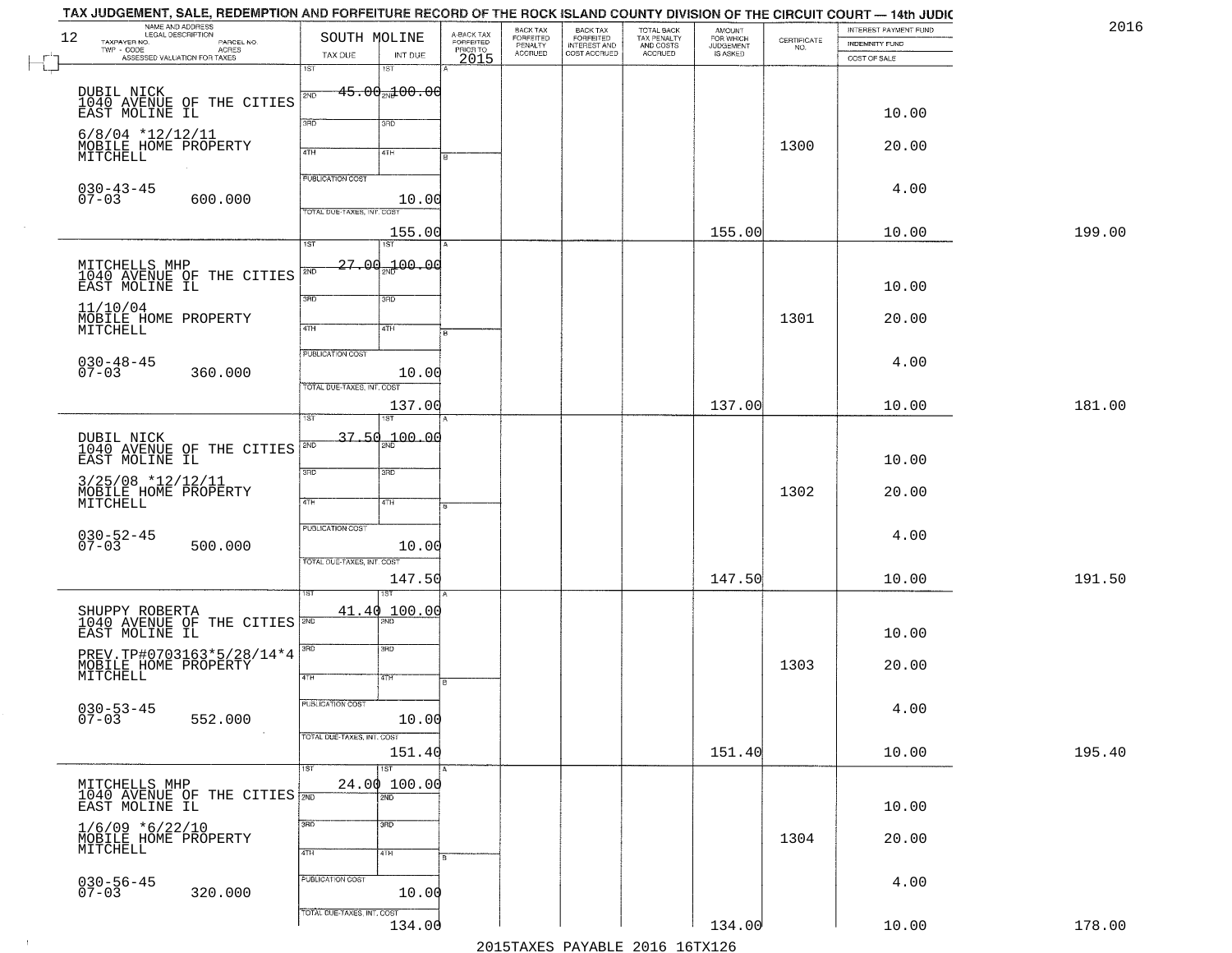| 12                | BY WHOM<br>PURCHASED | RATE<br>$\%$<br><b>BID</b> | SOUTH MOLINE | TAX JUDGEMENT, SALE, REDEMPTION AND FORFEITURE RECORD OF THE ROCK ISLAND COUNTY DIVISION OF THE CIRCUIT COURT — 14th JUDICIAL CIRCUIT OF ILLINOIS<br>2016 - 14th Juli 2017<br>SUBSEQUENT TAXES PAID, FEES, AND TIME EXTENSION                                                                                                                                             | TOTAL DUE<br>TO REDEEM<br>FROM SALE                                                       | BY WHOM REDEEMED              | DATE OF REDEMP-<br>TION OR DEED<br>DAY<br>MO.<br><b>YEAR</b> | RECEIVED REDEMPTION<br>MONEY IN FULL                                               |
|-------------------|----------------------|----------------------------|--------------|---------------------------------------------------------------------------------------------------------------------------------------------------------------------------------------------------------------------------------------------------------------------------------------------------------------------------------------------------------------------------|-------------------------------------------------------------------------------------------|-------------------------------|--------------------------------------------------------------|------------------------------------------------------------------------------------|
| RICO TRUSTEE<br>1 |                      | 18                         | 12/29/2016   | $03/14/2017$ Time Ext & incl<br>$03/14/2017$ Take Notice Fee<br>$02/11/2019$ Take Notice Fee<br>$02/22/2019$ Publication Fee<br>$02/25/2019$ Sheriffs Fee<br>$02/25/2019$ Sheriffs Fee<br>$11/17/2018$ Subs paid<br>$11/18/2017$ Subs paid                                                                                                                                | LESS<br>COUNTY CLERK FEE<br>175.00                                                        |                               |                                                              | Certificate<br>Returned<br>& Cancelled<br>07/25/2019<br>Karen Kinney               |
| RICO TRUSTEE<br>2 |                      | 18                         | 12/29/2016   | 03/14/2017 Time Ext & incl<br>03/14/2017 Take Notice Fee<br>11/18/2017 Subs paid                                                                                                                                                                                                                                                                                          | 07/29/2019<br>20.59<br>157.00                                                             |                               |                                                              | Certificate<br>Returned<br>$\frac{1}{6}$ Cancelled 2<br>08/14/2018<br>Karen Kinney |
| RICO TRUSTEE<br>3 |                      | 18                         | 12/29/2016   | 03/14/2017 Time Ext & incl<br>03/14/2017 Take Notice Fee                                                                                                                                                                                                                                                                                                                  | 07/29/2019<br>20.59                                                                       |                               |                                                              | Certificate<br>Returned<br>-3<br>& Cancelled<br>07/20/2017                         |
| RICO TRUSTEE<br>4 |                      | 18                         | 12/29/2016   | 03/14/2017 Time Ext & incl<br>03/14/2017 Take Notice Fee                                                                                                                                                                                                                                                                                                                  | $07/29/2019$<br>$20.59$                                                                   | 246.56<br>160.00 MITCHELL MHP | 06/29/2017                                                   | Karen Kinney<br>Certificate<br>Returned<br>& Cancelled 4<br>07/20/2017             |
| RICO TRUSTEE<br>5 |                      | 18                         |              | $[03/14/2017 \t1m \t\t\t\t\t\text{Ext} \t\t\t\t\& \t\t\t\t\text{incl} \t\t\t\t0 \\ 03/14/2017 \t\t\t\t\tTake Notice Free \t\t\t\t02/11/2019 \t\t\t\tTake Notice Free \t\t\t\t02/22/2019 \t\t\t\to \t\t\t\& \t\t\t\text{rec} \t\t\t\& \t\t\t\text{rec} \t\t\t\& \t\t\t\& \t\t\t\& \t\t\t\& \t\t\t\& \t\t\t\& \t\t\t\& \t\t\t\& \t\t\t\& \t\t\t\& \t\t\t\& \t\t\t\& \t\t\t$ | $07/29/2019$<br>$35.00$<br>$3.84$<br>$3.60$<br>$= 13.60$<br>$154.\overline{00}$<br>154.00 | $251.16$ MITCHELL MOBILE HOME | 06/28/2017                                                   | Karen Kinney<br>Certificate<br>Returned<br>& Cancelled 5<br>07/25/2019             |
|                   |                      |                            |              | 2015TAXES PAYABLE 2016 16TX126                                                                                                                                                                                                                                                                                                                                            |                                                                                           |                               |                                                              | Karen Kinney                                                                       |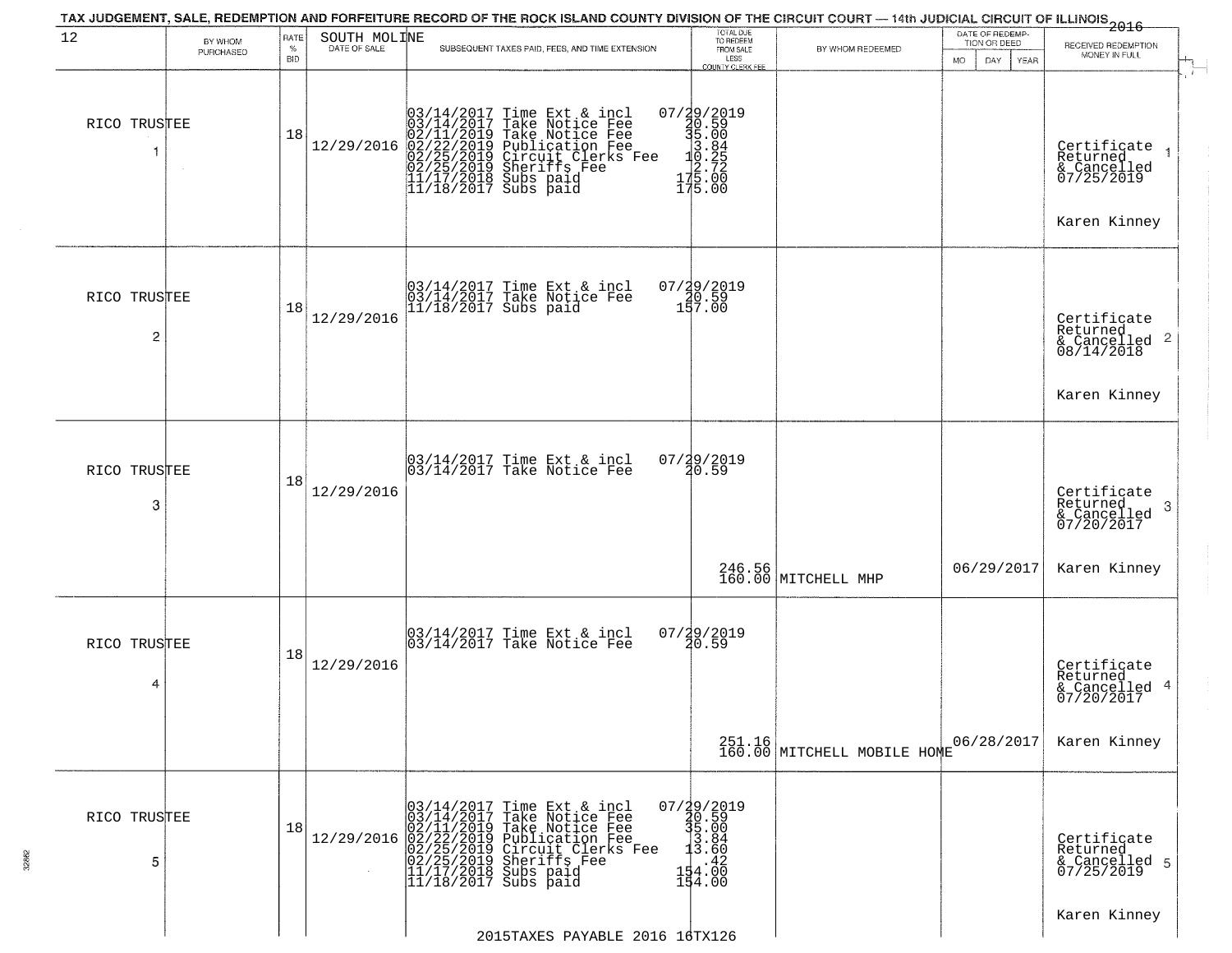|        | INTEREST PAYMENT FUND<br>INDEMNITY FUND | $\begin{array}{c} \text{CERTIFICATE} \\ \text{NO.} \end{array}$ | <b>AMOUNT</b><br>FOR WHICH<br>JUDGEMENT<br>IS ASKED | TOTAL BACK<br>TAX PENALTY<br>AND COSTS<br>ACCRUED | <b>BACK TAX</b><br>FORFEITED<br>INTEREST AND | BACK TAX<br>FORFEITED<br>PENALTY<br>ACCRUED |                                             |                     | SOUTH MOLINE               | NAME AND ADDRESS<br>LEGAL DESCRIPTION<br>PARCEL NO. | 13<br>TAXPAYER NO.                                 |
|--------|-----------------------------------------|-----------------------------------------------------------------|-----------------------------------------------------|---------------------------------------------------|----------------------------------------------|---------------------------------------------|---------------------------------------------|---------------------|----------------------------|-----------------------------------------------------|----------------------------------------------------|
|        | COST OF SALE                            |                                                                 |                                                     |                                                   | COST ACCRUED                                 |                                             | A-BACK TAX<br>FORFEITED<br>PRIOR TO<br>2015 | INT DUE<br>18T      | TAX DUE<br>iST             | TWP - CODE<br>ASSESSED VALUATION FOR TAXES          |                                                    |
|        |                                         |                                                                 |                                                     |                                                   |                                              |                                             |                                             | $-18.60$ $-18.00$   | 2ND                        | MITCHELLS MHP<br>1040 AVENUE OF THE CITIES          |                                                    |
|        | 10.00                                   |                                                                 |                                                     |                                                   |                                              |                                             |                                             | 3RD                 | 3BD                        |                                                     | EAST MOLINE IL                                     |
|        | 20.00                                   | 1305                                                            |                                                     |                                                   |                                              |                                             |                                             | 4TH                 | 4TH                        |                                                     | 6/12/06<br>MOBILE HOME PROPERTY                    |
|        |                                         |                                                                 |                                                     |                                                   |                                              |                                             |                                             |                     | <b>PUBLICATION COST</b>    |                                                     | MITCHELL                                           |
|        | 4.00                                    |                                                                 |                                                     |                                                   |                                              |                                             |                                             | 10.00               |                            | 248.000                                             | $030 - 57 - 45$<br>$07 - 03$                       |
| 172.60 | 10.00                                   |                                                                 | 128.60                                              |                                                   |                                              |                                             |                                             | 128.60              | TOTAL DUE-TAXES, INT. COST |                                                     |                                                    |
|        |                                         |                                                                 |                                                     |                                                   |                                              |                                             |                                             | 1ST                 | $\overline{1ST}$           |                                                     |                                                    |
|        | 10.00                                   |                                                                 |                                                     |                                                   |                                              |                                             |                                             | 34.50 100.00        | 2ND                        |                                                     | PETERSON DEANNA<br>1113 45TH AVE<br>EAST MOLINE IL |
|        |                                         | 1306                                                            |                                                     |                                                   |                                              |                                             |                                             | 3RD                 | $\overline{3\text{RD}}$    |                                                     | $6/15/04$ *2/20/07                                 |
|        | 20.00                                   |                                                                 |                                                     |                                                   |                                              |                                             |                                             | 4TH                 | 47H                        |                                                     | MOBILE HOME PROPERTY<br>MITCHELL                   |
|        | 4.00                                    |                                                                 |                                                     |                                                   |                                              |                                             |                                             | 10.00               | PUBLICATION COST           | 460.000                                             | $030 - 60 - 45$<br>07-03                           |
|        |                                         |                                                                 |                                                     |                                                   |                                              |                                             |                                             |                     | TOTAL DUE-TAXES, INT. COST |                                                     |                                                    |
| 188.50 | 10.00                                   |                                                                 | 144.50                                              |                                                   |                                              |                                             |                                             | 144.50              | ist                        |                                                     |                                                    |
|        |                                         |                                                                 |                                                     |                                                   |                                              |                                             |                                             | $-100.00$           | 51.15<br>2ND               | 1040 AVENUE OF THE CITIES                           | MITCHELLS MHP                                      |
|        | 10.00                                   |                                                                 |                                                     |                                                   |                                              |                                             |                                             | 3 <sub>BD</sub>     | 3RD                        |                                                     | EAST MOLINE IL<br>$4/1/08$ *2/19/10                |
|        | 20.00                                   | 1307                                                            |                                                     |                                                   |                                              |                                             |                                             | 4TH                 | 4TH                        |                                                     | MOBILE HOME PROPERTY<br>MITCHELL                   |
|        | 4.00                                    |                                                                 |                                                     |                                                   |                                              |                                             |                                             |                     | PUBLICATION COST           |                                                     |                                                    |
|        |                                         |                                                                 |                                                     |                                                   |                                              |                                             |                                             | 10.00               | TOTAL OUE-TAXES, INT. COST | 682.000                                             | $030 - 61 - 45$<br>07-03                           |
| 205.15 | 10.00                                   |                                                                 | 161.15                                              |                                                   |                                              |                                             |                                             | 161.15              |                            |                                                     |                                                    |
|        |                                         |                                                                 |                                                     |                                                   |                                              |                                             |                                             | 43.65 100.00        |                            | SALINAS VALERIE<br>1040 AVENUE OF THE CITIES        |                                                    |
|        | 10.00                                   |                                                                 |                                                     |                                                   |                                              |                                             |                                             | 3BD                 | 3RD                        |                                                     | EAST MOLINE IL                                     |
|        | 20.00                                   | 1308                                                            |                                                     |                                                   |                                              |                                             |                                             | 47H                 | 4TH                        |                                                     | 3/15/04<br>MOBILE HOME PROPERTY<br>MITCHELL        |
|        |                                         |                                                                 |                                                     |                                                   |                                              |                                             | в                                           |                     | <b>PUBLICATION COST</b>    |                                                     |                                                    |
|        | 4.00                                    |                                                                 |                                                     |                                                   |                                              |                                             |                                             | 10.00               |                            | 582.000                                             | $030 - 62 - 45$<br>07-03                           |
| 197.65 | 10.00                                   |                                                                 | 153.65                                              |                                                   |                                              |                                             |                                             | 153.65              | TOTAL DUE-TAXES, INT. COST |                                                     |                                                    |
|        |                                         |                                                                 |                                                     |                                                   |                                              |                                             |                                             | 1ST<br>58.80 100.00 | 1ST                        |                                                     | DUBIL NICK                                         |
|        | 10.00                                   |                                                                 |                                                     |                                                   |                                              |                                             |                                             | 2ND                 |                            | 1040 AVENUE OF THE CITIES 700                       | EAST MOLINE IL                                     |
|        | 20.00                                   | 1309                                                            |                                                     |                                                   |                                              |                                             |                                             | 3 <sub>BD</sub>     | 3RD                        |                                                     | $2 - 21 - 01/AT$                                   |
|        |                                         |                                                                 |                                                     |                                                   |                                              |                                             |                                             | 4TH                 | 4TH                        |                                                     | MOBILE HOME PROPERTY<br>MITCHELL                   |
|        | 4.00                                    |                                                                 |                                                     |                                                   |                                              |                                             |                                             | 10.00               | PUBLICATION COST           | 784.000                                             | $030 - 64 - 45$<br>07-03                           |
|        |                                         |                                                                 |                                                     |                                                   |                                              |                                             |                                             |                     |                            |                                                     |                                                    |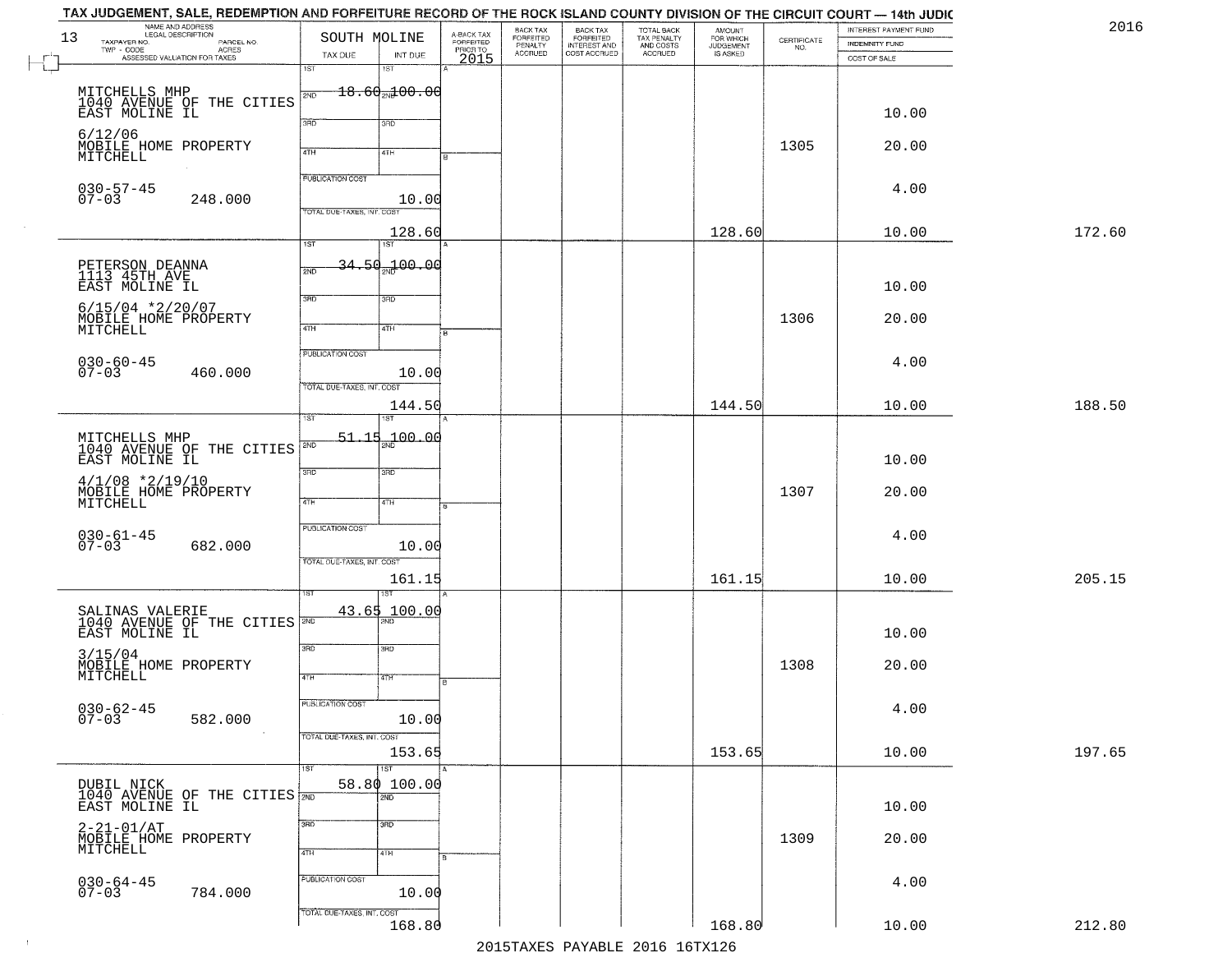| 13                             | BY WHOM<br>PURCHASED | <b>RATE</b><br>$\%$<br><b>BID</b> | SOUTH MOLINE<br>DATE OF SALE | SUBSEQUENT TAXES PAID, FEES, AND TIME EXTENSION                                                                                                                                                                                            | TOTAL DUE<br>TO REDEEM<br>FROM SALE<br>LESS                                          | BY WHOM REDEEMED              | DATE OF REDEMP-<br>TION OR DEED | $-2016$<br>RECEIVED REDEMPTION<br>MONEY IN FULL                                        |
|--------------------------------|----------------------|-----------------------------------|------------------------------|--------------------------------------------------------------------------------------------------------------------------------------------------------------------------------------------------------------------------------------------|--------------------------------------------------------------------------------------|-------------------------------|---------------------------------|----------------------------------------------------------------------------------------|
| RICO TRUSTEE                   |                      | 18                                | 12/29/2016                   | $03/14/2017$ Time Ext & incl<br>$03/14/2017$ Take Notice Fee<br>$02/11/2019$ Take Notice Fee<br>$02/22/2019$ Publication Fee<br>$02/25/2019$ Sheriffs Fee<br>$02/25/2019$ Sheriffs Fee<br>$11/17/2018$ Subs paid<br>$11/18/2017$ Subs paid | COUNTY CLERK FEE<br>07/29/2019<br>20.59<br>35.00<br>3.84<br>3.60<br>148.60<br>148.60 |                               | <b>MO</b><br>DAY<br>YEAR        | $\mathbf{r}$<br>Certifiçate 1<br>Returned<br>& Cancelled<br>07/25/2019<br>Karen Kinney |
| RICO TRUSTEE<br>$\overline{c}$ |                      | 18                                | 12/29/2016                   | 03/14/2017 Time Ext & incl<br>03/14/2017 Take Notice Fee                                                                                                                                                                                   | 07/29/2019<br>20.59                                                                  |                               |                                 | Certificate<br>Returned<br>& Cancelled 2<br>07/20/2017                                 |
|                                |                      |                                   |                              |                                                                                                                                                                                                                                            |                                                                                      | 243.02<br>160.00 MITCHELL MHP | 06/29/2017                      | Karen Kinney                                                                           |
| RICO TRUSTEE<br>3              |                      | 18                                | 12/29/2016                   | 03/14/2017 Time Ext & incl<br>03/14/2017 Take Notice Fee                                                                                                                                                                                   | 07/29/2019<br>20.59                                                                  |                               |                                 | Certificate<br>Returned<br>& Cancelled<br>07/20/2017<br>-3                             |
|                                |                      |                                   |                              |                                                                                                                                                                                                                                            |                                                                                      | 262.67<br>160.00 MITCHELL MHP | 06/27/2017                      | Karen Kinney                                                                           |
| RICO TRUSTEE<br>4              |                      | 18                                | 12/29/2016                   | $03/14/2017$ Time Ext & incl<br>$03/14/2017$ Take Notice Fee<br>$02/11/2019$ Take Notice Fee<br>$02/22/2019$ Publication Fee<br>$02/25/2019$ Sheriffs Fee<br>$02/25/2019$ Sheriffs Fee<br>$11/17/2018$ Subs paid<br>$11/18/2017$ Subs paid | 07/29/2019<br>30.59<br>35.004<br>30.40<br>30.40<br>773.225<br>173.65<br>173.65       |                               |                                 | 4                                                                                      |
| RICO TRUSTEE<br>5              |                      | 18                                | 12/29/2016                   | 03/14/2017 Time Ext & incl<br>03/14/2017 Take Notice Fee                                                                                                                                                                                   | $07/29/2019$<br>$20.59$                                                              |                               |                                 | Certificate<br>Returned<br>& Cancelled 5<br>07/20/2017                                 |
|                                |                      |                                   |                              | 2015 TAVES DAVARIE 2016 16 TO 126                                                                                                                                                                                                          |                                                                                      | 271.69<br>160.00 MITCHELL MHP | 06/29/2017                      | Karen Kinney                                                                           |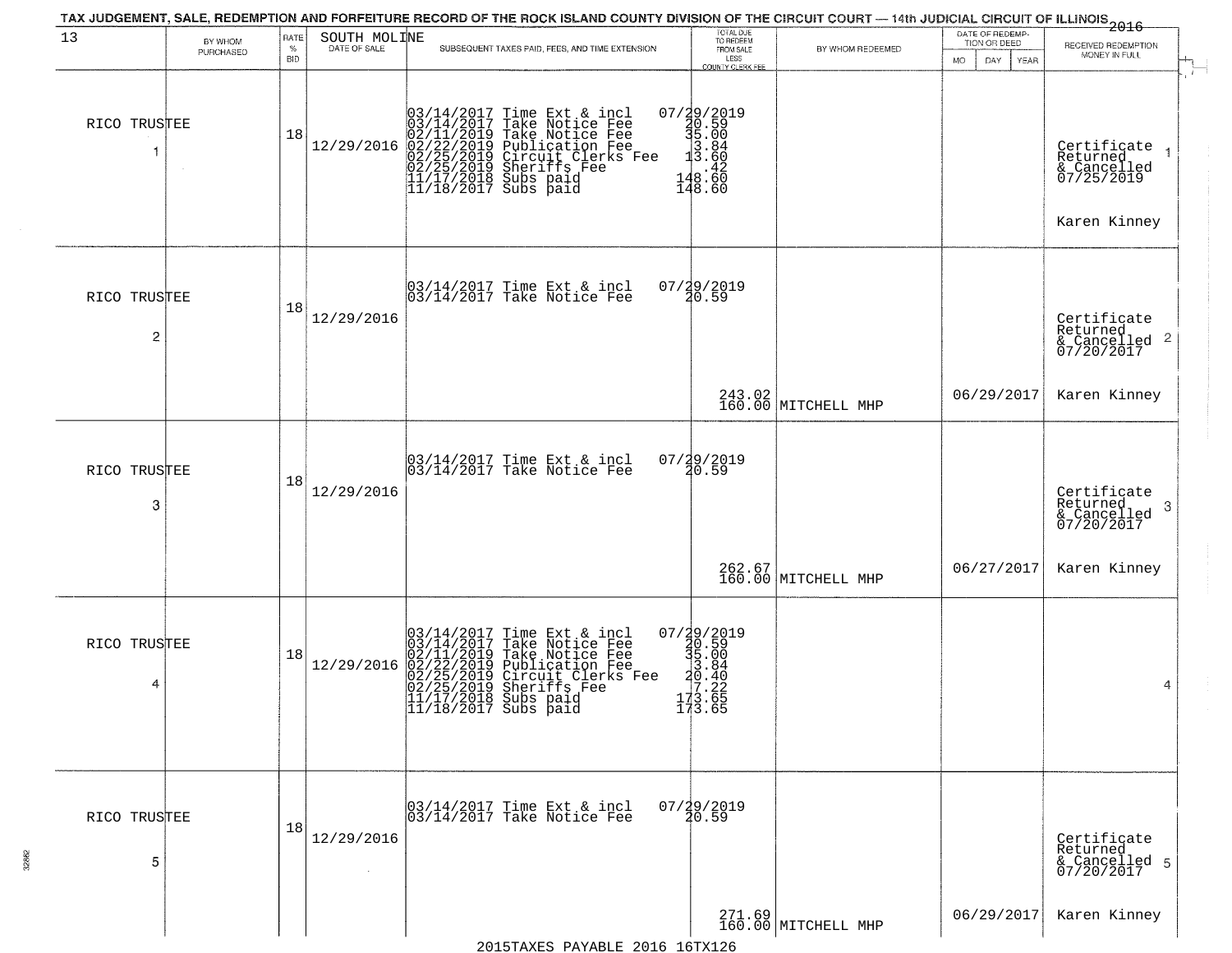| 2016   | INTEREST PAYMENT FUND<br>INDEMNITY FUND | $\begin{array}{c} \text{CERTIFICATE} \\ \text{NO.} \end{array}$ | AMOUNT<br>FOR WHICH<br><b>JUDGEMENT</b> | TOTAL BACK<br>TAX PENALTY<br>AND COSTS<br><b>ACCRUED</b> | BACK TAX<br>FORFEITED<br>INTEREST AND | BACK TAX<br>FORFEITED<br>PENALTY<br><b>ACCRUED</b> | A-BACK TAX<br>FORFEITED<br>PRIOR TO | SOUTH MOLINE                        |                            | NAME AND ADDRESS<br>LEGAL DESCRIPTION<br>PARCEL NO.<br><b>ACRES</b> | 14<br>TAXPAYER NO.                          |
|--------|-----------------------------------------|-----------------------------------------------------------------|-----------------------------------------|----------------------------------------------------------|---------------------------------------|----------------------------------------------------|-------------------------------------|-------------------------------------|----------------------------|---------------------------------------------------------------------|---------------------------------------------|
|        | COST OF SALE                            |                                                                 | IS ASKED                                |                                                          | COST ACCRUED                          |                                                    | 2015                                | INT DUE<br>1ST                      | TAX DUE<br>1ST             | ASSESSED VALUATION FOR TAXES                                        |                                             |
|        |                                         |                                                                 |                                         |                                                          |                                       |                                                    |                                     | <del>54.00<sub>20</sub>100.00</del> | 2ND                        |                                                                     |                                             |
|        | 10.00                                   |                                                                 |                                         |                                                          |                                       |                                                    |                                     | 3 <sub>BD</sub>                     | 3HD                        | DUBIL NICK<br>1040 AVENUE OF THE CITIES<br>EAST MOLINE IL           |                                             |
|        | 20.00                                   | 1310                                                            |                                         |                                                          |                                       |                                                    |                                     |                                     |                            |                                                                     | 6/10/11<br>MOBILE HOME PROPERTY<br>MITCHELL |
|        |                                         |                                                                 |                                         |                                                          |                                       |                                                    |                                     | 4TH                                 | 4TH                        |                                                                     |                                             |
|        | 4.00                                    |                                                                 |                                         |                                                          |                                       |                                                    |                                     |                                     | <b>PUBLICATION COST</b>    |                                                                     | $030 - 67 - 45$                             |
|        |                                         |                                                                 |                                         |                                                          |                                       |                                                    |                                     | 10.00                               | TOTAL DUE-TAXES, INT. COST | 720.000                                                             | $07 - 03$                                   |
| 208.00 | 10.00                                   |                                                                 | 164.00                                  |                                                          |                                       |                                                    |                                     | 164.00<br>1ST                       | IST.                       |                                                                     |                                             |
|        |                                         |                                                                 |                                         |                                                          |                                       |                                                    |                                     | $63.00 - 00$                        |                            |                                                                     |                                             |
|        | 10.00                                   |                                                                 |                                         |                                                          |                                       |                                                    |                                     |                                     | 2ND                        | DUBIL NICK<br>1040 AVENUE OF THE CITIES                             | EAST MOLINE IL                              |
|        | 20.00                                   | 1311                                                            |                                         |                                                          |                                       |                                                    |                                     | 3HD                                 | 3RD                        |                                                                     | 11/30/04 *12/12/11<br>MOBILE HOME PROPERTY  |
|        |                                         |                                                                 |                                         |                                                          |                                       |                                                    |                                     | 4TH                                 | 47H                        |                                                                     | MITCHELL                                    |
|        | 4.00                                    |                                                                 |                                         |                                                          |                                       |                                                    |                                     |                                     | PUBLICATION COST           |                                                                     | $030 - 70 - 45$                             |
|        |                                         |                                                                 |                                         |                                                          |                                       |                                                    |                                     | 10.00                               | TOTAL DUE-TAXES, INT. COST | 840.000                                                             | $07 - 03$                                   |
| 217.00 | 10.00                                   |                                                                 | 173.00                                  |                                                          |                                       |                                                    |                                     | 173.00<br>ST                        |                            |                                                                     |                                             |
|        |                                         |                                                                 |                                         |                                                          |                                       |                                                    |                                     | 700.00                              | 50.40                      |                                                                     |                                             |
|        | 10.00                                   |                                                                 |                                         |                                                          |                                       |                                                    |                                     |                                     | SVD                        | DUBIL NICK<br>1040 AVENUE OF THE CITIES                             | EAST MOLINE IL                              |
|        | 20.00                                   |                                                                 |                                         |                                                          |                                       |                                                    |                                     | 3 <sub>BD</sub>                     | 3RD                        |                                                                     | 12/12/11<br>MOBILE HOME PROPERTY            |
|        |                                         | 1312                                                            |                                         |                                                          |                                       |                                                    |                                     | 4TH                                 | 4TH                        |                                                                     | MITCHELL                                    |
|        | 4.00                                    |                                                                 |                                         |                                                          |                                       |                                                    |                                     |                                     | <b>PUBLICATION COST</b>    |                                                                     | $030 - 73 - 45$<br>07-03                    |
|        |                                         |                                                                 |                                         |                                                          |                                       |                                                    |                                     | 10.00                               | TOTAL OUE-TAXES, INT. COST | 672.000                                                             |                                             |
| 204.40 | 10.00                                   |                                                                 | 160.40                                  |                                                          |                                       |                                                    |                                     | 160.40                              |                            |                                                                     |                                             |
|        |                                         |                                                                 |                                         |                                                          |                                       |                                                    |                                     | $\frac{45.00}{200}$ 100.00          |                            |                                                                     |                                             |
|        | 10.00                                   |                                                                 |                                         |                                                          |                                       |                                                    |                                     |                                     |                            | DUBIL NICK<br>1040 AVENUE OF THE CITIES                             | EAST MOLINE IL                              |
|        |                                         |                                                                 |                                         |                                                          |                                       |                                                    |                                     | 3BD                                 | 3RD                        | $7/16/04$ 12/15/ *03/01/20                                          |                                             |
|        | 20.00                                   | 1313                                                            |                                         |                                                          |                                       |                                                    |                                     | ৰাম                                 | 4TH                        |                                                                     | MOBILE HOME PROPERTY                        |
|        | 4.00                                    |                                                                 |                                         |                                                          |                                       |                                                    |                                     |                                     | PUBLICATION COST           |                                                                     | $030 - 75 - 45$<br>07-03                    |
|        |                                         |                                                                 |                                         |                                                          |                                       |                                                    |                                     | 10.00                               | TOTAL DUE-TAXES, INT. COST | 600.000                                                             |                                             |
| 199.00 | 10.00                                   |                                                                 | 155.00                                  |                                                          |                                       |                                                    |                                     | 155.00                              |                            |                                                                     |                                             |
|        |                                         |                                                                 |                                         |                                                          |                                       |                                                    |                                     | 1ST<br>63.00 100.00                 | 1ST                        |                                                                     |                                             |
|        | 10.00                                   |                                                                 |                                         |                                                          |                                       |                                                    |                                     | 2ND                                 |                            | FISCHER HEIDI<br>1040 AVENUE OF THE CITIES                          | EAST MOLINE IL                              |
|        |                                         |                                                                 |                                         |                                                          |                                       |                                                    |                                     | 3RD                                 | 3RD                        | 2/19/10*10/7/11*07/17/201                                           |                                             |
|        | 20.00                                   | 1314                                                            |                                         |                                                          |                                       |                                                    |                                     | 4TH                                 | 4TH                        |                                                                     | MOBILE HOME PROPERTY<br>MITCHELL            |
|        | 4.00                                    |                                                                 |                                         |                                                          |                                       |                                                    |                                     |                                     | PUBLICATION COST           |                                                                     |                                             |
|        |                                         |                                                                 |                                         |                                                          |                                       |                                                    |                                     | 10.00                               |                            | 840.000                                                             | $030 - 76 - 45$<br>07-03                    |
| 217.00 | 10.00                                   |                                                                 | 173.00                                  |                                                          |                                       |                                                    |                                     | 173.00                              | TOTAL DUE-TAXES, INT. COST |                                                                     |                                             |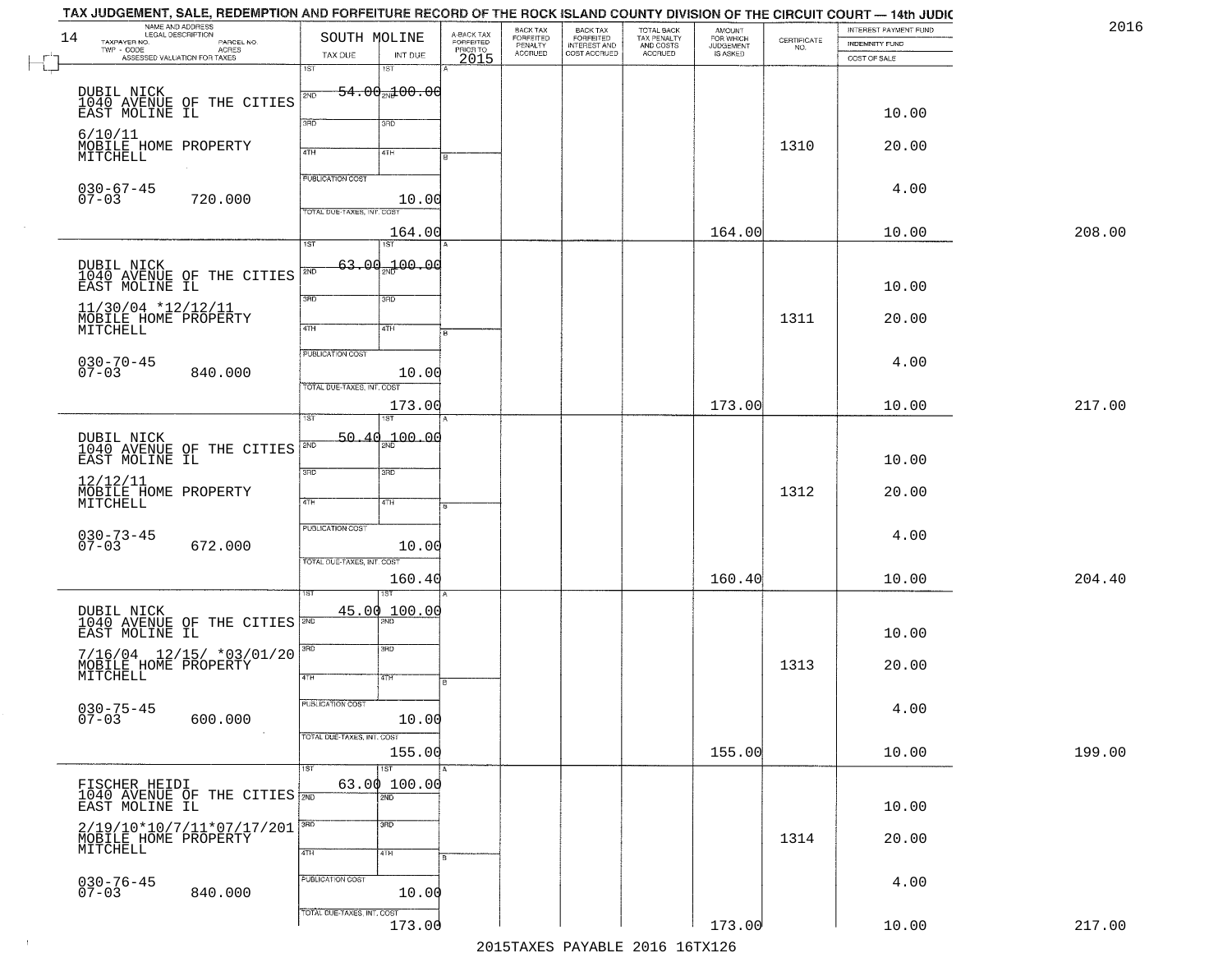| 14                             | BY WHOM   | RATE               | SOUTH MOLINE | TAX JUDGEMENT, SALE, REDEMPTION AND FORFEITURE RECORD OF THE ROCK ISLAND COUNTY DIVISION OF THE CIRCUIT COURT — 14th JUDICIAL CIRCUIT OF ILLINOIS 2016                                                                                                 | TOTAL DUE<br>TO REDEEM<br>FROM SALE                                         |                               | DATE OF REDEMP-<br>TION OR DEED |                                                                      |
|--------------------------------|-----------|--------------------|--------------|--------------------------------------------------------------------------------------------------------------------------------------------------------------------------------------------------------------------------------------------------------|-----------------------------------------------------------------------------|-------------------------------|---------------------------------|----------------------------------------------------------------------|
|                                | PURCHASED | $\%$<br><b>BID</b> | DATE OF SALE | SUBSEQUENT TAXES PAID, FEES, AND TIME EXTENSION                                                                                                                                                                                                        | LESS<br>COUNTY CLERK FEE                                                    | BY WHOM REDEEMED              | <b>MO</b><br>DAY<br>YEAR        | RECEIVED REDEMPTION<br>MONEY IN FULL                                 |
| RICO TRUSTEE                   |           | 18                 | 12/29/2016   | $03/14/2017$ Time Ext & incl<br>$03/14/2017$ Take Notice Fee<br>$02/11/2019$ Take Notice Fee<br>$02/22/2019$ Publication Fee<br>$02/25/2019$ Sheriffs Fee<br>$02/25/2019$ Sheriffs Fee<br>$11/17/2018$ Subs paid<br>$11/18/2017$ Subs paid             | 07/29/2019<br>30.59<br>31.00<br>31.00<br>3.00<br>34.000<br>184.00           |                               |                                 | Certificate<br>Returned<br>& Cancelled<br>07/25/2019<br>Karen Kinney |
| RICO TRUSTEE<br>$\overline{c}$ |           | 18                 | 12/29/2016   | 03/14/2017 Time Ext & incl<br>03/14/2017 Take Notice Fee                                                                                                                                                                                               | 07/29/2019<br>20.59                                                         |                               |                                 | Certificate<br>Returned<br>& Cancelled 2<br>07/20/2017               |
|                                |           |                    |              |                                                                                                                                                                                                                                                        |                                                                             | 276.65 MITCHELL MOBILE HOME   | 06/28/2017                      | Karen Kinney                                                         |
| RICO TRUSTEE<br>3              |           | 18                 | 12/29/2016   | 03/14/2017 Time Ext & incl<br>03/14/2017 Take Notice Fee                                                                                                                                                                                               | 07/29/2019<br>20.59                                                         |                               |                                 | Certificate<br>Returned<br>-3<br>& Cancelled<br>07/20/2017           |
|                                |           |                    |              |                                                                                                                                                                                                                                                        |                                                                             | 261.78<br>160.00 MITCHELL MHP | 06/29/2017                      | Karen Kinney                                                         |
| RICO TRUSTEE<br>4              |           | 18                 | 12/29/2016   | 03/14/2017 Time Ext & incl<br>03/14/2017 Take Notice Fee                                                                                                                                                                                               | $07/29/2019$<br>$20.59$                                                     |                               |                                 | Certificate<br>Returned<br>& Cancelled 4<br>07/20/2017               |
|                                |           |                    |              |                                                                                                                                                                                                                                                        |                                                                             | $255.41$ MITCHELL MOBILE HOME | 06/28/2017                      | Karen Kinney                                                         |
| RICO TRUSTEE<br>5              |           | 18                 |              | 03/14/2017 Time Ext & incl<br>03/14/2017 Take Notice Fee<br>12/29/2016 02/11/2019 Take Notice Fee<br>12/29/2016 02/22/2019 Publication Fee<br>02/25/2019 Circuit Clerks Fee<br>02/25/2019 Sheriffs Fee<br>11/17/2018 Subs paid<br>11/18/2017 Subs paid | $07/\frac{19}{20}.59$<br>$35.00$<br>$3.84$<br>$2.40.40$<br>193.00<br>193.00 |                               |                                 | 5                                                                    |
|                                |           |                    |              | 2015TAXES PAYABLE 2016 16TX126                                                                                                                                                                                                                         |                                                                             |                               |                                 |                                                                      |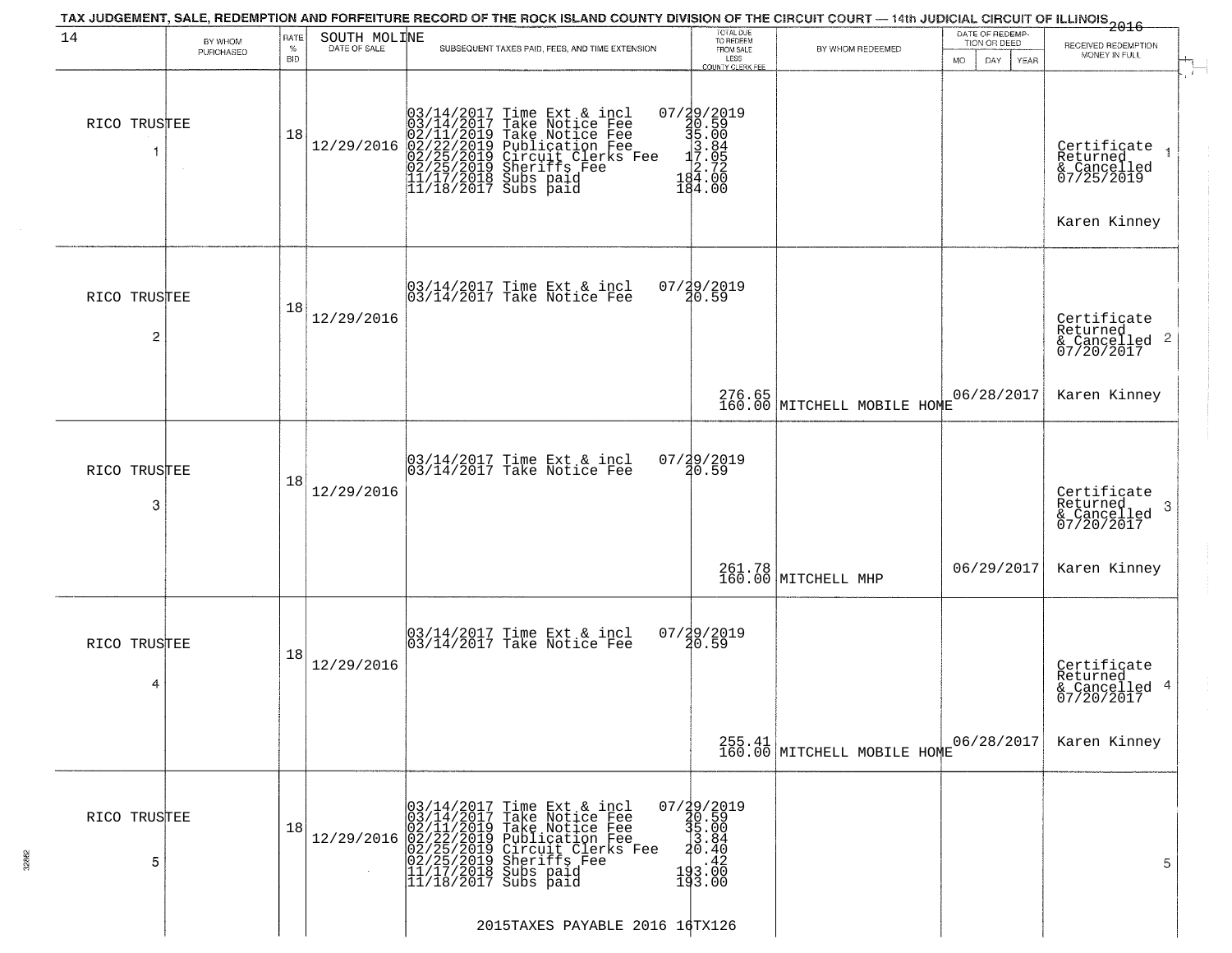|    | TAX JUDGEMENT, SALE, REDEMPTION AND FORFEITURE RECORD OF THE ROCK ISLAND COUNTY DIVISION OF THE CIRCUIT COURT — 14th JUDIC<br>NAME AND ADDRESS<br>LEGAL DESCRIPTION |                                                                 |                                             | BACK TAX                        |                                                       |                                                   | <b>AMOUNT</b>                      |                                                                 | INTEREST PAYMENT FUND | 2016   |
|----|---------------------------------------------------------------------------------------------------------------------------------------------------------------------|-----------------------------------------------------------------|---------------------------------------------|---------------------------------|-------------------------------------------------------|---------------------------------------------------|------------------------------------|-----------------------------------------------------------------|-----------------------|--------|
| 15 | TAXPAYER NO.<br>PARCEL NO.<br>$\mathsf{TWP} \, \cdot \, \mathsf{CODE}$<br>- CODE<br>ACRES<br>ASSESSED VALUATION FOR TAXES                                           | SOUTH MOLINE<br>TAX DUE<br>INT DUE                              | A-BACK TAX<br>FORFEITED<br>PRIOR TO<br>2015 | FORFEITED<br>PENALTY<br>ACCRUED | BACK TAX<br>FORFEITED<br>INTEREST AND<br>COST ACCRUED | TOTAL BACK<br>TAX PENALTY<br>AND COSTS<br>ACCRUED | FOR WHICH<br>JUDGEMENT<br>IS ASKED | $\begin{array}{c} \text{CERTIFICATE} \\ \text{NO.} \end{array}$ | INDEMNITY FUND        |        |
|    |                                                                                                                                                                     | 1ST<br>1ST                                                      |                                             |                                 |                                                       |                                                   |                                    |                                                                 | COST OF SALE          |        |
|    | MITCHELL MHP<br>1040 AVENUE OF THE CITIES<br>EAST MOLINE IL                                                                                                         | $38.25 + 00.00$<br>2ND                                          |                                             |                                 |                                                       |                                                   |                                    |                                                                 |                       |        |
|    | $1/4/11$ *10/18/11                                                                                                                                                  | 3RD<br>3RD                                                      |                                             |                                 |                                                       |                                                   |                                    |                                                                 | 10.00                 |        |
|    | MOBILE HOME PROPERTY<br>MITCHELL                                                                                                                                    | 4TH<br>4TH                                                      |                                             |                                 |                                                       |                                                   |                                    | 1315                                                            | 20.00                 |        |
|    | $030 - 77 - 45$                                                                                                                                                     | <b>PUBLICATION COST</b>                                         |                                             |                                 |                                                       |                                                   |                                    |                                                                 | 4.00                  |        |
|    | $07 - 03$<br>510.000                                                                                                                                                | 10.00<br>TOTAL DUE-TAXES, INT. COST                             |                                             |                                 |                                                       |                                                   |                                    |                                                                 |                       |        |
|    |                                                                                                                                                                     | 148.25<br>1ST<br>1ST                                            |                                             |                                 |                                                       |                                                   | 148.25                             |                                                                 | 10.00                 | 192.25 |
|    | FOSTER JOLENE<br>1040 AVENUE OF THE CITIES<br>EAST MOLINE IL                                                                                                        | 68,25<br>700.00<br>2ND                                          |                                             |                                 |                                                       |                                                   |                                    |                                                                 | 10.00                 |        |
|    | 8/22/07<br>MOBILE HOME PROPERTY<br>MITCHELL                                                                                                                         | 3BD<br>3RD<br>47H<br>4TH                                        |                                             |                                 |                                                       |                                                   |                                    | 1316                                                            | 20.00                 |        |
|    | $030 - 78 - 45$<br>07-03<br>910.000                                                                                                                                 | PUBLICATION COST<br>10.00                                       |                                             |                                 |                                                       |                                                   |                                    |                                                                 | 4.00                  |        |
|    |                                                                                                                                                                     | TOTAL DUE-TAXES, INT. COST<br>178.25                            |                                             |                                 |                                                       |                                                   | 178.25                             |                                                                 | 10.00                 | 222.25 |
|    | DUBIL NICK<br>1040 AVENUE OF THE CITIES                                                                                                                             | $-38.25 + 100.00$<br>S/ID                                       |                                             |                                 |                                                       |                                                   |                                    |                                                                 |                       |        |
|    | EAST MOLINE IL<br>8/13/10 *12/12/11                                                                                                                                 | 3RD<br>3 <sub>BD</sub>                                          |                                             |                                 |                                                       |                                                   |                                    |                                                                 | 10.00                 |        |
|    | MOBILE HOME PROPERTY<br>MITCHELL                                                                                                                                    | 4TH<br>4TH                                                      |                                             |                                 |                                                       |                                                   |                                    | 1317                                                            | 20.00                 |        |
|    | $030 - 86 - 45$<br>07-03<br>510.000                                                                                                                                 | <b>PUBLICATION COST</b><br>10.00                                |                                             |                                 |                                                       |                                                   |                                    |                                                                 | 4.00                  |        |
|    |                                                                                                                                                                     | TOTAL OUE-TAXES, INT. COST<br>148.25<br>ख़                      |                                             |                                 |                                                       |                                                   | 148.25                             |                                                                 | 10.00                 | 192.25 |
|    | DUBIL NICK<br>1040 AVENUE OF THE CITIES                                                                                                                             | 37.50 100.00                                                    |                                             |                                 |                                                       |                                                   |                                    |                                                                 |                       |        |
|    | EAST MOLINE IL                                                                                                                                                      | 3RD<br>3BD                                                      |                                             |                                 |                                                       |                                                   |                                    |                                                                 | 10.00                 |        |
|    | MOBILE HOME PROPERTY<br>MITCHELL                                                                                                                                    | 4TH<br>वाम                                                      |                                             |                                 |                                                       |                                                   |                                    | 1318                                                            | 20.00                 |        |
|    | $030 - 89 - 45$<br>07-03<br>500.000                                                                                                                                 | PUBLICATION COST<br>10.00                                       |                                             |                                 |                                                       |                                                   |                                    |                                                                 | 4.00                  |        |
|    |                                                                                                                                                                     | TOTAL DUE-TAXES, INT. COST<br>147.50<br>$\overline{1ST}$<br>1ST |                                             |                                 |                                                       |                                                   | 147.50                             |                                                                 | 10.00                 | 191.50 |
|    | DUBIL NICK<br>1040 AVENUE OF THE CITIES<br>EAST MOLINE IL                                                                                                           | 50.40 100.00<br>$\overline{2ND}$                                |                                             |                                 |                                                       |                                                   |                                    |                                                                 | 10.00                 |        |
|    | 8/9/10 *12/12/11                                                                                                                                                    | 3RD<br>3 <sub>BD</sub>                                          |                                             |                                 |                                                       |                                                   |                                    |                                                                 |                       |        |
|    | MOBILE HOME PROPERTY<br>MITCHELL                                                                                                                                    | 4TH<br>4TH                                                      |                                             |                                 |                                                       |                                                   |                                    | 1319                                                            | 20.00                 |        |
|    | $030 - 93 - 45$<br>07-03<br>672.000                                                                                                                                 | PUBLICATION COST<br>10.00                                       |                                             |                                 |                                                       |                                                   |                                    |                                                                 | 4.00                  |        |
|    |                                                                                                                                                                     | TOTAL DUE-TAXES, INT. COST<br>160.40                            |                                             |                                 |                                                       |                                                   | 160.40                             |                                                                 | 10.00                 | 204.40 |
|    |                                                                                                                                                                     |                                                                 |                                             |                                 |                                                       | 2015 TAVEC DAVADIE 2016 16 TV126                  |                                    |                                                                 |                       |        |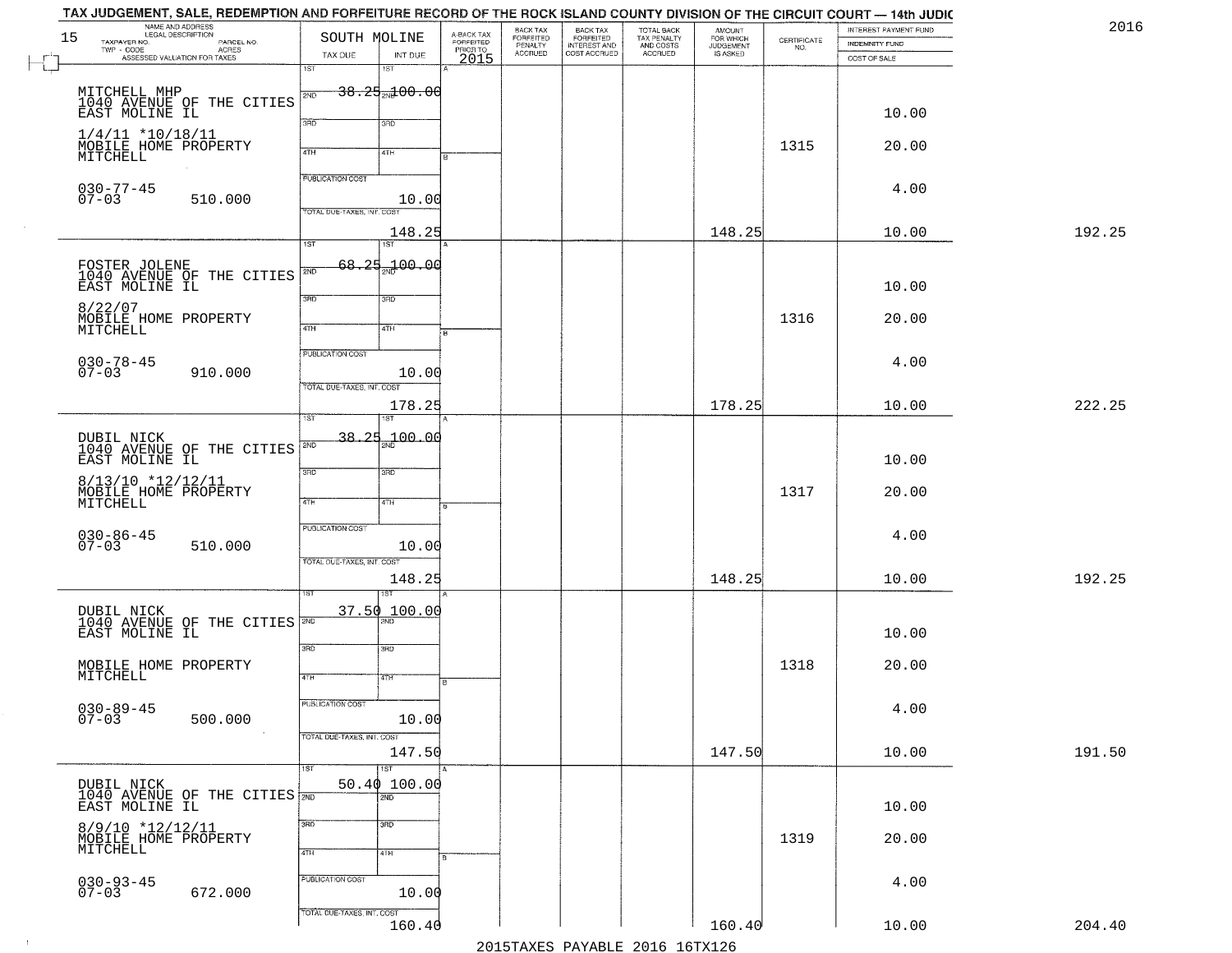| 15                | BY WHOM   | RATE               | SOUTH MOLINE | TAX JUDGEMENT, SALE, REDEMPTION AND FORFEITURE RECORD OF THE ROCK ISLAND COUNTY DIVISION OF THE CIRCUIT COURT — 14th JUDICIAL CIRCUIT OF ILLINOIS 2016                                                                                     | TOTAL DUE<br>TO REDEEM                                                                                           |                                                  | DATE OF REDEMP<br>TION OR DEED | RECEIVED REDEMPTION                                                       |
|-------------------|-----------|--------------------|--------------|--------------------------------------------------------------------------------------------------------------------------------------------------------------------------------------------------------------------------------------------|------------------------------------------------------------------------------------------------------------------|--------------------------------------------------|--------------------------------|---------------------------------------------------------------------------|
|                   | PURCHASED | $\%$<br><b>BID</b> | DATE OF SALE | SUBSEQUENT TAXES PAID, FEES, AND TIME EXTENSION                                                                                                                                                                                            | FROM SALE<br>LESS<br><b>COUNTY CLERK FEE</b>                                                                     | BY WHOM REDEEMED                                 | MO.<br>DAY.<br>YEAR            | MONEY IN FULL                                                             |
| RICO TRUSTEE<br>1 |           | 18                 | 12/29/2016   | 03/14/2017 Time Ext & incl<br>03/14/2017 Take Notice Fee                                                                                                                                                                                   | 07/29/2019<br>20.59                                                                                              |                                                  |                                | Certificate<br>Returned<br>& Cancelled<br>08/03/2017                      |
|                   |           |                    |              |                                                                                                                                                                                                                                            |                                                                                                                  | 282.05<br>160.00 MITCHELL MHP                    | 07/06/2017                     | Karen Kinney                                                              |
| RICO TRUSTEE<br>2 |           | 18                 | 12/29/2016   | $\begin{bmatrix} 03/14/2017 \\ 03/14/2017 \end{bmatrix}$ Time Ext & incl                                                                                                                                                                   | 07/29/2019<br>20.59                                                                                              |                                                  |                                | Certificate<br>Returned<br>& Cancelled 2<br>07/20/2017                    |
|                   |           |                    |              |                                                                                                                                                                                                                                            |                                                                                                                  | 282.85 MITCHELL MOBILE HOME                      | 06/28/2017                     | Karen Kinney                                                              |
| RICO TRUSTEE<br>3 |           | 18                 | 12/29/2016   | $03/14/2017$ Time Ext & incl<br>$03/14/2017$ Take Notice Fee<br>$02/11/2019$ Take Notice Fee<br>$02/22/2019$ Publication Fee<br>$02/25/2019$ Sheriffs Fee<br>$02/25/2019$ Sheriffs Fee<br>$11/17/2018$ Subs paid<br>$11/18/2017$ Subs paid | ${\footnotesize \begin{array}{c} 07/39/2019 \\ 30.59 \\ 35.00 \\ 13.84 \\ 2.72 \\ 168.25 \\ 168.25 \end{array}}$ |                                                  |                                | Certificate<br>Returned<br>3<br>& Cancelled<br>07/25/2019<br>Karen Kinney |
| RICO TRUSTEE<br>4 |           | 18                 | 12/29/2016   | 03/14/2017 Time Ext & incl<br>03/14/2017 Take Notice Fee<br>11/18/2017 Subs paid                                                                                                                                                           | $07/29/2019$<br>$20.59$<br>$167.50$                                                                              |                                                  |                                | Certificate<br>Returned<br>& Cancelled 4<br>07/06/2018                    |
|                   |           |                    |              |                                                                                                                                                                                                                                            |                                                                                                                  | 503.10 04/03<br>160.00 MITCHELL MOBILE HOME PARK | 04/03/2018                     | Karen Kinney                                                              |
| RICO TRUSTEE<br>5 |           | 18                 | 12/29/2016   | $03/14/2017$ Time Ext & incl<br>$03/14/2017$ Take Notice Fee<br>$02/11/2019$ Take Notice Fee<br>$02/22/2019$ Publication Fee<br>$02/25/2019$ Sheriffs Fee<br>$11/17/2018$ Subs paid<br>$11/18/2017$ Subs paid                              | 07/29/2019<br>30.59<br>31.004<br>3.885<br>3.722<br>480.40<br>180.40                                              |                                                  |                                | Certificate<br>Returned<br>& Cancelled 5<br>07/25/2019                    |
|                   |           |                    |              | 2015TAXES PAYABLE 2016 16TX126                                                                                                                                                                                                             |                                                                                                                  |                                                  |                                | Karen Kinney                                                              |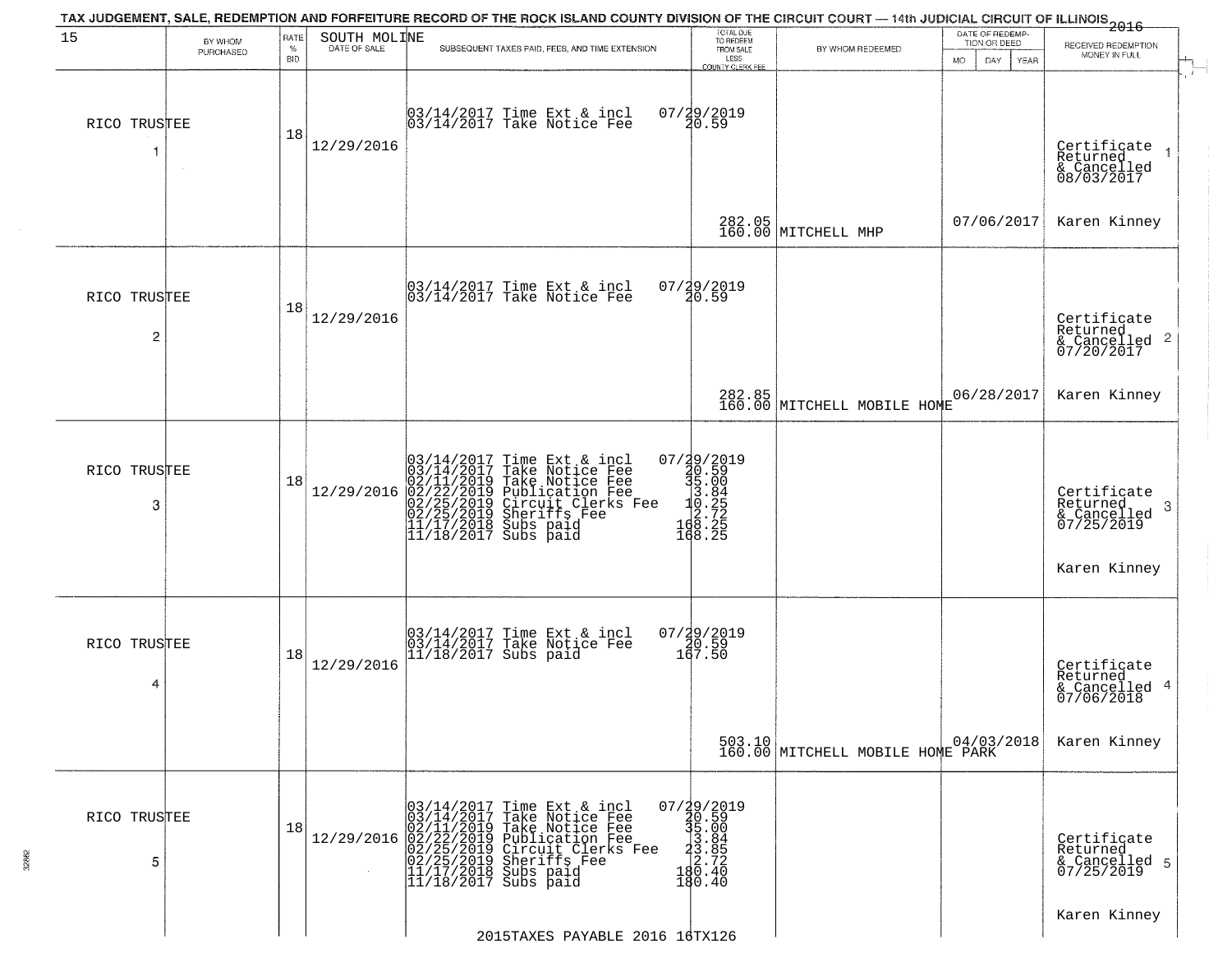|        | INTEREST PAYMENT FUND<br><b>INDEMNITY FUND</b> | CERTIFICATE | <b>AMOUNT</b><br>FOR WHICH<br>JUDGEMENT<br>IS ASKED | TOTAL BACK<br>TAX PENALTY<br>AND COSTS<br>ACCRUED | BACK TAX<br>FORFEITED<br>INTEREST AND<br>COST ACCRUED | BACK TAX<br>FORFEITED<br>PENALTY<br>ACCRUED | A-BACK TAX<br>FORFEITED |                            | SOUTH MOLINE                      | NAME AND ADDRESS<br>LEGAL DESCRIPTION<br>PARCEL NO. | 16<br>TAXPAYER NO.           |
|--------|------------------------------------------------|-------------|-----------------------------------------------------|---------------------------------------------------|-------------------------------------------------------|---------------------------------------------|-------------------------|----------------------------|-----------------------------------|-----------------------------------------------------|------------------------------|
|        | COST OF SALE                                   | NO.         |                                                     |                                                   |                                                       |                                             | PRICRTO                 | INT DUE<br>1ST             | TAX DUE<br>1ST                    | - CODE ACRES<br>ASSESSED VALUATION FOR TAXES        | TWP - CODE                   |
|        |                                                |             |                                                     |                                                   |                                                       |                                             |                         | <del>73.50 ad 00.00</del>  | 2ND                               | STECHALIN THOMAS/ELLEN<br>3340_43RD AVE             |                              |
|        | 10.00                                          |             |                                                     |                                                   |                                                       |                                             |                         | 3RD                        | 3BD                               |                                                     | MOLINE IL                    |
|        | 20.00                                          | 1320        |                                                     |                                                   |                                                       |                                             |                         | 4TH                        | 4TH                               | MOBILE HOME PROPERTY                                | 8/15/08                      |
|        |                                                |             |                                                     |                                                   |                                                       |                                             |                         |                            | <b>PUBLICATION COST</b>           |                                                     | CLOVERLEAF                   |
|        | 4.00                                           |             |                                                     |                                                   |                                                       |                                             |                         | 10.00                      |                                   | 980.000                                             | $040 - 24 - 46$<br>$07 - 05$ |
| 227.50 | 10.00                                          |             | 183.50                                              |                                                   |                                                       |                                             |                         | 183.50                     | <b>TOTAL DUE-TAXES, INT. COST</b> |                                                     |                              |
|        |                                                |             |                                                     |                                                   |                                                       |                                             |                         | 1ST                        | $\overline{1ST}$                  |                                                     |                              |
|        | 10.00                                          |             |                                                     |                                                   |                                                       |                                             |                         | 69.30 <sub>2N</sub> 100.00 | 2ND                               | SANDERS AMANDA<br>3334 43RD AVE                     | MOLINE IL                    |
|        | 20.00                                          | 1321        |                                                     |                                                   |                                                       |                                             |                         | 3RD                        | 3RD                               | $3/24/97*4/16/01*3/18/14*5$                         |                              |
|        |                                                |             |                                                     |                                                   |                                                       |                                             |                         | 4TH                        | $\overline{47H}$                  | MOBILE HOME PROPERTY                                | CLOVERLEAF                   |
|        | 4.00                                           |             |                                                     |                                                   |                                                       |                                             |                         | 10.00                      | PUBLICATION COST                  | 924.000                                             | 040-27-46<br>07-05           |
|        |                                                |             |                                                     |                                                   |                                                       |                                             |                         |                            | TOTAL DUE-TAXES, INT. COST        |                                                     |                              |
| 223.30 | 10.00                                          |             | 179.30                                              |                                                   |                                                       |                                             |                         | 179.30                     | ist                               |                                                     |                              |
|        | 10.00                                          |             |                                                     |                                                   |                                                       |                                             |                         | <sub>2N</sub> 200.00       | 69,30<br>2ND                      | SERSIG HEATHER<br>3339 45TH AVE                     | MOLINE IL                    |
|        | 20.00                                          | 1322        |                                                     |                                                   |                                                       |                                             |                         | 3RD                        | 3RD                               | $10/27/05*5/22/14-NO$ USE*<br>MOBILE HOME PROPERTY  |                              |
|        |                                                |             |                                                     |                                                   |                                                       |                                             |                         | 4TH                        | 4TH                               |                                                     | CLOVERLEAF                   |
|        | 4.00                                           |             |                                                     |                                                   |                                                       |                                             |                         | 10.00                      | PUBLICATION COST                  | 924.000                                             | $040 - 48 - 46$<br>07-05     |
| 223.30 | 10.00                                          |             | 179.30                                              |                                                   |                                                       |                                             |                         | 179.30                     | TOTAL OUE-TAXES, INT. COST        |                                                     |                              |
|        |                                                |             |                                                     |                                                   |                                                       |                                             |                         | 100.00                     | 55.44                             |                                                     |                              |
|        | 10.00                                          |             |                                                     |                                                   |                                                       |                                             |                         |                            | 2ND                               | BALTIMORE JENIFFER<br>3331 46TH AVE                 | MOLINE IL                    |
|        | 20.00                                          | 1323        |                                                     |                                                   |                                                       |                                             |                         | 3RD                        | 3RD                               | $2/28/11$ *9/22/11<br>MOBILE HOME PROPERTY          |                              |
|        |                                                |             |                                                     |                                                   |                                                       |                                             |                         | 47H                        | 4TH                               |                                                     | CLOVERLEAF                   |
|        | 4.00                                           |             |                                                     |                                                   |                                                       |                                             |                         | 10.00                      | <b>PUBLICATION COST</b>           | 924.000                                             | 040-66-46<br>07-05           |
| 209.44 | 10.00                                          |             | 165.44                                              |                                                   |                                                       |                                             |                         | 165.44                     | TOTAL DUE-TAXES, INT. COST        |                                                     |                              |
|        |                                                |             |                                                     |                                                   |                                                       |                                             |                         | $\overline{1ST}$           | 1ST                               |                                                     |                              |
|        | 10.00                                          |             |                                                     |                                                   |                                                       |                                             |                         | 69.30100.00<br>2ND         | 2ND                               | NELSON TONY/KIMBERLY<br>3407 47TH AVENUE A          | MOLINE IL                    |
|        | 20.00                                          | 1324        |                                                     |                                                   |                                                       |                                             |                         | 3 <sub>RD</sub><br>4TH     | 3RD<br>4TH                        | 12/10/10*12/18/14*12/23/1<br>MOBILE HOME PROPERTY   |                              |
|        |                                                |             |                                                     |                                                   |                                                       |                                             |                         |                            | PUBLICATION COST                  |                                                     |                              |
|        | 4.00                                           |             |                                                     |                                                   |                                                       |                                             |                         | 10.00                      |                                   | 924.000                                             | $041 - 06 - 46$<br>07-05     |
| 223.30 | 10.00                                          |             | 179.30                                              |                                                   |                                                       |                                             |                         | 179.30                     | TOTAL DUE-TAXES, INT. COST        |                                                     |                              |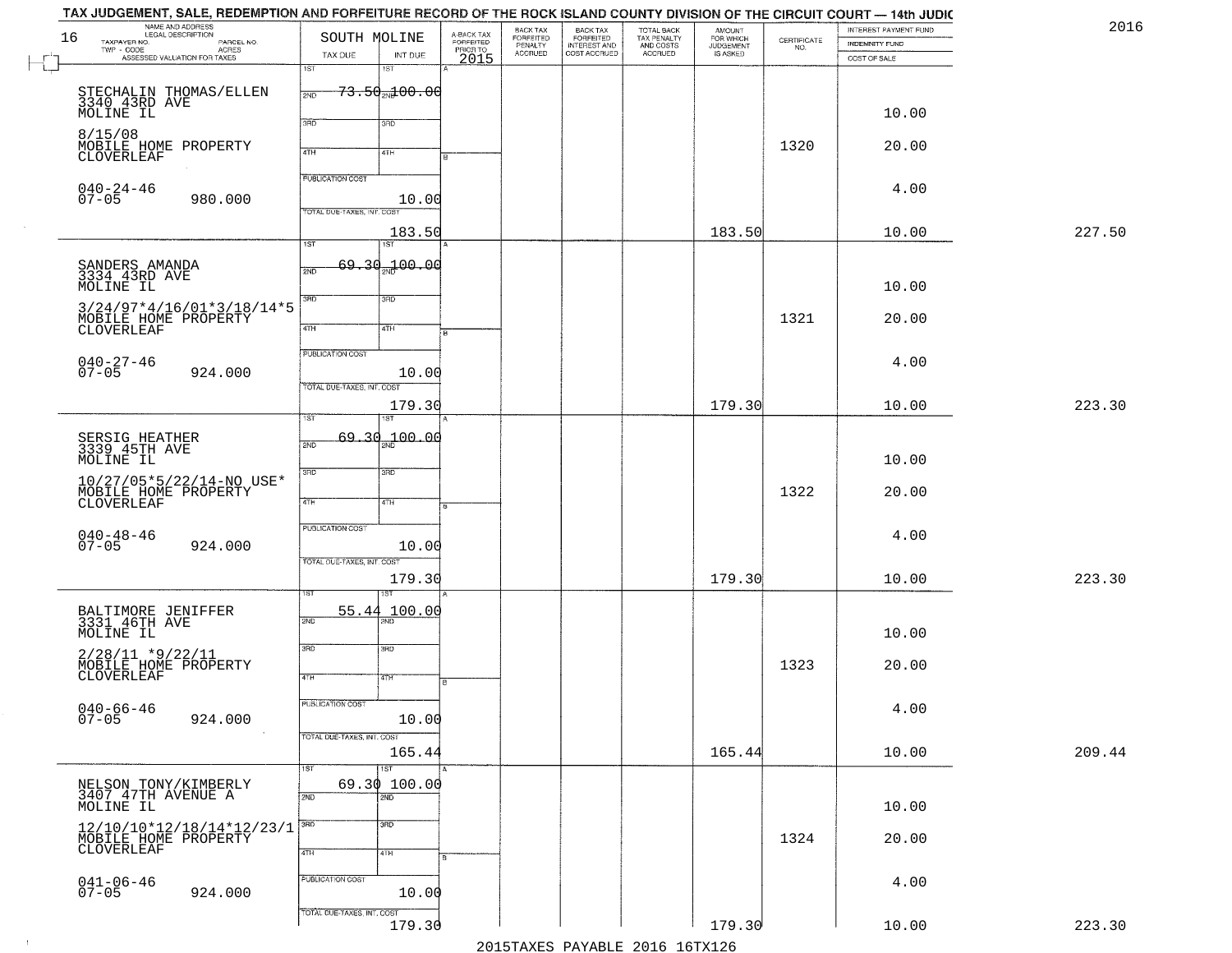| 16                             | BY WHOM   | RATE<br>$\%$ | SOUTH MOLINE<br>DATE OF SALE | SUBSEQUENT TAXES PAID, FEES, AND TIME EXTENSION                                                                                                                                                                                                                                                                                                                       | TOTAL DUE<br>TO REDEEM<br>FROM SALE                                                                 | BY WHOM REDEEMED                    | DATE OF REDEMP-<br>TION OR DEED          | $\frac{2016}{2016}$<br>RECEIVED REDEMPTION                 |
|--------------------------------|-----------|--------------|------------------------------|-----------------------------------------------------------------------------------------------------------------------------------------------------------------------------------------------------------------------------------------------------------------------------------------------------------------------------------------------------------------------|-----------------------------------------------------------------------------------------------------|-------------------------------------|------------------------------------------|------------------------------------------------------------|
|                                | PURCHASED | <b>BID</b>   |                              |                                                                                                                                                                                                                                                                                                                                                                       | LESS<br><b>COUNTY CLERK FEE</b>                                                                     |                                     | <b>MO</b><br>DAY.<br>YEAR                | MONEY IN FULL<br>$\overline{1}$                            |
| RICO TRUSTEE                   |           | 18           |                              | $[03/14/2017 \text{ Time Ext & incl} \ \hline \begin{array}{c} 03/14/2017 \text{ Time Ext & incl} \\ 03/14/2017 \text{ Take Notice Free} \\ 02/11/2019 \text{ Take Notice Free} \\ 02/22/2019 \text{ Publication Free} \\ 02/25/2019 \text{ Circuit.} \\ 02/25/2019 \text{Sheriffs Free} \\ 11/17/2018 \text{ Subs paid} \\ 11/18/2017 \text{ Subs paid} \end{array}$ | $\begin{smallmatrix} 07/29/2019\\ 20.59\\ 35.00\\ 3.84\\ -4.86\\ 203.50\\ 203.50 \end{smallmatrix}$ |                                     |                                          | Certificate<br>Returned<br>& Cancelled<br>07/25/2019       |
|                                |           |              |                              |                                                                                                                                                                                                                                                                                                                                                                       |                                                                                                     |                                     |                                          | Karen Kinney                                               |
| RICO TRUSTEE<br>$\overline{c}$ |           | 18           | 12/29/2016                   | 03/14/2017 Time Ext & incl<br>03/14/2017 Take Notice Fee                                                                                                                                                                                                                                                                                                              | 07/29/2019<br>20.59                                                                                 |                                     |                                          | Certificate<br>Returned<br>& Cancelled 2<br>07/20/2017     |
|                                |           |              |                              |                                                                                                                                                                                                                                                                                                                                                                       |                                                                                                     | 284.08<br>160.00 MARICELLA SANDERS  | 05/04/2017                               | Karen Kinney                                               |
| RICO TRUSTEE<br>3              |           | 18           | 12/29/2016                   |                                                                                                                                                                                                                                                                                                                                                                       |                                                                                                     |                                     |                                          | Certificate<br>Returned<br>& Cancelled<br>05/23/2017<br>-3 |
|                                |           |              |                              |                                                                                                                                                                                                                                                                                                                                                                       |                                                                                                     | 263.49<br>160.00 HEATHER SERSIG     | 03/09/2017                               | Karen Kinney                                               |
| RICO TRUSTEE<br>4              |           | 18           | 12/29/2016                   | 03/14/2017 Time Ext & incl<br>03/14/2017 Take Notice Fee                                                                                                                                                                                                                                                                                                              | 07/29/2019<br>20.59                                                                                 |                                     |                                          | Certificate<br>Returned<br>& Cancelled 4<br>11/28/2017     |
|                                |           |              |                              |                                                                                                                                                                                                                                                                                                                                                                       |                                                                                                     | 305.43<br>160.00 YES COMMUNITIES OP | $\left  \frac{10}{18} \right/ 19 / 2017$ | Karen Kinney                                               |
| RICO TRUSTEE<br>5              |           | 18           | 12/29/2016                   | 03/14/2017 Time Ext & incl<br>03/14/2017 Take Notice Fee                                                                                                                                                                                                                                                                                                              | $07/\frac{1}{4}9/\frac{2019}{59}$                                                                   |                                     |                                          | Certificate<br>Returned<br>& Cancelled 5<br>09/26/2017     |
|                                |           |              |                              | $2015$ $T375C$ $D375F$ $F$ $2016$ $16T$ $T36$                                                                                                                                                                                                                                                                                                                         |                                                                                                     | 324.28<br>160.00 LONNIE KEY         | 08/29/2017                               | Karen Kinney                                               |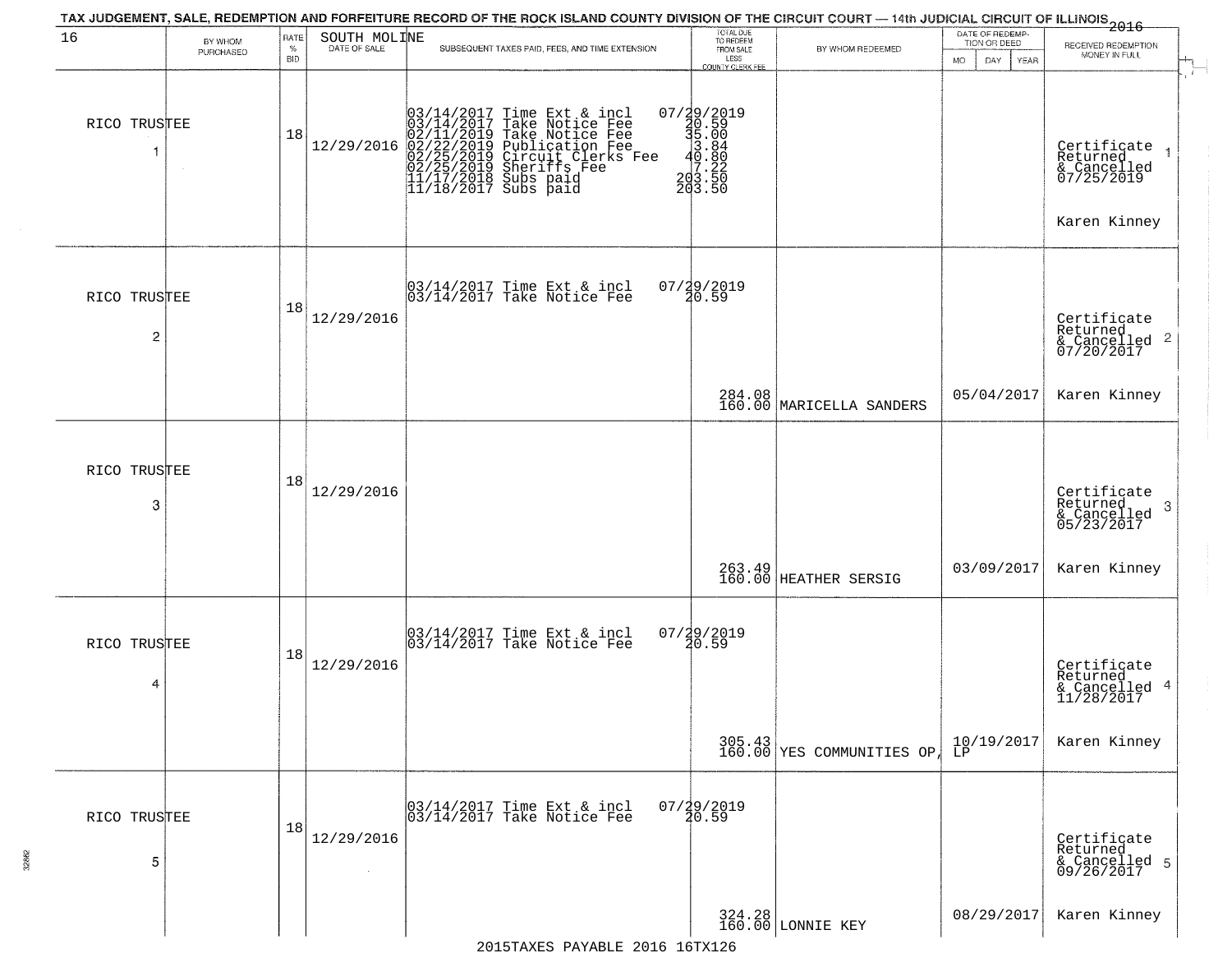|        | INTEREST PAYMENT FUND<br><b>INDEMNITY FUND</b> | $\begin{array}{c} \text{CERTIFICATE} \\ \text{NO.} \end{array}$ | AMOUNT<br>FOR WHICH<br>JUDGEMENT<br>IS ASKED | TOTAL BACK<br>TAX PENALTY<br>AND COSTS<br>ACCRUED | BACK TAX<br>FORFEITED<br>INTEREST AND<br>COST ACCRUED | BACK TAX<br>FORFEITED<br>PENALTY<br>ACCRUED |                                             | SOUTH MOLINE               |                                 | NAME AND ADDRESS<br>LEGAL DESCRIPTION<br>TAXPAYER NO.<br>PARCEL NO. |
|--------|------------------------------------------------|-----------------------------------------------------------------|----------------------------------------------|---------------------------------------------------|-------------------------------------------------------|---------------------------------------------|---------------------------------------------|----------------------------|---------------------------------|---------------------------------------------------------------------|
|        | COST OF SALE                                   |                                                                 |                                              |                                                   |                                                       |                                             | A-BACK TAX<br>FORFEITED<br>PRIOR TO<br>2015 | INT DUE<br>18T             | TAX DUE<br>1ST                  | TWP - CODE<br>ASSESSED VALUATION FOR TAXES                          |
|        |                                                |                                                                 |                                              |                                                   |                                                       |                                             |                                             |                            |                                 |                                                                     |
|        |                                                |                                                                 |                                              |                                                   |                                                       |                                             |                                             |                            | $\frac{123.69}{{}^{200}}$ 00.00 | HANCKS ELISSA<br>3410 46TH AVE                                      |
|        | 10.00                                          |                                                                 |                                              |                                                   |                                                       |                                             |                                             | 3RD                        | 3BD                             | MOLINE IL                                                           |
|        | 20.00                                          | 1325                                                            |                                              |                                                   |                                                       |                                             |                                             |                            |                                 | 3/11/10<br>MOBILE HOME PROPERTY                                     |
|        |                                                |                                                                 |                                              |                                                   |                                                       |                                             |                                             | 4TH                        | 4TH                             | <b>CLOVERLEAF</b>                                                   |
|        | 4.00                                           |                                                                 |                                              |                                                   |                                                       |                                             |                                             |                            | <b>PUBLICATION COST</b>         | $041 - 28 - 46$                                                     |
|        |                                                |                                                                 |                                              |                                                   |                                                       |                                             |                                             | 10.00                      |                                 | $07 - 05$<br>1178.000                                               |
|        |                                                |                                                                 |                                              |                                                   |                                                       |                                             |                                             |                            | TOTAL DUE-TAXES, INT. COST      |                                                                     |
| 277.69 | 10.00                                          |                                                                 | 233.69                                       |                                                   |                                                       |                                             |                                             | 233.69<br>1ST              | $\overline{1ST}$                |                                                                     |
|        |                                                |                                                                 |                                              |                                                   |                                                       |                                             |                                             | 69.30.100.00               |                                 |                                                                     |
|        | 10.00                                          |                                                                 |                                              |                                                   |                                                       |                                             |                                             |                            | 2ND                             | NYQUIST MICHAEL<br>3411 46TH AVE<br>MOLINE IL                       |
|        |                                                |                                                                 |                                              |                                                   |                                                       |                                             |                                             | 3RD                        | 3BD                             | 1/28/10                                                             |
|        | 20.00                                          | 1326                                                            |                                              |                                                   |                                                       |                                             |                                             | 4TH                        | 47H                             | MOBILE HOME PROPERTY<br>CLOVERLEAF                                  |
|        |                                                |                                                                 |                                              |                                                   |                                                       |                                             |                                             |                            |                                 |                                                                     |
|        | 4.00                                           |                                                                 |                                              |                                                   |                                                       |                                             |                                             |                            | PUBLICATION COST                | $041 - 32 - 46$<br>07-05                                            |
|        |                                                |                                                                 |                                              |                                                   |                                                       |                                             |                                             | 10.00                      | TOTAL DUE-TAXES, INT. COST      | 924.000                                                             |
| 223.30 | 10.00                                          |                                                                 | 179.30                                       |                                                   |                                                       |                                             |                                             | 179.30                     |                                 |                                                                     |
|        |                                                |                                                                 |                                              |                                                   |                                                       |                                             |                                             |                            | īst                             |                                                                     |
|        |                                                |                                                                 |                                              |                                                   |                                                       |                                             |                                             | 69.30 <sub>an</sub> 100.00 | 2ND                             | SCHAFFER JAMES<br>3406 45TH AVENUE A                                |
|        | 10.00                                          |                                                                 |                                              |                                                   |                                                       |                                             |                                             | 3 <sub>3</sub>             | 3RD                             | MOLINE IL                                                           |
|        |                                                | 1327                                                            |                                              |                                                   |                                                       |                                             |                                             |                            |                                 | 1/28/10*12/2/10*1/10/14                                             |
|        | 20.00                                          |                                                                 |                                              |                                                   |                                                       |                                             |                                             | 4TH                        | 4TH                             | MOBILE HOME PROPERTY                                                |
|        |                                                |                                                                 |                                              |                                                   |                                                       |                                             |                                             |                            | PUBLICATION COST                |                                                                     |
|        | 4.00                                           |                                                                 |                                              |                                                   |                                                       |                                             |                                             | 10.00                      |                                 | $041 - 40 - 46$<br>07-05<br>924.000                                 |
|        |                                                |                                                                 |                                              |                                                   |                                                       |                                             |                                             |                            | TOTAL OUE-TAXES, INT. COST      |                                                                     |
| 223.30 | 10.00                                          |                                                                 | 179.30                                       |                                                   |                                                       |                                             |                                             | 179.30                     |                                 |                                                                     |
|        |                                                |                                                                 |                                              |                                                   |                                                       |                                             |                                             | 68.25 100.00               |                                 | DOYLE JASON/LISA<br>148 24TH AVE                                    |
|        | 10.00                                          |                                                                 |                                              |                                                   |                                                       |                                             |                                             |                            | 2ND                             | EAST MOLINE IL                                                      |
|        |                                                |                                                                 |                                              |                                                   |                                                       |                                             |                                             | 3BD                        | 3RD                             | 2/22/07                                                             |
|        | 20.00                                          | 1328                                                            |                                              |                                                   |                                                       |                                             |                                             | 47H                        | 4TH                             | MOBILE HOME PROPERTY<br>CLOVERLEAF                                  |
|        |                                                |                                                                 |                                              |                                                   |                                                       |                                             | в                                           |                            |                                 |                                                                     |
|        | 4.00                                           |                                                                 |                                              |                                                   |                                                       |                                             |                                             | 10.00                      | <b>PUBLICATION COST</b>         | $041 - 49 - 46$<br>$07 - 05$<br>910.000                             |
|        |                                                |                                                                 |                                              |                                                   |                                                       |                                             |                                             |                            | TOTAL DUE-TAXES, INT. COST      |                                                                     |
| 222.25 | 10.00                                          |                                                                 | 178.25                                       |                                                   |                                                       |                                             |                                             | 178.25                     |                                 |                                                                     |
|        |                                                |                                                                 |                                              |                                                   |                                                       |                                             |                                             | $\overline{1ST}$           | 1ST                             |                                                                     |
|        |                                                |                                                                 |                                              |                                                   |                                                       |                                             |                                             | 73.50 100.00<br>2ND        | 2ND                             | CARLSON DANNY E<br>3405 44TH AVE                                    |
|        | 10.00                                          |                                                                 |                                              |                                                   |                                                       |                                             |                                             |                            | 3RD                             | MOLINE IL                                                           |
|        | 20.00                                          | 1329                                                            |                                              |                                                   |                                                       |                                             |                                             | 3 <sub>BD</sub>            |                                 | $6/10/13*5/15/15*$<br>MOBILE HOME PROPERTY                          |
|        |                                                |                                                                 |                                              |                                                   |                                                       |                                             |                                             | 4TH                        | 4TH                             | CLOVERLEAF                                                          |
|        | 4.00                                           |                                                                 |                                              |                                                   |                                                       |                                             |                                             |                            | PUBLICATION COST                |                                                                     |
|        |                                                |                                                                 |                                              |                                                   |                                                       |                                             |                                             | 10.00                      |                                 | $041 - 81 - 46$<br>07-05<br>980.000                                 |
|        |                                                |                                                                 |                                              |                                                   |                                                       |                                             |                                             |                            | TOTAL DUE-TAXES, INT. COST      |                                                                     |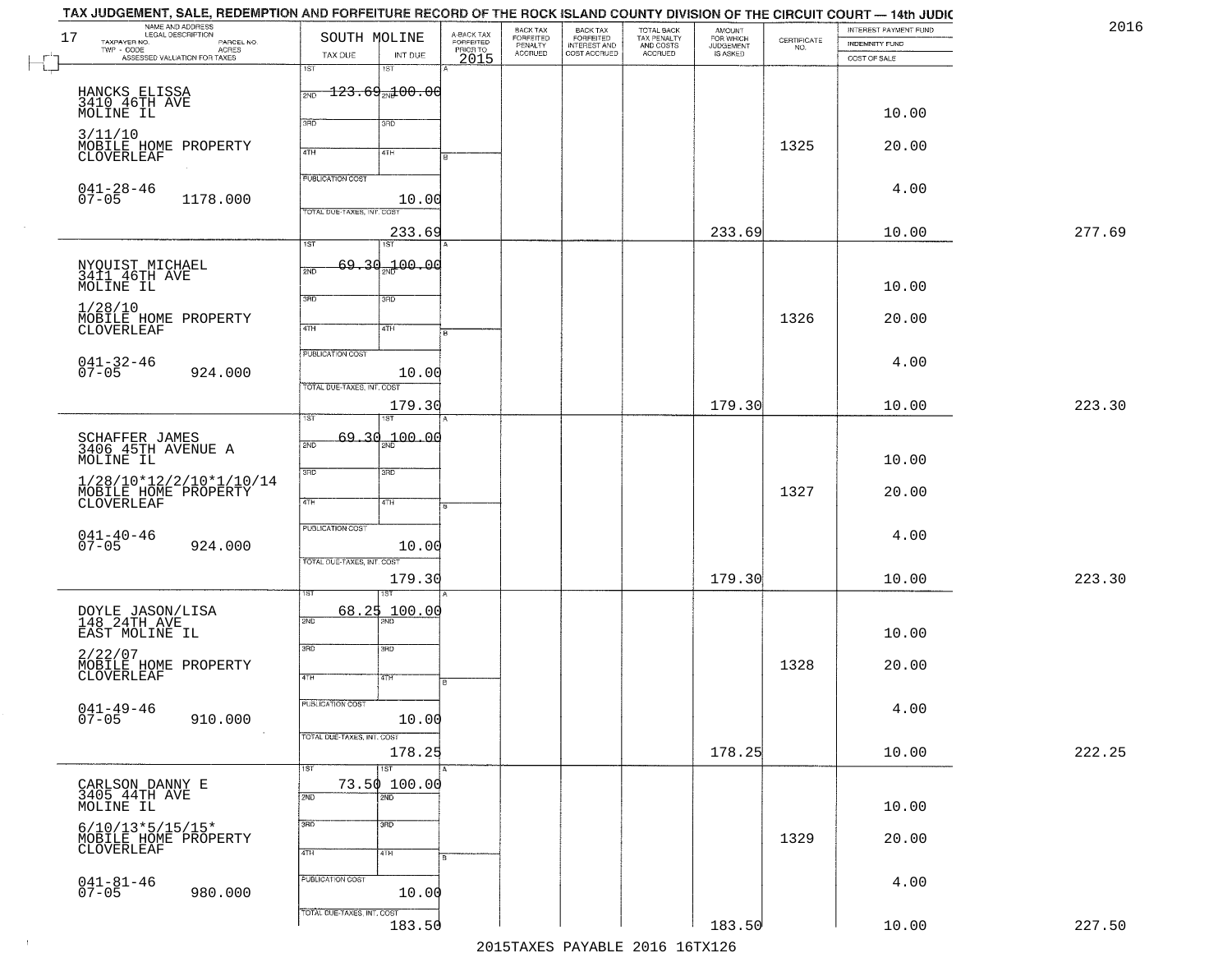| 17                | BY WHOM   | RATE               | SOUTH MOLINE | TAX JUDGEMENT, SALE, REDEMPTION AND FORFEITURE RECORD OF THE ROCK ISLAND COUNTY DIVISION OF THE CIRCUIT COURT — 14th JUDICIAL CIRCUIT OF ILLINOIS 2016                                                        | TOTAL DUE<br>TO REDEEM                                              |                                            | DATE OF REDEMP<br>TION OR DEED | RECEIVED REDEMPTION                                       |
|-------------------|-----------|--------------------|--------------|---------------------------------------------------------------------------------------------------------------------------------------------------------------------------------------------------------------|---------------------------------------------------------------------|--------------------------------------------|--------------------------------|-----------------------------------------------------------|
|                   | PURCHASED | $\%$<br><b>BID</b> | DATE OF SALE | SUBSEQUENT TAXES PAID, FEES, AND TIME EXTENSION                                                                                                                                                               | FROM SALE<br>LESS<br>COUNTY CLERK FEE                               | BY WHOM REDEEMED                           | MO.<br>DAY.<br>YEAR            | MONEY IN FULL                                             |
| RICO TRUSTEE<br>1 | $\sim$    | 18                 | 12/29/2016   | 03/14/2017 Time Ext & incl<br>03/14/2017 Take Notice Fee                                                                                                                                                      | 07/29/2019<br>20.59                                                 |                                            |                                | Certificate<br>Returned<br>& Cancelled<br>05/23/2017      |
|                   |           |                    |              |                                                                                                                                                                                                               |                                                                     | 348.26<br>160.00 21ST MORTGAGE             | 04/27/2017                     | Karen Kinney                                              |
| RICO TRUSTEE<br>2 |           | 18                 | 12/29/2016   |                                                                                                                                                                                                               |                                                                     |                                            |                                | Certificate<br>Returned<br>& Cancelled 2<br>02/08/2017    |
|                   |           |                    |              |                                                                                                                                                                                                               |                                                                     | 263.49<br>160.00 KELSEY SAMMON             | 01/17/2017                     | Karen Kinney                                              |
| RICO TRUSTEE<br>3 |           | 18                 | 12/29/2016   | $\begin{bmatrix} 03/14/2017 \\ 03/14/2017 \end{bmatrix}$ Time Ext & incl                                                                                                                                      | 07/29/2019<br>20.59                                                 |                                            |                                | Certificate<br>Returned<br>3<br>& Cancelled<br>04/04/2018 |
|                   |           |                    |              |                                                                                                                                                                                                               |                                                                     | 364.47<br>160.00 KELLI ADAMS               | 02/27/2018                     | Karen Kinney                                              |
| RICO TRUSTEE<br>4 |           | 18                 | 12/29/2016   | 03/14/2017 Time Ext & incl<br>03/14/2017 Take Notice Fee                                                                                                                                                      | $07/29/2019$<br>20.59                                               |                                            |                                | Certificate<br>Returned<br>& Cancelled 4<br>02/07/2018    |
|                   |           |                    |              |                                                                                                                                                                                                               |                                                                     | 362.86<br>160.00 YES HOMESALES EXP LLC 4 O | 01/30/2018                     | Karen Kinney                                              |
| RICO TRUSTEE<br>5 |           | 18                 | 12/29/2016   | $03/14/2017$ Time Ext & incl<br>$03/14/2017$ Take Notice Fee<br>$02/11/2019$ Take Notice Fee<br>$02/22/2019$ Publication Fee<br>$02/25/2019$ Sheriffs Fee<br>$11/17/2018$ Subs paid<br>$11/18/2017$ Subs paid | 07/29/2019<br>30.59<br>31.00<br>34.00<br>30.82<br>2013.50<br>203.50 |                                            |                                | Certificate<br>Returned<br>& Cancelled 5<br>07/25/2019    |
|                   |           |                    |              | 2015TAXES PAYABLE 2016 16TX126                                                                                                                                                                                |                                                                     |                                            |                                | Karen Kinney                                              |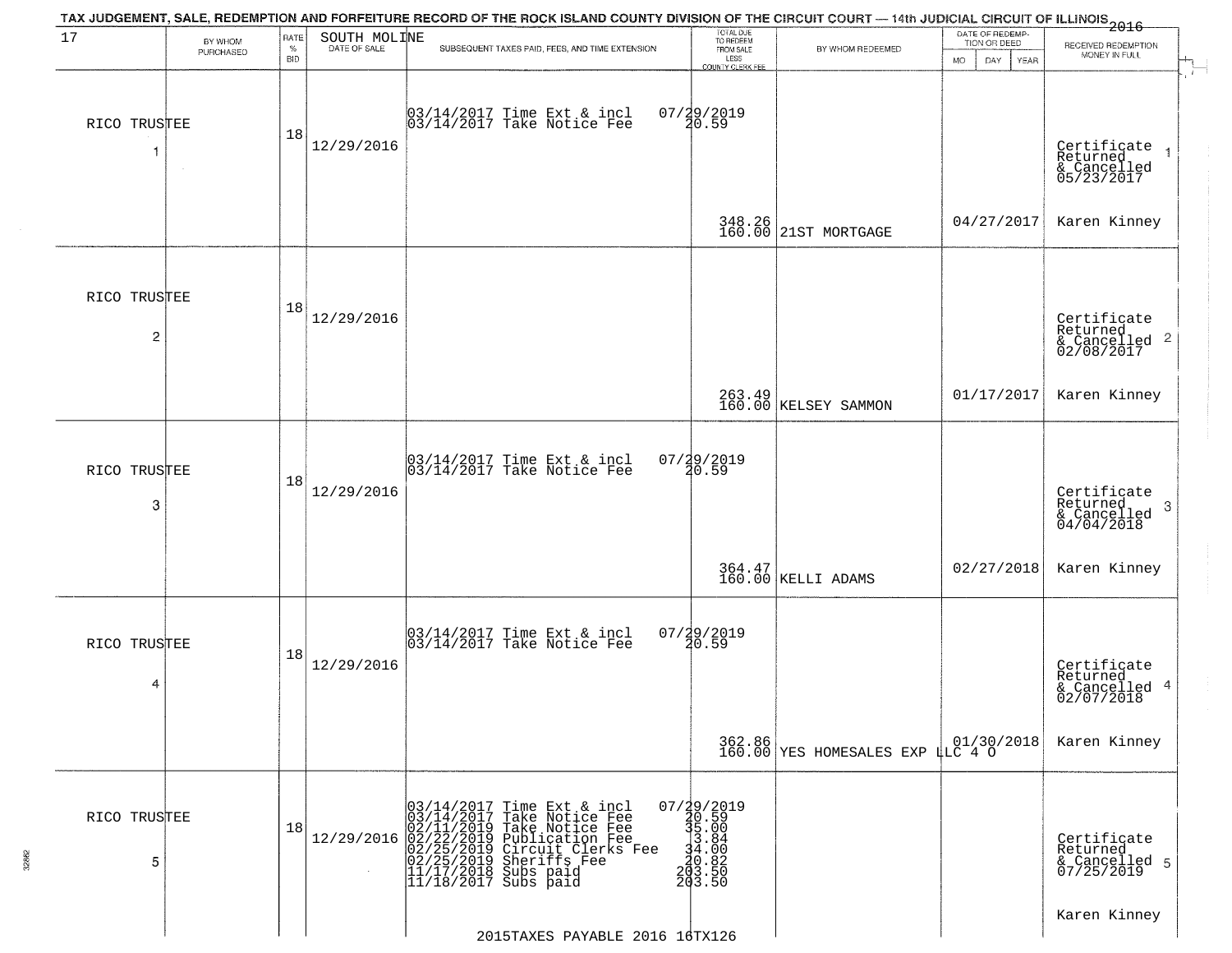|    | TAX JUDGEMENT, SALE, REDEMPTION AND FORFEITURE RECORD OF THE ROCK ISLAND COUNTY DIVISION OF THE CIRCUIT COURT — 14th JUDIC |                            |                                     |                         |                              |                                                       |                                                   |                                    |                    |                       |        |
|----|----------------------------------------------------------------------------------------------------------------------------|----------------------------|-------------------------------------|-------------------------|------------------------------|-------------------------------------------------------|---------------------------------------------------|------------------------------------|--------------------|-----------------------|--------|
| 18 | NAME AND ADDRESS<br>LEGAL DESCRIPTION                                                                                      | SOUTH MOLINE               |                                     | A-BACK TAX<br>FORFEITED | BACK TAX<br><b>FORFEITED</b> |                                                       |                                                   | <b>AMOUNT</b>                      |                    | INTEREST PAYMENT FUND | 2016   |
|    | TAXPAYER NO.<br>PARCEL NO.<br>TWP - CODE<br>- CODE ACRES<br>ASSESSED VALUATION FOR TAXES                                   |                            |                                     |                         | PENALTY<br>ACCRUED           | BACK TAX<br>FORFEITED<br>INTEREST AND<br>COST ACCRUED | TOTAL BACK<br>TAX PENALTY<br>AND COSTS<br>ACCRUED | FOR WHICH<br>JUDGEMENT<br>IS ASKED | CERTIFICATE<br>NO. | <b>INDEMNITY FUND</b> |        |
|    |                                                                                                                            | TAX DUE<br>1ST             | INT DUE<br>15T                      | PRIORTO                 |                              |                                                       |                                                   |                                    |                    | COST OF SALE          |        |
|    |                                                                                                                            |                            |                                     |                         |                              |                                                       |                                                   |                                    |                    |                       |        |
|    | CANTU ESPERANZA<br>1220 14 1/2 ST<br>ROCK ISLAND IL                                                                        | 2ND                        | <del>73.50<sub>20</sub>100.00</del> |                         |                              |                                                       |                                                   |                                    |                    |                       |        |
|    |                                                                                                                            |                            |                                     |                         |                              |                                                       |                                                   |                                    |                    | 10.00                 |        |
|    |                                                                                                                            | 3RD                        | 3RD                                 |                         |                              |                                                       |                                                   |                                    |                    |                       |        |
|    | $3/29/04*6/19/13$<br>MOBILE HOME PROPERTY                                                                                  |                            |                                     |                         |                              |                                                       |                                                   |                                    | 1330               | 20.00                 |        |
|    | CLOVERLEAF                                                                                                                 | 4TH                        | 4TH                                 |                         |                              |                                                       |                                                   |                                    |                    |                       |        |
|    |                                                                                                                            | <b>PUBLICATION COST</b>    |                                     |                         |                              |                                                       |                                                   |                                    |                    |                       |        |
|    | $041 - 90 - 46$                                                                                                            |                            |                                     |                         |                              |                                                       |                                                   |                                    |                    | 4.00                  |        |
|    | $07 - 05$<br>980.000                                                                                                       | TOTAL DUE-TAXES, INT. COST | 10.00                               |                         |                              |                                                       |                                                   |                                    |                    |                       |        |
|    |                                                                                                                            |                            |                                     |                         |                              |                                                       |                                                   |                                    |                    |                       |        |
|    |                                                                                                                            | $\overline{1ST}$           | 183.50<br>1ST                       |                         |                              |                                                       |                                                   | 183.50                             |                    | 10.00                 | 227.50 |
|    |                                                                                                                            |                            |                                     |                         |                              |                                                       |                                                   |                                    |                    |                       |        |
|    | KULHAVY ERIN<br>3404 42ND AVE                                                                                              | 50.40<br>2ND               | 700.00                              |                         |                              |                                                       |                                                   |                                    |                    |                       |        |
|    | MOLINE IL                                                                                                                  |                            |                                     |                         |                              |                                                       |                                                   |                                    |                    | 10.00                 |        |
|    |                                                                                                                            | 3RD                        | 3RD                                 |                         |                              |                                                       |                                                   |                                    |                    |                       |        |
|    | MOBILE HOME PROPERTY<br>CLOVERLEAF                                                                                         |                            |                                     |                         |                              |                                                       |                                                   |                                    | 1331               | 20.00                 |        |
|    |                                                                                                                            | $\overline{47H}$           | 4TH                                 |                         |                              |                                                       |                                                   |                                    |                    |                       |        |
|    |                                                                                                                            | PUBLICATION COST           |                                     |                         |                              |                                                       |                                                   |                                    |                    |                       |        |
|    | $042 - 22 - 46$<br>07-05                                                                                                   |                            |                                     |                         |                              |                                                       |                                                   |                                    |                    | 4.00                  |        |
|    | 672.000                                                                                                                    | TOTAL DUE-TAXES, INT. COST | 10.00                               |                         |                              |                                                       |                                                   |                                    |                    |                       |        |
|    |                                                                                                                            |                            |                                     |                         |                              |                                                       |                                                   |                                    |                    |                       |        |
|    |                                                                                                                            | 1ST                        | 160.40<br>ST                        |                         |                              |                                                       |                                                   | 160.40                             |                    | 10.00                 | 204.40 |
|    |                                                                                                                            |                            |                                     |                         |                              |                                                       |                                                   |                                    |                    |                       |        |
|    | MARTINEZ JUANA<br>3529 45TH AVE                                                                                            | 2ND                        | $84.00 - 00$                        |                         |                              |                                                       |                                                   |                                    |                    |                       |        |
|    | MOLINE IL                                                                                                                  |                            |                                     |                         |                              |                                                       |                                                   |                                    |                    | 10.00                 |        |
|    | $9/29/09*04/09/10*12/14/12$                                                                                                | 3 <sub>BD</sub>            | 3BD                                 |                         |                              |                                                       |                                                   |                                    |                    |                       |        |
|    | MOBILE HOME PROPERTY                                                                                                       |                            |                                     |                         |                              |                                                       |                                                   |                                    | 1332               | 20.00                 |        |
|    | CLOVERLEAF                                                                                                                 | 4TH                        | 4TH                                 |                         |                              |                                                       |                                                   |                                    |                    |                       |        |
|    |                                                                                                                            | <b>PUBLICATION COST</b>    |                                     |                         |                              |                                                       |                                                   |                                    |                    |                       |        |
|    | $043 - 16 - 46$<br>07-05<br>1120.000                                                                                       |                            | 10.00                               |                         |                              |                                                       |                                                   |                                    |                    | 4.00                  |        |
|    |                                                                                                                            | TOTAL OUE-TAXES, INT. COST |                                     |                         |                              |                                                       |                                                   |                                    |                    |                       |        |
|    |                                                                                                                            |                            | 194.00                              |                         |                              |                                                       |                                                   | 194.00                             |                    | 10.00                 | 238.00 |
|    |                                                                                                                            |                            | १९४                                 |                         |                              |                                                       |                                                   |                                    |                    |                       |        |
|    |                                                                                                                            |                            | 110.88 100.00                       |                         |                              |                                                       |                                                   |                                    |                    |                       |        |
|    | LANGSTON FARON<br>3521 44TH AVE                                                                                            | 2ND                        |                                     |                         |                              |                                                       |                                                   |                                    |                    |                       |        |
|    | MOLINE IL                                                                                                                  |                            |                                     |                         |                              |                                                       |                                                   |                                    |                    | 10.00                 |        |
|    | 1/29/07                                                                                                                    | 3RD                        | 3BD                                 |                         |                              |                                                       |                                                   |                                    |                    |                       |        |
|    | MOBILE HOME PROPERTY<br>CLOVERLEAF                                                                                         | 4TH                        | 4TH                                 |                         |                              |                                                       |                                                   |                                    | 1333               | 20.00                 |        |
|    |                                                                                                                            |                            |                                     |                         |                              |                                                       |                                                   |                                    |                    |                       |        |
|    |                                                                                                                            | PUBLICATION COST           |                                     |                         |                              |                                                       |                                                   |                                    |                    | 4.00                  |        |
|    | 043-53-46<br>07-05<br>1232.000                                                                                             |                            | 10.00                               |                         |                              |                                                       |                                                   |                                    |                    |                       |        |
|    |                                                                                                                            | TOTAL DUE-TAXES, INT. COST |                                     |                         |                              |                                                       |                                                   |                                    |                    |                       |        |
|    |                                                                                                                            |                            | 220.88                              |                         |                              |                                                       |                                                   | 220.88                             |                    | 10.00                 | 264.88 |
|    |                                                                                                                            | 1ST                        | $\overline{1ST}$                    |                         |                              |                                                       |                                                   |                                    |                    |                       |        |
|    | TONEY C/SANDERS H                                                                                                          |                            | 109.20 100.00                       |                         |                              |                                                       |                                                   |                                    |                    |                       |        |
|    | 4310 35TH ST<br>MOLINE IL                                                                                                  | 2ND                        | $\overline{2ND}$                    |                         |                              |                                                       |                                                   |                                    |                    | 10.00                 |        |
|    |                                                                                                                            |                            |                                     |                         |                              |                                                       |                                                   |                                    |                    |                       |        |
|    | H 5-29-98 8/21/15                                                                                                          | 3RD                        | $\overline{3}$ RD                   |                         |                              |                                                       |                                                   |                                    |                    |                       |        |
|    | MOBILE HOME PROPERTY<br>CLOVERLEAF                                                                                         | 4TH                        | 4TH                                 |                         |                              |                                                       |                                                   |                                    | 1334               | 20.00                 |        |
|    |                                                                                                                            |                            |                                     |                         |                              |                                                       |                                                   |                                    |                    |                       |        |
|    | $043 - 64 - 46$<br>07-05                                                                                                   | PUBLICATION COST           |                                     |                         |                              |                                                       |                                                   |                                    |                    | 4.00                  |        |
|    | 1456.000                                                                                                                   |                            | 10.00                               |                         |                              |                                                       |                                                   |                                    |                    |                       |        |
|    |                                                                                                                            | TOTAL DUE-TAXES, INT. COST |                                     |                         |                              |                                                       |                                                   |                                    |                    |                       |        |
|    |                                                                                                                            |                            | 219.20                              |                         |                              |                                                       |                                                   | 219.20                             |                    | 10.00                 | 263.20 |
|    |                                                                                                                            |                            |                                     |                         |                              |                                                       | 2015 TAVEC DAVADIE 2016 16 TV126                  |                                    |                    |                       |        |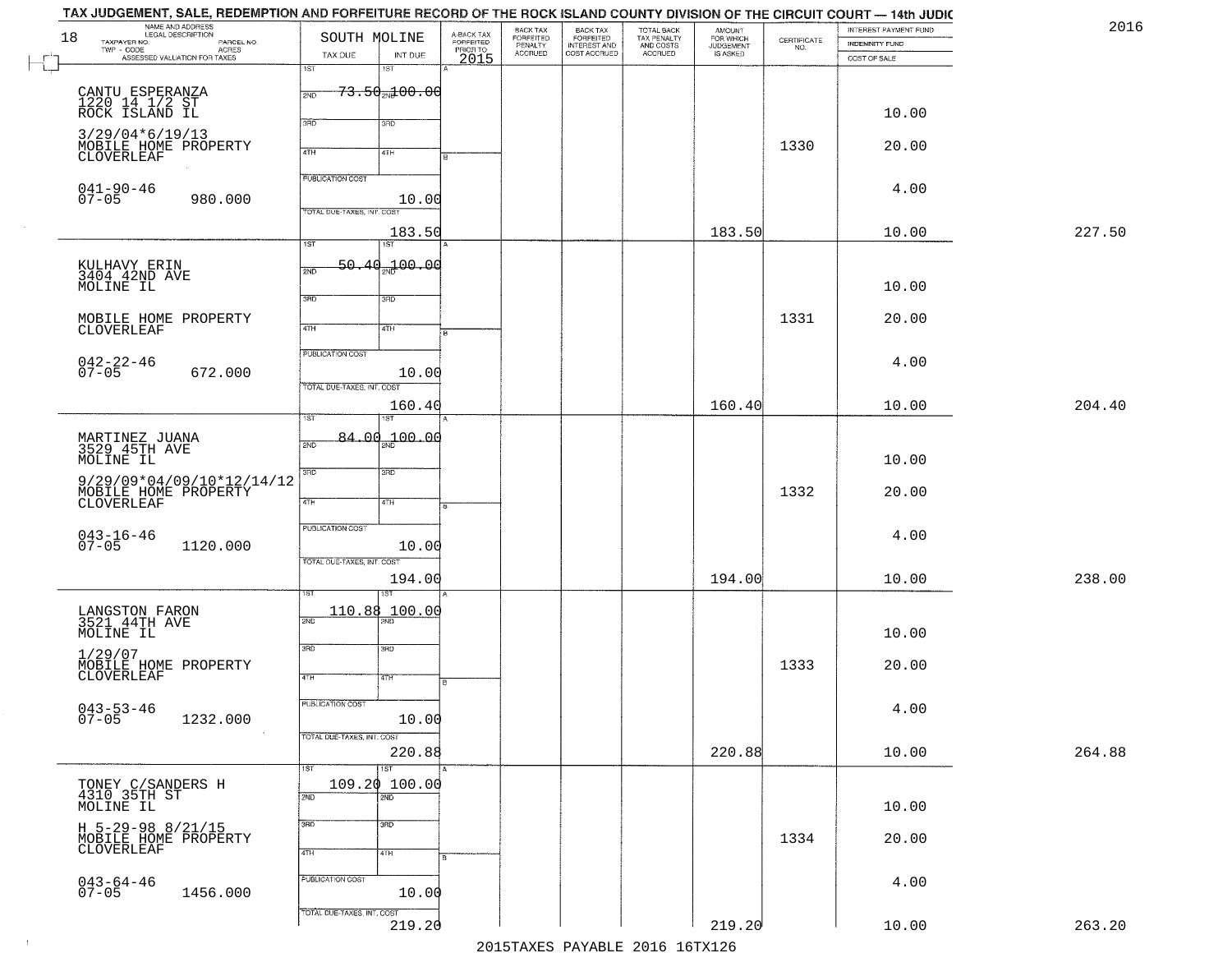| 18                | BY WHOM<br>PURCHASED | RATE<br>$\%$<br><b>BID</b> | SOUTH MOLINE | TAX JUDGEMENT, SALE, REDEMPTION AND FORFEITURE RECORD OF THE ROCK ISLAND COUNTY DIVISION OF THE CIRCUIT COURT — 14th JUDICIAL CIRCUIT OF ILLINOIS 2016<br>SUBSEQUENT TAXES PAID, FEES, AND TIME EXTENSION  | TOTAL DUE<br>TO REDEEM<br>FROM SALE<br>LESS<br>COUNTY CLERK FEE | BY WHOM REDEEMED                | DATE OF REDEMP-<br>TION OR DEED<br>MO.<br>DAY<br>YEAR | RECEIVED REDEMPTION<br>MONEY IN FULL                               |
|-------------------|----------------------|----------------------------|--------------|------------------------------------------------------------------------------------------------------------------------------------------------------------------------------------------------------------|-----------------------------------------------------------------|---------------------------------|-------------------------------------------------------|--------------------------------------------------------------------|
| RICO TRUSTEE      |                      | 18                         | 12/29/2016   |                                                                                                                                                                                                            |                                                                 |                                 |                                                       | Certificate<br>Returned<br>& Cancelled<br>05/23/2017               |
|                   |                      |                            |              |                                                                                                                                                                                                            | 268.45<br>160.00                                                | ESPERANZA CANTU                 | 03/09/2017                                            | Karen Kinney                                                       |
| RICO TRUSTEE<br>2 |                      | 18                         | 12/29/2016   | 03/14/2017 Time Ext & incl<br>03/14/2017 Take Notice Fee<br>11/18/2017 Subs paid                                                                                                                           | 07/29/2019<br>20.59<br>180.40                                   |                                 |                                                       | Certificate<br>Returned<br>$\frac{1}{6}$ Cancelled 2<br>08/14/2018 |
|                   |                      |                            |              |                                                                                                                                                                                                            |                                                                 |                                 |                                                       | Karen Kinney                                                       |
| RICO TRUSTEE<br>3 |                      | 18                         | 12/29/2016   | 03/14/2017 Time Ext & incl<br>03/14/2017 Take Notice Fee                                                                                                                                                   | 07/29/2019<br>20.59                                             |                                 |                                                       | Certificate<br>Returned<br>-3<br>& Cancelled<br>07/20/2017         |
|                   |                      |                            |              |                                                                                                                                                                                                            | 301.43<br>160.00                                                | <b>JUANA MARTINEZ</b>           | 05/02/2017                                            | Karen Kinney                                                       |
| RICO TRUSTEE<br>4 |                      | 18                         | 12/29/2016   | $03/14/2017$ Time Ext & incl<br>03/14/2017 Take Notice Fee<br>02/11/2019 Take Notice Fee<br>02/22/2019 Publication Fee<br>02/22/2019 Circuit Clerks Fee<br>02/25/2019 Sheriffs Fee<br>11/17/2018 Subs paid | 07/29/2019<br>30.59<br>35.004<br>222.40<br>222.40               |                                 |                                                       | Certificate<br>Returned<br>& Cancelled 4<br>06/07/2019             |
|                   |                      |                            |              |                                                                                                                                                                                                            |                                                                 | 832.61<br>160.00 FARON LANGSTON | 05/21/2019                                            | Karen Kinney                                                       |
| RICO TRUSTEE<br>5 |                      | 18                         | 12/29/2016   | 03/14/2017 Time Ext & incl<br>03/14/2017 Take Notice Fee                                                                                                                                                   | $07/29/2019$<br>$20.59$                                         |                                 |                                                       | Certificate<br>Returned<br>& Cancelled 5<br>01/09/2018             |
|                   |                      |                            |              |                                                                                                                                                                                                            |                                                                 | 378.54<br>160.00 HAROLD SANDERS | 12/18/2017                                            | Karen Kinney                                                       |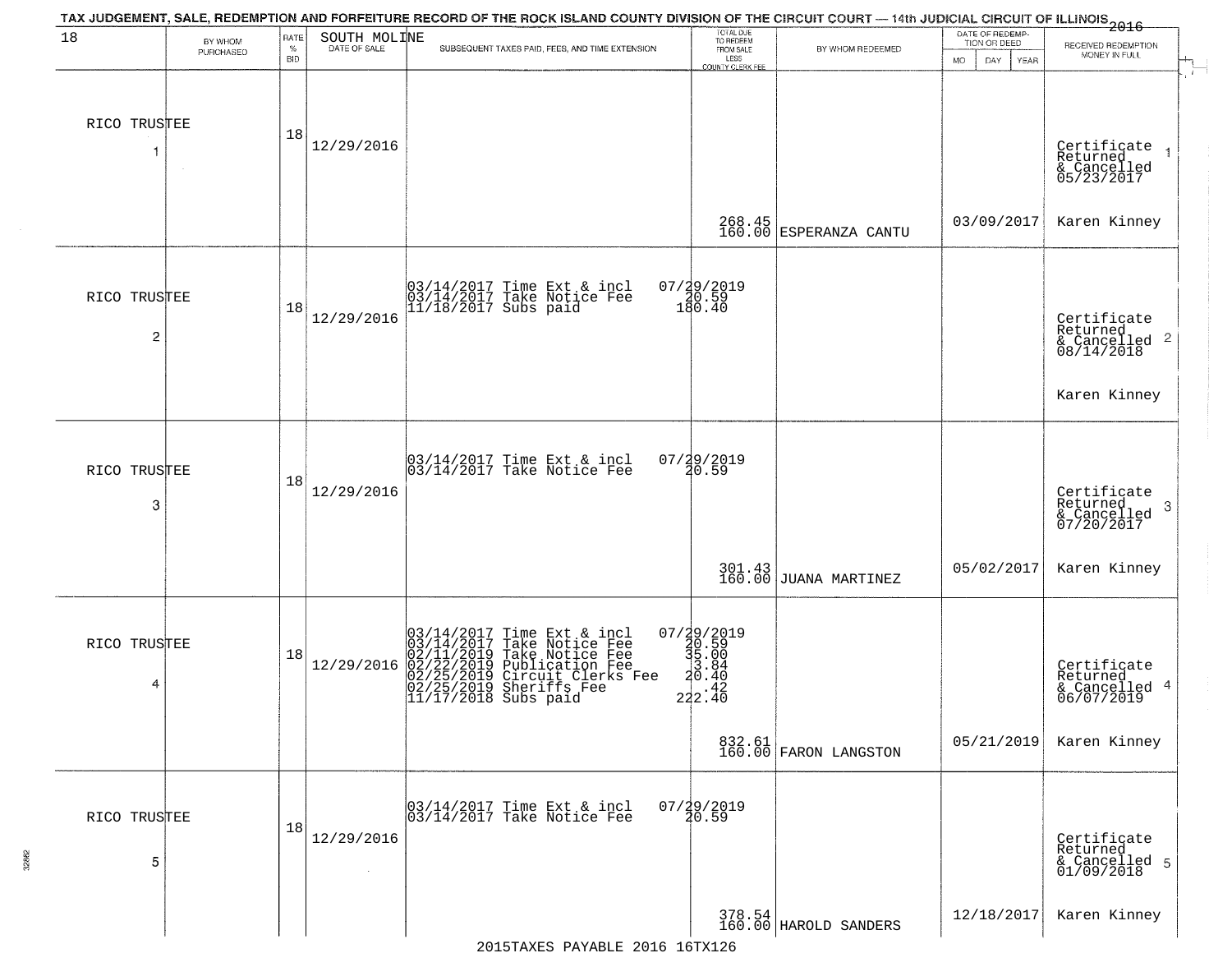|    | TAX JUDGEMENT, SALE, REDEMPTION AND FORFEITURE RECORD OF THE ROCK ISLAND COUNTY DIVISION OF THE CIRCUIT COURT — 14th JUDIC |                                                |                         |                       |                                                       |                                                   |                                    |                                                                |                                       | 2016   |
|----|----------------------------------------------------------------------------------------------------------------------------|------------------------------------------------|-------------------------|-----------------------|-------------------------------------------------------|---------------------------------------------------|------------------------------------|----------------------------------------------------------------|---------------------------------------|--------|
| 19 | NAME AND ADDRESS<br>LEGAL DESCRIPTION<br>TAXPAYER NO.<br>PARCEL NO.                                                        | <b>BLACKHAWK</b>                               | A-BACK TAX<br>FORFEITED | BACK TAX<br>FORFEITED |                                                       |                                                   | <b>AMOUNT</b>                      |                                                                | INTEREST PAYMENT FUND                 |        |
|    | TWP - CODE<br>- CODE ACRES<br>ASSESSED VALUATION FOR TAXES                                                                 | TAX DUE<br>INT DUE                             | PRIORTO                 | PENALTY<br>ACCRUED    | BACK TAX<br>FORFEITED<br>INTEREST AND<br>COST ACCRUED | TOTAL BACK<br>TAX PENALTY<br>AND COSTS<br>ACCRUED | FOR WHICH<br>JUDGEMENT<br>IS ASKED | $\begin{array}{c} \text{GETIFICATE} \\ \text{NO.} \end{array}$ | <b>INDEMNITY FUND</b><br>COST OF SALE |        |
|    |                                                                                                                            | 1ST<br>1ST                                     |                         |                       |                                                       |                                                   |                                    |                                                                |                                       |        |
|    |                                                                                                                            | $69.30_{20}100.00$                             |                         |                       |                                                       |                                                   |                                    |                                                                |                                       |        |
|    | PAXTON BOBBIE<br>5111 78TH AVE                                                                                             | 2ND                                            |                         |                       |                                                       |                                                   |                                    |                                                                |                                       |        |
|    | MILAN IL                                                                                                                   | 3RD<br>3RD                                     |                         |                       |                                                       |                                                   |                                    |                                                                | 10.00                                 |        |
|    |                                                                                                                            |                                                |                         |                       |                                                       |                                                   |                                    |                                                                |                                       |        |
|    | MOBILE HOME PROPERTY<br>AIRVIEW                                                                                            | 4TH<br>4TH                                     |                         |                       |                                                       |                                                   |                                    | 1335                                                           | 20.00                                 |        |
|    |                                                                                                                            |                                                |                         |                       |                                                       |                                                   |                                    |                                                                |                                       |        |
|    | $050 - 09 - 60$                                                                                                            | <b>PUBLICATION COST</b>                        |                         |                       |                                                       |                                                   |                                    |                                                                | 4.00                                  |        |
|    | $11 - 01$<br>924.000                                                                                                       | 10.00                                          |                         |                       |                                                       |                                                   |                                    |                                                                |                                       |        |
|    |                                                                                                                            | TOTAL DUE-TAXES, INT. COST                     |                         |                       |                                                       |                                                   |                                    |                                                                |                                       |        |
|    |                                                                                                                            | 179.30<br>$\overline{1ST}$<br>$\overline{1ST}$ |                         |                       |                                                       |                                                   | 179.30                             |                                                                | 10.00                                 | 223.30 |
|    |                                                                                                                            |                                                |                         |                       |                                                       |                                                   |                                    |                                                                |                                       |        |
|    | BERRY CHERIE<br>5111 78TH AVE                                                                                              | 58.50 <sub>2w</sub> 100.00<br>2ND              |                         |                       |                                                       |                                                   |                                    |                                                                |                                       |        |
|    | MILAN IL                                                                                                                   |                                                |                         |                       |                                                       |                                                   |                                    |                                                                | 10.00                                 |        |
|    | 10/10/01                                                                                                                   | 3RD<br>3RD                                     |                         |                       |                                                       |                                                   |                                    |                                                                |                                       |        |
|    | MOBILE HOME PROPERTY                                                                                                       | $\overline{47H}$<br>4TH                        |                         |                       |                                                       |                                                   |                                    | 1336                                                           | 20.00                                 |        |
|    | AIRVIEW                                                                                                                    |                                                |                         |                       |                                                       |                                                   |                                    |                                                                |                                       |        |
|    |                                                                                                                            | PUBLICATION COST                               |                         |                       |                                                       |                                                   |                                    |                                                                |                                       |        |
|    | $050 - 30 - 60$<br>11-01<br>780.000                                                                                        | 10.00                                          |                         |                       |                                                       |                                                   |                                    |                                                                | 4.00                                  |        |
|    |                                                                                                                            | TOTAL DUE-TAXES, INT. COST                     |                         |                       |                                                       |                                                   |                                    |                                                                |                                       |        |
|    |                                                                                                                            | 168.50                                         |                         |                       |                                                       |                                                   | 168.50                             |                                                                | 10.00                                 | 212.50 |
|    |                                                                                                                            | 1ST<br>ST                                      |                         |                       |                                                       |                                                   |                                    |                                                                |                                       |        |
|    | BERRY DALLAS/GONZALES-BER<br>5111_78TH AVE                                                                                 | 54.90 100.00<br>$\overline{200}$               |                         |                       |                                                       |                                                   |                                    |                                                                |                                       |        |
|    | MILAN IL                                                                                                                   |                                                |                         |                       |                                                       |                                                   |                                    |                                                                | 10.00                                 |        |
|    |                                                                                                                            | 3RD<br>3BD                                     |                         |                       |                                                       |                                                   |                                    |                                                                |                                       |        |
|    | $5 - 25 - 99$<br>MOBILE HOME PROPERTY                                                                                      |                                                |                         |                       |                                                       |                                                   |                                    | 1337                                                           | 20.00                                 |        |
|    | AIRVIEW                                                                                                                    | 4TH<br>4TH                                     |                         |                       |                                                       |                                                   |                                    |                                                                |                                       |        |
|    |                                                                                                                            | <b>PUBLICATION COST</b>                        |                         |                       |                                                       |                                                   |                                    |                                                                |                                       |        |
|    | 050-57-60<br>11-01<br>732.000                                                                                              | 10.00                                          |                         |                       |                                                       |                                                   |                                    |                                                                | 4.00                                  |        |
|    |                                                                                                                            | TOTAL OUE-TAXES, INT. COST                     |                         |                       |                                                       |                                                   |                                    |                                                                |                                       |        |
|    |                                                                                                                            | 164.90                                         |                         |                       |                                                       |                                                   | 164.90                             |                                                                | 10.00                                 | 208.90 |
|    |                                                                                                                            | ख़                                             |                         |                       |                                                       |                                                   |                                    |                                                                |                                       |        |
|    |                                                                                                                            | 58.50<br>100.00                                |                         |                       |                                                       |                                                   |                                    |                                                                |                                       |        |
|    | LONGHURST CHRISTOPHER<br>5111 78TH AVE                                                                                     | 2ND                                            |                         |                       |                                                       |                                                   |                                    |                                                                | 10.00                                 |        |
|    | MILAN IL                                                                                                                   | 3RD<br>3RD                                     |                         |                       |                                                       |                                                   |                                    |                                                                |                                       |        |
|    | $12/9/09$ *2/3/12<br>MOBILE HOME PROPERTY                                                                                  |                                                |                         |                       |                                                       |                                                   |                                    | 1338                                                           | 20.00                                 |        |
|    | AIRVIEW                                                                                                                    | 4TH<br>4TH                                     |                         |                       |                                                       |                                                   |                                    |                                                                |                                       |        |
|    |                                                                                                                            |                                                |                         |                       |                                                       |                                                   |                                    |                                                                |                                       |        |
|    | $050 - 76 - 60$<br>11-01                                                                                                   | PUBLICATION COST                               |                         |                       |                                                       |                                                   |                                    |                                                                | 4.00                                  |        |
|    | 780.000                                                                                                                    | 10.00                                          |                         |                       |                                                       |                                                   |                                    |                                                                |                                       |        |
|    |                                                                                                                            | TOTAL DUE-TAXES, INT. COST<br>168.50           |                         |                       |                                                       |                                                   | 168.50                             |                                                                | 10.00                                 | 212.50 |
|    |                                                                                                                            | 1ST<br>1ST                                     |                         |                       |                                                       |                                                   |                                    |                                                                |                                       |        |
|    |                                                                                                                            | 38.2\$ 100.00                                  |                         |                       |                                                       |                                                   |                                    |                                                                |                                       |        |
|    | YOWGER LYNN<br>5111 78TH AVE                                                                                               | 2ND<br>2ND                                     |                         |                       |                                                       |                                                   |                                    |                                                                |                                       |        |
|    | MILAN IL                                                                                                                   |                                                |                         |                       |                                                       |                                                   |                                    |                                                                | 10.00                                 |        |
|    |                                                                                                                            | 3RD<br>$\overline{3}$ RD                       |                         |                       |                                                       |                                                   |                                    |                                                                |                                       |        |
|    | MOBILE HOME PROPERTY<br>AIRVIEW                                                                                            | 4TH<br>4TH                                     |                         |                       |                                                       |                                                   |                                    | 1339                                                           | 20.00                                 |        |
|    |                                                                                                                            |                                                |                         |                       |                                                       |                                                   |                                    |                                                                |                                       |        |
|    | $050 - 78 - 60$<br>11-01                                                                                                   | PUBLICATION COST                               |                         |                       |                                                       |                                                   |                                    |                                                                | 4.00                                  |        |
|    | 510.000                                                                                                                    | 10.00                                          |                         |                       |                                                       |                                                   |                                    |                                                                |                                       |        |
|    |                                                                                                                            | TOTAL DUE-TAXES, INT. COST                     |                         |                       |                                                       |                                                   |                                    |                                                                |                                       |        |
|    |                                                                                                                            | 148.25                                         |                         |                       |                                                       |                                                   | 148.25                             |                                                                | 10.00                                 | 192.25 |
|    |                                                                                                                            |                                                |                         |                       |                                                       | 2015 TAVEC DAVADIE 2016 16 TV126                  |                                    |                                                                |                                       |        |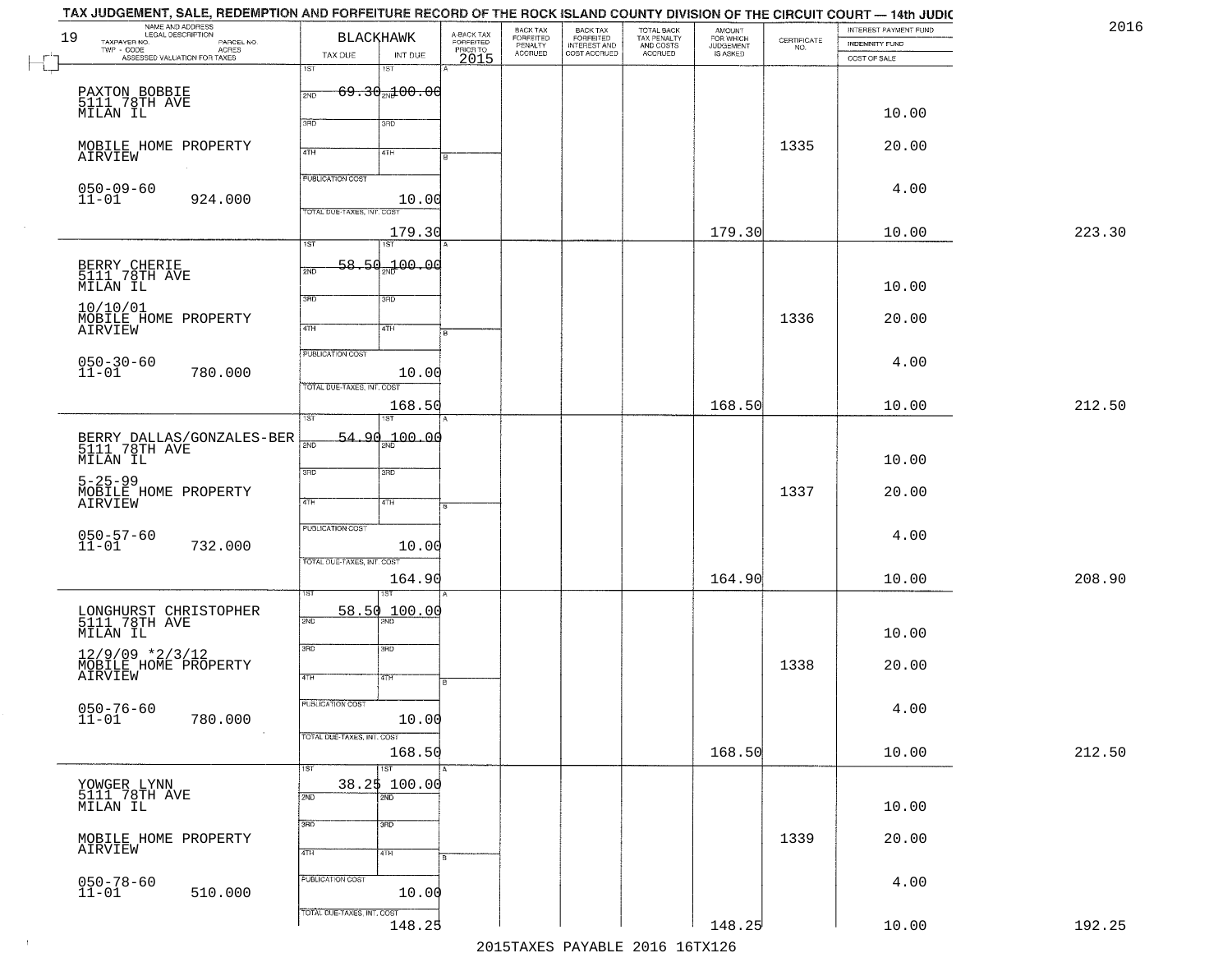| 19                             | BY WHOM<br>PURCHASED | RATE<br>$\%$<br><b>BID</b> | <b>BLACKHAWK</b><br>DATE OF SALE | TAX JUDGEMENT, SALE, REDEMPTION AND FORFEITURE RECORD OF THE ROCK ISLAND COUNTY DIVISION OF THE CIRCUIT COURT — 14th JUDICIAL CIRCUIT OF ILLINOIS 2016<br>SUBSEQUENT TAXES PAID, FEES, AND TIME EXTENSION                                  | TOTAL DUE<br>TO REDEEM<br>FROM SALE<br>LESS<br><b>COUNTY CLERK FEE</b>                               | BY WHOM REDEEMED                           | DATE OF REDEMP-<br>TION OR DEED<br>MO.<br>DAY.<br><b>YEAR</b> | RECEIVED REDEMPTION<br>MONEY IN FULL                                  |
|--------------------------------|----------------------|----------------------------|----------------------------------|--------------------------------------------------------------------------------------------------------------------------------------------------------------------------------------------------------------------------------------------|------------------------------------------------------------------------------------------------------|--------------------------------------------|---------------------------------------------------------------|-----------------------------------------------------------------------|
| RICO TRUSTEE                   |                      | 18                         | 12/29/2016                       | 03/14/2017 Time Ext & incl<br>03/14/2017 Take Notice Fee<br>11/18/2017 Subs paid                                                                                                                                                           | 07/29/2019<br>140.59<br>199.30                                                                       |                                            |                                                               | Certificate<br>Returned<br>$\rightarrow$<br>& Cancelled<br>04/04/2018 |
|                                |                      |                            |                                  |                                                                                                                                                                                                                                            |                                                                                                      | 587.69<br>160.00 GAIL TRUE                 | 02/26/2018                                                    | Karen Kinney                                                          |
| RICO TRUSTEE<br>$\overline{c}$ |                      | 18                         | 12/29/2016                       | $03/14/2017$ Time Ext & incl<br>$03/14/2017$ Take Notice Fee<br>$02/11/2019$ Take Notice Fee<br>$02/22/2019$ Publication Fee<br>$02/25/2019$ Sheriffs Fee<br>$02/25/2019$ Sheriffs Fee<br>$11/17/2018$ Subs paid<br>$11/18/2017$ Subs paid | $\begin{smallmatrix} 07/39/2019\\ 30.59\\ 35.00\\ 33.84\\ 14.02\\ 148.50\\ 198.50 \end{smallmatrix}$ |                                            |                                                               | Certificate<br>Returned<br>$\frac{1}{6}$ Cancelled 2<br>07/05/2019    |
|                                |                      |                            |                                  |                                                                                                                                                                                                                                            |                                                                                                      | 942.46<br>160.00 CHARLOTTE STRAUSS/JERRY K |                                                               | Karen Kinney                                                          |
| RICO TRUSTEE<br>3              |                      | 18                         | 12/29/2016                       | $03/14/2017$ Time Ext & incl<br>$03/14/2017$ Take Notice Fee<br>$02/11/2019$ Take Notice Fee<br>$02/22/2019$ Circuit Clerks Fee<br>$02/25/2019$ Circuit Clerks Fee<br>$02/25/2019$ Sheriffs Fee<br>$11/18/2017$ Subs paid                  | $07/\frac{29}{20.59}$<br>$30.59$<br>$35.00$<br>$30.40$<br>$14.02$<br>$184.90$                        |                                            |                                                               | Certificate<br>Returned<br>-3<br>& Cancelled<br>07/05/2019            |
|                                |                      |                            |                                  |                                                                                                                                                                                                                                            |                                                                                                      |                                            |                                                               | Karen Kinney                                                          |
| RICO TRUSTEE<br>4              |                      | 18                         | 12/29/2016                       | 03/14/2017 Time Ext & incl<br>03/14/2017 Take Notice Fee<br>11/18/2017 Subs paid                                                                                                                                                           | $07/29/2019$<br>$20.59$<br>$188.50$                                                                  |                                            |                                                               | Certificate<br>Returned<br>4<br>& Cancelled<br>01/09/2018             |
|                                |                      |                            |                                  |                                                                                                                                                                                                                                            |                                                                                                      | 520.71<br>160.00 JANE LONGHURT             | 12/20/2017                                                    | Karen Kinney                                                          |
| RICO TRUSTEE<br>5              |                      | 18                         | 12/29/2016                       |                                                                                                                                                                                                                                            |                                                                                                      |                                            |                                                               | Certificate<br>Returned<br>& Cancelled 5<br>05/23/2017                |
|                                |                      |                            |                                  |                                                                                                                                                                                                                                            |                                                                                                      | 226.86<br>160.00 IRMA DECKER               | 03/09/2017                                                    | Karen Kinney                                                          |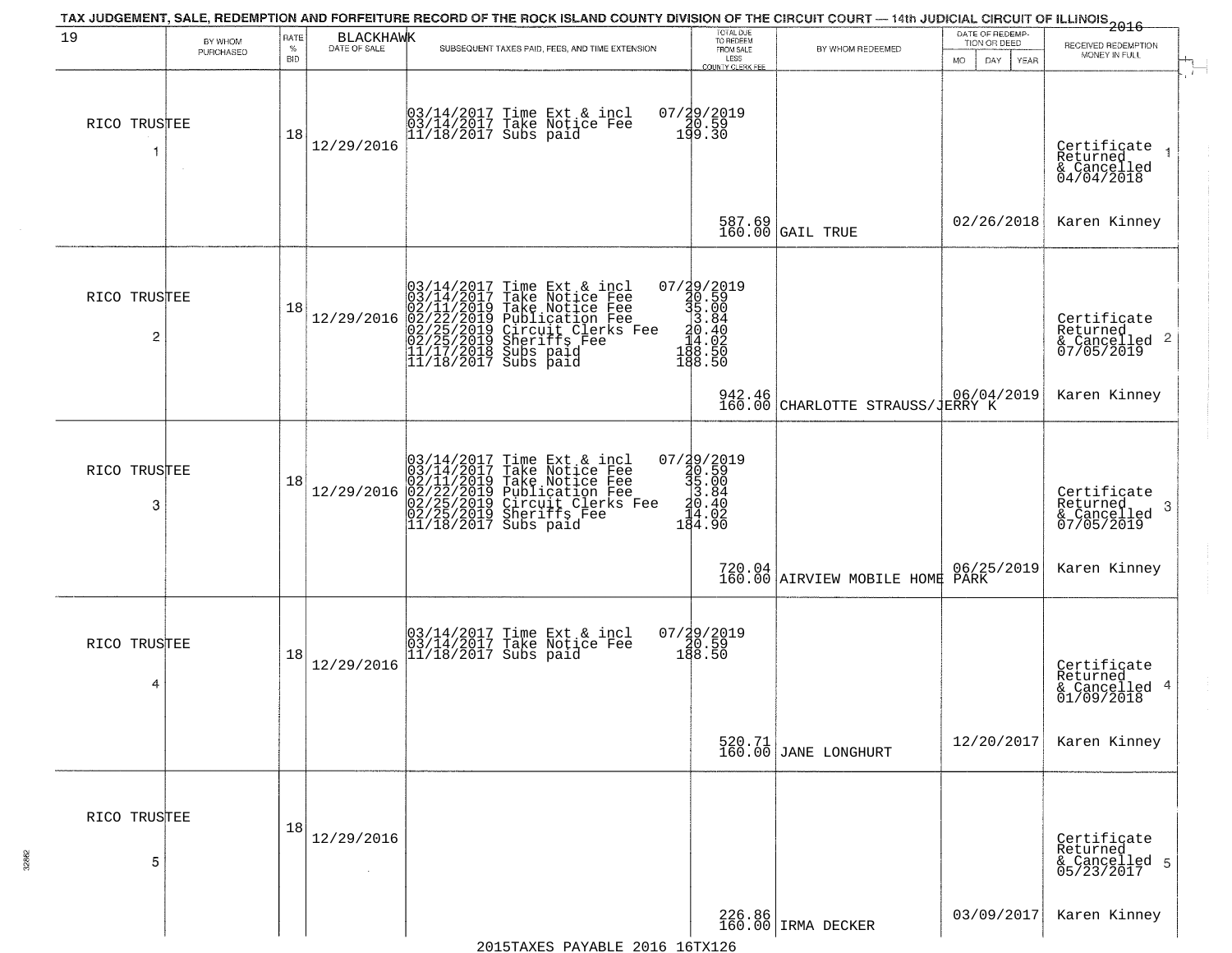| 20                                                                                                                                         | NAME AND ADDRESS                                                                     |                            | <b>BLACKHAWK</b>          | A-BACK TAX<br>FORFEITED<br>PRIOR TO<br>2015 | BACK TAX<br>FORFEITED<br>PENALTY | BACK TAX<br>FORFEITED<br>INTEREST AND | TOTAL BACK<br>TAX PENALTY<br>AND COSTS | AMOUNT<br>FOR WHICH<br>JUDGEMENT |                                                                 | INTEREST PAYMENT FUND | 2016   |
|--------------------------------------------------------------------------------------------------------------------------------------------|--------------------------------------------------------------------------------------|----------------------------|---------------------------|---------------------------------------------|----------------------------------|---------------------------------------|----------------------------------------|----------------------------------|-----------------------------------------------------------------|-----------------------|--------|
| TAXPAYER NO.                                                                                                                               | PAYER NO. COORDING THOM PARCEL NO.<br>- CODE ACRES<br>- ASSESSED VALUATION FOR TAXES | TAX DUE                    | INT DUE                   |                                             | ACCRUED                          | COST ACCRUED                          | ACCRUED                                | IS ASKED                         | $\begin{array}{c} \text{CERTIFICATE} \\ \text{NO.} \end{array}$ | <b>INDEMNITY FUND</b> |        |
|                                                                                                                                            |                                                                                      | 1ST                        | 18T                       |                                             |                                  |                                       |                                        |                                  |                                                                 | COST OF SALE          |        |
|                                                                                                                                            |                                                                                      |                            | $96.00 + 00.00$           |                                             |                                  |                                       |                                        |                                  |                                                                 |                       |        |
| JOINER WILLIS H<br>5111 78TH AVE<br>MILAN IL                                                                                               |                                                                                      | 2ND                        |                           |                                             |                                  |                                       |                                        |                                  |                                                                 |                       |        |
|                                                                                                                                            |                                                                                      | 3RD                        | 3RD                       |                                             |                                  |                                       |                                        |                                  |                                                                 | 10.00                 |        |
|                                                                                                                                            |                                                                                      |                            |                           |                                             |                                  |                                       |                                        |                                  | 1340                                                            | 20.00                 |        |
| MOBILE HOME PROPERTY<br>AIRVIEW                                                                                                            |                                                                                      | 4TH                        | 4TH                       | в                                           |                                  |                                       |                                        |                                  |                                                                 |                       |        |
|                                                                                                                                            |                                                                                      | <b>PUBLICATION COST</b>    |                           |                                             |                                  |                                       |                                        |                                  |                                                                 |                       |        |
| $050 - 91 - 60$<br>$11 - 01$                                                                                                               | 1280.000                                                                             |                            | 10.00                     |                                             |                                  |                                       |                                        |                                  |                                                                 | 4.00                  |        |
|                                                                                                                                            |                                                                                      | TOTAL DUE-TAXES, INT. COST |                           |                                             |                                  |                                       |                                        |                                  |                                                                 |                       |        |
|                                                                                                                                            |                                                                                      |                            | 206.00                    |                                             |                                  |                                       |                                        | 206.00                           |                                                                 | 10.00                 | 250.00 |
|                                                                                                                                            |                                                                                      | 1ST                        | 75T                       |                                             |                                  |                                       |                                        |                                  |                                                                 |                       |        |
|                                                                                                                                            |                                                                                      | 2ND                        | 45.90 <sub>%</sub> 100.00 |                                             |                                  |                                       |                                        |                                  |                                                                 |                       |        |
| PERRY BENJAMIN<br>5111 78TH AVE<br>MILAN IL                                                                                                |                                                                                      |                            |                           |                                             |                                  |                                       |                                        |                                  |                                                                 | 10.00                 |        |
|                                                                                                                                            |                                                                                      | 3BD                        | 3HD                       |                                             |                                  |                                       |                                        |                                  |                                                                 |                       |        |
| $\begin{array}{ll} 11\text{--}\,6\text{--}\,95 & 6\text{--}\,13\text{--}\,9 \\ \text{MOBILE HOME PROPERTIES}\\ \text{AIRVIEW} \end{array}$ |                                                                                      | 47H                        | 4TH                       |                                             |                                  |                                       |                                        |                                  | 1341                                                            | 20.00                 |        |
|                                                                                                                                            |                                                                                      |                            |                           | E                                           |                                  |                                       |                                        |                                  |                                                                 |                       |        |
|                                                                                                                                            |                                                                                      | PUBLICATION COST           |                           |                                             |                                  |                                       |                                        |                                  |                                                                 | 4.00                  |        |
| $051 - 15 - 60$<br>11-01                                                                                                                   | 612.000                                                                              |                            | 10.00                     |                                             |                                  |                                       |                                        |                                  |                                                                 |                       |        |
|                                                                                                                                            |                                                                                      | TOTAL DUE-TAXES, INT. COST |                           |                                             |                                  |                                       |                                        |                                  |                                                                 |                       |        |
|                                                                                                                                            |                                                                                      | 1ST.                       | 155.90<br>1ST             |                                             |                                  |                                       |                                        | 155.90                           |                                                                 | 10.00                 | 199.90 |
|                                                                                                                                            |                                                                                      |                            |                           |                                             |                                  |                                       |                                        |                                  |                                                                 |                       |        |
|                                                                                                                                            |                                                                                      | 2ND                        | 2ND                       |                                             |                                  |                                       |                                        |                                  |                                                                 |                       |        |
|                                                                                                                                            |                                                                                      | 3 <sub>BD</sub>            | 3 <sub>3</sub>            |                                             |                                  |                                       |                                        |                                  |                                                                 |                       |        |
|                                                                                                                                            |                                                                                      |                            |                           |                                             |                                  |                                       |                                        |                                  |                                                                 |                       |        |
|                                                                                                                                            |                                                                                      | 4TH                        | 4TH                       | B.                                          |                                  |                                       |                                        |                                  |                                                                 |                       |        |
|                                                                                                                                            |                                                                                      | <b>PUBLICATION COST</b>    |                           |                                             |                                  |                                       |                                        |                                  |                                                                 |                       |        |
|                                                                                                                                            |                                                                                      |                            |                           |                                             |                                  |                                       |                                        |                                  |                                                                 |                       |        |
|                                                                                                                                            |                                                                                      | TOTAL OUE-TAXES, INT. COST |                           |                                             |                                  |                                       |                                        |                                  |                                                                 |                       |        |
|                                                                                                                                            |                                                                                      | IST                        | १९४                       |                                             |                                  |                                       |                                        |                                  |                                                                 |                       |        |
|                                                                                                                                            |                                                                                      |                            |                           |                                             |                                  |                                       |                                        |                                  |                                                                 |                       |        |
|                                                                                                                                            |                                                                                      | 2ND                        | 2ND                       |                                             |                                  |                                       |                                        |                                  |                                                                 |                       |        |
|                                                                                                                                            |                                                                                      | 3RD                        | 3BD                       |                                             |                                  |                                       |                                        |                                  |                                                                 |                       |        |
|                                                                                                                                            |                                                                                      |                            |                           |                                             |                                  |                                       |                                        |                                  |                                                                 |                       |        |
|                                                                                                                                            |                                                                                      | 4TH                        | 47H                       | в                                           |                                  |                                       |                                        |                                  |                                                                 |                       |        |
|                                                                                                                                            |                                                                                      | PUBLICATION COST           |                           |                                             |                                  |                                       |                                        |                                  |                                                                 |                       |        |
|                                                                                                                                            |                                                                                      |                            |                           |                                             |                                  |                                       |                                        |                                  |                                                                 |                       |        |
|                                                                                                                                            |                                                                                      | TOTAL DUE-TAXES, INT. COST |                           |                                             |                                  |                                       |                                        |                                  |                                                                 |                       |        |
|                                                                                                                                            |                                                                                      |                            |                           |                                             |                                  |                                       |                                        |                                  |                                                                 |                       |        |
|                                                                                                                                            |                                                                                      | 1ST                        | <b>TST</b>                | $\overline{A}$                              |                                  |                                       |                                        |                                  |                                                                 |                       |        |
|                                                                                                                                            |                                                                                      | 2ND                        | 2ND                       |                                             |                                  |                                       |                                        |                                  |                                                                 |                       |        |
|                                                                                                                                            |                                                                                      |                            |                           |                                             |                                  |                                       |                                        |                                  |                                                                 |                       |        |
|                                                                                                                                            |                                                                                      | 3BD                        | 3BD                       |                                             |                                  |                                       |                                        |                                  |                                                                 |                       |        |
|                                                                                                                                            |                                                                                      | 4TH                        | 4TH                       |                                             |                                  |                                       |                                        |                                  |                                                                 |                       |        |
|                                                                                                                                            |                                                                                      |                            |                           |                                             |                                  |                                       |                                        |                                  |                                                                 |                       |        |
|                                                                                                                                            |                                                                                      | PUBLICATION COST           |                           |                                             |                                  |                                       |                                        |                                  |                                                                 |                       |        |
|                                                                                                                                            |                                                                                      |                            |                           |                                             |                                  |                                       |                                        |                                  |                                                                 |                       |        |
|                                                                                                                                            |                                                                                      | TOTAL DUE-TAXES, INT. COST |                           |                                             |                                  |                                       | 2015TAXES PAYABLE 2016 16TX126         |                                  |                                                                 |                       |        |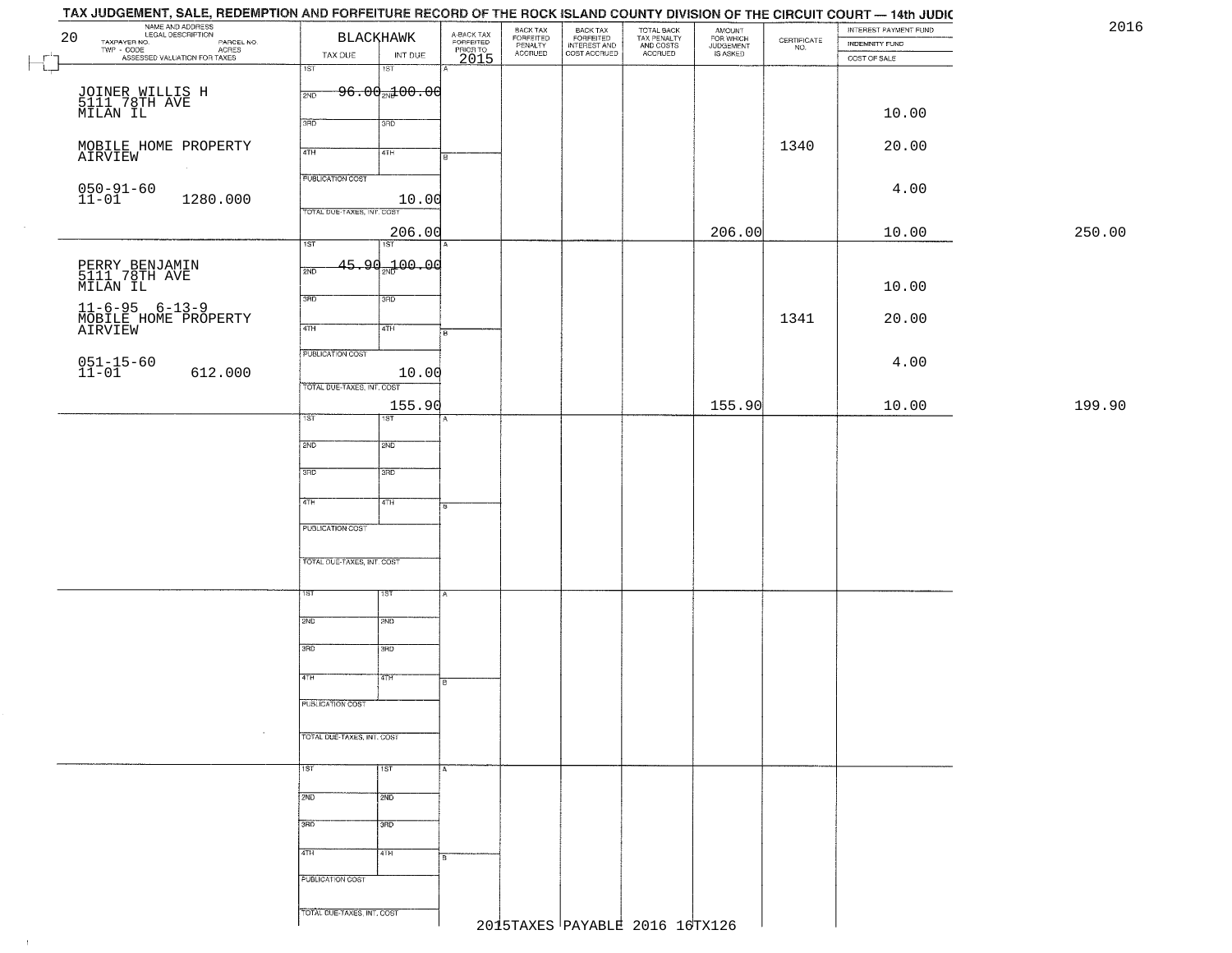|                                |                      |                     |            | TAX JUDGEMENT, SALE, REDEMPTION AND FORFEITURE RECORD OF THE ROCK ISLAND COUNTY DIVISION OF THE CIRCUIT COURT — 14th JUDICIAL CIRCUIT OF ILLINOIS<br>2016 - The Contract of Line Council Council Council Council Council Council           |                                                                                                                       |                                   |                                                              |                                                                      |
|--------------------------------|----------------------|---------------------|------------|--------------------------------------------------------------------------------------------------------------------------------------------------------------------------------------------------------------------------------------------|-----------------------------------------------------------------------------------------------------------------------|-----------------------------------|--------------------------------------------------------------|----------------------------------------------------------------------|
| 20                             | BY WHOM<br>PURCHASED | RATE<br>$\%$<br>BID | BLACKHAWK  | SUBSEQUENT TAXES PAID, FEES, AND TIME EXTENSION                                                                                                                                                                                            | TOTAL DUE<br>TO REDEEM<br>FROM SALE<br>LESS<br>COUNTY CLERK FEE                                                       | BY WHOM REDEEMED                  | DATE OF REDEMP-<br>TION OR DEED<br><b>MO</b><br>DAY.<br>YEAR | RECEIVED REDEMPTION<br>MONEY IN FULL                                 |
| RICO TRUSTEE                   |                      | 18                  | 12/29/2016 |                                                                                                                                                                                                                                            |                                                                                                                       |                                   |                                                              | $\mathbf{f}$<br>Certificate<br>Returned<br>& Cancelled<br>05/23/2017 |
|                                |                      |                     |            |                                                                                                                                                                                                                                            |                                                                                                                       | $295.00$ AIRVIEW MOBILE HOME PARK |                                                              | Karen Kinney                                                         |
| RICO TRUSTEE<br>$\overline{c}$ |                      | 18                  | 12/29/2016 | $03/14/2017$ Time Ext & incl<br>$03/14/2017$ Take Notice Fee<br>$02/11/2019$ Take Notice Fee<br>$02/22/2019$ Publication Fee<br>$02/25/2019$ Sheriffs Fee<br>$02/25/2019$ Sheriffs Fee<br>$11/17/2018$ Subs paid<br>$11/18/2017$ Subs paid | $\begin{smallmatrix} 07/39/2019\\ 30.59\\ 35.00\\ 3.84\\ 0.880\\ -40.880\\ 17.22\\ 175.90\\ 175.90 \end{smallmatrix}$ |                                   |                                                              | Certificate<br>Returned<br>& Cancelled <sup>2</sup><br>12/16/2019    |
|                                |                      |                     |            |                                                                                                                                                                                                                                            |                                                                                                                       |                                   |                                                              | Karen Kinney                                                         |
| 3                              |                      |                     |            |                                                                                                                                                                                                                                            |                                                                                                                       |                                   |                                                              | 3                                                                    |
| 4                              |                      |                     |            |                                                                                                                                                                                                                                            |                                                                                                                       |                                   |                                                              | 4                                                                    |
| 5                              |                      |                     |            | 2015TAXES PAYABLE 2016 16TX126                                                                                                                                                                                                             |                                                                                                                       |                                   |                                                              | 5                                                                    |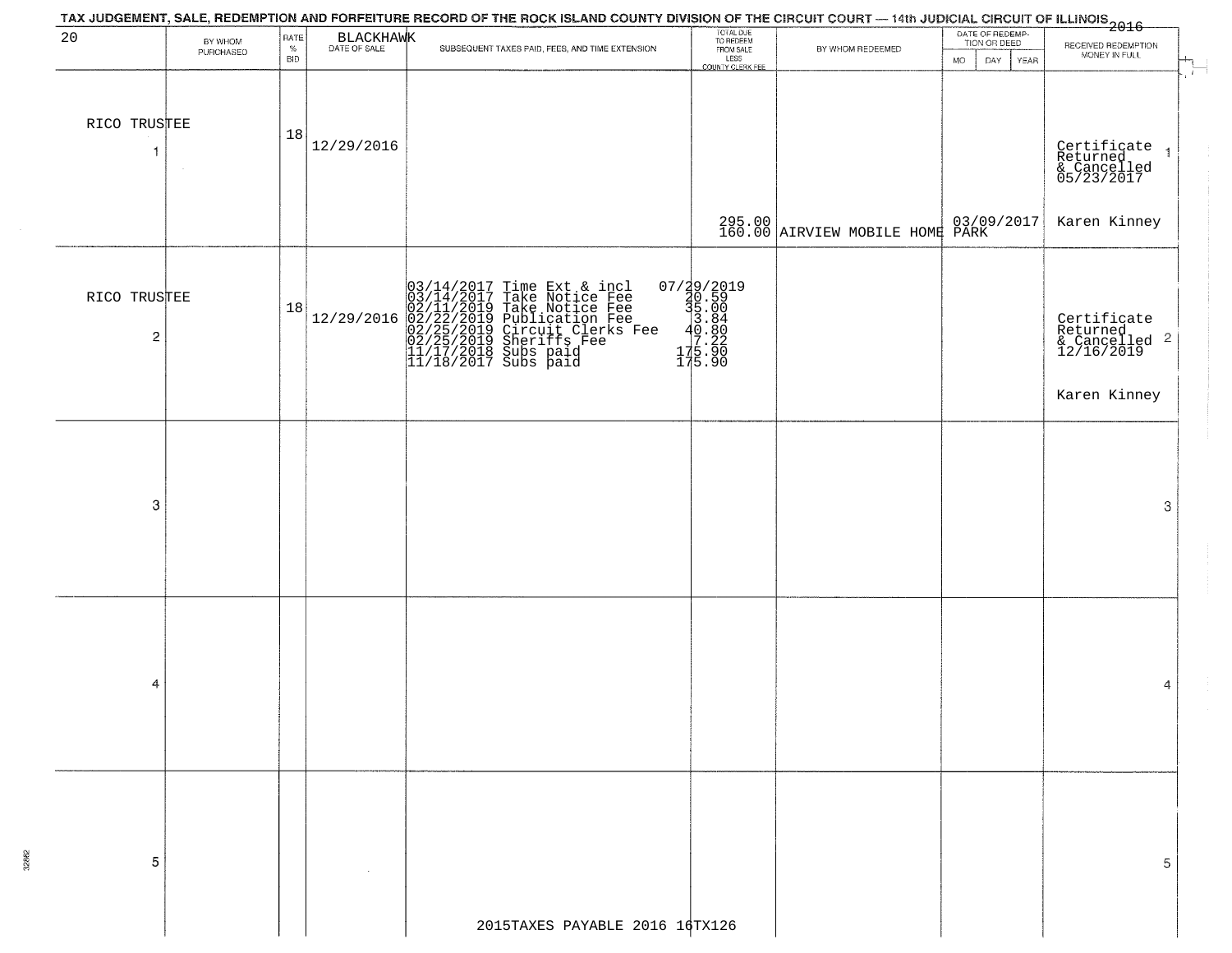| 21 | NAME AND ADDRESS<br>LEGAL DESCRIPTION<br>LEGAL DESCRIPTION PARCEL NO.<br>TWP - CODE PARCEL NO.<br>TWP - CODE ASSESSED VALUATION FOR TAXES | TAX DUE                    | <b>BLACKHAWK</b><br>INT DUE | A-BACK TAX<br>FORFEITED<br>PRIOR TO<br>2015 | BACK TAX<br>FORFEITED<br>PENALTY<br><b>ACCRUED</b> | BACK TAX<br>FORFEITED<br>INTEREST AND<br>COST ACCRUED | TOTAL BACK<br>TAX PENALTY<br>AND COSTS<br>ACCRUED | AMOUNT<br>FOR WHICH<br>JUDGEMENT<br>IS ASKED | $\begin{array}{c} \text{CERTIFICATE} \\ \text{NO.} \end{array}$ | INTEREST PAYMENT FUND<br>INDEMNITY FUND |        |
|----|-------------------------------------------------------------------------------------------------------------------------------------------|----------------------------|-----------------------------|---------------------------------------------|----------------------------------------------------|-------------------------------------------------------|---------------------------------------------------|----------------------------------------------|-----------------------------------------------------------------|-----------------------------------------|--------|
|    |                                                                                                                                           | 1ST                        | 15T                         |                                             |                                                    |                                                       |                                                   |                                              |                                                                 | COST OF SALE                            |        |
|    |                                                                                                                                           |                            | $38.25 + 00.00$             |                                             |                                                    |                                                       |                                                   |                                              |                                                                 |                                         |        |
|    | MCREYNOLDS RON<br>648 10TH AVE W<br>MILAN IL                                                                                              | 2ND                        |                             |                                             |                                                    |                                                       |                                                   |                                              |                                                                 |                                         |        |
|    |                                                                                                                                           | 3RD                        | 3RD                         |                                             |                                                    |                                                       |                                                   |                                              |                                                                 | 10.00                                   |        |
|    | 5/20/03<br>MOBILE HOME PROPERTY                                                                                                           |                            |                             |                                             |                                                    |                                                       |                                                   |                                              | 1342                                                            | 20.00                                   |        |
|    | SHADY LANE                                                                                                                                | 4TH                        | 4TH                         |                                             |                                                    |                                                       |                                                   |                                              |                                                                 |                                         |        |
|    |                                                                                                                                           | <b>PUBLICATION COST</b>    |                             |                                             |                                                    |                                                       |                                                   |                                              |                                                                 |                                         |        |
|    | $065 - 06 - 63$<br>11-06<br>510.000                                                                                                       |                            | 10.00                       |                                             |                                                    |                                                       |                                                   |                                              |                                                                 | 4.00                                    |        |
|    |                                                                                                                                           | TOTAL DUE-TAXES, INT. COST |                             |                                             |                                                    |                                                       |                                                   |                                              |                                                                 |                                         |        |
|    |                                                                                                                                           |                            | 148.25                      |                                             |                                                    |                                                       |                                                   | 148.25                                       |                                                                 | 10.00                                   | 192.25 |
|    |                                                                                                                                           | 1ST                        | ist                         |                                             |                                                    |                                                       |                                                   |                                              |                                                                 |                                         |        |
|    | REDDICK JULIE<br>648 10TH AVE W                                                                                                           | 2ND                        | 34.50 <sub>27</sub> 00.00   |                                             |                                                    |                                                       |                                                   |                                              |                                                                 |                                         |        |
|    | MILAN IL                                                                                                                                  |                            |                             |                                             |                                                    |                                                       |                                                   |                                              |                                                                 | 10.00                                   |        |
|    | 10/21/10*12/11/14                                                                                                                         | 3BD                        | 3RD                         |                                             |                                                    |                                                       |                                                   |                                              |                                                                 |                                         |        |
|    | MOBILE HOME PROPERTY<br>SHADY LANE                                                                                                        | 47H                        | 4TH                         |                                             |                                                    |                                                       |                                                   |                                              | 1343                                                            | 20.00                                   |        |
|    |                                                                                                                                           |                            |                             |                                             |                                                    |                                                       |                                                   |                                              |                                                                 |                                         |        |
|    |                                                                                                                                           | PUBLICATION COST           |                             |                                             |                                                    |                                                       |                                                   |                                              |                                                                 | 4.00                                    |        |
|    | $066 - 05 - 63$<br>11-06<br>460.000                                                                                                       |                            | 10.00                       |                                             |                                                    |                                                       |                                                   |                                              |                                                                 |                                         |        |
|    |                                                                                                                                           | TOTAL DUE-TAXES, INT. COST |                             |                                             |                                                    |                                                       |                                                   |                                              |                                                                 |                                         |        |
|    |                                                                                                                                           | 1ST                        | 144.50<br>IST               |                                             |                                                    |                                                       |                                                   | 144.50                                       |                                                                 | 10.00                                   | 188.50 |
|    |                                                                                                                                           |                            |                             |                                             |                                                    |                                                       |                                                   |                                              |                                                                 |                                         |        |
|    | TIFFEY DAVID<br>648 10TH AVE W<br>MILAN IL                                                                                                | 2ND                        | 37.50 <sub>22</sub> 00.00   |                                             |                                                    |                                                       |                                                   |                                              |                                                                 |                                         |        |
|    |                                                                                                                                           | 3 <sub>BD</sub>            | 3RD                         |                                             |                                                    |                                                       |                                                   |                                              |                                                                 | 10.00                                   |        |
|    | 12/14/11                                                                                                                                  |                            |                             |                                             |                                                    |                                                       |                                                   |                                              | 1344                                                            | 20.00                                   |        |
|    | MOBILE HOME PROPERTY<br>SHADY LANE                                                                                                        | 4TH                        | 4TH                         |                                             |                                                    |                                                       |                                                   |                                              |                                                                 |                                         |        |
|    |                                                                                                                                           | <b>PUBLICATION COST</b>    |                             |                                             |                                                    |                                                       |                                                   |                                              |                                                                 |                                         |        |
|    | $066 - 14 - 63$<br>11-06<br>500.000                                                                                                       |                            | 10.00                       |                                             |                                                    |                                                       |                                                   |                                              |                                                                 | 4.00                                    |        |
|    |                                                                                                                                           | TOTAL OUE-TAXES, INT. COST |                             |                                             |                                                    |                                                       |                                                   |                                              |                                                                 |                                         |        |
|    |                                                                                                                                           |                            | 147.50                      |                                             |                                                    |                                                       |                                                   | 147.50                                       |                                                                 | 10.00                                   | 191.50 |
|    |                                                                                                                                           | ST                         | १९४                         |                                             |                                                    |                                                       |                                                   |                                              |                                                                 |                                         |        |
|    |                                                                                                                                           | 2ND                        | 2ND                         |                                             |                                                    |                                                       |                                                   |                                              |                                                                 |                                         |        |
|    |                                                                                                                                           |                            |                             |                                             |                                                    |                                                       |                                                   |                                              |                                                                 |                                         |        |
|    |                                                                                                                                           | 3RD                        | 3BD                         |                                             |                                                    |                                                       |                                                   |                                              |                                                                 |                                         |        |
|    |                                                                                                                                           | 4TH                        | वाम                         |                                             |                                                    |                                                       |                                                   |                                              |                                                                 |                                         |        |
|    |                                                                                                                                           |                            |                             | в                                           |                                                    |                                                       |                                                   |                                              |                                                                 |                                         |        |
|    |                                                                                                                                           | PUBLICATION COST           |                             |                                             |                                                    |                                                       |                                                   |                                              |                                                                 |                                         |        |
|    |                                                                                                                                           |                            |                             |                                             |                                                    |                                                       |                                                   |                                              |                                                                 |                                         |        |
|    |                                                                                                                                           | TOTAL DUE-TAXES, INT. COST |                             |                                             |                                                    |                                                       |                                                   |                                              |                                                                 |                                         |        |
|    |                                                                                                                                           |                            | 1ST                         |                                             |                                                    |                                                       |                                                   |                                              |                                                                 |                                         |        |
|    |                                                                                                                                           | 1ST                        |                             |                                             |                                                    |                                                       |                                                   |                                              |                                                                 |                                         |        |
|    |                                                                                                                                           | 2ND                        | 2ND                         |                                             |                                                    |                                                       |                                                   |                                              |                                                                 |                                         |        |
|    |                                                                                                                                           |                            |                             |                                             |                                                    |                                                       |                                                   |                                              |                                                                 |                                         |        |
|    |                                                                                                                                           | 3RD                        | 3RD                         |                                             |                                                    |                                                       |                                                   |                                              |                                                                 |                                         |        |
|    |                                                                                                                                           | 4TH                        | 4TH                         |                                             |                                                    |                                                       |                                                   |                                              |                                                                 |                                         |        |
|    |                                                                                                                                           |                            |                             |                                             |                                                    |                                                       |                                                   |                                              |                                                                 |                                         |        |
|    |                                                                                                                                           | PUBLICATION COST           |                             |                                             |                                                    |                                                       |                                                   |                                              |                                                                 |                                         |        |
|    |                                                                                                                                           | TOTAL DUE-TAXES, INT. COST |                             |                                             |                                                    |                                                       |                                                   |                                              |                                                                 |                                         |        |
|    |                                                                                                                                           |                            |                             |                                             |                                                    | 2015TAXES PAYABLE 2016 16TX126                        |                                                   |                                              |                                                                 |                                         |        |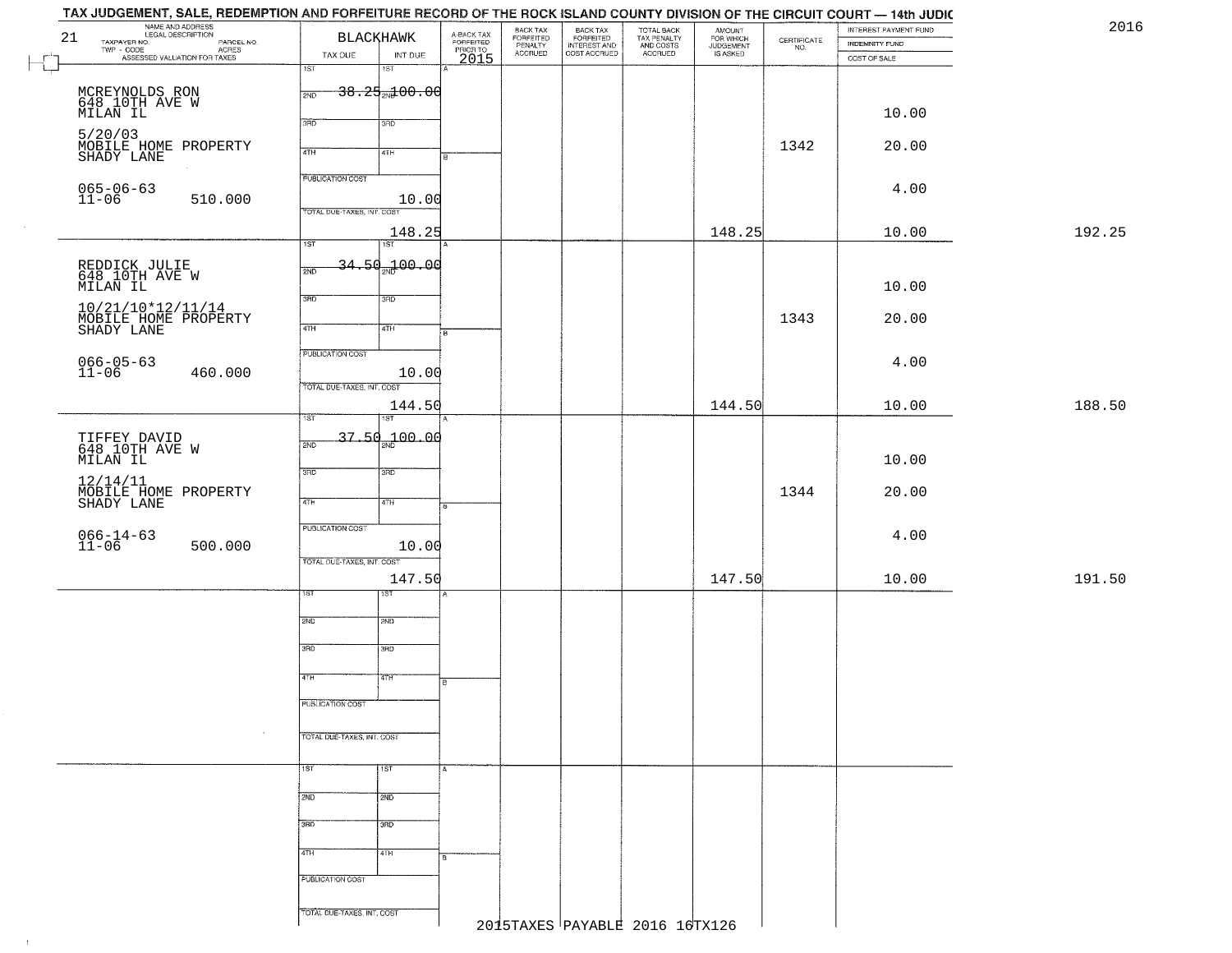|                                |           |                    |            | TAX JUDGEMENT, SALE, REDEMPTION AND FORFEITURE RECORD OF THE ROCK ISLAND COUNTY DIVISION OF THE CIRCUIT COURT — 14th JUDICIAL CIRCUIT OF ILLINOIS 2016                                                   |                                                                 |                                |                                 |                                                                                      |
|--------------------------------|-----------|--------------------|------------|----------------------------------------------------------------------------------------------------------------------------------------------------------------------------------------------------------|-----------------------------------------------------------------|--------------------------------|---------------------------------|--------------------------------------------------------------------------------------|
|                                | BY WHOM   | RATE               | BLACKHAWK  |                                                                                                                                                                                                          | TOTAL DUE<br>TO REDEEM                                          |                                | DATE OF REDEMP-<br>TION OR DEED | RECEIVED REDEMPTION                                                                  |
|                                | PURCHASED | $\%$<br><b>BID</b> |            | SUBSEQUENT TAXES PAID, FEES, AND TIME EXTENSION                                                                                                                                                          | FROM SALE<br>LESS<br>COUNTY CLERK FEE                           | BY WHOM REDEEMED               | YEAR<br><b>MO</b><br>DAY.       | MONEY IN FULL                                                                        |
| RICO TRUSTEE<br>-1             |           | 18                 | 12/29/2016 | 03/14/2017 Time Ext & incl<br>03/14/2017 Take Notice Fee<br>02/11/2019 Take Notice Fee<br>02/22/2019 Publication Fee<br>02/22/2019 Circuit Clerks Fee<br>02/25/2019 Sheriffs Fee<br>11/18/2017 Subs paid | 07/29/2019<br>30.59<br>31.004<br>3.80<br>3.84<br>3.02<br>168.25 |                                |                                 | $\mathbf{f}$<br>Certificate<br>Returned<br>& Cancelled<br>12/16/2019<br>Karen Kinney |
| RICO TRUSTEE<br>$\overline{c}$ |           | 18                 | 12/29/2016 | 03/14/2017 Time Ext & incl<br>03/14/2017 Take Notice Fee                                                                                                                                                 | $07/29/2019$<br>$20.59$                                         |                                |                                 | Certificate<br>Returned<br>& Cancelled <sup>2</sup><br>07/20/2017                    |
|                                |           |                    |            |                                                                                                                                                                                                          |                                                                 | 243.02<br>160.00 JOCEBEE LLC   | 06/28/2017                      | Karen Kinney                                                                         |
| RICO TRUSTEE<br>3              |           | 18                 | 12/29/2016 | $\begin{bmatrix} 03/14/2017 \\ 03/14/2017 \end{bmatrix}$ Time Ext & incl                                                                                                                                 | $07/29/2019$<br>$20.59$                                         |                                |                                 | Certificate<br>Returned<br>-3<br>& Cancelled<br>07/20/2017                           |
|                                |           |                    |            |                                                                                                                                                                                                          |                                                                 | 246.56<br>160.00 JOCEBEE LLC   | 06/28/2017                      | Karen Kinney                                                                         |
| 4                              |           |                    |            |                                                                                                                                                                                                          |                                                                 |                                |                                 | 4                                                                                    |
| 5                              |           |                    |            |                                                                                                                                                                                                          |                                                                 |                                |                                 | 5                                                                                    |
|                                |           |                    |            |                                                                                                                                                                                                          |                                                                 | 2015TAXES PAYABLE 2016 16TX126 |                                 |                                                                                      |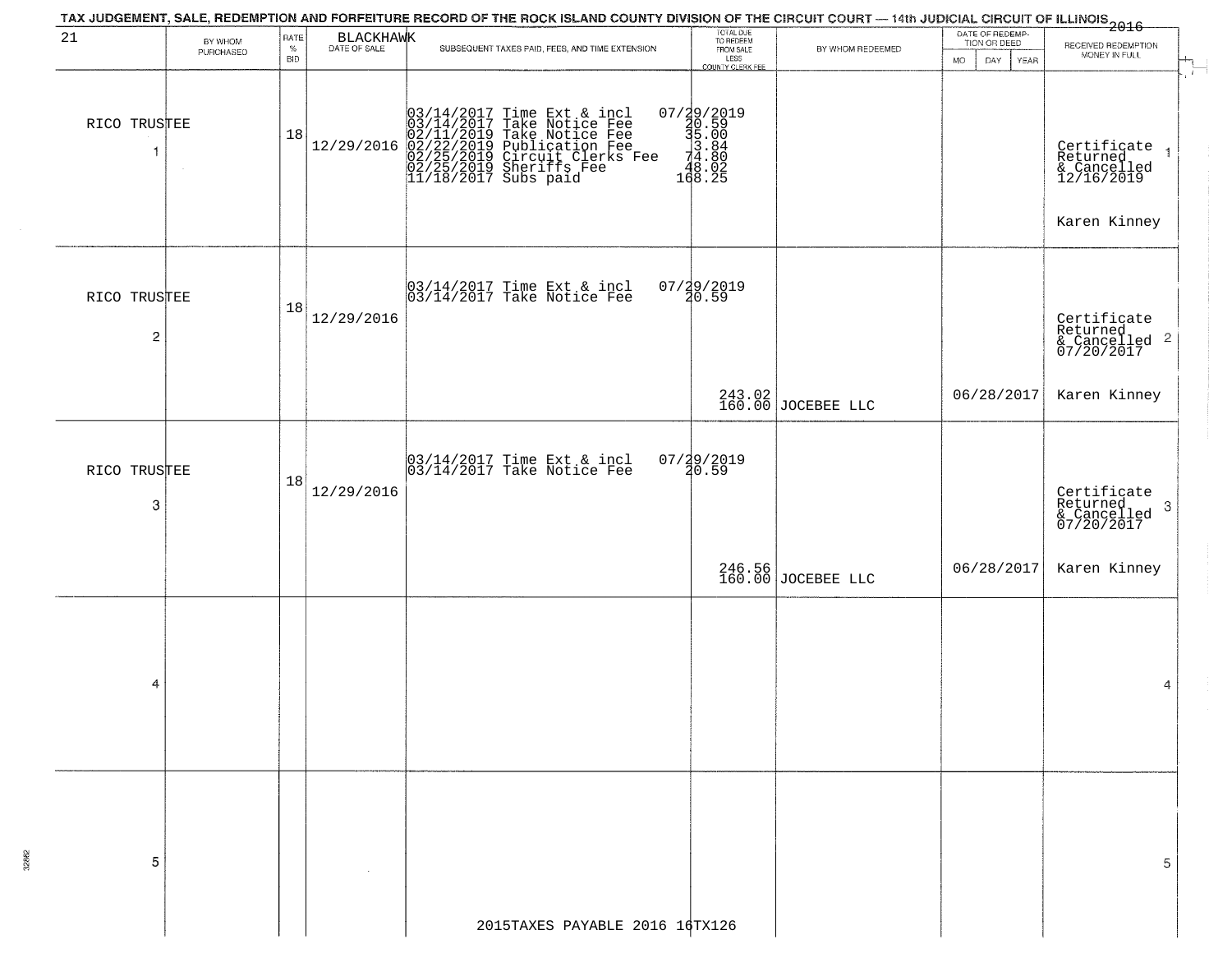| 22 | TAX JUDGEMENT, SALE, REDEMPTION AND FORFEITURE RECORD OF THE ROCK ISLAND COUNTY DIVISION OF THE CIRCUIT COURT — 14th JUDIC<br>NAME AND ADDRESS<br>LEGAL DESCRIPTION<br>TAXPAYER NO.<br>PARCEL NO. | BLACKHAWK                                             |                                         | A-BACK TAX<br>FORFEITED<br>PRIOR TO<br>2015 | BACK TAX<br>FORFEITED<br>PENALTY<br>ACCRUED | BACK TAX<br>FORFEITED<br>INTEREST AND<br>COST ACCRUED | TOTAL BACK<br>TAX PENALTY<br>AND COSTS<br>ACCRUED | <b>AMOUNT</b><br>FOR WHICH<br>JUDGEMENT<br>IS ASKED | $\begin{array}{c} \text{CERTIFICATE} \\ \text{NO.} \end{array}$ | INTEREST PAYMENT FUND<br>INDEMNITY FUND | 2016   |
|----|---------------------------------------------------------------------------------------------------------------------------------------------------------------------------------------------------|-------------------------------------------------------|-----------------------------------------|---------------------------------------------|---------------------------------------------|-------------------------------------------------------|---------------------------------------------------|-----------------------------------------------------|-----------------------------------------------------------------|-----------------------------------------|--------|
|    | TWP - CODE<br>ASSESSED VALUATION FOR TAXES                                                                                                                                                        | TAX DUE<br>1ST                                        | INT DUE<br>1ST                          |                                             |                                             |                                                       |                                                   |                                                     |                                                                 | COST OF SALE                            |        |
|    | MEYER JULIE<br>408 16TH AVE E<br><b>MILAN IL</b>                                                                                                                                                  | 2ND<br>3RD                                            | $-54.00$ <sub>2N</sub> $100.00$<br>3RD  |                                             |                                             |                                                       |                                                   |                                                     |                                                                 | 10.00                                   |        |
|    | 8/31/01*7/16/15*<br>MOBILE HOME PROPERTY<br>HIGH CLIFF                                                                                                                                            | 4TH                                                   | 4TH                                     |                                             |                                             |                                                       |                                                   |                                                     | 1345                                                            | 20.00                                   |        |
|    | $093 - 03 - 65$<br>$11 - 06$<br>720.000                                                                                                                                                           | <b>PUBLICATION COST</b><br>TOTAL DUE-TAXES, INT. COST | 10.00                                   |                                             |                                             |                                                       |                                                   |                                                     |                                                                 | 4.00                                    |        |
|    |                                                                                                                                                                                                   | 1ST                                                   | 164.00<br>1ST                           |                                             |                                             |                                                       |                                                   | 164.00                                              |                                                                 | 10.00                                   | 208.00 |
|    | SANDERS RANDALL MARTIN<br>304 16TH AVE E<br>MILAN IL                                                                                                                                              | 2ND                                                   | $69.30 - 00.00$                         |                                             |                                             |                                                       |                                                   |                                                     |                                                                 | 10.00                                   |        |
|    | $1/20/09*7/15/13$<br>MOBILE HOME PROPERTY<br>HIGH CLIFF                                                                                                                                           | 3BD<br>47H                                            | 3RD<br>4TH                              |                                             |                                             |                                                       |                                                   |                                                     | 1346                                                            | 20.00                                   |        |
|    | 093-09-65<br>11-06<br>924.000                                                                                                                                                                     | PUBLICATION COST                                      | 10.00                                   |                                             |                                             |                                                       |                                                   |                                                     |                                                                 | 4.00                                    |        |
|    |                                                                                                                                                                                                   | TOTAL DUE-TAXES, INT. COST                            | 179.30                                  |                                             |                                             |                                                       |                                                   | 179.30                                              |                                                                 | 10.00                                   | 223.30 |
|    | ADAMS HEATHER<br>309 17TH AVE E<br>MILAN IL                                                                                                                                                       | ist<br>2ND                                            | 96.00 <sub>20</sub> 100.00              |                                             |                                             |                                                       |                                                   |                                                     |                                                                 | 10.00                                   |        |
|    | 3/11/02<br>MOBILE HOME PROPERTY<br>HIGH CLIFF                                                                                                                                                     | 3RD<br>4TH                                            | 3BD<br>4TH                              |                                             |                                             |                                                       |                                                   |                                                     | 1347                                                            | 20.00                                   |        |
|    | $093 - 21 - 65$<br>11-06<br>1280.000                                                                                                                                                              | <b>PUBLICATION COST</b><br>TOTAL OUE-TAXES, INT. COST | 10.00                                   |                                             |                                             |                                                       |                                                   |                                                     |                                                                 | 4.00                                    |        |
|    |                                                                                                                                                                                                   |                                                       | 206.00<br>ख़                            |                                             |                                             |                                                       |                                                   | 206.00                                              |                                                                 | 10.00                                   | 250.00 |
|    | DILLIN JESSICA<br>403 17TH AVE E<br>MILAN IL                                                                                                                                                      | 69.30<br>2ND                                          | 100.00                                  |                                             |                                             |                                                       |                                                   |                                                     |                                                                 | 10.00                                   |        |
|    | MOBILE HOME PROPERTY<br>HIGH CLIFF                                                                                                                                                                | 3RD<br>4TH                                            | 3BD<br>वाम                              |                                             |                                             |                                                       |                                                   |                                                     | 1348                                                            | 20.00                                   |        |
|    | $093 - 23 - 65$<br>11-06<br>924.000<br>$\sim 100$                                                                                                                                                 | PUBLICATION COST                                      | 10.00                                   |                                             |                                             |                                                       |                                                   |                                                     |                                                                 | 4.00                                    |        |
|    |                                                                                                                                                                                                   | TOTAL DUE-TAXES, INT. COST                            | 179.30                                  |                                             |                                             |                                                       |                                                   | 179.30                                              |                                                                 | 10.00                                   | 223.30 |
|    | COCHRAN JAMIE<br>403 18TH AVE E<br>MILAN IL                                                                                                                                                       | 1ST<br>2ND                                            | 1ST<br>68.25 100.00<br>$\overline{2ND}$ |                                             |                                             |                                                       |                                                   |                                                     |                                                                 | 10.00                                   |        |
|    | $9 - 25 - 98 * 12 / 30 / 15*$<br>MOBILE HOME PROPERTY<br>HIGH CLIFF                                                                                                                               | 3RD<br>4TH                                            | 3 <sub>BD</sub><br>4TH                  |                                             |                                             |                                                       |                                                   |                                                     | 1349                                                            | 20.00                                   |        |
|    | $093 - 47 - 65$<br>11-06<br>910.000                                                                                                                                                               | PUBLICATION COST                                      | 10.00                                   |                                             |                                             |                                                       |                                                   |                                                     |                                                                 | 4.00                                    |        |
|    |                                                                                                                                                                                                   | TOTAL DUE-TAXES, INT. COST                            | 178.25                                  |                                             |                                             |                                                       | 2015 TAVEC DAVADIE 2016 16 TV126                  | 178.25                                              |                                                                 | 10.00                                   | 222.25 |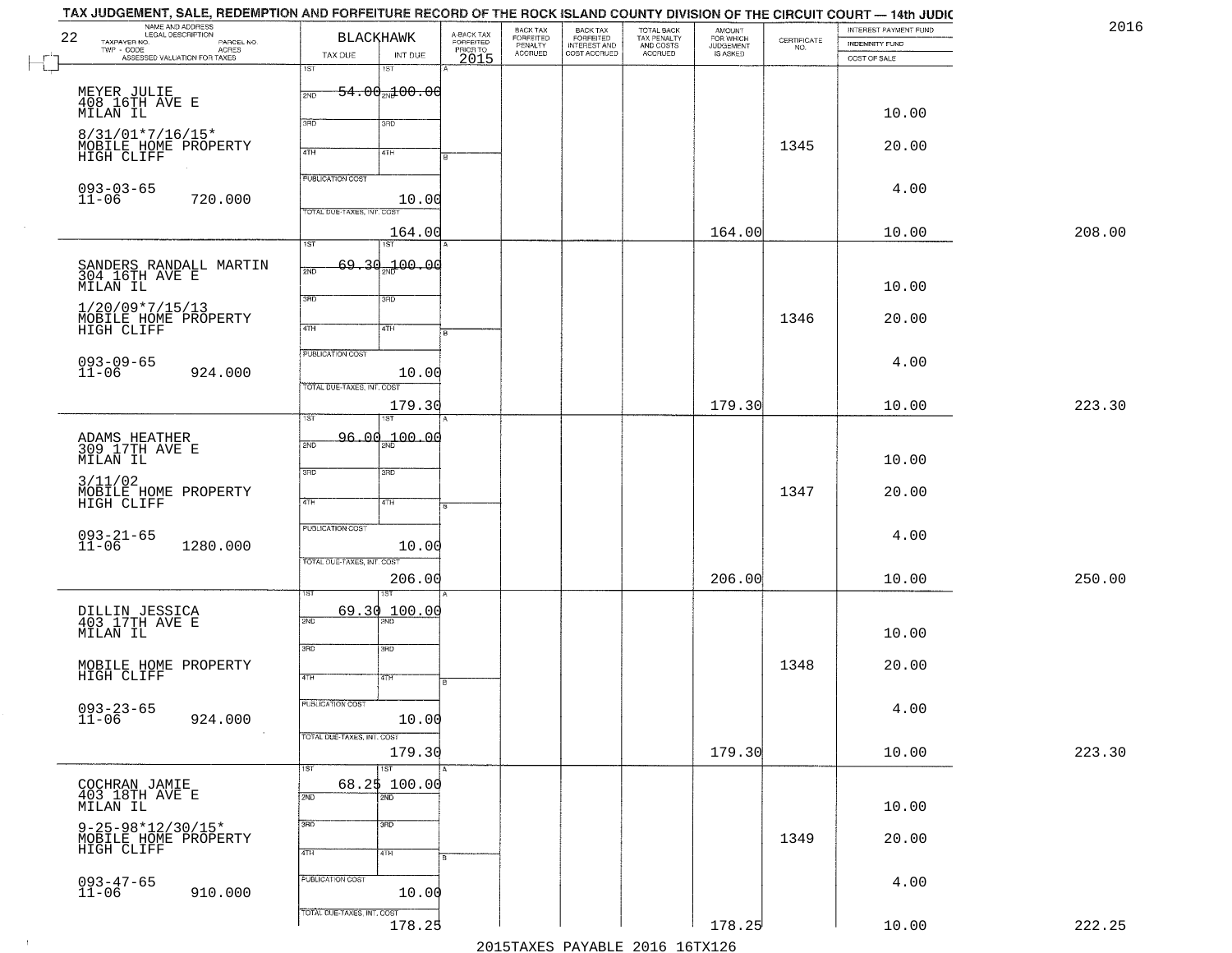|                   |                      |              |            | TAX JUDGEMENT, SALE, REDEMPTION AND FORFEITURE RECORD OF THE ROCK ISLAND COUNTY DIVISION OF THE CIRCUIT COURT - 14th JUDICIAL CIRCUIT OF ILLINOIS<br>2016 - The Case of Many Case of Management of Many Case of Many Case of Many          |                                                                             |                                 |                                 |                                                                            |
|-------------------|----------------------|--------------|------------|--------------------------------------------------------------------------------------------------------------------------------------------------------------------------------------------------------------------------------------------|-----------------------------------------------------------------------------|---------------------------------|---------------------------------|----------------------------------------------------------------------------|
| 22                | BY WHOM<br>PURCHASED | RATE<br>$\%$ | BLACKHAWK  | SUBSEQUENT TAXES PAID, FEES, AND TIME EXTENSION                                                                                                                                                                                            | TOTAL DUE<br>TO REDEEM<br>FROM SALE                                         | BY WHOM REDEEMED                | DATE OF REDEMP-<br>TION OR DEED | RECEIVED REDEMPTION                                                        |
|                   |                      | <b>BID</b>   |            |                                                                                                                                                                                                                                            | LESS<br>COUNTY CLERK FEE                                                    |                                 | MO.<br>DAY.<br>YEAR             | MONEY IN FULL                                                              |
| RICO TRUSTEE<br>1 | $\sim$               | 18           | 12/29/2016 | $03/14/2017$ Time Ext & incl<br>$03/14/2017$ Take Notice Fee<br>$02/11/2019$ Take Notice Fee<br>$02/22/2019$ Publication Fee<br>$02/25/2019$ Sheriffs Fee<br>$02/25/2019$ Sheriffs Fee<br>$11/17/2018$ Subs paid<br>$11/18/2017$ Subs paid | 07/29/2019<br>30.59<br>31.80<br>33.84<br>20.20<br>34.20<br>194.00<br>184.00 |                                 |                                 | 1                                                                          |
| RICO TRUSTEE<br>2 |                      | 18           | 12/29/2016 | $03/14/2017$ Time Ext & incl<br>03/14/2017 Take Notice Fee<br>02/11/2019 Take Notice Fee<br>02/22/2019 Publication Fee<br>02/25/2019 Circuit Clerks Fee<br>02/25/2019 Sheriffs Fee<br>11/18/2017 Subs paid                                 | 07/29/2019<br>30.59<br>31.00<br>34.00<br>34.00<br>30.22<br>199.30           |                                 |                                 | Certificate<br>Returned<br>$\frac{1}{6}$ Cancelled 2<br>09/06/2019         |
|                   |                      |              |            |                                                                                                                                                                                                                                            |                                                                             | 812.24<br>160.00 WENDELL KIZER  | 07/26/2019                      | Karen Kinney                                                               |
| RICO TRUSTEE<br>3 |                      | 18           | 12/29/2016 | $\begin{bmatrix} 03/14/2017 \\ 03/14/2017 \end{bmatrix}$ Time Ext & incl                                                                                                                                                                   | 07/29/2019<br>20.59                                                         |                                 |                                 | SALE IN ERROR<br>Certificate<br>Returned<br>3<br>& Cancelled<br>12/13/2017 |
|                   |                      |              |            |                                                                                                                                                                                                                                            |                                                                             |                                 |                                 | Karen Kinney                                                               |
| RICO TRUSTEE<br>4 |                      | 18           | 12/29/2016 | 03/14/2017 Time Ext & incl<br>03/14/2017 Take Notice Fee                                                                                                                                                                                   | $07/29/2019$<br>20.59                                                       |                                 |                                 | Certificate<br>Returned<br>& Cancelled 4<br>05/23/2017                     |
|                   |                      |              |            |                                                                                                                                                                                                                                            |                                                                             | 284.08<br>160.00 JESSICA DILLIN | 03/22/2017                      | Karen Kinney                                                               |
| RICO TRUSTEE<br>5 |                      | 18           | 12/29/2016 | 03/14/2017 Time Ext & incl<br>03/14/2017 Take Notice Fee<br>11/18/2017 Subs paid                                                                                                                                                           | 07/29/2019<br>10.59<br>198.25                                               |                                 |                                 | Certificate<br>Returned<br>& Cancelled 5<br>07/06/2018                     |
|                   |                      |              |            |                                                                                                                                                                                                                                            |                                                                             | 584.90<br>160.00 JAMIE CUCHRA   | 03/28/2018                      | Karen Kinney                                                               |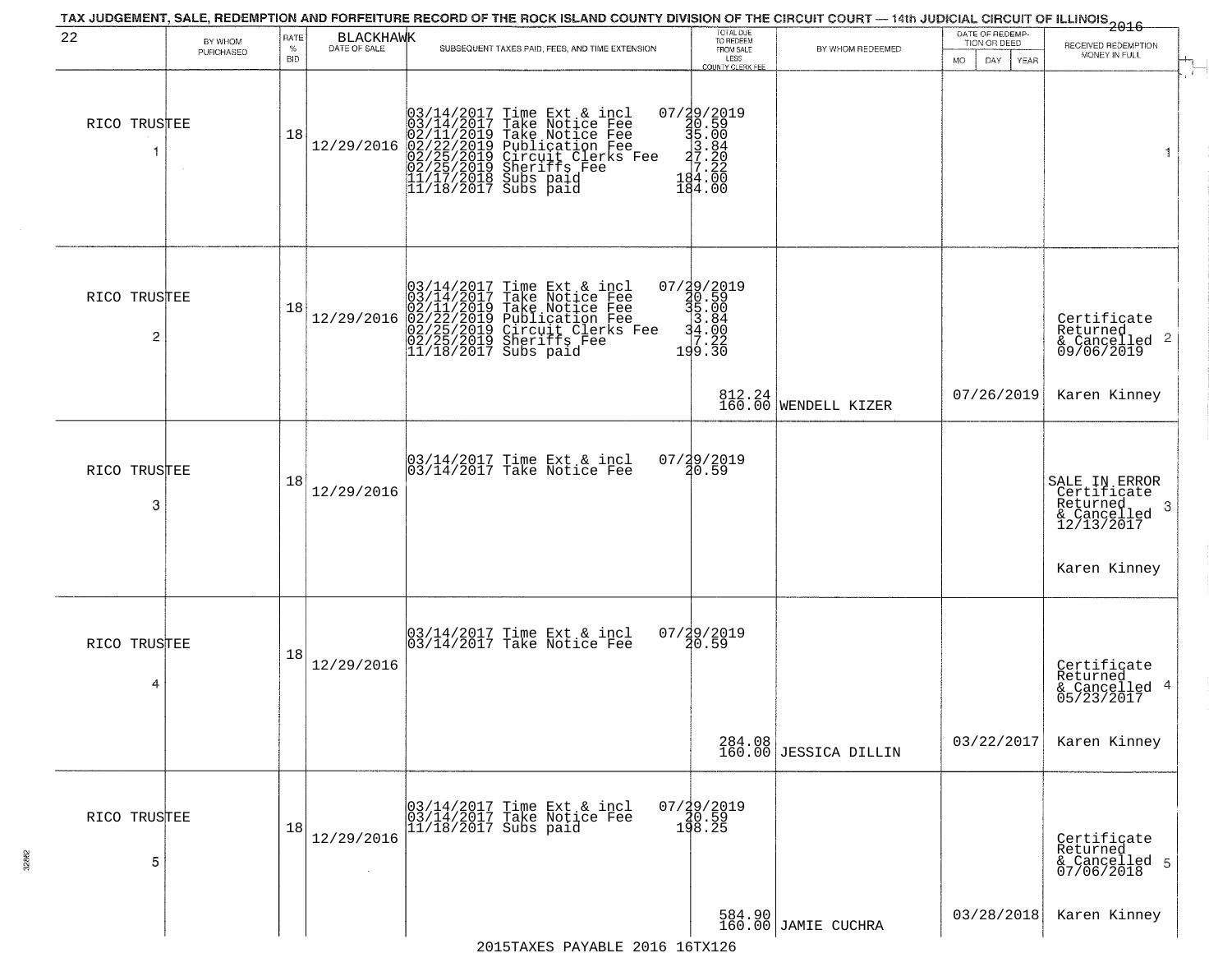| 2016   | INTEREST PAYMENT FUND<br>INDEMNITY FUND | $\begin{array}{c} \text{CERTIFICATE} \\ \text{NO.} \end{array}$ | AMOUNT<br>FOR WHICH<br><b>JUDGEMENT</b> | TOTAL BACK<br>TAX PENALTY<br>AND COSTS | BACK TAX<br>FORFEITED<br>INTEREST AND | BACK TAX<br>FORFEITED<br>PENALTY | A-BACK TAX<br>FORFEITED<br>PRIOR TO | <b>BLACKHAWK</b>                           | NAME AND ADDRESS<br>LEGAL DESCRIPTION<br>23<br>TAXPAYER NO.<br>PARCEL NO. |
|--------|-----------------------------------------|-----------------------------------------------------------------|-----------------------------------------|----------------------------------------|---------------------------------------|----------------------------------|-------------------------------------|--------------------------------------------|---------------------------------------------------------------------------|
|        | COST OF SALE                            |                                                                 | IS ASKED                                | <b>ACCRUED</b>                         | COST ACCRUED                          | <b>ACCRUED</b>                   | 2015                                | TAX DUE<br>INT DUE                         | ACRES<br>ASSESSED VALUATION FOR TAXES                                     |
|        |                                         |                                                                 |                                         |                                        |                                       |                                  |                                     | 1ST<br>1ST                                 |                                                                           |
|        |                                         |                                                                 |                                         |                                        |                                       |                                  |                                     | <del>69.30<sub>20</sub>100.00</del><br>2ND | LEFFLER JULIUS/JO ANN<br>1607 5TH ST E<br>MILAN IL                        |
|        | 10.00                                   |                                                                 |                                         |                                        |                                       |                                  |                                     | 3HD<br>3 <sub>BD</sub>                     |                                                                           |
|        | 20.00                                   | 1350                                                            |                                         |                                        |                                       |                                  |                                     |                                            | 4/25/06<br>MOBILE HOME PROPERTY                                           |
|        |                                         |                                                                 |                                         |                                        |                                       |                                  |                                     | 4TH<br>4TH                                 | HIGH CLIFF                                                                |
|        | 4.00                                    |                                                                 |                                         |                                        |                                       |                                  |                                     | <b>PUBLICATION COST</b>                    |                                                                           |
|        |                                         |                                                                 |                                         |                                        |                                       |                                  |                                     | 10.00<br>TOTAL DUE-TAXES, INT. COST        | 093-56-65<br>11-06<br>924.000                                             |
| 223.30 | 10.00                                   |                                                                 | 179.30                                  |                                        |                                       |                                  |                                     | 179.30                                     |                                                                           |
|        |                                         |                                                                 |                                         |                                        |                                       |                                  |                                     | 1ST<br>IST                                 |                                                                           |
|        |                                         |                                                                 |                                         |                                        |                                       |                                  |                                     | $45.00_{20}100.00$<br>2ND                  | JONES CHARLENE<br>1609 5TH ST E                                           |
|        | 10.00                                   |                                                                 |                                         |                                        |                                       |                                  |                                     | 3RD<br>3HD                                 | MILAN IL<br>4/28/09                                                       |
|        | 20.00                                   | 1351                                                            |                                         |                                        |                                       |                                  |                                     | 47H<br>4TH                                 | MOBILE HOME PROPERTY<br>HIGH CLIFF                                        |
|        |                                         |                                                                 |                                         |                                        |                                       |                                  |                                     | PUBLICATION COST                           |                                                                           |
|        | 4.00                                    |                                                                 |                                         |                                        |                                       |                                  |                                     | 10.00                                      | $093 - 57 - 65$<br>11-06<br>600.000                                       |
|        |                                         |                                                                 |                                         |                                        |                                       |                                  |                                     | TOTAL DUE-TAXES, INT. COST                 |                                                                           |
| 199.00 | 10.00                                   |                                                                 | 155.00                                  |                                        |                                       |                                  |                                     | 155.00<br>ST                               |                                                                           |
|        |                                         |                                                                 |                                         |                                        |                                       |                                  |                                     | 700.00<br>80.64<br>2ND                     | MAYER RUDOLPH<br>1703 5TH ST E                                            |
|        | 10.00                                   |                                                                 |                                         |                                        |                                       |                                  |                                     |                                            | MILAN IL                                                                  |
|        |                                         |                                                                 |                                         |                                        |                                       |                                  |                                     | 3BD<br>3 <sub>BD</sub>                     |                                                                           |
|        | 20.00                                   | 1352                                                            |                                         |                                        |                                       |                                  |                                     | 4TH<br>4TH                                 | MOBILE HOME PROPERTY<br>HIGH CLIFF                                        |
|        | 4.00                                    |                                                                 |                                         |                                        |                                       |                                  |                                     | <b>PUBLICATION COST</b>                    |                                                                           |
|        |                                         |                                                                 |                                         |                                        |                                       |                                  |                                     | 10.00                                      | 093-60-65<br>11-06<br>1344.000                                            |
| 234.64 | 10.00                                   |                                                                 | 190.64                                  |                                        |                                       |                                  |                                     | TOTAL OUE-TAXES, INT. COST<br>190.64       |                                                                           |
|        |                                         |                                                                 |                                         |                                        |                                       |                                  |                                     |                                            |                                                                           |
|        |                                         |                                                                 |                                         |                                        |                                       |                                  |                                     | $68.25$ 100.00<br>2ND                      | BOENITZ NICOLE<br>1709 5TH ST E                                           |
|        | 10.00                                   |                                                                 |                                         |                                        |                                       |                                  |                                     | 3RD<br>3RD                                 | MILAN IL                                                                  |
|        | 20.00                                   | 1353                                                            |                                         |                                        |                                       |                                  |                                     |                                            | $10/4/04$ $12/8/15$<br>MOBILE HOME PROPERTY                               |
|        |                                         |                                                                 |                                         |                                        |                                       |                                  |                                     | 47H<br>4TH                                 | HIGH CLIFF                                                                |
|        | 4.00                                    |                                                                 |                                         |                                        |                                       |                                  |                                     | PUBLICATION COST<br>10.00                  | $093 - 63 - 65$<br>11-06<br>910.000                                       |
|        |                                         |                                                                 |                                         |                                        |                                       |                                  |                                     | TOTAL DUE-TAXES, INT. COST                 |                                                                           |
| 222.25 | 10.00                                   |                                                                 | 178.25                                  |                                        |                                       |                                  |                                     | 178.25                                     |                                                                           |
|        |                                         |                                                                 |                                         |                                        |                                       |                                  |                                     | 1ST<br>1ST<br>73.50 100.00                 |                                                                           |
|        | 10.00                                   |                                                                 |                                         |                                        |                                       |                                  |                                     | 2ND<br>2ND                                 | KOCH AMY<br>1803 5TH ST E<br>MILAN IL                                     |
|        |                                         |                                                                 |                                         |                                        |                                       |                                  |                                     | 3RD<br>SRD.                                | $8/12/11*2/24/14$                                                         |
|        | 20.00                                   | 1354                                                            |                                         |                                        |                                       |                                  |                                     | 4TH<br>4TH                                 | MOBILE HOME PROPERTY<br>HIGH CLIFF                                        |
|        |                                         |                                                                 |                                         |                                        |                                       |                                  |                                     | PUBLICATION COST                           |                                                                           |
|        | 4.00                                    |                                                                 |                                         |                                        |                                       |                                  |                                     | 10.00                                      | 093-65-65<br>11-06<br>980.000                                             |
|        |                                         |                                                                 |                                         |                                        |                                       |                                  |                                     |                                            |                                                                           |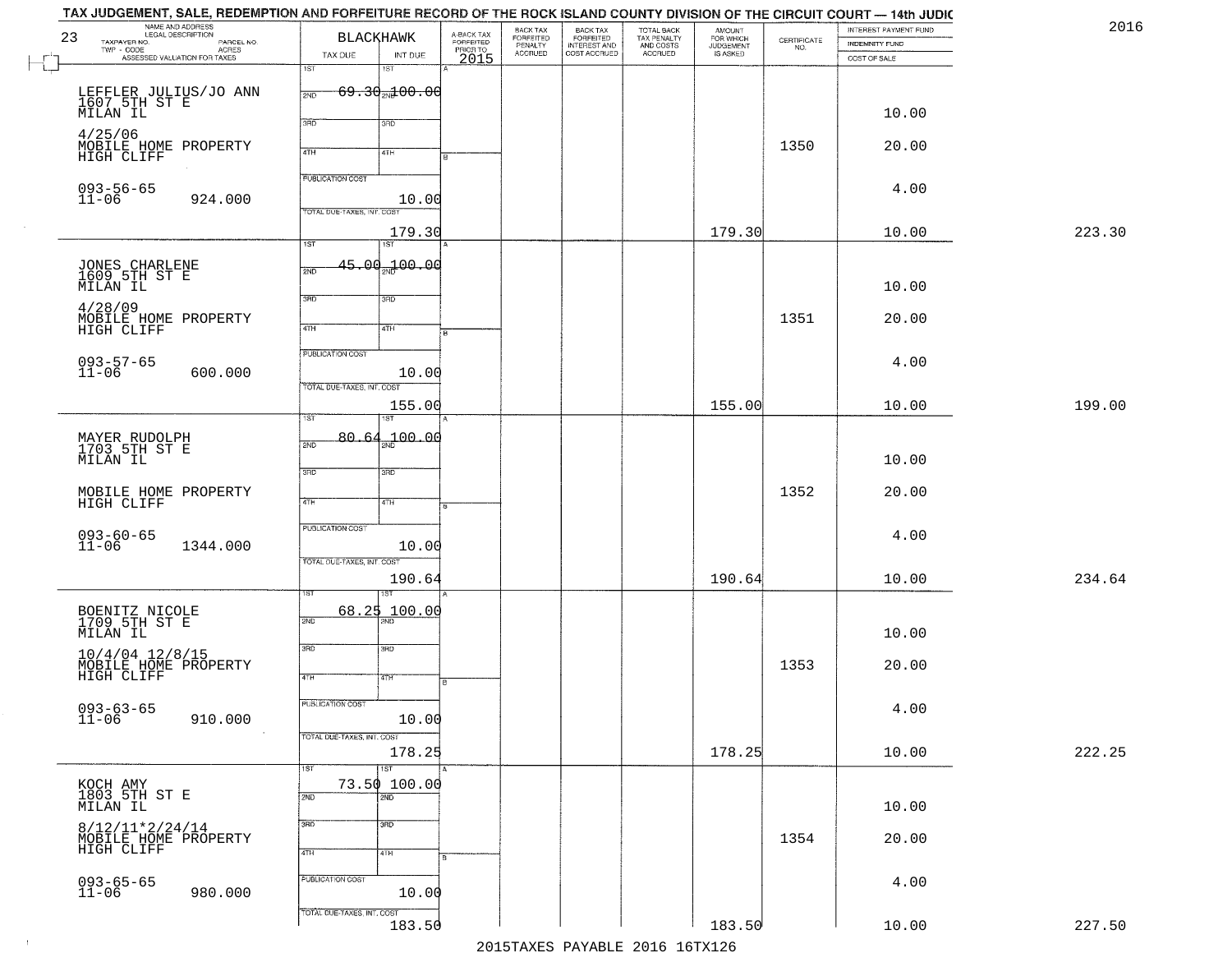| 23                | BY WHOM<br>PURCHASED | RATE<br>$\%$<br><b>BID</b> | BLACKHAWK  | SUBSEQUENT TAXES PAID, FEES, AND TIME EXTENSION                                                                                                                                                                                             | TOTAL DUE<br>TO REDEEM<br>FROM SALE<br>LESS<br><b>COUNTY CLERK FEE</b>                               | BY WHOM REDEEMED          | DATE OF REDEMP-<br>TION OR DEED<br>DAY<br>MO.<br>YEAR | $\frac{1}{2016}$<br>RECEIVED REDEMPTION<br>MONEY IN FULL                                      |
|-------------------|----------------------|----------------------------|------------|---------------------------------------------------------------------------------------------------------------------------------------------------------------------------------------------------------------------------------------------|------------------------------------------------------------------------------------------------------|---------------------------|-------------------------------------------------------|-----------------------------------------------------------------------------------------------|
| RICO TRUSTEE      |                      | 18                         |            | 03/14/2017 Time Ext & incl<br>03/14/2017 Take Notice Fee<br>02/11/2019 Take Notice Fee<br>12/29/2016 02/22/2019 Publication Fee<br>02/25/2019 Circuit Clerks Fee<br>02/25/2019 Sheriffs Fee<br>11/17/2018 Subs paid<br>11/18/2017 Subs paid | 07/29/2019<br>20.59<br>35.00<br>3.84<br>27.20<br>331.60<br>199.30                                    |                           |                                                       | Certificate 1<br>Returned<br>& Cancelled<br>07/25/2019                                        |
| RICO TRUSTEE<br>2 |                      | 18                         | 12/29/2016 | 03/14/2017 Time Ext & incl<br>03/14/2017 Take Notice Fee<br>11/18/2017 Subs paid                                                                                                                                                            | 07/29/2019<br>20.59<br>175.00                                                                        |                           |                                                       | Karen Kinney<br>Certificate<br>Returned<br>$\frac{1}{6}$ Cancelled <sup>2</sup><br>08/14/2018 |
| RICO TRUSTEE<br>3 |                      | 18                         | 12/29/2016 | $\begin{bmatrix} 03/14/2017 \\ 03/14/2017 \end{bmatrix}$ Time Ext & incl                                                                                                                                                                    | 07/29/2019<br>20.59                                                                                  |                           |                                                       | Karen Kinney<br>Certificate<br>Returned<br>3<br>& Cancelled<br>07/25/2019                     |
| RICO TRUSTEE<br>4 |                      | 18                         |            | $[03/14/2017 \tTime Ext & incl \\ [03/14/2017 \tTake Notice Free \\ [11/17/2018 Subs paid \\ [11/18/2017 Subs paid \\$                                                                                                                      | 07/29/2019<br>20.59<br>198.25<br>198.25                                                              |                           | 02/07/2019                                            | Karen Kinney<br>Certificate<br>Returned<br>& Cancelled 4<br>03/07/2019<br>Karen Kinney        |
| RICO TRUSTEE<br>5 |                      | 18                         | 12/29/2016 | $03/14/2017$ Time Ext & incl<br>$03/14/2017$ Take Notice Fee<br>$02/11/2019$ Take Notice Fee<br>$02/22/2019$ Publication Fee<br>$02/25/2019$ Sheriffs Fee<br>$11/17/2018$ Subs paid<br>$11/18/2017$ Subs paid                               | $\begin{smallmatrix} 07/39/2019\\ 30.59\\ 35.00\\ 13.84\\ 13.86\\ 203.50\\ 203.50 \end{smallmatrix}$ | $910.74$ WILLIAM BOENITZ  |                                                       | Certificate<br>Returned<br>& Cancelled 5<br>06/07/2019                                        |
|                   |                      |                            |            |                                                                                                                                                                                                                                             |                                                                                                      | 985.96<br>160.00 AMY KOCH | 05/31/2019                                            | Karen Kinney                                                                                  |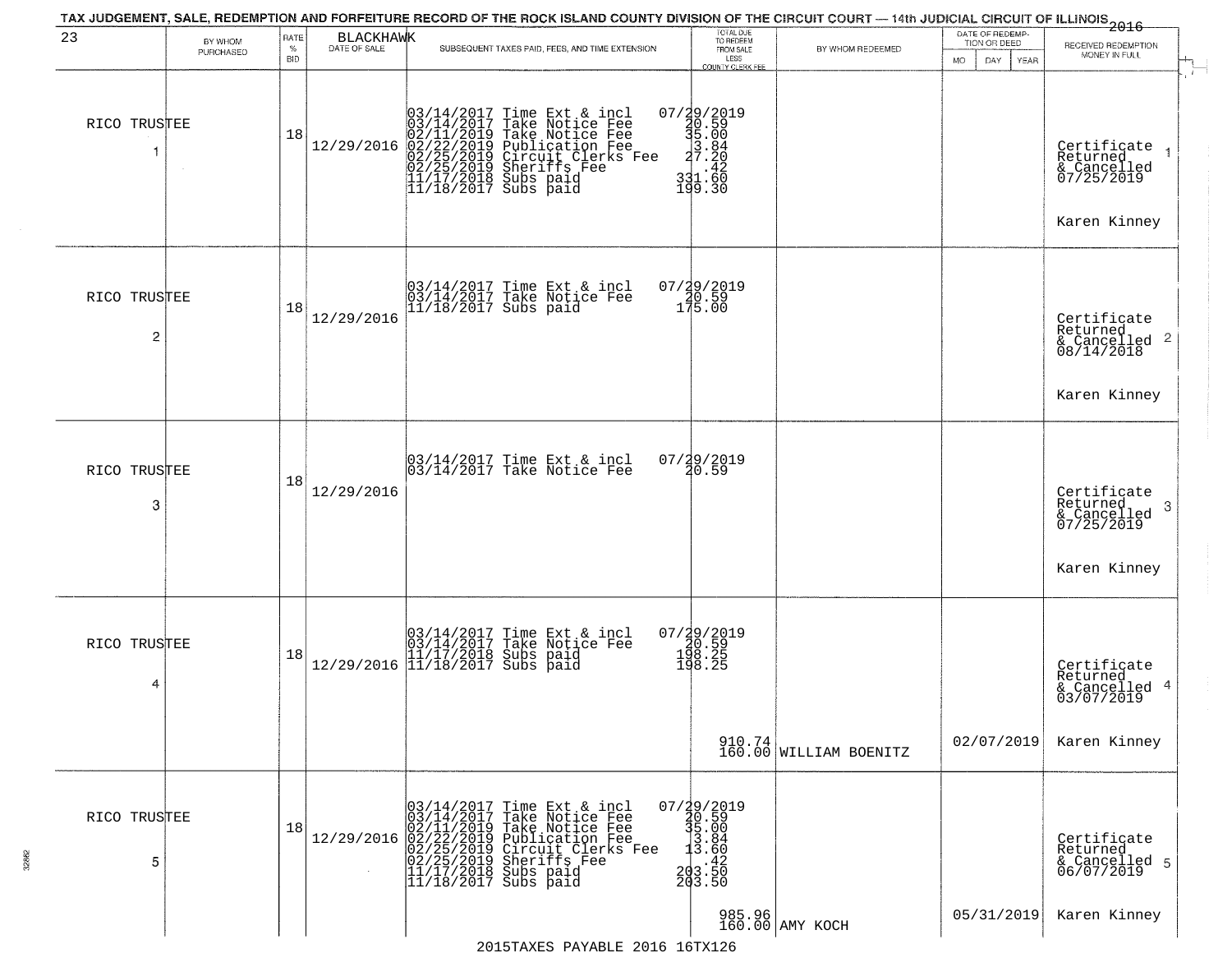| NAME AND ADDRESS<br>LEGAL DESCRIPTION<br>24<br>TAXPAYER NO.                                            | <b>BLACKHAWK</b>                             |         |                                             | BACK TAX<br>FORFEITED<br>PENALTY | BACK TAX<br>FORFEITED<br>INTEREST AND | TOTAL BACK<br>TAX PENALTY<br>AND COSTS | AMOUNT<br>FOR WHICH<br>JUDGEMENT<br>IS ASKED | $\begin{array}{c} \text{CERTIFICATE} \\ \text{NO.} \end{array}$ | INTEREST PAYMENT FUND<br><b>INDEMNITY FUND</b> | 2016   |
|--------------------------------------------------------------------------------------------------------|----------------------------------------------|---------|---------------------------------------------|----------------------------------|---------------------------------------|----------------------------------------|----------------------------------------------|-----------------------------------------------------------------|------------------------------------------------|--------|
| LEGAL DESCRIPTION<br>- CODE PARCEL NO.<br>- CODE ACRES<br>- ASSESSED VALUATION FOR TAXES<br>TWP - CODE | TAX DUE<br>1ST<br>1ST                        | INT DUE | A-BACK TAX<br>FORFEITED<br>PRIOR TO<br>2015 | <b>ACCRUED</b>                   | COST ACCRUED                          | ACCRUED                                |                                              |                                                                 | COST OF SALE                                   |        |
|                                                                                                        | $\frac{1}{2ND}$ 100.80 $\frac{1}{2ND}$ 00.00 |         |                                             |                                  |                                       |                                        |                                              |                                                                 |                                                |        |
| NADEAU MIKE<br>1802.4TH ST E<br>MILAN IL                                                               | 370<br>3RD                                   |         |                                             |                                  |                                       |                                        |                                              |                                                                 | 10.00                                          |        |
| MOBILE HOME PROPERTY                                                                                   | 4TH<br>41H                                   |         |                                             |                                  |                                       |                                        |                                              | 1355                                                            | 20.00                                          |        |
| HIGH CLIFF                                                                                             | <b>PUBLICATION COST</b>                      |         |                                             |                                  |                                       |                                        |                                              |                                                                 |                                                |        |
| $093 - 74 - 65$<br>$11 - 06$<br>1344.000                                                               |                                              | 10.00   |                                             |                                  |                                       |                                        |                                              |                                                                 | 4.00                                           |        |
|                                                                                                        | TOTAL DUE-TAXES, INT. COST                   | 210.80  |                                             |                                  |                                       |                                        | 210.80                                       |                                                                 | 10.00                                          | 254.80 |
|                                                                                                        | 1ST<br>1ST <sup>1</sup><br>$-108.00 - 00.00$ |         |                                             |                                  |                                       |                                        |                                              |                                                                 |                                                |        |
| SMITH MELISSA<br>1802 3RD ST E<br>MILAN IL                                                             | 2ND                                          |         |                                             |                                  |                                       |                                        |                                              |                                                                 | 10.00                                          |        |
| н                                                                                                      | 3BD<br>3RD                                   |         |                                             |                                  |                                       |                                        |                                              | 1356                                                            | 20.00                                          |        |
| MOBILE HOME PROPERTY<br>HIGH CLIFF                                                                     | $\sqrt{47H}$<br>4TH                          |         |                                             |                                  |                                       |                                        |                                              |                                                                 |                                                |        |
| $093 - 78 - 65$<br>11-06<br>1440.000                                                                   | PUBLICATION COST                             | 10.00   |                                             |                                  |                                       |                                        |                                              |                                                                 | 4.00                                           |        |
|                                                                                                        | TOTAL DUE-TAXES, INT. COST                   | 218.00  |                                             |                                  |                                       |                                        | 218.00                                       |                                                                 | 10.00                                          | 262.00 |
|                                                                                                        | TST.                                         |         |                                             |                                  |                                       |                                        |                                              |                                                                 |                                                |        |
| DILLIN JERAMIAH<br>1602 2ND ST E<br>MILAN IL                                                           | 50.40<br>2ND                                 | 100.00  |                                             |                                  |                                       |                                        |                                              |                                                                 | 10.00                                          |        |
|                                                                                                        | 3RD<br>3RD                                   |         |                                             |                                  |                                       |                                        |                                              | 1357                                                            | 20.00                                          |        |
| MOBILE HOME PROPERTY<br>HIGH CLIFF                                                                     | 4TH<br>4TH                                   |         |                                             |                                  |                                       |                                        |                                              |                                                                 |                                                |        |
| $093 - 91 - 65$<br>11-06<br>672.000                                                                    | <b>PUBLICATION COST</b>                      | 10.00   |                                             |                                  |                                       |                                        |                                              |                                                                 | 4.00                                           |        |
|                                                                                                        | TOTAL OUE-TAXES, INT. COST                   | 160.40  |                                             |                                  |                                       |                                        | 160.40                                       |                                                                 | 10.00                                          | 204.40 |
|                                                                                                        | ड़ा                                          |         |                                             |                                  |                                       |                                        |                                              |                                                                 |                                                |        |
| TRAMAN ELIZABETH<br>204 19TH AVE E<br>MILAN IL                                                         | 84.60<br>2ND                                 | 100.00  |                                             |                                  |                                       |                                        |                                              |                                                                 | 10.00                                          |        |
| 12/14/06                                                                                               | 3RD<br>3BD                                   |         |                                             |                                  |                                       |                                        |                                              | 1358                                                            | 20.00                                          |        |
| MOBILE HOME PROPERTY<br>HIGH CLIFF                                                                     | 4TH<br>4TH                                   | R       |                                             |                                  |                                       |                                        |                                              |                                                                 |                                                |        |
| $094 - 12 - 65$<br>11-06<br>1128.000                                                                   | PUBLICATION COST                             | 10.00   |                                             |                                  |                                       |                                        |                                              |                                                                 | 4.00                                           |        |
|                                                                                                        | TOTAL DUE-TAXES, INT. COST                   | 194.60  |                                             |                                  |                                       |                                        | 194.60                                       |                                                                 | 10.00                                          | 238.60 |
|                                                                                                        | $\overline{\text{1ST}}$<br>1ST               |         |                                             |                                  |                                       |                                        |                                              |                                                                 |                                                |        |
| KNIGHT ROOSEVELT JR<br>206 19TH AVE E<br>MILAN IL                                                      | 54.00 100.00<br>2ND.<br>2ND                  |         |                                             |                                  |                                       |                                        |                                              |                                                                 | 10.00                                          |        |
| 11/24/03                                                                                               | 3RD<br>3 <sub>BD</sub>                       |         |                                             |                                  |                                       |                                        |                                              |                                                                 |                                                |        |
| MOBILE HOME PROPERTY<br>HIGH CLIFF                                                                     | 4TH<br>4TH                                   |         |                                             |                                  |                                       |                                        |                                              | 1359                                                            | 20.00                                          |        |
| $094 - 13 - 65$<br>11-06<br>720.000                                                                    | PUBLICATION COST                             | 10.00   |                                             |                                  |                                       |                                        |                                              |                                                                 | 4.00                                           |        |
|                                                                                                        | TOTAL DUE-TAXES, INT. COST                   |         |                                             |                                  |                                       |                                        |                                              |                                                                 |                                                |        |
|                                                                                                        |                                              | 164.00  |                                             |                                  |                                       | 2015 TAVEC DAVADIE 2016 16 TV126       | 164.00                                       |                                                                 | 10.00                                          | 208.00 |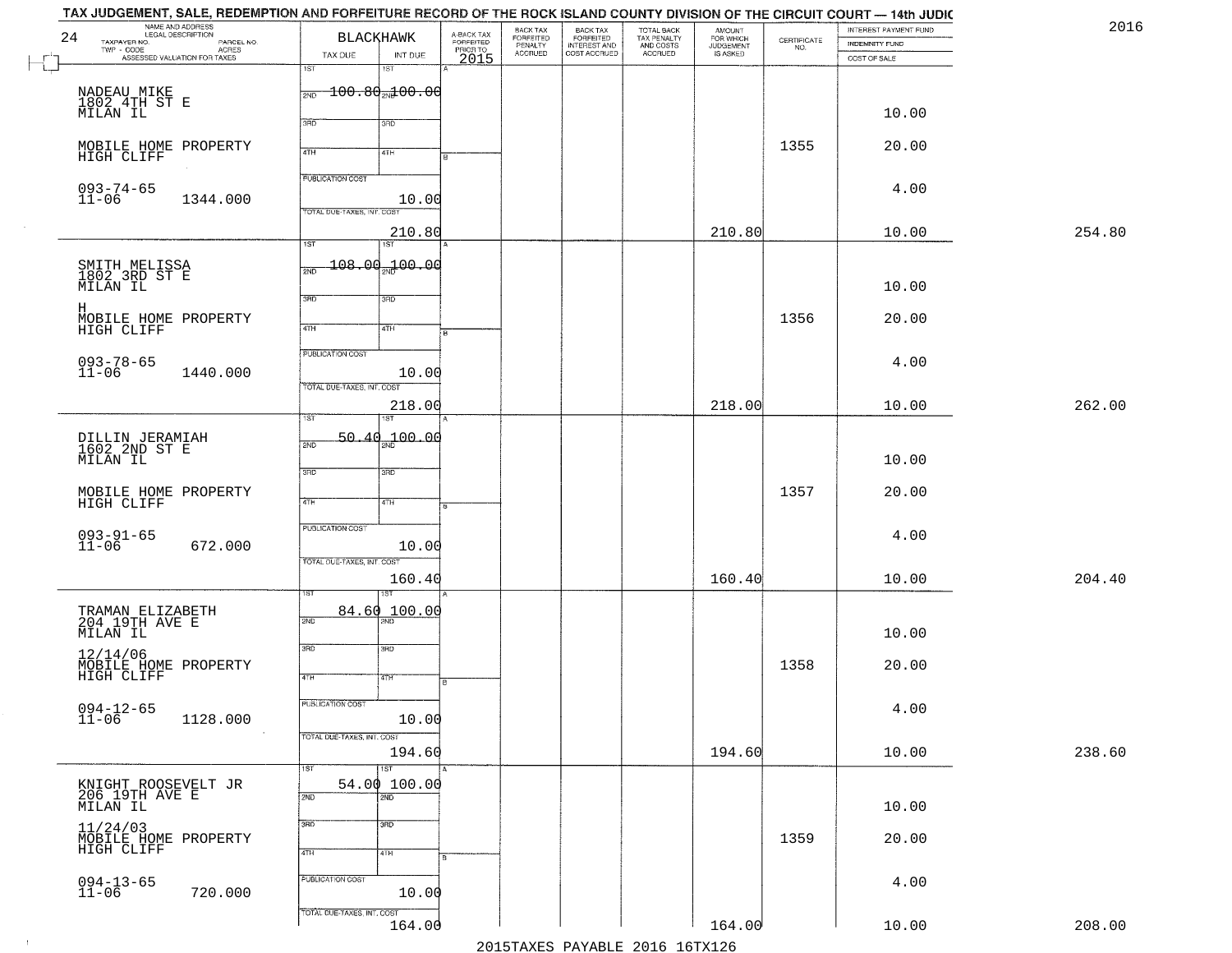| 24                             | BY WHOM   | RATE               | <b>BLACKHAWK</b> | TAX JUDGEMENT, SALE, REDEMPTION AND FORFEITURE RECORD OF THE ROCK ISLAND COUNTY DIVISION OF THE CIRCUIT COURT — 14th JUDICIAL CIRCUIT OF ILLINOIS 2016                                                                                     | TOTAL DUE<br>TO REDEEM<br>FROM SALE                                                 |                                | DATE OF REDEMP-<br>TION OR DEED | RECEIVED REDEMPTION                                                       |
|--------------------------------|-----------|--------------------|------------------|--------------------------------------------------------------------------------------------------------------------------------------------------------------------------------------------------------------------------------------------|-------------------------------------------------------------------------------------|--------------------------------|---------------------------------|---------------------------------------------------------------------------|
|                                | PURCHASED | $\%$<br><b>BID</b> | DATE OF SALE     | SUBSEQUENT TAXES PAID, FEES, AND TIME EXTENSION                                                                                                                                                                                            | LESS<br><b>COUNTY CLERK FEE</b>                                                     | BY WHOM REDEEMED               | <b>MO</b><br>DAY<br><b>YEAR</b> | MONEY IN FULL                                                             |
| RICO TRUSTEE<br>-1             |           | 18                 | 12/29/2016       | 03/14/2017 Take Notice Fee                                                                                                                                                                                                                 | 20.59                                                                               |                                |                                 | Certificate<br>Returned<br>$\rightarrow$<br>& Cancelled<br>05/23/2017     |
|                                |           |                    |                  |                                                                                                                                                                                                                                            |                                                                                     | 321.25 MIKE NADEAU             | 03/16/2017                      | Karen Kinney                                                              |
| RICO TRUSTEE<br>$\overline{c}$ |           | 18                 | 12/29/2016       |                                                                                                                                                                                                                                            |                                                                                     |                                |                                 | Certificate<br>Returned<br>$\overline{c}$<br>& Cancelled<br>03/23/2017    |
|                                |           |                    |                  |                                                                                                                                                                                                                                            |                                                                                     | 309.16<br>160.00 MELISSA SMITH | 02/27/2017                      | Karen Kinney                                                              |
| RICO TRUSTEE<br>3              |           | 18                 | 12/29/2016       | $03/14/2017$ Time Ext & incl<br>$03/14/2017$ Take Notice Fee<br>$02/11/2019$ Take Notice Fee<br>$02/22/2019$ Publication Fee<br>$02/25/2019$ Sheriffs Fee<br>$02/25/2019$ Sheriffs Fee<br>$11/17/2018$ Subs paid<br>$11/18/2017$ Subs paid | 07/29/2019<br>30.59<br>31.00<br>3.60<br>3.60<br>420.420<br>480.40<br>180.40         |                                |                                 | 3                                                                         |
| RICO TRUSTEE<br>4              |           | 18                 | 12/29/2016       | 03/14/2017 Time Ext & incl<br>03/14/2017 Take Notice Fee<br>11/18/2017 Subs paid                                                                                                                                                           | $07/29/2019$<br>20.59<br>214.60                                                     |                                |                                 | Certificate<br>Returned<br>4<br>& Cancelled<br>08/14/2018<br>Karen Kinney |
| RICO TRUSTEE<br>5              |           | 18                 | 12/29/2016       | $03/14/2017$ Time Ext & incl<br>03/14/2017 Take Notice Fee<br>02/11/2019 Take Notice Fee<br>02/22/2019 Publication Fee<br>02/22/2019 Circuit Clerks Fee<br>02/25/2019 Sheriffs Fee<br>11/17/2018 Subs paid                                 | $07/\frac{1}{2}9/\frac{2}{5}9$<br>$35.00$<br>$3.84$<br>$20.40$<br>$19.22$<br>184.00 |                                |                                 | Certificate<br>Returned<br>& Cancelled 5<br>07/25/2019                    |
|                                |           |                    |                  | 2015TAXES PAYABLE 2016 16TX126                                                                                                                                                                                                             |                                                                                     |                                |                                 | Karen Kinney                                                              |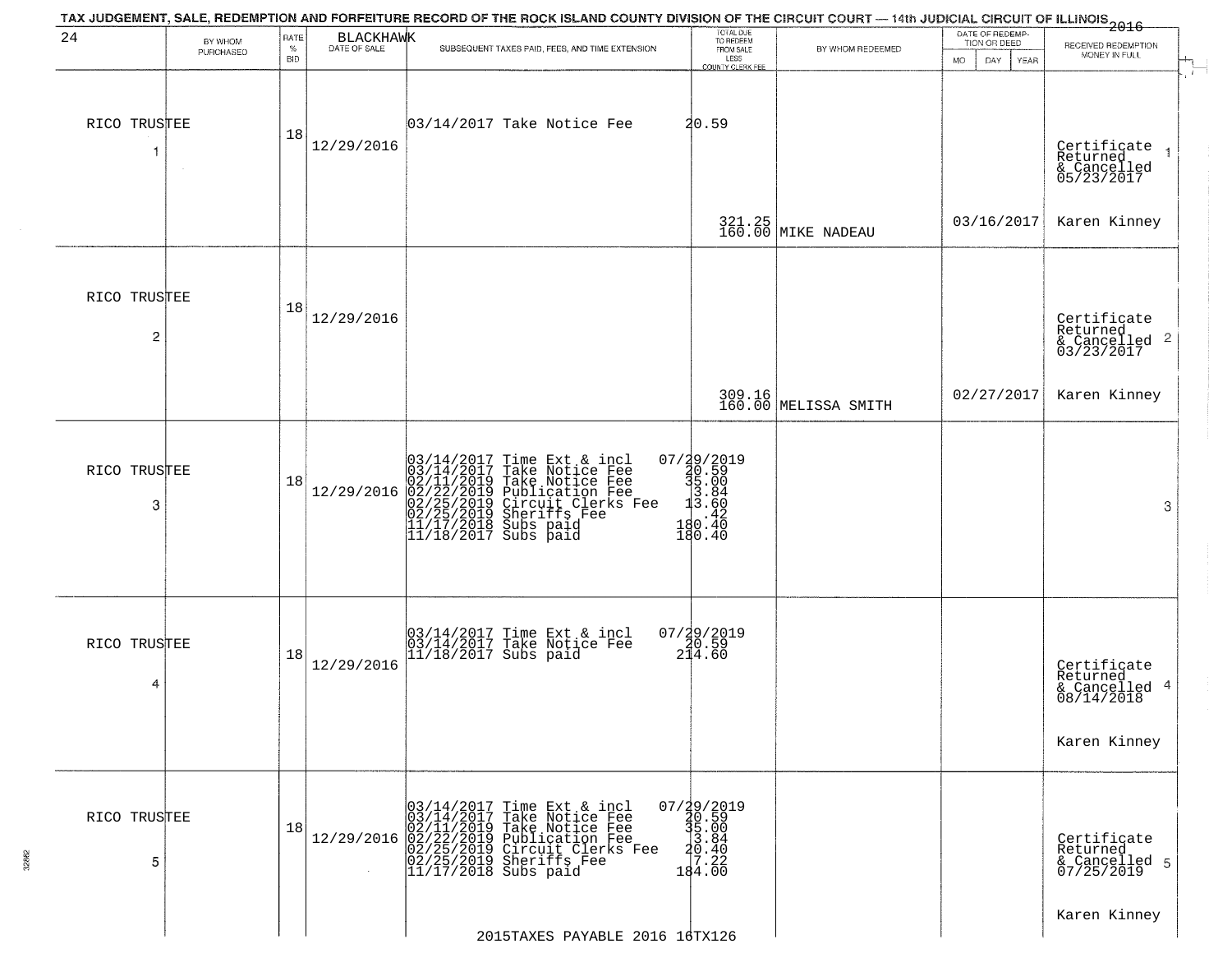| NAME AND ADDRESS<br>LEGAL DESCRIPTION<br>25                       | <b>BLACKHAWK</b>                                                | BACK TAX<br>A-BACK TAX<br>FORFEITED<br><b>FORFEITED</b> |                                                       |                                                   | <b>AMOUNT</b>                      |                                                                 | INTEREST PAYMENT FUND | 2016   |
|-------------------------------------------------------------------|-----------------------------------------------------------------|---------------------------------------------------------|-------------------------------------------------------|---------------------------------------------------|------------------------------------|-----------------------------------------------------------------|-----------------------|--------|
| TAXPAYER NO.<br>PARCEL NO.<br>TWP - CODE<br>ACRES                 |                                                                 | PENALTY<br>ACCRUED<br>PRIOR TO                          | BACK TAX<br>FORFEITED<br>INTEREST AND<br>COST ACCRUED | TOTAL BACK<br>TAX PENALTY<br>AND COSTS<br>ACCRUED | FOR WHICH<br>JUDGEMENT<br>IS ASKED | $\begin{array}{c} \text{CERTIFICATE} \\ \text{NO.} \end{array}$ | INDEMNITY FUND        |        |
| ASSESSED VALUATION FOR TAXES                                      | TAX DUE<br>INT DUE<br>1ST<br>1ST                                | 2015                                                    |                                                       |                                                   |                                    |                                                                 | COST OF SALE          |        |
| NATARELLI ANTHONY<br>1813_3RD ST E<br>MILAN IL                    | $-100.80$ an $100.00$<br>2ND                                    |                                                         |                                                       |                                                   |                                    |                                                                 | 10.00                 |        |
| $5 - 5 - 95 * 12 / 26 / 14$<br>MOBILE HOME PROPERTY<br>HIGH CLIFF | 3RD<br>3RD<br>4TH<br>4TH                                        |                                                         |                                                       |                                                   |                                    | 1360                                                            | 20.00                 |        |
| $094 - 17 - 65$<br>$11 - 06$<br>1344.000                          | <b>PUBLICATION COST</b><br>10.00                                |                                                         |                                                       |                                                   |                                    |                                                                 | 4.00                  |        |
|                                                                   | TOTAL DUE-TAXES, INT. COST<br>210.80<br>1ST<br>1ST <sup>-</sup> |                                                         |                                                       |                                                   | 210.80                             |                                                                 | 10.00                 | 254.80 |
| GARCIA TABITHA<br>1546 2ND ST E<br>MILAN IL                       | 69.30 <sub>37</sub> 00.00<br>2ND                                |                                                         |                                                       |                                                   |                                    |                                                                 | 10.00                 |        |
| MOBILE HOME PROPERTY<br>HIGH CLIFF                                | 3RD<br>3HD<br>47H<br>4TH                                        |                                                         |                                                       |                                                   |                                    | 1361                                                            | 20.00                 |        |
| $094 - 72 - 65$<br>11-06<br>924.000                               | PUBLICATION COST<br>10.00                                       |                                                         |                                                       |                                                   |                                    |                                                                 | 4.00                  |        |
|                                                                   | TOTAL DUE-TAXES, INT. COST<br>179.30<br>ist.<br><b>ST</b>       |                                                         |                                                       |                                                   | 179.30                             |                                                                 | 10.00                 | 223.30 |
| DRIVER JERRY<br>211 15TH 1/2 AVE E<br>MILAN IL                    | 68.25<br>$-100.00$<br>2ND<br>3RD                                |                                                         |                                                       |                                                   |                                    |                                                                 | 10.00                 |        |
| $11/3/05$ $05/20/11$<br>MOBILE HOME PROPERTY<br>HIGH CLIFF        | 3 <sub>3</sub><br>4TH<br>4TH                                    |                                                         |                                                       |                                                   |                                    | 1362                                                            | 20.00                 |        |
| $094 - 81 - 65$<br>11-06<br>910.000                               | <b>PUBLICATION COST</b><br>10.00<br>TOTAL OUE-TAXES, INT. COST  |                                                         |                                                       |                                                   |                                    |                                                                 | 4.00                  |        |
|                                                                   | 178.25                                                          |                                                         |                                                       |                                                   | 178.25                             |                                                                 | 10.00                 | 222.25 |
| MCMEEKAN SANDRA<br>1541 3RD ST E<br>MILAN IL                      | 69.30<br>$\frac{100.00}{200}$<br>2ND                            |                                                         |                                                       |                                                   |                                    |                                                                 | 10.00                 |        |
| $4/18/08*1/3/12*3/4/15*$<br>MOBILE HOME PROPERTY                  | 3RD<br>3RD<br>4TH<br>4TH.                                       |                                                         |                                                       |                                                   |                                    | 1363                                                            | 20.00                 |        |
| $094 - 83 - 65$<br>11-06<br>924.000                               | PUBLICATION COST<br>10.00                                       |                                                         |                                                       |                                                   |                                    |                                                                 | 4.00                  |        |
|                                                                   | TOTAL DUE-TAXES, INT. COST<br>179.30<br>75T<br>$\overline{1ST}$ |                                                         |                                                       |                                                   | 179.30                             |                                                                 | 10.00                 | 223.30 |
| DOLQUIST SCOTT<br>1541 4TH STREET CT E<br>MILAN IL                | 64.05 100.00<br>2ND<br>2ND                                      |                                                         |                                                       |                                                   |                                    |                                                                 | 10.00                 |        |
| $8-17-95$ 9-27-95 6/6/14<br>MOBILE HOME PROPERTY<br>HIGH CLIFF    | 3RD<br>$\overline{3}$ RD<br>4TH<br>4TH                          |                                                         |                                                       |                                                   |                                    | 1364                                                            | 20.00                 |        |
| 095-17-65<br>11-06<br>854.000                                     | PUBLICATION COST<br>10.00                                       |                                                         |                                                       |                                                   |                                    |                                                                 | 4.00                  |        |
|                                                                   | TOTAL DUE-TAXES, INT. COST<br>174.05                            |                                                         |                                                       |                                                   | 174.05                             |                                                                 | 10.00                 | 218.05 |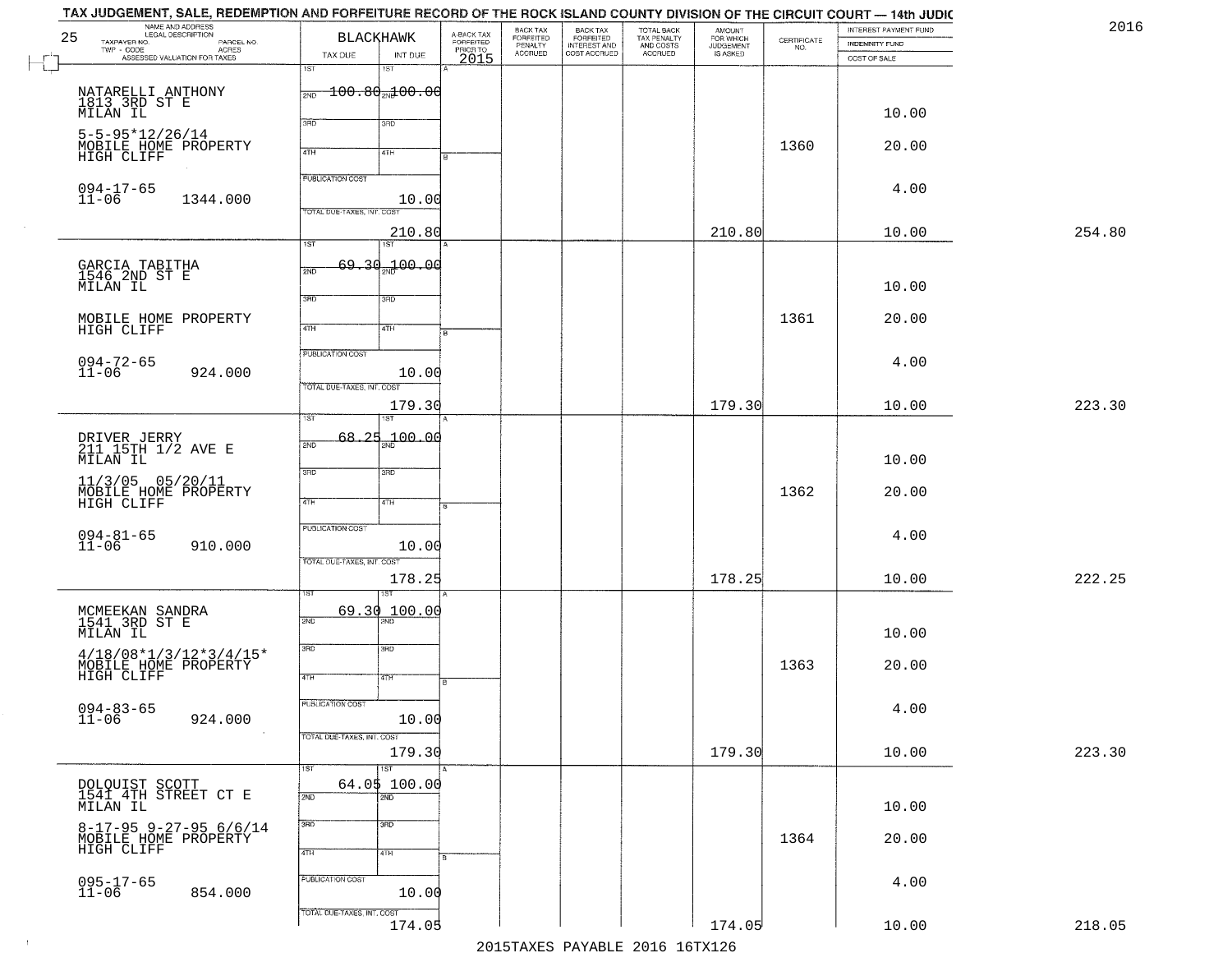| 25                | BY WHOM   | RATE               | <b>BLACKHAWK</b> | TAX JUDGEMENT, SALE, REDEMPTION AND FORFEITURE RECORD OF THE ROCK ISLAND COUNTY DIVISION OF THE CIRCUIT COURT — 14th JUDICIAL CIRCUIT OF ILLINOIS 2016                                                                                     | TOTAL DUE<br>TO REDEEM<br>FROM SALE                                                                          |                                                 | DATE OF REDEMP-<br>TION OR DEED | RECEIVED REDEMPTION                                                                           |
|-------------------|-----------|--------------------|------------------|--------------------------------------------------------------------------------------------------------------------------------------------------------------------------------------------------------------------------------------------|--------------------------------------------------------------------------------------------------------------|-------------------------------------------------|---------------------------------|-----------------------------------------------------------------------------------------------|
|                   | PURCHASED | $\%$<br><b>BID</b> | DATE OF SALE     | SUBSEQUENT TAXES PAID, FEES, AND TIME EXTENSION                                                                                                                                                                                            | LESS<br>COUNTY CLERK FEE                                                                                     | BY WHOM REDEEMED                                | MO.<br>DAY<br><b>YEAR</b>       | MONEY IN FULL                                                                                 |
| RICO TRUSTEE<br>1 | $\sim$    | 18                 | 12/29/2016       | 03/14/2017 Time Ext & incl<br>03/14/2017 Take Notice Fee                                                                                                                                                                                   | 07/29/2019<br>20.59                                                                                          |                                                 |                                 | Certificate<br>Returned<br>& Cancelled<br>11/28/2017                                          |
|                   |           |                    |                  |                                                                                                                                                                                                                                            |                                                                                                              | $367.12$ ANTHONY NATARELLI                      | 10/03/2017                      | Karen Kinney                                                                                  |
| RICO TRUSTEE<br>2 |           | 18                 | 12/29/2016       | 03/14/2017 Time Ext & incl<br>03/14/2017 Take Notice Fee<br>11/18/2017 Subs paid                                                                                                                                                           | 07/29/2019<br>20.59<br>199.30                                                                                |                                                 |                                 | Certificate<br>Returned<br>$\frac{1}{6}$ Cancelled 2<br>03/07/2019                            |
|                   |           |                    |                  |                                                                                                                                                                                                                                            |                                                                                                              |                                                 |                                 | Karen Kinney                                                                                  |
| RICO TRUSTEE<br>3 |           | 18                 | 12/29/2016       | $03/14/2017$ Time Ext & incl<br>$03/14/2017$ Take Notice Fee<br>$02/11/2019$ Take Notice Fee<br>$02/22/2019$ Publication Fee<br>$02/25/2019$ Sheriffs Fee<br>$02/25/2019$ Sheriffs Fee<br>$11/17/2018$ Subs paid<br>$11/18/2017$ Subs paid | $\begin{smallmatrix} 07/39/2019\\ 30.59\\ 35.00\\ 13.84\\ 13.86\\ 19.22\\ 198.25\\ 198.25 \end{smallmatrix}$ |                                                 |                                 | TAX DEED ISSUED<br>Certificate<br>Returned<br>-3<br>& Cancelled<br>01/26/2021<br>Karen Kinney |
| RICO TRUSTEE<br>4 |           | 18                 | 12/29/2016       | 03/14/2017 Time Ext & incl<br>03/14/2017 Take Notice Fee                                                                                                                                                                                   | $07/29/2019$<br>20.59                                                                                        |                                                 |                                 | Certificate<br>Returned<br>4<br>& Cancelled<br>10/02/2018                                     |
|                   |           |                    |                  |                                                                                                                                                                                                                                            |                                                                                                              | $\left.\frac{404.67}{160.00}\right $ ASIA WATTS | 09/19/2018                      | Karen Kinney                                                                                  |
| RICO TRUSTEE<br>5 |           | 18                 | 12/29/2016       |                                                                                                                                                                                                                                            |                                                                                                              |                                                 |                                 | Certificate<br>Returned<br>& Cancelled 5<br>05/23/2017                                        |
|                   |           |                    |                  |                                                                                                                                                                                                                                            |                                                                                                              | 257.30<br>160.00 MELANIE HALLER                 | 03/02/2017                      | Karen Kinney                                                                                  |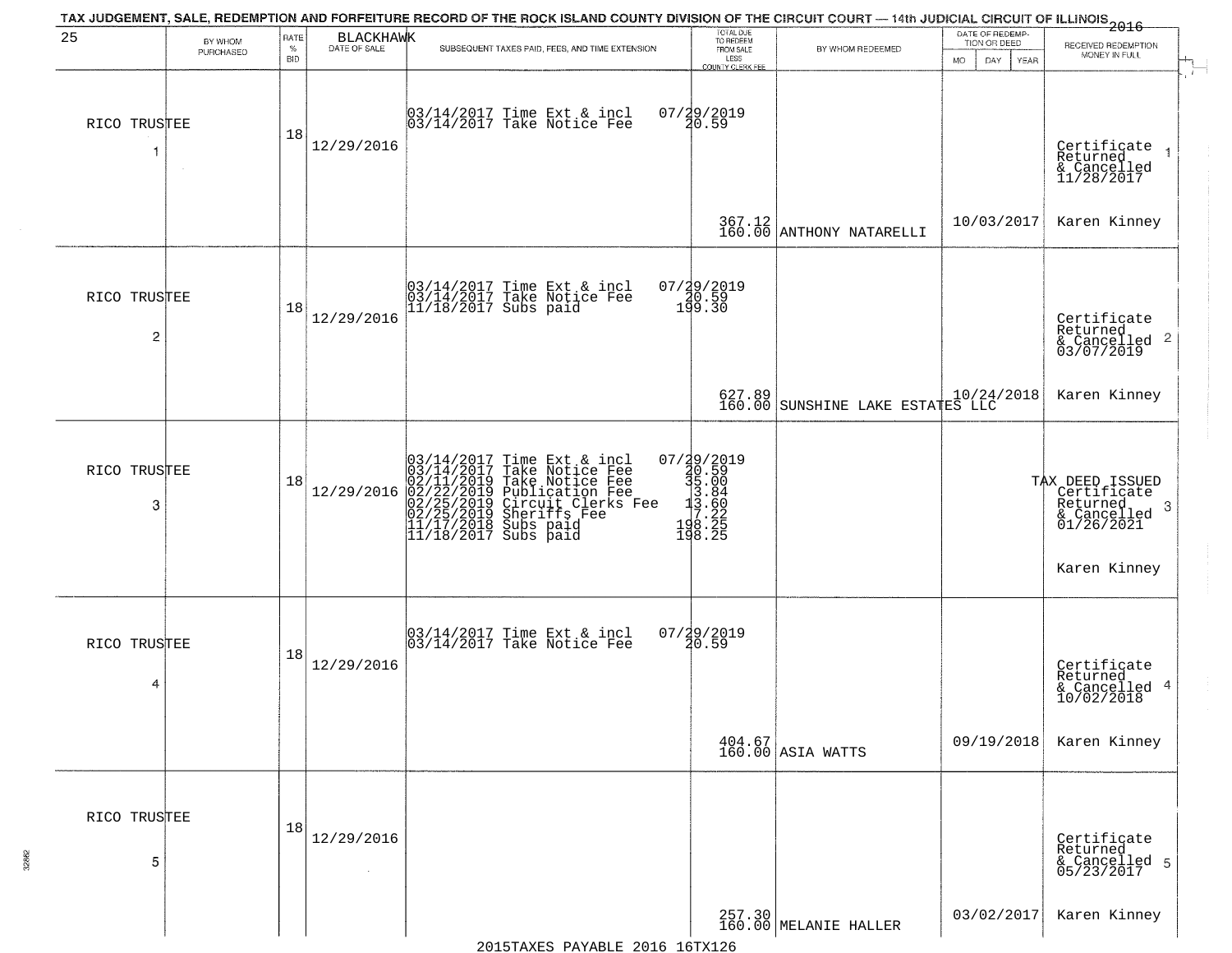|    | TAX JUDGEMENT, SALE, REDEMPTION AND FORFEITURE RECORD OF THE ROCK ISLAND COUNTY DIVISION OF THE CIRCUIT COURT — 14th JUDIC |                             |                   |                         |                              |                                                       |                                                   |                                    |                    |                       |        |
|----|----------------------------------------------------------------------------------------------------------------------------|-----------------------------|-------------------|-------------------------|------------------------------|-------------------------------------------------------|---------------------------------------------------|------------------------------------|--------------------|-----------------------|--------|
| 26 | NAME AND ADDRESS<br>LEGAL DESCRIPTION                                                                                      |                             | BLACKHAWK         | A-BACK TAX<br>FORFEITED | BACK TAX<br><b>FORFEITED</b> |                                                       |                                                   | <b>AMOUNT</b>                      |                    | INTEREST PAYMENT FUND | 2016   |
|    | TAXPAYER NO.<br>PARCEL NO.<br>TWP - CODE<br>- CODE ACRES<br>ASSESSED VALUATION FOR TAXES                                   |                             |                   |                         | PENALTY<br>ACCRUED           | BACK TAX<br>FORFEITED<br>INTEREST AND<br>COST ACCRUED | TOTAL BACK<br>TAX PENALTY<br>AND COSTS<br>ACCRUED | FOR WHICH<br>JUDGEMENT<br>IS ASKED | CERTIFICATE<br>NO. | <b>INDEMNITY FUND</b> |        |
|    |                                                                                                                            | TAX DUE<br>$\overline{1ST}$ | INT DUE<br>1ST    | PRIORTO                 |                              |                                                       |                                                   |                                    |                    | COST OF SALE          |        |
|    |                                                                                                                            |                             |                   |                         |                              |                                                       |                                                   |                                    |                    |                       |        |
|    | MATTER KAMERON/DAVIS CASS $\frac{1}{200}$ 52.2 $\frac{1}{200}$ 79TH AVE W                                                  |                             |                   |                         |                              |                                                       |                                                   |                                    |                    |                       |        |
|    | ROCK ISLAND IL                                                                                                             |                             |                   |                         |                              |                                                       |                                                   |                                    |                    | 10.00                 |        |
|    |                                                                                                                            | 3RD                         | 3RD               |                         |                              |                                                       |                                                   |                                    |                    |                       |        |
|    | $7/21/10*6/24/13$                                                                                                          |                             |                   |                         |                              |                                                       |                                                   |                                    |                    |                       |        |
|    | MOBILE HOME PROPERTY<br>LAKE VIEW                                                                                          | 4TH                         | 4TH               |                         |                              |                                                       |                                                   |                                    | 1365               | 20.00                 |        |
|    |                                                                                                                            |                             |                   |                         |                              |                                                       |                                                   |                                    |                    |                       |        |
|    |                                                                                                                            | <b>PUBLICATION COST</b>     |                   |                         |                              |                                                       |                                                   |                                    |                    | 4.00                  |        |
|    | $120 - 01 - 67$<br>$11 - 02$<br>696.000                                                                                    |                             | 10.00             |                         |                              |                                                       |                                                   |                                    |                    |                       |        |
|    |                                                                                                                            | TOTAL DUE-TAXES, INT. COST  |                   |                         |                              |                                                       |                                                   |                                    |                    |                       |        |
|    |                                                                                                                            |                             | 162.20            |                         |                              |                                                       |                                                   | 162.20                             |                    | 10.00                 | 206.20 |
|    |                                                                                                                            | 1ST                         | $\overline{1ST}$  |                         |                              |                                                       |                                                   |                                    |                    |                       |        |
|    |                                                                                                                            | 50.40<br>2ND                | 700.00            |                         |                              |                                                       |                                                   |                                    |                    |                       |        |
|    | FEAR RHODA S<br>2300 79TH AVE W                                                                                            |                             |                   |                         |                              |                                                       |                                                   |                                    |                    | 10.00                 |        |
|    | ROCK ISLAND IL                                                                                                             | 3BD                         | 3RD               |                         |                              |                                                       |                                                   |                                    |                    |                       |        |
|    | $2/25/05*7/16/15*$                                                                                                         |                             |                   |                         |                              |                                                       |                                                   |                                    |                    |                       |        |
|    | MOBILE HOME PROPERTY<br>LAKE VIEW                                                                                          | $\overline{47H}$            | 4TH               |                         |                              |                                                       |                                                   |                                    | 1366               | 20.00                 |        |
|    |                                                                                                                            |                             |                   |                         |                              |                                                       |                                                   |                                    |                    |                       |        |
|    |                                                                                                                            | PUBLICATION COST            |                   |                         |                              |                                                       |                                                   |                                    |                    | 4.00                  |        |
|    | $120 - 19 - 67$<br>$11 - 02$<br>672.000                                                                                    |                             | 10.00             |                         |                              |                                                       |                                                   |                                    |                    |                       |        |
|    |                                                                                                                            | TOTAL DUE-TAXES, INT. COST  |                   |                         |                              |                                                       |                                                   |                                    |                    |                       |        |
|    |                                                                                                                            |                             | 160.40            |                         |                              |                                                       |                                                   | 160.40                             |                    | 10.00                 | 204.40 |
|    |                                                                                                                            | 1ST                         |                   |                         |                              |                                                       |                                                   |                                    |                    |                       |        |
|    | BOGART WILLIAM<br>2300 79TH AVE W                                                                                          | 2ND                         | $-73.50 - 00.00$  |                         |                              |                                                       |                                                   |                                    |                    |                       |        |
|    |                                                                                                                            |                             |                   |                         |                              |                                                       |                                                   |                                    |                    | 10.00                 |        |
|    | ROCK ISLAND IL                                                                                                             | 3RD                         | 3BD               |                         |                              |                                                       |                                                   |                                    |                    |                       |        |
|    | $12 - 22 - 94$ $11 - 12 -$                                                                                                 |                             |                   |                         |                              |                                                       |                                                   |                                    |                    |                       |        |
|    | MOBILE HOME PROPERTY<br>LAKE VIEW                                                                                          | 4TH                         | 4TH               |                         |                              |                                                       |                                                   |                                    | 1367               | 20.00                 |        |
|    |                                                                                                                            |                             |                   |                         |                              |                                                       |                                                   |                                    |                    |                       |        |
|    |                                                                                                                            | <b>PUBLICATION COST</b>     |                   |                         |                              |                                                       |                                                   |                                    |                    | 4.00                  |        |
|    | $120 - 38 - 67$<br>$11 - 02$<br>980.000                                                                                    |                             | 10.00             |                         |                              |                                                       |                                                   |                                    |                    |                       |        |
|    |                                                                                                                            | TOTAL OUE-TAXES, INT. COST  |                   |                         |                              |                                                       |                                                   |                                    |                    |                       |        |
|    |                                                                                                                            |                             | 183.50            |                         |                              |                                                       |                                                   | 183.50                             |                    | 10.00                 | 227.50 |
|    |                                                                                                                            |                             | ख़                |                         |                              |                                                       |                                                   |                                    |                    |                       |        |
|    | CHURCH BRIAN<br>2300 79TH AVE W                                                                                            | 50.40                       | 100.00            |                         |                              |                                                       |                                                   |                                    |                    |                       |        |
|    | ROCK ISLAND IL                                                                                                             | 2ND                         |                   |                         |                              |                                                       |                                                   |                                    |                    | 10.00                 |        |
|    |                                                                                                                            | 3RD                         | 3RD               |                         |                              |                                                       |                                                   |                                    |                    |                       |        |
|    | $3/4/09$ *2/23/10*10/15/20                                                                                                 |                             |                   |                         |                              |                                                       |                                                   |                                    | 1368               | 20.00                 |        |
|    | MOBILE HOME PROPERTY<br>LAKE VIEW                                                                                          | 4TH                         | 4TH               |                         |                              |                                                       |                                                   |                                    |                    |                       |        |
|    |                                                                                                                            |                             |                   |                         |                              |                                                       |                                                   |                                    |                    |                       |        |
|    | $120 - 39 - 67$<br>$11 - 02$                                                                                               | PUBLICATION COST            |                   |                         |                              |                                                       |                                                   |                                    |                    | 4.00                  |        |
|    | 672.000                                                                                                                    |                             | 10.00             |                         |                              |                                                       |                                                   |                                    |                    |                       |        |
|    |                                                                                                                            | TOTAL DUE-TAXES, INT. COST  |                   |                         |                              |                                                       |                                                   |                                    |                    |                       |        |
|    |                                                                                                                            |                             | 160.40            |                         |                              |                                                       |                                                   | 160.40                             |                    | 10.00                 | 204.40 |
|    |                                                                                                                            | 1ST                         | $\overline{1}$ ST |                         |                              |                                                       |                                                   |                                    |                    |                       |        |
|    | MINTEER CHRISTIAN                                                                                                          |                             | 54.90 100.00      |                         |                              |                                                       |                                                   |                                    |                    |                       |        |
|    | 2300 79TH AVE W<br>ROCK ISLAND IL                                                                                          | 2ND                         | 2ND               |                         |                              |                                                       |                                                   |                                    |                    | 10.00                 |        |
|    |                                                                                                                            | 3RD                         | $\overline{3}$ RD |                         |                              |                                                       |                                                   |                                    |                    |                       |        |
|    | 1/13/12                                                                                                                    |                             |                   |                         |                              |                                                       |                                                   |                                    | 1369               | 20.00                 |        |
|    | MOBILE HOME PROPERTY<br>LAKE VIEW                                                                                          | 4TH                         | 4TH               |                         |                              |                                                       |                                                   |                                    |                    |                       |        |
|    |                                                                                                                            |                             |                   |                         |                              |                                                       |                                                   |                                    |                    |                       |        |
|    | $120 - 73 - 67$<br>$11 - 02$                                                                                               | PUBLICATION COST            |                   |                         |                              |                                                       |                                                   |                                    |                    | 4.00                  |        |
|    | 732.000                                                                                                                    |                             | 10.00             |                         |                              |                                                       |                                                   |                                    |                    |                       |        |
|    |                                                                                                                            | TOTAL DUE-TAXES, INT. COST  |                   |                         |                              |                                                       |                                                   |                                    |                    |                       |        |
|    |                                                                                                                            |                             | 164.90            |                         |                              |                                                       |                                                   | 164.90                             |                    | 10.00                 | 208.90 |
|    |                                                                                                                            |                             |                   |                         |                              |                                                       | 2015 TAVEC DAVADIE 2016 16 TV126                  |                                    |                    |                       |        |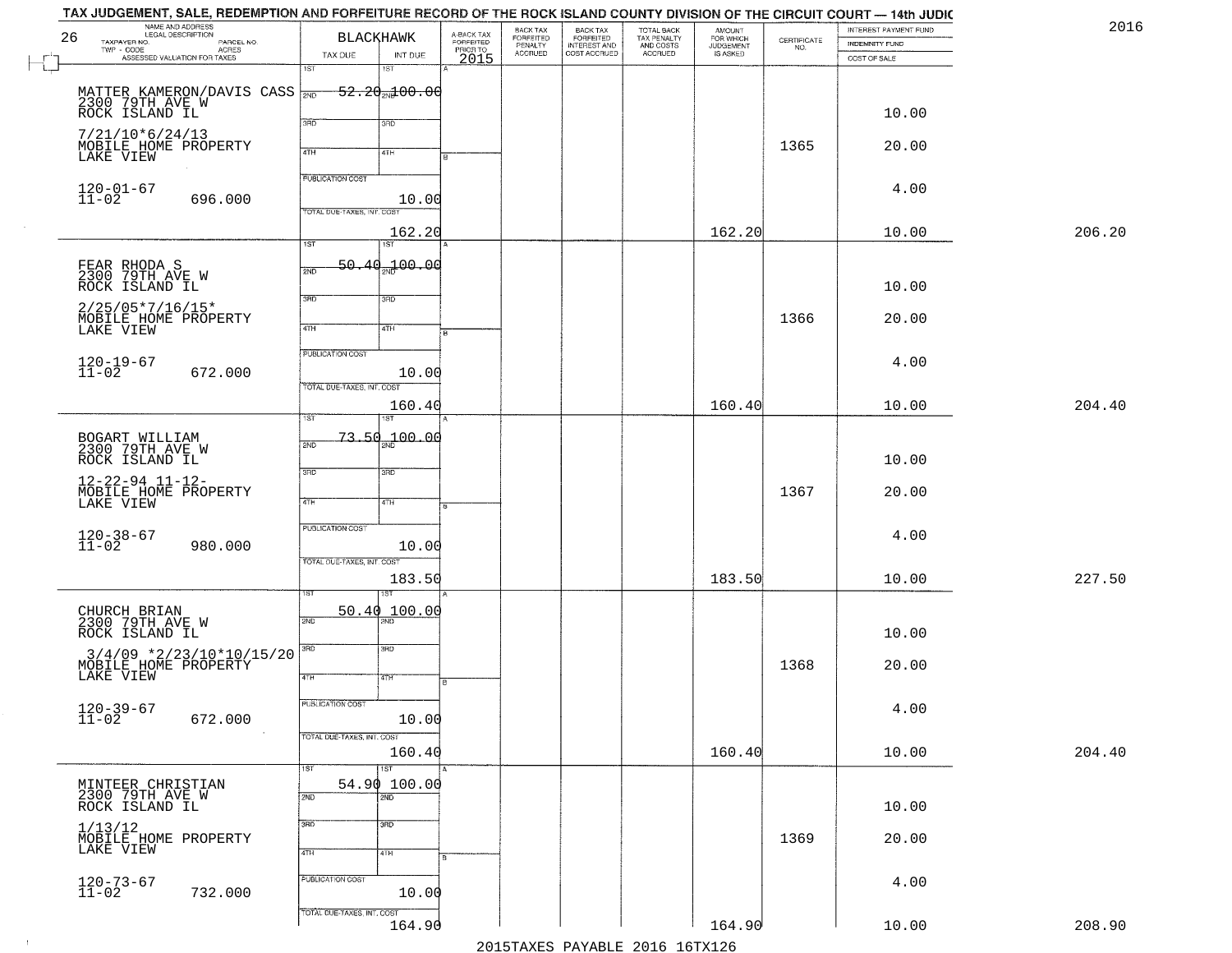| 26                | BY WHOM<br>PURCHASED | RATE<br>$\%$<br><b>BID</b> | <b>BLACKHAWK</b><br>DATE OF SALE | TAX JUDGEMENT, SALE, REDEMPTION AND FORFEITURE RECORD OF THE ROCK ISLAND COUNTY DIVISION OF THE CIRCUIT COURT — 14th JUDICIAL CIRCUIT OF ILLINOIS 2016<br>SUBSEQUENT TAXES PAID, FEES, AND TIME EXTENSION  | TOTAL DUE<br>TO REDEEM<br>FROM SALE<br>LESS            | BY WHOM REDEEMED                   | DATE OF REDEMP-<br>TION OR DEED<br><b>MO</b><br>DAY<br><b>YEAR</b> | RECEIVED REDEMPTION<br>MONEY IN FULL                                                  |
|-------------------|----------------------|----------------------------|----------------------------------|------------------------------------------------------------------------------------------------------------------------------------------------------------------------------------------------------------|--------------------------------------------------------|------------------------------------|--------------------------------------------------------------------|---------------------------------------------------------------------------------------|
| RICO TRUSTEE<br>1 | $\sim$               | 18                         | 12/29/2016                       | 03/14/2017 Time Ext & incl<br>03/14/2017 Take Notice Fee<br>11/18/2017 Subs paid                                                                                                                           | COUNTY CLERK FEE<br>07/29/2019<br>20.59<br>182.20      |                                    |                                                                    | Certificate<br>Returned<br>& Cancelled<br>07/05/2018                                  |
|                   |                      |                            |                                  |                                                                                                                                                                                                            |                                                        | 542.20<br>160.00 GARY MCMEEN       | 06/25/2018                                                         | Karen Kinney                                                                          |
| RICO TRUSTEE<br>2 |                      | 18                         | 12/29/2016                       | $ 03/14/2017$ Take Notice Fee                                                                                                                                                                              | 20.59                                                  |                                    |                                                                    | Certificate<br>Returned<br>$\overline{2}$<br>& Cancelled<br>& Cancelled<br>05/23/2017 |
|                   |                      |                            |                                  |                                                                                                                                                                                                            |                                                        | 261.78<br>160.00 RHODA FEAR        | 03/21/2017                                                         | Karen Kinney                                                                          |
| RICO TRUSTEE<br>3 |                      | 18                         | 12/29/2016                       | 03/14/2017 Time Ext & incl<br>03/14/2017 Take Notice Fee                                                                                                                                                   | 07/29/2019<br>20.59                                    |                                    |                                                                    | Certificate<br>Returned<br>3<br>& Cancelled<br>05/23/2017                             |
|                   |                      |                            |                                  |                                                                                                                                                                                                            |                                                        | $289.04$ WILLIAM BOGART            | 04/11/2017                                                         | Karen Kinney                                                                          |
| RICO TRUSTEE<br>4 |                      | 18                         | 12/29/2016                       |                                                                                                                                                                                                            |                                                        |                                    |                                                                    | Certificate<br>Returned<br>4<br>& Cancelled<br>02/08/2017                             |
|                   |                      |                            |                                  |                                                                                                                                                                                                            |                                                        | 241.19<br>160.00 LSW INVESTMENTS   | 01/31/2017                                                         | Karen Kinney                                                                          |
| RICO TRUSTEE<br>5 |                      | 18                         | 12/29/2016                       | $03/14/2017$ Time Ext & incl<br>03/14/2017 Take Notice Fee<br>02/11/2019 Take Notice Fee<br>02/22/2019 Publication Fee<br>02/22/2019 Circuit Clerks Fee<br>02/25/2019 Sheriffs Fee<br>11/18/2017 Subs paid | 07/29/2019<br>30.59<br>35.00<br>3.84<br>3.60<br>184.90 |                                    |                                                                    | Certificate<br>Returned<br>& Cancelled 5<br>04/15/2019                                |
|                   |                      |                            |                                  | $2015$ TAYES DAVABLE $2016$ $16$ TY $126$                                                                                                                                                                  |                                                        | 699.64<br>160.00 CHRISTIAN MINTEER | 03/11/2019                                                         | Karen Kinney                                                                          |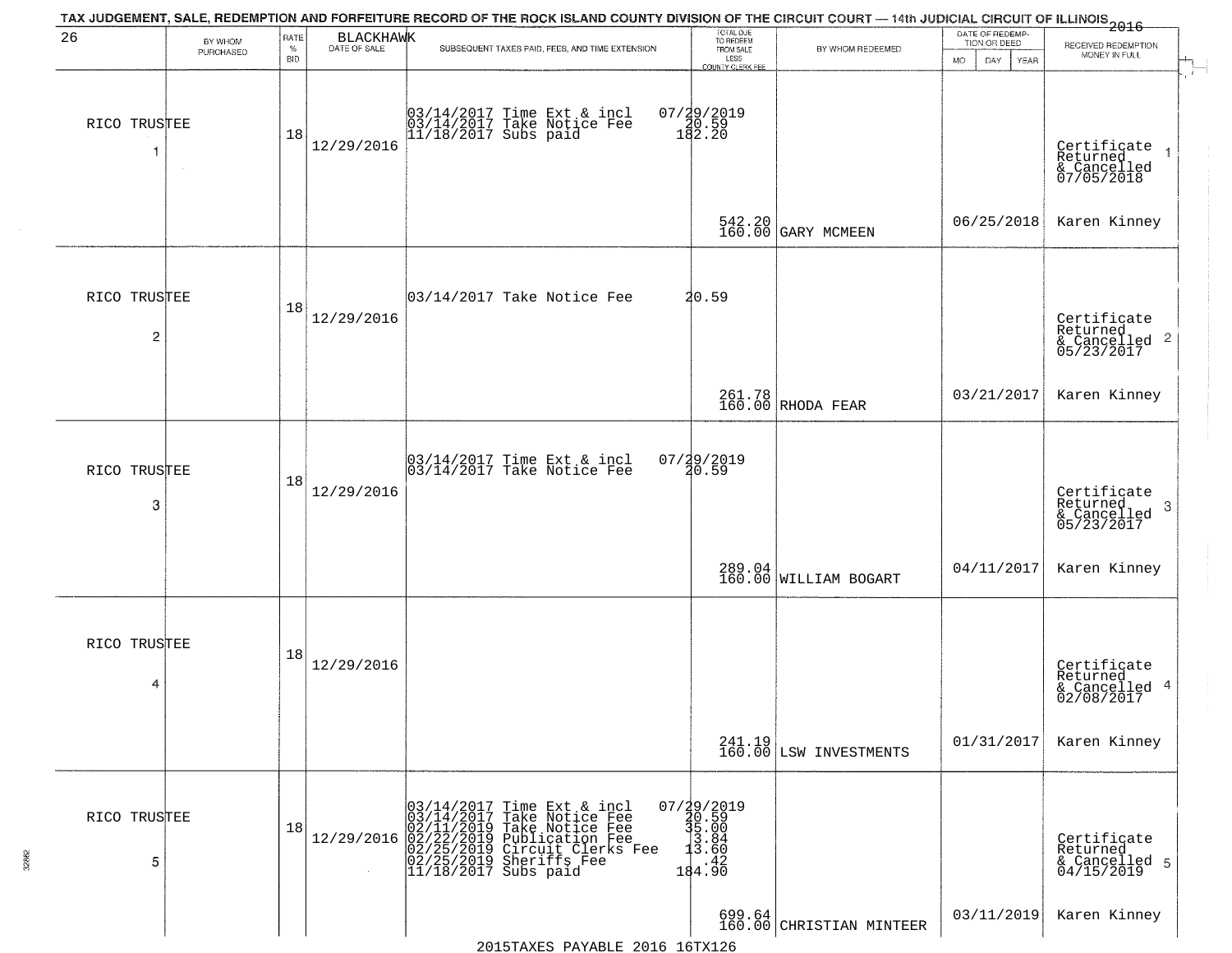## TAY JUDGEMENT SALE **REDEMOTION AND EQREEITHRE RECORD OF** THE DOOK ISLAND COUNTY DIVISION OF THE CIDOUIT COUPT  $1445$   $1150$

|               | NAME AND ADDRESS<br>NAME MODESCRIPTION<br>TAXPAYER NO. PARCEL NO.<br>TWP - CODE<br>ASSESSED VALUATION FOR TAXES<br>27 | TAX DUE                    | <b>BLACKHAWK</b><br>INT DUE | A-BACK TAX<br>FORFEITED<br>PRIOR TO<br>2015 | BACK TAX<br>FORFEITED<br>PENALTY<br>ACCRUED | BACK TAX<br>FORFEITED<br>INTEREST AND<br>COST ACCRUED | TOTAL BACK<br>TAX PENALTY<br>AND COSTS<br>ACCRUED | AMOUNT<br>FOR WHICH<br>JUDGEMENT<br>IS ASKED | $\begin{array}{c} \text{CERTIFICATE} \\ \text{NO.} \end{array}$ | INTEREST PAYMENT FUND<br>INDEMNITY FUND<br>COST OF SALE | 20     |
|---------------|-----------------------------------------------------------------------------------------------------------------------|----------------------------|-----------------------------|---------------------------------------------|---------------------------------------------|-------------------------------------------------------|---------------------------------------------------|----------------------------------------------|-----------------------------------------------------------------|---------------------------------------------------------|--------|
|               | FRY JEREMIAH/JESSICA<br>2300 79TH AVE W<br>ROCK ISLAND IL                                                             | 1ST<br>2ND                 | 1ST<br>$81.60$ and $00.00$  |                                             |                                             |                                                       |                                                   |                                              |                                                                 |                                                         |        |
|               |                                                                                                                       | 3RD                        | 3RD                         |                                             |                                             |                                                       |                                                   |                                              |                                                                 | 10.00                                                   |        |
|               | $\begin{array}{c} 9/27/13*3/5/14*10/14/14 \\ \text{MOBILE HOME PROPERTY} \\ \text{LAKE VIEW} \end{array}$             | 4TH                        | 4TH                         | в                                           |                                             |                                                       |                                                   |                                              | 1370                                                            | 20.00                                                   |        |
|               |                                                                                                                       | <b>PUBLICATION COST</b>    |                             |                                             |                                             |                                                       |                                                   |                                              |                                                                 |                                                         |        |
|               | $120 - 94 - 67$<br>$11 - 02$<br>1088.000                                                                              | TOTAL DUE-TAXES, INT. COST | 10.00                       |                                             |                                             |                                                       |                                                   |                                              |                                                                 | 4.00                                                    |        |
|               |                                                                                                                       | 1ST                        | 191.60<br>$\overline{1ST}$  |                                             |                                             |                                                       |                                                   | 191.60                                       |                                                                 | 10.00                                                   | 235.60 |
|               |                                                                                                                       | 2ND                        | 2ND                         |                                             |                                             |                                                       |                                                   |                                              |                                                                 |                                                         |        |
|               |                                                                                                                       | 3BD                        | 3BD                         |                                             |                                             |                                                       |                                                   |                                              |                                                                 |                                                         |        |
|               |                                                                                                                       | $\sqrt{41H}$               | 4TH                         | E                                           |                                             |                                                       |                                                   |                                              |                                                                 |                                                         |        |
|               |                                                                                                                       | PUBLICATION COST           |                             |                                             |                                             |                                                       |                                                   |                                              |                                                                 |                                                         |        |
|               |                                                                                                                       | TOTAL DUE-TAXES, INT. COST |                             |                                             |                                             |                                                       |                                                   |                                              |                                                                 |                                                         |        |
|               |                                                                                                                       | 1ST                        | 1ST                         |                                             |                                             |                                                       |                                                   |                                              |                                                                 |                                                         |        |
|               |                                                                                                                       | 2ND                        | 2ND                         |                                             |                                             |                                                       |                                                   |                                              |                                                                 |                                                         |        |
|               |                                                                                                                       | 3RD                        | 3RD                         |                                             |                                             |                                                       |                                                   |                                              |                                                                 |                                                         |        |
|               |                                                                                                                       | 4TH                        | 4TH                         |                                             |                                             |                                                       |                                                   |                                              |                                                                 |                                                         |        |
|               |                                                                                                                       | PUBLICATION COST           |                             |                                             |                                             |                                                       |                                                   |                                              |                                                                 |                                                         |        |
|               |                                                                                                                       | TOTAL OUE-TAXES, INT. COST |                             |                                             |                                             |                                                       |                                                   |                                              |                                                                 |                                                         |        |
|               |                                                                                                                       | 1ST.                       | १९४                         |                                             |                                             |                                                       |                                                   |                                              |                                                                 |                                                         |        |
|               |                                                                                                                       | 2ND                        | 2ND                         |                                             |                                             |                                                       |                                                   |                                              |                                                                 |                                                         |        |
|               |                                                                                                                       | 3RD                        | 3HD                         |                                             |                                             |                                                       |                                                   |                                              |                                                                 |                                                         |        |
|               |                                                                                                                       | 4TH                        | 47H                         |                                             |                                             |                                                       |                                                   |                                              |                                                                 |                                                         |        |
|               |                                                                                                                       | PUBLICATION COST           |                             |                                             |                                             |                                                       |                                                   |                                              |                                                                 |                                                         |        |
|               |                                                                                                                       | TOTAL DUE-TAXES, INT. COST |                             |                                             |                                             |                                                       |                                                   |                                              |                                                                 |                                                         |        |
|               |                                                                                                                       | 1ST                        | 1ST                         | А                                           |                                             |                                                       |                                                   |                                              |                                                                 |                                                         |        |
|               |                                                                                                                       | 2ND                        | 2ND                         |                                             |                                             |                                                       |                                                   |                                              |                                                                 |                                                         |        |
|               |                                                                                                                       | 3BD                        | 3RD                         |                                             |                                             |                                                       |                                                   |                                              |                                                                 |                                                         |        |
|               |                                                                                                                       | 4TH                        | 4TH                         |                                             |                                             |                                                       |                                                   |                                              |                                                                 |                                                         |        |
|               |                                                                                                                       | PUBLICATION COST           |                             |                                             |                                             |                                                       |                                                   |                                              |                                                                 |                                                         |        |
|               |                                                                                                                       | TOTAL DUE-TAXES, INT. COST |                             |                                             |                                             |                                                       |                                                   |                                              |                                                                 |                                                         |        |
| $\rightarrow$ |                                                                                                                       |                            |                             |                                             |                                             |                                                       | 2015TAXES PAYABLE 2016 16TX126                    |                                              |                                                                 |                                                         |        |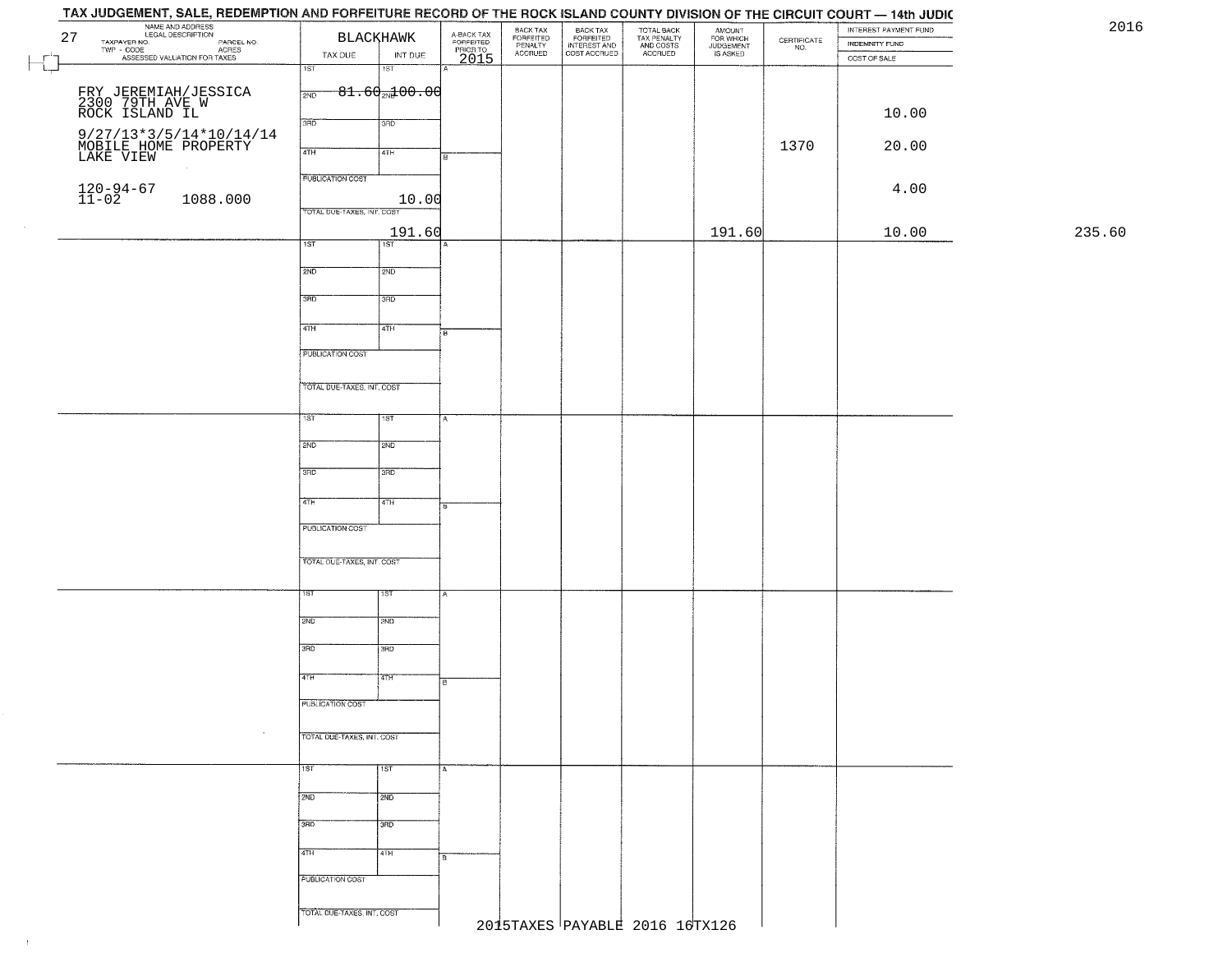| BY WHOM<br>PURCHASED<br>RICO TRUSTEE | RATE<br>$\%$<br><b>BID</b><br>18 | BLACKHAWK  | TAX JUDGEMENT, SALE, REDEMPTION AND FORFEITURE RECORD OF THE ROCK ISLAND COUNTY DIVISION OF THE CIRCUIT COURT — 14th JUDICIAL CIRCUIT OF ILLINOIS 2016<br>SUBSEQUENT TAXES PAID, FEES, AND TIME EXTENSION<br>03/14/2017 Time Ext & incl<br>03/14/2017 Take Notice Fee | TOTAL DUE<br>TO REDEEM<br>FROM SALE<br>LESS<br>LESS<br>COUNTY CLERK FEE | BY WHOM REDEEMED               | DATE OF REDEMP-<br>TION OR DEED<br><b>MO</b><br>DAY<br>YEAR | RECEIVED REDEMPTION<br>MONEY IN FULL<br>$\overline{1}$                                                                                    |
|--------------------------------------|----------------------------------|------------|-----------------------------------------------------------------------------------------------------------------------------------------------------------------------------------------------------------------------------------------------------------------------|-------------------------------------------------------------------------|--------------------------------|-------------------------------------------------------------|-------------------------------------------------------------------------------------------------------------------------------------------|
|                                      |                                  |            |                                                                                                                                                                                                                                                                       |                                                                         |                                |                                                             |                                                                                                                                           |
|                                      |                                  | 12/29/2016 |                                                                                                                                                                                                                                                                       | 07/29/2019<br>20.59                                                     |                                |                                                             | Certificate 1<br>Returned 1<br>& Cancelled<br>01/09/2018                                                                                  |
|                                      |                                  |            |                                                                                                                                                                                                                                                                       |                                                                         |                                |                                                             | Karen Kinney                                                                                                                              |
|                                      |                                  |            |                                                                                                                                                                                                                                                                       |                                                                         |                                |                                                             | $\overline{2}$                                                                                                                            |
|                                      |                                  |            |                                                                                                                                                                                                                                                                       |                                                                         |                                |                                                             | 3                                                                                                                                         |
|                                      |                                  |            |                                                                                                                                                                                                                                                                       |                                                                         |                                |                                                             | 4                                                                                                                                         |
|                                      |                                  |            |                                                                                                                                                                                                                                                                       |                                                                         |                                |                                                             | 5                                                                                                                                         |
|                                      |                                  |            |                                                                                                                                                                                                                                                                       |                                                                         | 2015TAXES PAYABLE 2016 16TX126 |                                                             | $\left.\begin{array}{c c}341.01\\160.00\end{array}\right  \texttt{JESSICA/JEREMIAH} \left.\begin{array}{c c}11/09/2017\end{array}\right $ |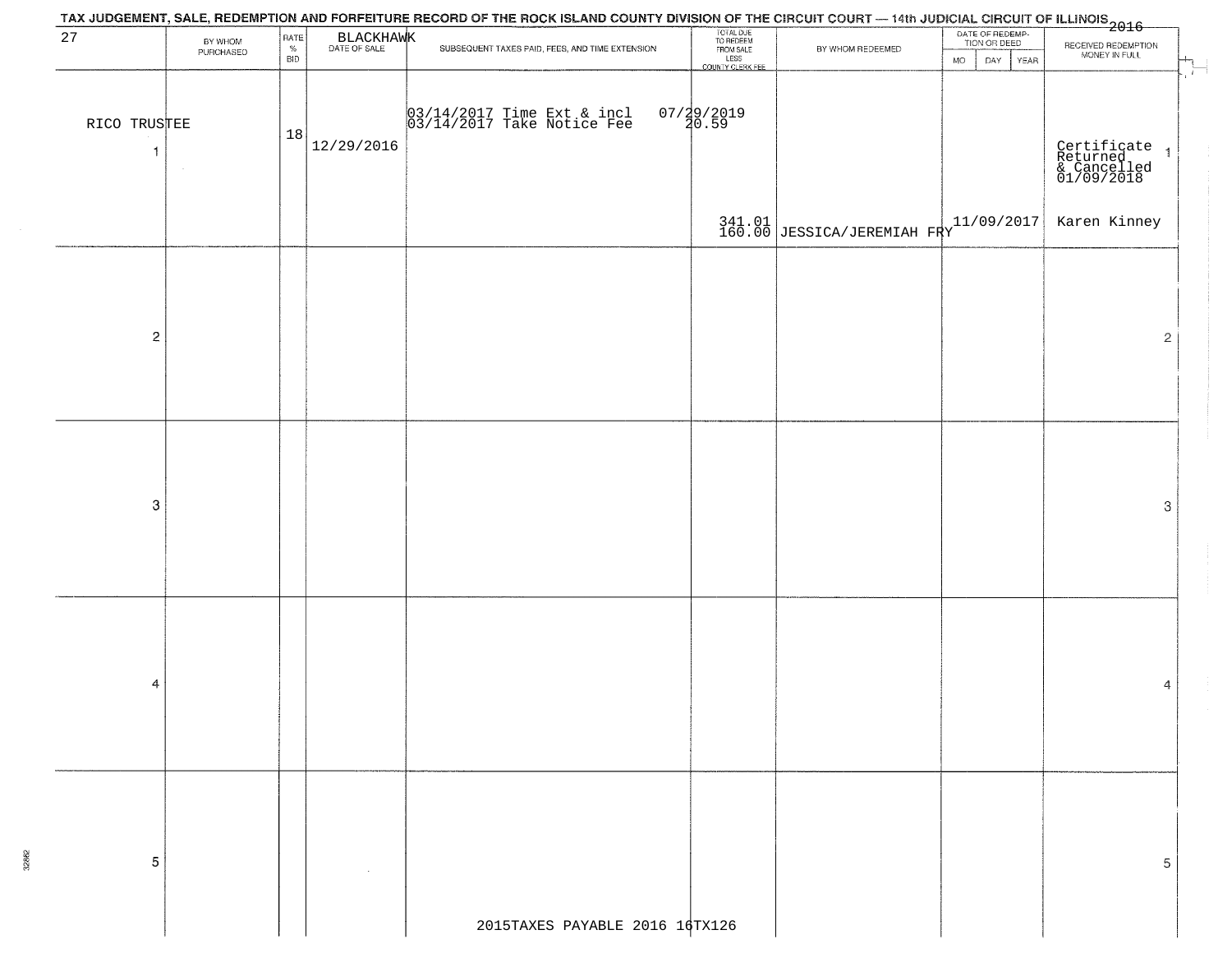## TAX JUDGEMENT, SALE, REDEMPTION AND FORFEITURE RECORD OF THE ROCK ISLAND COUNTY DIVISION OF THE CIRCUIT COURT - 14th JUDIC **EXAMPLE AND ADDRESS**<br>
TAXPAVER NO.<br>
TWP - CODE COAL DESCRIPTION<br>
PASSESSED VALUATION FOR TAXES<br>
TAX DUE INT DUE INT DUE BACK TAX<br>FORFEITED<br>INTEREST AND<br>COST ACCRUED TOTAL BACK<br>TAX PENALTY<br>AND COSTS AMOUNT<br>FOR WHICH<br>JUDGEMENT<br>IS ASKED INTEREST PAYMENT FUND 2016 BACK TAX FORFEITED<br>PENALTY<br>ACCRUED  $\begin{array}{c} \text{CEPTIFICATE} \\ \text{NO.} \end{array}$ INDEMNITY FUND INT DUE TAX DUE ACCRUED COST OF SALE 2015  $\Box$ ाडा 'ST  $54.00 \times 00.00$ TAYLOR RANDY 8603 KNOXVILLE RD MILAN IL 10.00 02/05/2013<br>MOBILE HOME PROPERTY<br>PARADISE 1371 20.00 20.00 PM 20.00 20 20:00 PM 20.00 PM 20.00 PM 20.00 PM 20.00 PM 20.00 PM 20.00 PM 20.00 PM 20.00 PM 20 **PUBLICATION COST** 140-08-69<br>11-04 720.000 10.00 4.00 TOTAL DUE-TAXES, INT. COST 208.00 164.00 164.00 10.00 208.00 $\overline{1ST}$ 1ST<sup>1</sup>  $2ND$ 12ND 3RD 3RD  $\overline{47H}$ 4TH **FUBLICATION COST** TOTAL DUE-TAXES, INT. COST TST ST  $2ND$ **SMD**  $3BD$ 3RD  $4TH$  $4TH$ PUBLICATION COST TOTAL OUE-TAXES, INT. COST 2ND **T2ND** 3RD tarao 4TH īΤH PUBLICATION COST TOTAL DUE-TAXES, INT. COST 1ST 1ST  $2ND$  $\frac{1}{2ND}$ 3RD 3RD 4TH 4TH **PUBLICATION COST** TOTAL DUE-TAXES, INT. COST 2015TAXES PAYABLE 2016 16TX126

 $\pm 1$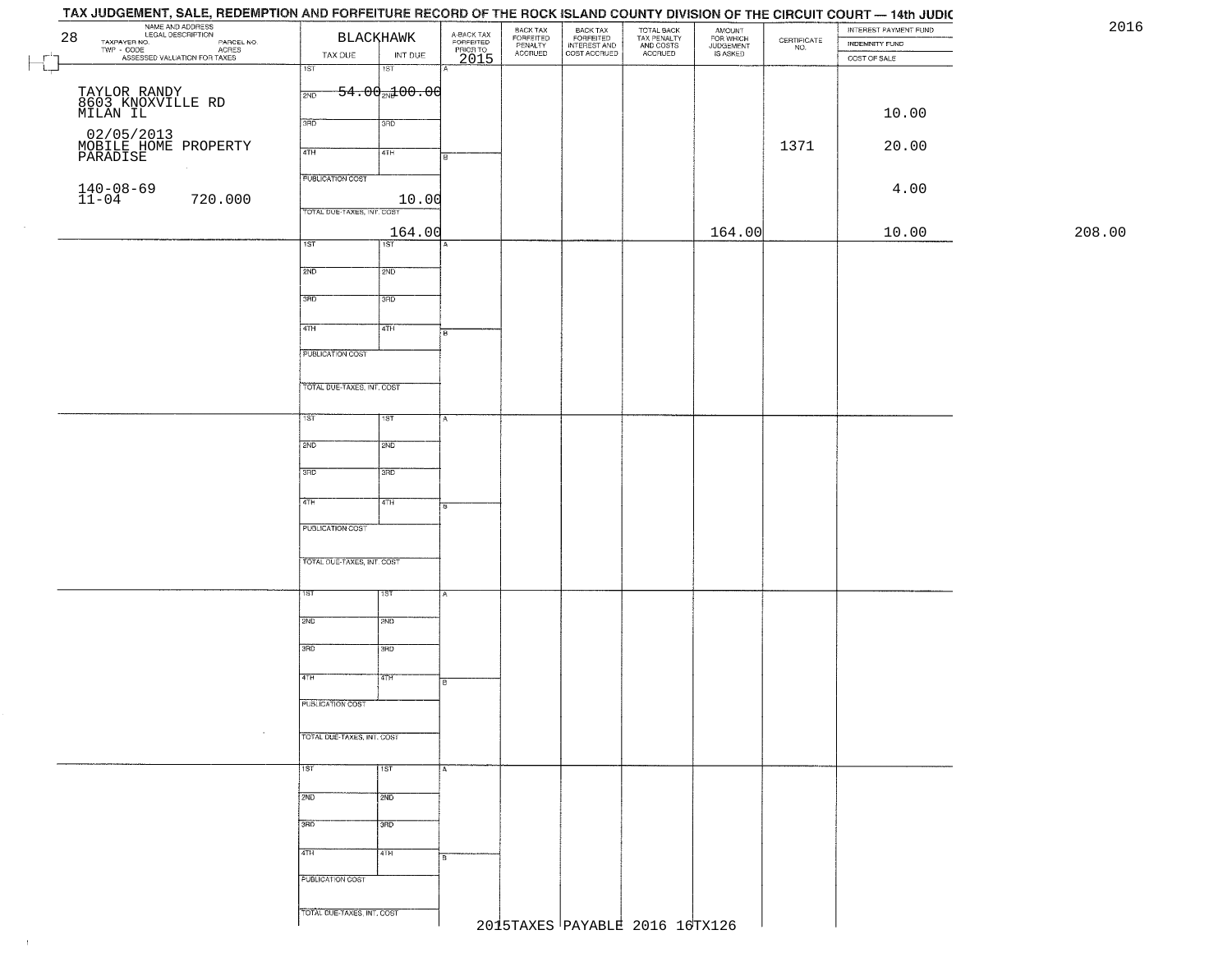|                    |                      |                            |            | TAX JUDGEMENT, SALE, REDEMPTION AND FORFEITURE RECORD OF THE ROCK ISLAND COUNTY DIVISION OF THE CIRCUIT COURT — 14th JUDICIAL CIRCUIT OF ILLINOIS<br>2016 - The Contract of December 1999 |                                                                         |                                |                                                      |                                                          |
|--------------------|----------------------|----------------------------|------------|-------------------------------------------------------------------------------------------------------------------------------------------------------------------------------------------|-------------------------------------------------------------------------|--------------------------------|------------------------------------------------------|----------------------------------------------------------|
| 28                 | BY WHOM<br>PURCHASED | RATE<br>$\%$<br><b>BID</b> | BLACKHAWK  | SUBSEQUENT TAXES PAID, FEES, AND TIME EXTENSION                                                                                                                                           | TOTAL DUE<br>TO REDEEM<br>FROM SALE<br>LESS<br>LESS<br>COUNTY CLERK FEE | BY WHOM REDEEMED               | DATE OF REDEMP-<br>TION OR DEED<br>DAY<br>MO<br>YEAR | RECEIVED REDEMPTION<br>MONEY IN FULL<br>$\overline{1}$   |
| RICO TRUSTEE<br>-1 |                      | 18                         | 12/29/2016 | 03/14/2017 Time Ext & incl<br>03/14/2017 Take Notice Fee                                                                                                                                  | 07/29/2019<br>20.59                                                     |                                |                                                      | Certificate 1<br>Returned 1<br>& Cancelled<br>08/02/2018 |
|                    |                      |                            |            |                                                                                                                                                                                           |                                                                         | 378.35<br>160.00 ROGER MERTENS | 07/10/2018                                           | Karen Kinney                                             |
| $\mathbf 2$        |                      |                            |            |                                                                                                                                                                                           |                                                                         |                                |                                                      | $\overline{2}$                                           |
| $\mbox{3}$         |                      |                            |            |                                                                                                                                                                                           |                                                                         |                                |                                                      | 3                                                        |
| 4                  |                      |                            |            |                                                                                                                                                                                           |                                                                         |                                |                                                      | 4                                                        |
| 5                  |                      |                            |            |                                                                                                                                                                                           |                                                                         |                                |                                                      | 5                                                        |
|                    |                      |                            |            | 2015TAXES PAYABLE 2016 16TX126                                                                                                                                                            |                                                                         |                                |                                                      |                                                          |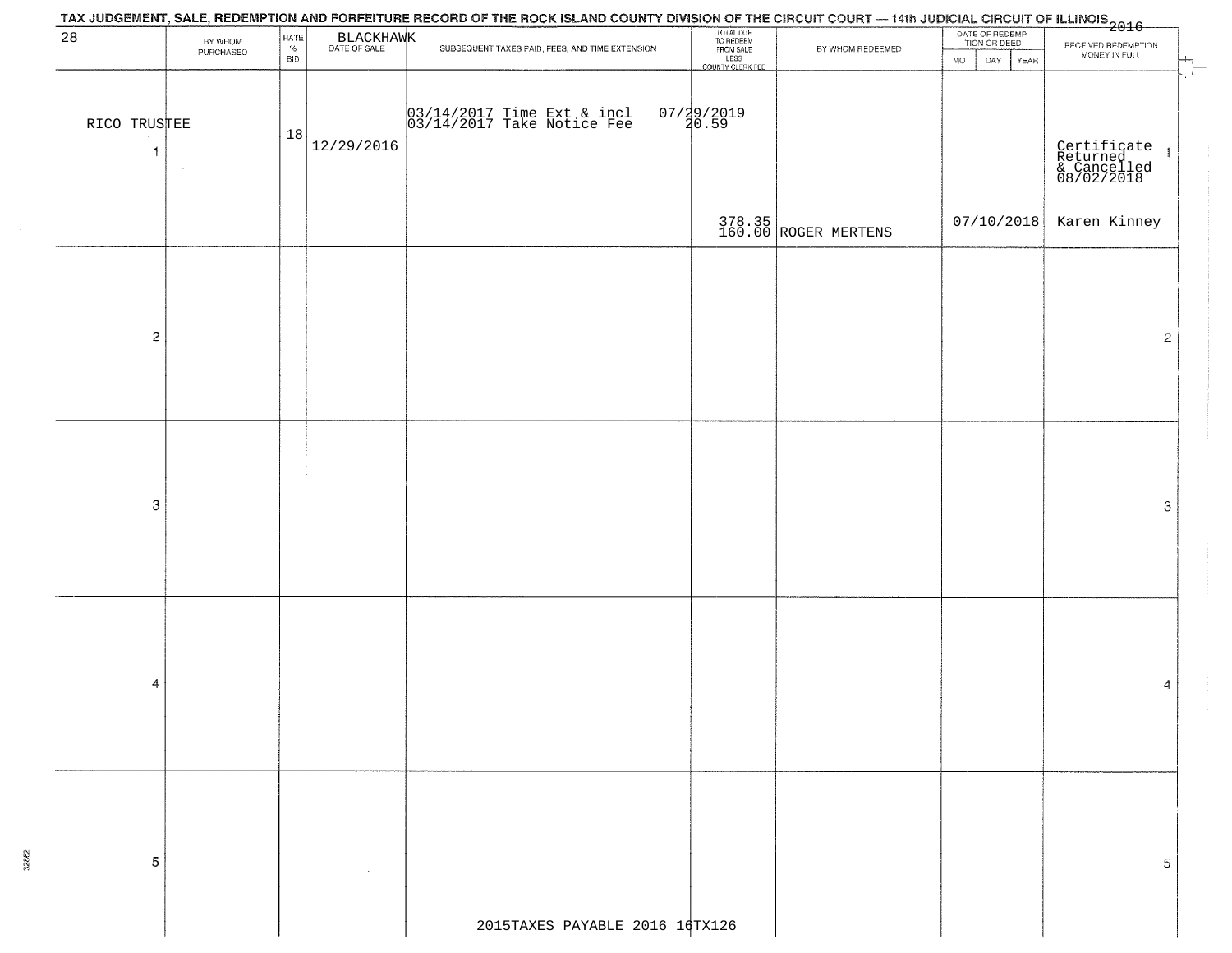|              | TAX JUDGEMENT, SALE, REDEMPTION AND FORFEITURE RECORD OF THE ROCK ISLAND COUNTY DIVISION OF THE CIRCUIT COURT — 14th JUDIC |                                         |                      |                         |                              |                                                       |                                                   |                                    |                    |                       |        |
|--------------|----------------------------------------------------------------------------------------------------------------------------|-----------------------------------------|----------------------|-------------------------|------------------------------|-------------------------------------------------------|---------------------------------------------------|------------------------------------|--------------------|-----------------------|--------|
| 29           | NAME AND ADDRESS<br>LEGAL DESCRIPTION                                                                                      | COAL VALLEY                             |                      | A-BACK TAX<br>FORFEITED | BACK TAX<br><b>FORFEITED</b> |                                                       |                                                   | <b>AMOUNT</b>                      |                    | INTEREST PAYMENT FUND | 2016   |
|              | TAXPAYER NO.<br>PARCEL NO.<br>TWP - CODE<br>- CODE ACRES<br>ASSESSED VALUATION FOR TAXES                                   | TAX DUE                                 | INT DUE              |                         | PENALTY<br>ACCRUED           | BACK TAX<br>FORFEITED<br>INTEREST AND<br>COST ACCRUED | TOTAL BACK<br>TAX PENALTY<br>AND COSTS<br>ACCRUED | FOR WHICH<br>JUDGEMENT<br>IS ASKED | CERTIFICATE<br>NO. | <b>INDEMNITY FUND</b> |        |
| $\mathbb{L}$ |                                                                                                                            | 1ST<br>15T                              |                      | PRIORTO                 |                              |                                                       |                                                   |                                    |                    | COST OF SALE          |        |
|              |                                                                                                                            |                                         |                      |                         |                              |                                                       |                                                   |                                    |                    |                       |        |
|              | MORFORD SUE<br>114 W 6TH ST                                                                                                | $68.25$ <sub>21</sub> 00.00<br>2ND      |                      |                         |                              |                                                       |                                                   |                                    |                    |                       |        |
|              | COAL VALLEY IL                                                                                                             |                                         |                      |                         |                              |                                                       |                                                   |                                    |                    | 10.00                 |        |
|              |                                                                                                                            | 3RD<br>3RD                              |                      |                         |                              |                                                       |                                                   |                                    |                    |                       |        |
|              | MOBILE HOME PROPERTY                                                                                                       |                                         |                      |                         |                              |                                                       |                                                   |                                    | 1372               | 20.00                 |        |
|              | CANDLELIGHT                                                                                                                | 4TH<br>4TH                              |                      |                         |                              |                                                       |                                                   |                                    |                    |                       |        |
|              |                                                                                                                            | <b>PUBLICATION COST</b>                 |                      |                         |                              |                                                       |                                                   |                                    |                    |                       |        |
|              | $080 - 14 - 80$<br>12-03                                                                                                   |                                         |                      |                         |                              |                                                       |                                                   |                                    |                    | 4.00                  |        |
|              | 910.000                                                                                                                    | TOTAL DUE-TAXES, INT. COST              | 10.00                |                         |                              |                                                       |                                                   |                                    |                    |                       |        |
|              |                                                                                                                            |                                         | 178.25               |                         |                              |                                                       |                                                   | 178.25                             |                    | 10.00                 | 222.25 |
|              |                                                                                                                            | 1ST<br>1ST                              |                      |                         |                              |                                                       |                                                   |                                    |                    |                       |        |
|              |                                                                                                                            | 43.20 <sub>2N</sub> 100.00              |                      |                         |                              |                                                       |                                                   |                                    |                    |                       |        |
|              | WHEELER GLEN C<br>105 W 7TH ST                                                                                             | 2ND                                     |                      |                         |                              |                                                       |                                                   |                                    |                    |                       |        |
|              | COAL VALLEY IL                                                                                                             | 3RD<br>3RD                              |                      |                         |                              |                                                       |                                                   |                                    |                    | 10.00                 |        |
|              | $12/12/06$ * $10/13/10$                                                                                                    |                                         |                      |                         |                              |                                                       |                                                   |                                    |                    |                       |        |
|              | MOBILE HOME PROPERTY<br>CANDLELIGHT                                                                                        | $\overline{47H}$<br>4TH                 |                      |                         |                              |                                                       |                                                   |                                    | 1373               | 20.00                 |        |
|              |                                                                                                                            |                                         |                      |                         |                              |                                                       |                                                   |                                    |                    |                       |        |
|              |                                                                                                                            | PUBLICATION COST                        |                      |                         |                              |                                                       |                                                   |                                    |                    | 4.00                  |        |
|              | $081 - 05 - 80$<br>12-03<br>720.000                                                                                        |                                         | 10.00                |                         |                              |                                                       |                                                   |                                    |                    |                       |        |
|              |                                                                                                                            | TOTAL DUE-TAXES, INT. COST              |                      |                         |                              |                                                       |                                                   |                                    |                    |                       |        |
|              |                                                                                                                            |                                         | 153.20               |                         |                              |                                                       |                                                   | 153.20                             |                    | 10.00                 | 197.20 |
|              |                                                                                                                            | 1ST<br>ST                               |                      |                         |                              |                                                       |                                                   |                                    |                    |                       |        |
|              | SWANSON WILLIAM III<br>134 W 7TH ST                                                                                        | $\Omega$<br>74.<br>2ND                  | <sub>2N0</sub> 00.00 |                         |                              |                                                       |                                                   |                                    |                    |                       |        |
|              | COAL VALLEY IL                                                                                                             |                                         |                      |                         |                              |                                                       |                                                   |                                    |                    | 10.00                 |        |
|              |                                                                                                                            | 3RD<br>3BD                              |                      |                         |                              |                                                       |                                                   |                                    |                    |                       |        |
|              | $8/4/08*4/29/11*2/27/14$<br>MOBILE HOME PROPERTY                                                                           |                                         |                      |                         |                              |                                                       |                                                   |                                    | 1374               | 20.00                 |        |
|              | CANDLELIGHT                                                                                                                | 4TH<br>4TH                              |                      |                         |                              |                                                       |                                                   |                                    |                    |                       |        |
|              |                                                                                                                            | <b>PUBLICATION COST</b>                 |                      |                         |                              |                                                       |                                                   |                                    |                    |                       |        |
|              | $081 - 34 - 80$<br>12-03<br>987.000                                                                                        |                                         | 10.00                |                         |                              |                                                       |                                                   |                                    |                    | 4.00                  |        |
|              |                                                                                                                            | TOTAL OUE-TAXES, INT. COST              |                      |                         |                              |                                                       |                                                   |                                    |                    |                       |        |
|              |                                                                                                                            |                                         | 184.03               |                         |                              |                                                       |                                                   | 184.03                             |                    | 10.00                 | 228.03 |
|              |                                                                                                                            | ख़                                      |                      |                         |                              |                                                       |                                                   |                                    |                    |                       |        |
|              |                                                                                                                            | 47.52                                   | 100.00               |                         |                              |                                                       |                                                   |                                    |                    |                       |        |
|              | NELSON SCOTT<br>108 W 8TH ST                                                                                               | 2ND                                     |                      |                         |                              |                                                       |                                                   |                                    |                    |                       |        |
|              | COAL VALLEY IL                                                                                                             |                                         |                      |                         |                              |                                                       |                                                   |                                    |                    | 10.00                 |        |
|              | $10 - 17 - 96$                                                                                                             | 3RD<br>3RD                              |                      |                         |                              |                                                       |                                                   |                                    |                    |                       |        |
|              | MOBILE HOME PROPERTY<br>CANDLELIGHT                                                                                        | 4TH<br>4TH                              |                      |                         |                              |                                                       |                                                   |                                    | 1375               | 20.00                 |        |
|              |                                                                                                                            |                                         |                      |                         |                              |                                                       |                                                   |                                    |                    |                       |        |
|              |                                                                                                                            | PUBLICATION COST                        |                      |                         |                              |                                                       |                                                   |                                    |                    | 4.00                  |        |
|              | $082 - 08 - 80$<br>12-03<br>792.000                                                                                        |                                         | 10.00                |                         |                              |                                                       |                                                   |                                    |                    |                       |        |
|              |                                                                                                                            | TOTAL DUE-TAXES, INT. COST              |                      |                         |                              |                                                       |                                                   |                                    |                    |                       |        |
|              |                                                                                                                            |                                         | 157.52               |                         |                              |                                                       |                                                   | 157.52                             |                    | 10.00                 | 201.52 |
|              |                                                                                                                            | $\overline{1ST}$<br>1ST                 |                      |                         |                              |                                                       |                                                   |                                    |                    |                       |        |
|              | CARR DAVID/NICOLE<br>113 W 8TH ST                                                                                          | 91.20 100.00<br>$\overline{2ND}$<br>2ND |                      |                         |                              |                                                       |                                                   |                                    |                    |                       |        |
|              | COAL VALLEY IL                                                                                                             |                                         |                      |                         |                              |                                                       |                                                   |                                    |                    | 10.00                 |        |
|              | 8/5/08                                                                                                                     | 3RD<br>$\overline{3}$ RD                |                      |                         |                              |                                                       |                                                   |                                    |                    |                       |        |
|              | MOBILE HOME PROPERTY<br>CANDLELIGHT                                                                                        |                                         |                      |                         |                              |                                                       |                                                   |                                    | 1376               | 20.00                 |        |
|              |                                                                                                                            | 4TH<br>4TH                              |                      |                         |                              |                                                       |                                                   |                                    |                    |                       |        |
|              |                                                                                                                            | PUBLICATION COST                        |                      |                         |                              |                                                       |                                                   |                                    |                    |                       |        |
|              | $082 - 13 - 80$<br>12-03<br>1216.000                                                                                       |                                         | 10.00                |                         |                              |                                                       |                                                   |                                    |                    | 4.00                  |        |
|              |                                                                                                                            | TOTAL DUE-TAXES, INT. COST              |                      |                         |                              |                                                       |                                                   |                                    |                    |                       |        |
|              |                                                                                                                            |                                         | 201.20               |                         |                              |                                                       |                                                   | 201.20                             |                    | 10.00                 | 245.20 |
|              |                                                                                                                            |                                         |                      |                         |                              |                                                       | 2015 TAVEC DAVADIE 2016 16 TV126                  |                                    |                    |                       |        |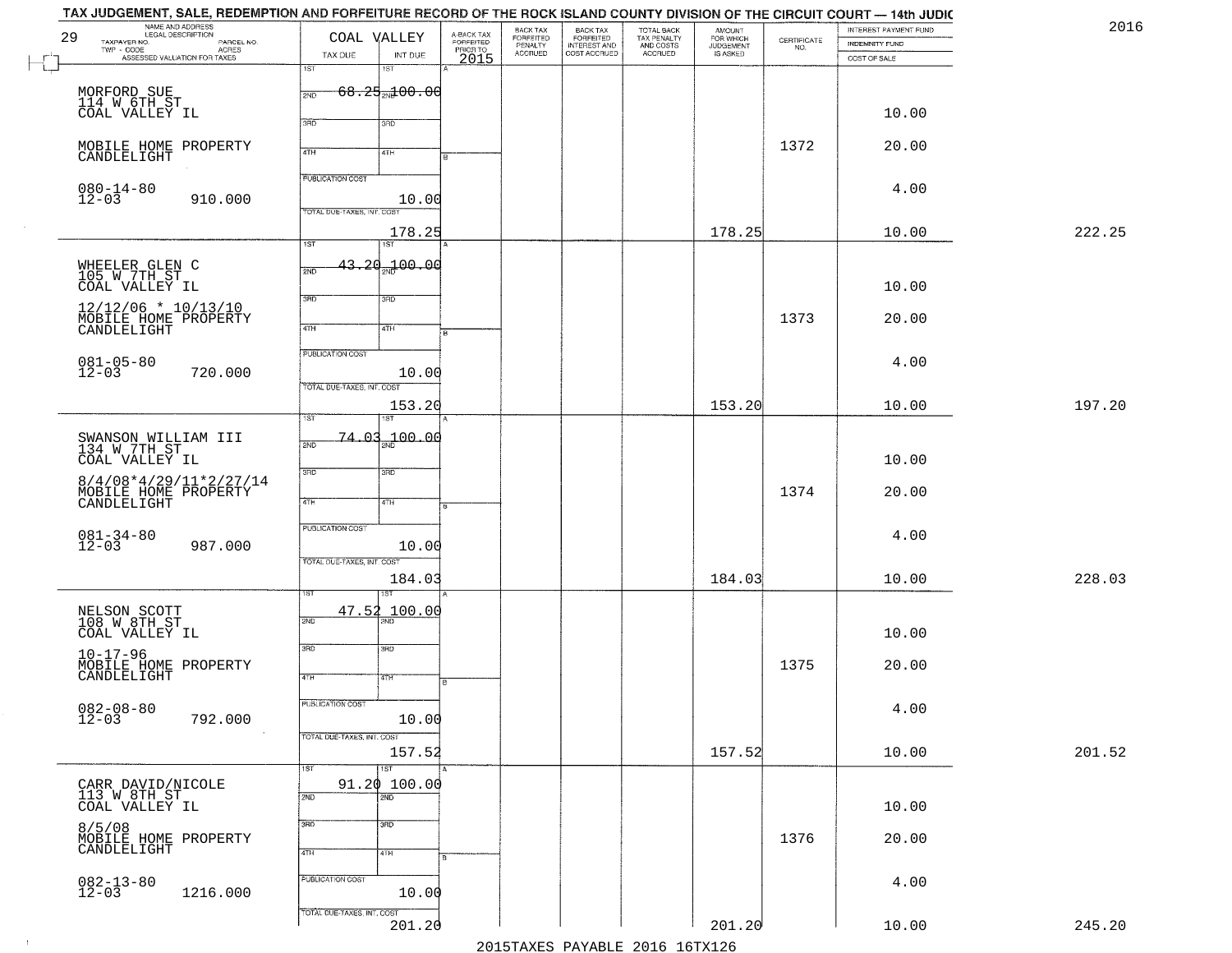| 29                             |                      | RATE             | COAL VALLEY  | TAX JUDGEMENT, SALE, REDEMPTION AND FORFEITURE RECORD OF THE ROCK ISLAND COUNTY DIVISION OF THE CIRCUIT COURT — 14th JUDICIAL CIRCUIT OF ILLINOIS 2016                                                                                     |                                                                                                              |                                                                | DATE OF REDEMP-<br>TION OR DEED |                                                                                    |
|--------------------------------|----------------------|------------------|--------------|--------------------------------------------------------------------------------------------------------------------------------------------------------------------------------------------------------------------------------------------|--------------------------------------------------------------------------------------------------------------|----------------------------------------------------------------|---------------------------------|------------------------------------------------------------------------------------|
|                                | BY WHOM<br>PURCHASED | $\%$             | DATE OF SALE | SUBSEQUENT TAXES PAID, FEES, AND TIME EXTENSION                                                                                                                                                                                            | TOTAL DUE<br>TO REDEEM<br>FROM SALE<br>LESS                                                                  | BY WHOM REDEEMED                                               |                                 | RECEIVED REDEMPTION<br>MONEY IN FULL                                               |
| RICO TRUSTEE<br>-1             |                      | <b>BID</b><br>18 | 12/29/2016   | 03/14/2017 Time Ext & incl<br>03/14/2017 Take Notice Fee                                                                                                                                                                                   | <b>COUNTY CLERK FEE</b><br>07/29/2019<br>20.59                                                               |                                                                | MO.<br>DAY<br><b>YEAR</b>       | Certificate<br>Returned<br>$\vert$                                                 |
|                                |                      |                  |              |                                                                                                                                                                                                                                            |                                                                                                              | $282.85$ A & J REAL ESTATE                                     | 03/28/2017                      | & Cancelled<br>05/23/2017<br>Karen Kinney                                          |
| RICO TRUSTEE<br>$\overline{2}$ |                      | 18               | 12/29/2016   | $03/14/2017$ Time Ext & incl<br>03/14/2017 Take Notice Fee<br>02/11/2019 Take Notice Fee<br>02/22/2019 Publication Fee<br>02/22/2019 Circuit Clerks Fee<br>02/25/2019 Sheriffs Fee<br>11/18/2017 Subs paid                                 | 07/29/2019<br>30.59<br>31.00<br>3.84<br>3.60<br>173.20                                                       |                                                                |                                 | Certificate<br>Returned<br>$\overline{2}$<br>$\frac{1}{2}$ Cancelled<br>07/25/2019 |
| RICO TRUSTEE<br>3              |                      | 18               | 12/29/2016   | $03/14/2017$ Time Ext & incl<br>$03/14/2017$ Take Notice Fee<br>$02/11/2019$ Take Notice Fee<br>$02/22/2019$ Publication Fee<br>$02/25/2019$ Sheriffs Fee<br>$02/25/2019$ Sheriffs Fee<br>$11/17/2018$ Subs paid<br>$11/18/2017$ Subs paid | $\begin{smallmatrix} 07/29/2019\\ 30.59\\ 35.00\\ 3.84\\ 20.40\\ 204.03\\ 204.03\\ 204.03 \end{smallmatrix}$ |                                                                |                                 | Karen Kinney<br>3                                                                  |
| RICO TRUSTEE<br>4              |                      | 18               | 12/29/2016   | $03/14/2017$ Time Ext & incl<br>$03/14/2017$ Take Notice Fee<br>$02/11/2019$ Take Notice Fee<br>$02/22/2019$ Publication Fee<br>$02/25/2019$ Sheriffs Fee<br>$02/25/2019$ Sheriffs Fee<br>$11/17/2018$ Subs paid<br>$11/18/2017$ Subs paid | $\begin{smallmatrix} 07/29/2019\\ 20.59\\ 35.00\\ 34.84\\ -14.02\\ 177.52\\ 177.52 \end{smallmatrix}$        | $\begin{array}{c c} 909.28 \\ 160.00 \end{array}$ SCOTT NELSON | 05/13/2019                      | Certificate<br>Returned<br>4<br>& Cancelled<br>06/07/2019<br>Karen Kinney          |
| RICO TRUSTEE<br>5              |                      | 18               | 12/29/2016   | $03/14/2017$ Time Ext & incl<br>$03/14/2017$ Take Notice Fee<br>$02/11/2019$ Take Notice Fee<br>$02/22/2019$ Publication Fee<br>$02/25/2019$ Sheriffs Fee<br>$02/25/2019$ Sheriffs Fee<br>$11/17/2018$ Subs paid<br>$11/18/2017$ Subs paid | 07/29/2019<br>30.59<br>35.00<br>3.84<br>3.84<br>$221.20$<br>$241.20$                                         | $1,112.30$ $160.00$ ILCV CANDLELIGHT MHP                       | 07/29/2019                      | Certificate<br>Returned<br>& Cancelled 5<br>09/06/2019<br>Karen Kinney             |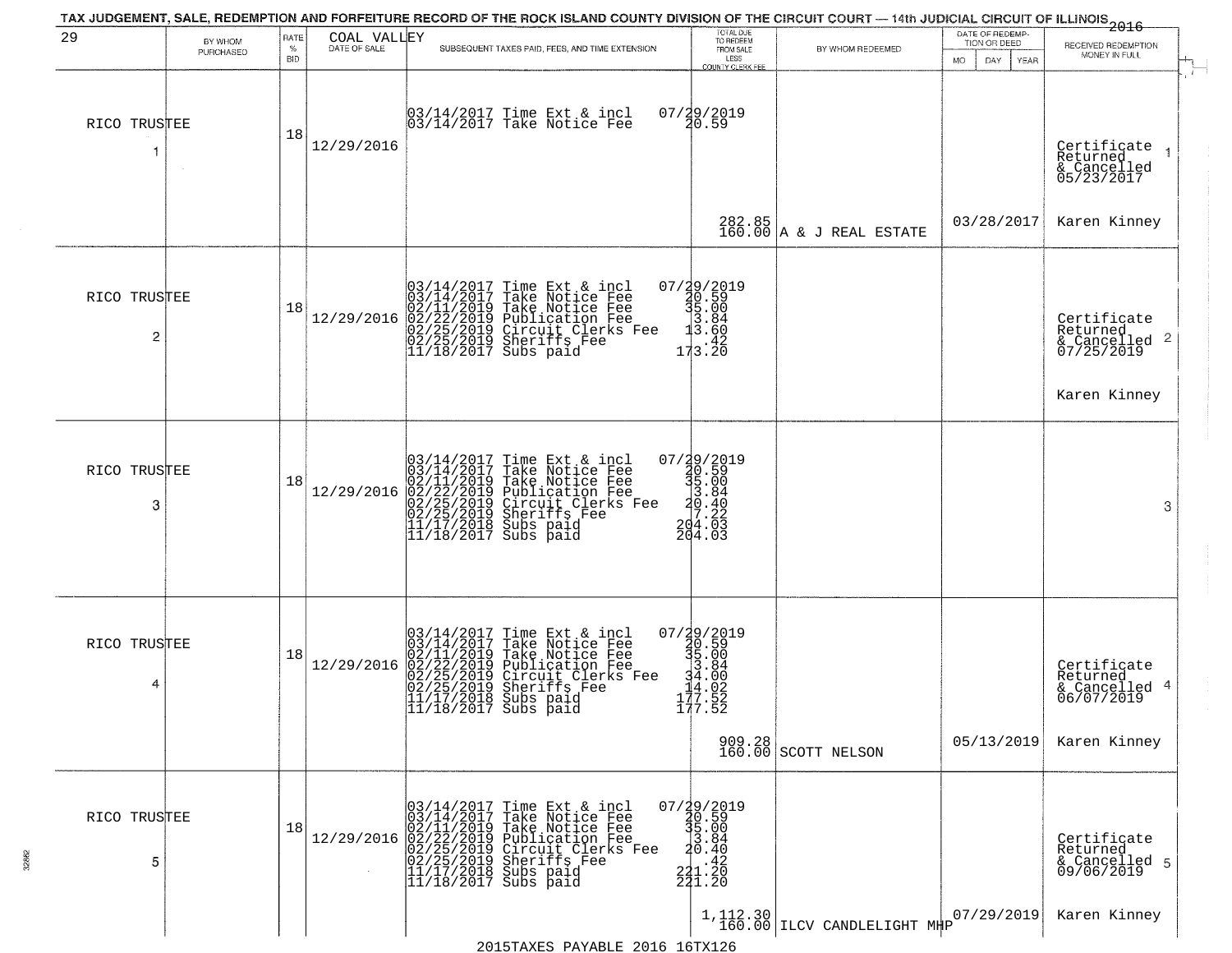|         | INTEREST PAYMENT FUND<br><b>INDEMNITY FUND</b> | $\begin{array}{c} \text{CERTIFICATE} \\ \text{NO.} \end{array}$ | AMOUNT<br>FOR WHICH<br><b>JUDGEMENT</b> | TOTAL BACK<br>TAX PENALTY<br>AND COSTS | BACK TAX<br>FORFEITED<br>INTEREST AND | BACK TAX<br>FORFEITED<br>PENALTY | A-BACK TAX<br>FORFEITED<br>PRIOR TO | COAL VALLEY                                                            | NAME AND ADDRESS<br>LEGAL DESCRIPTION<br>30<br>TAXPAYER NO.<br>PARCEL NO.<br>ACRES |
|---------|------------------------------------------------|-----------------------------------------------------------------|-----------------------------------------|----------------------------------------|---------------------------------------|----------------------------------|-------------------------------------|------------------------------------------------------------------------|------------------------------------------------------------------------------------|
|         | COST OF SALE                                   |                                                                 | IS ASKED                                | ACCRUED                                | COST ACCRUED                          | <b>ACCRUED</b>                   | 2015                                | TAX DUE<br>INT DUE<br>18T<br>1ST                                       | ASSESSED VALUATION FOR TAXES                                                       |
|         | 10.00                                          |                                                                 |                                         |                                        |                                       | 152.00                           | 93.51                               | 2ND<br>2ND<br>3RD<br>3RD                                               | SPRATTE STEVE<br>121 W 10TH ST<br>COAL VALLEY IL                                   |
|         | 20.00                                          | 1377                                                            |                                         | 981.63                                 | 440.00                                |                                  |                                     | 4TH<br>4TH                                                             | MOBILE HOME PROPERTY<br>CANDLELIGHT                                                |
|         | 4.00                                           |                                                                 |                                         |                                        |                                       |                                  | 296.12                              | <b>PUBLICATION COST</b><br>10.00<br>TOTAL DUE-TAXES, INT. COST         | $084 - 21 - 80$<br>12-03                                                           |
| 1035.63 | 10.00                                          |                                                                 | 991.63                                  |                                        |                                       |                                  |                                     | 10.00<br>1ST<br>1ST                                                    |                                                                                    |
|         | 10.00                                          |                                                                 |                                         |                                        |                                       |                                  |                                     | <del>79.20.100.0</del> 0<br>2ND<br>$\overline{3BD}$<br>3RD             | MCINTOSH KASSIDI<br>129 W 10TH ST<br>COAL VALLEY IL                                |
|         | 20.00                                          | 1378                                                            |                                         |                                        |                                       |                                  |                                     | 47H<br>4TH                                                             | $1/9/07*10/29/14*4/17/15*$<br>MOBILE HOME PROPERTY                                 |
|         | 4.00                                           |                                                                 |                                         |                                        |                                       |                                  |                                     | PUBLICATION COST<br>10.00                                              | $084 - 29 - 80$<br>12-03<br>1056.000                                               |
| 233.20  | 10.00                                          |                                                                 | 189.20                                  |                                        |                                       |                                  |                                     | TOTAL DUE-TAXES, INT. COST<br>189.20<br>1ST<br>ist.                    |                                                                                    |
|         | 10.00                                          |                                                                 |                                         |                                        |                                       |                                  |                                     | $73.50_{20}$ 00.00<br>2ND<br>3RD<br>3 <sub>BD</sub>                    | BERRY JUSTIN<br>123 W 12TH ST<br>COAL VALLEY IL                                    |
|         | 20.00                                          | 1379                                                            |                                         |                                        |                                       |                                  |                                     | 4TH<br>4TH                                                             | $10 - 16 - 98$<br>MOBILE HOME PROPERTY<br>CANDLELIGHT                              |
|         | 4.00                                           |                                                                 |                                         |                                        |                                       |                                  |                                     | <b>PUBLICATION COST</b><br>10.00<br>TOTAL OUE-TAXES, INT. COST         | $086 - 23 - 80$<br>12-03<br>980.000                                                |
| 227.50  | 10.00                                          |                                                                 | 183.50                                  |                                        |                                       |                                  |                                     | 183.50                                                                 |                                                                                    |
|         | 10.00                                          |                                                                 |                                         |                                        |                                       |                                  |                                     | <u> 100.00</u><br>54.90<br>2ND<br>$\overline{\text{MD}}$<br>3RD<br>3BD | DAVIS NICOLE<br>123 W 13TH ST<br>COAL VALLEY IL                                    |
|         | 20.00                                          | 1380                                                            |                                         |                                        |                                       |                                  |                                     | 4TH<br>4TH                                                             | MOBILE HOME PROPERTY<br>CANDLELIGHT                                                |
|         | 4.00                                           |                                                                 |                                         |                                        |                                       |                                  |                                     | PUBLICATION COST<br>10.00<br>TOTAL DUE-TAXES, INT. COST                | $087 - 23 - 80$<br>12-03<br>732.000                                                |
| 208.90  | 10.00                                          |                                                                 | 164.90                                  |                                        |                                       |                                  |                                     | 164.90<br>1ST<br>1ST                                                   |                                                                                    |
|         | 10.00                                          |                                                                 |                                         |                                        |                                       |                                  |                                     | 50.40100.00<br>2ND<br>2ND                                              | BURNS S/HUPTON-DESMET R<br>127 W 13TH ST<br>COAL VALLEY IL                         |
|         | 20.00                                          | 1381                                                            |                                         |                                        |                                       |                                  |                                     | 3 <sub>RD</sub><br>3RD<br>4TH<br>4TH                                   | 3/16/10 12/16/2013<br>MOBILE HOME PROPERTY<br>CANDLELIGHT                          |
|         | 4.00                                           |                                                                 |                                         |                                        |                                       |                                  |                                     | PUBLICATION COST<br>10.00                                              | $087 - 27 - 80$<br>12-03<br>672.000                                                |
|         |                                                |                                                                 |                                         |                                        |                                       |                                  |                                     | TOTAL DUE-TAXES, INT. COST                                             |                                                                                    |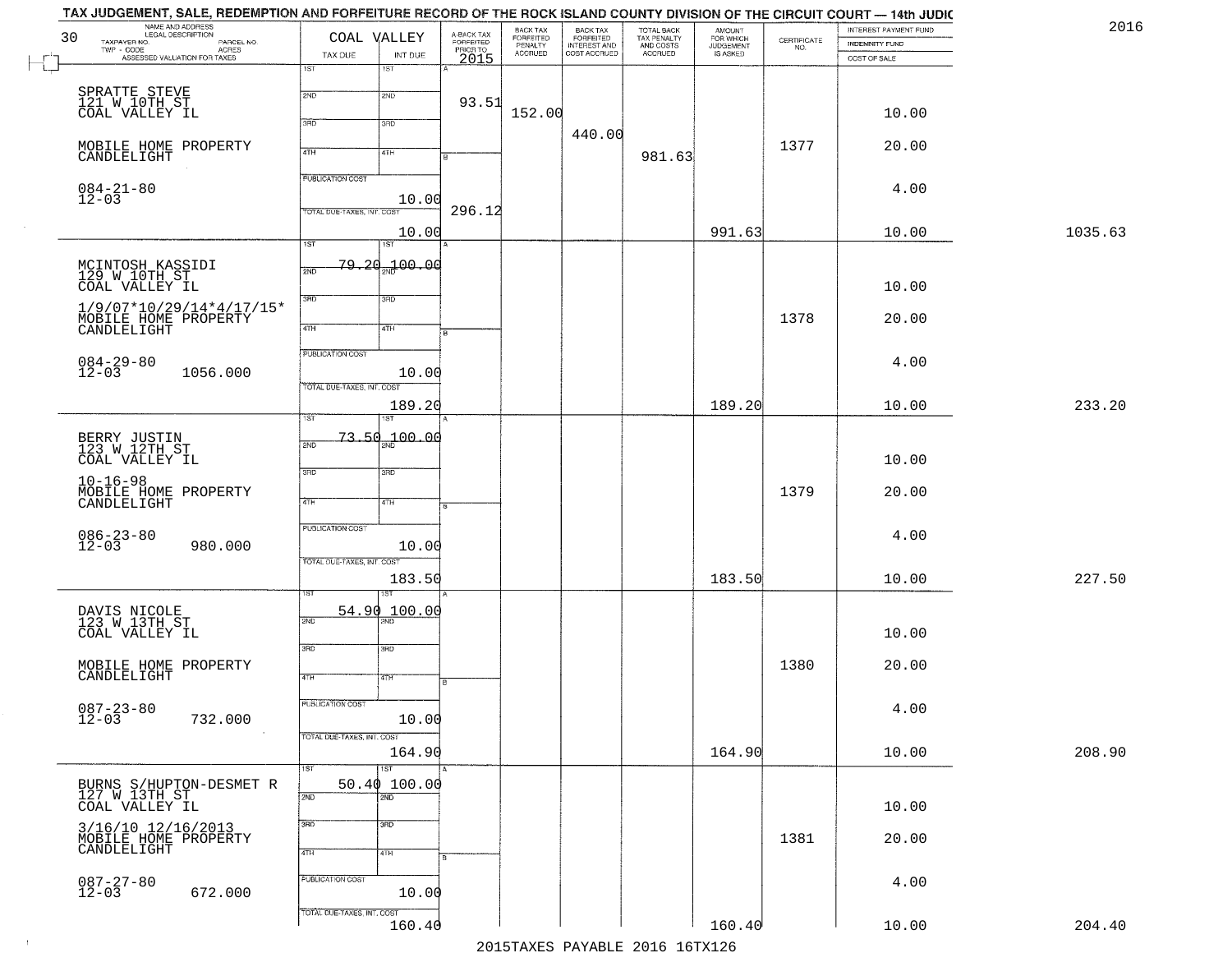| 30                             | BY WHOM   | RATE               | COAL VALLEY  | TAX JUDGEMENT, SALE, REDEMPTION AND FORFEITURE RECORD OF THE ROCK ISLAND COUNTY DIVISION OF THE CIRCUIT COURT — 14th JUDICIAL CIRCUIT OF ILLINOIS 2016 | TOTAL DUE<br>TO REDEEM<br>FROM SALE       |                              | DATE OF REDEMP-<br>TION OR DEED |                                                                         |
|--------------------------------|-----------|--------------------|--------------|--------------------------------------------------------------------------------------------------------------------------------------------------------|-------------------------------------------|------------------------------|---------------------------------|-------------------------------------------------------------------------|
|                                | PURCHASED | $\%$<br><b>BID</b> | DATE OF SALE | SUBSEQUENT TAXES PAID, FEES, AND TIME EXTENSION                                                                                                        | LESS<br>COUNTY CLERK FEE                  | BY WHOM REDEEMED             | MO.<br>DAY.<br>YEAR             | RECEIVED REDEMPTION<br>MONEY IN FULL                                    |
| RICO TRUSTEE                   |           | 18                 | 12/29/2016   | 03/14/2017 Time Ext & incl<br>03/14/2017 Take Notice Fee<br>11/18/2017 Subs paid                                                                       | 07/29/2019<br>20.59<br>1,541.41           |                              |                                 | Certificate<br>Returned<br>& Cancelled<br>09/06/2019                    |
|                                |           |                    |              |                                                                                                                                                        |                                           |                              |                                 | Karen Kinney                                                            |
| RICO TRUSTEE<br>$\overline{c}$ |           | 18                 |              | $[03/14/2017 \tTime Ext & incl \\ 03/14/2017 \tTake Notice Free \\ 11/17/2018 Subs paid \\ 12/29/2016 \t[11/18/2017 Subs paid]$                        | $07/29/2019$<br>20.59<br>200.20<br>209.20 |                              |                                 | Certificate<br>Returned<br>& Cancelled 2<br>03/07/2019                  |
|                                |           |                    |              |                                                                                                                                                        |                                           | $915.40$ LLCV CANDLE MHP LLC | 12/10/2018                      | Karen Kinney                                                            |
| RICO TRUSTEE<br>3              |           | 18                 | 12/29/2016   | 03/14/2017 Time Ext & incl<br>03/14/2017 Take Notice Fee                                                                                               | 07/29/2019<br>20.59                       |                              |                                 | Certificate<br>Returned<br>3<br>& Cancelled<br>05/23/2017               |
|                                |           |                    |              |                                                                                                                                                        |                                           | $289.04$ A & J REAL ESTATE   | 03/28/2017                      | Karen Kinney                                                            |
| RICO TRUSTEE<br>4              |           | 18                 | 12/29/2016   | 03/14/2017 Time Ext & incl<br>03/14/2017 Take Notice Fee<br>11/18/2017 Subs paid                                                                       | $07/29/2019$<br>$184.90$                  |                              |                                 | SALE IN ERROR<br>Certificate<br>Returned<br>& Cancelled 4<br>08/14/2018 |
|                                |           |                    |              |                                                                                                                                                        |                                           |                              |                                 | Karen Kinney                                                            |
| RICO TRUSTEE<br>5              |           | 18                 | 12/29/2016   | 03/14/2017 Time Ext & incl<br>03/14/2017 Take Notice Fee<br>11/18/2017 Subs paid                                                                       | $07/\frac{29}{20.59}$<br>180.40           |                              |                                 | Certificate<br>Returned<br>& Cancelled 5<br>03/07/2019                  |
|                                |           |                    |              |                                                                                                                                                        |                                           | 632.65<br>160.00 TREVER GRAY | 01/22/2019                      | Karen Kinney                                                            |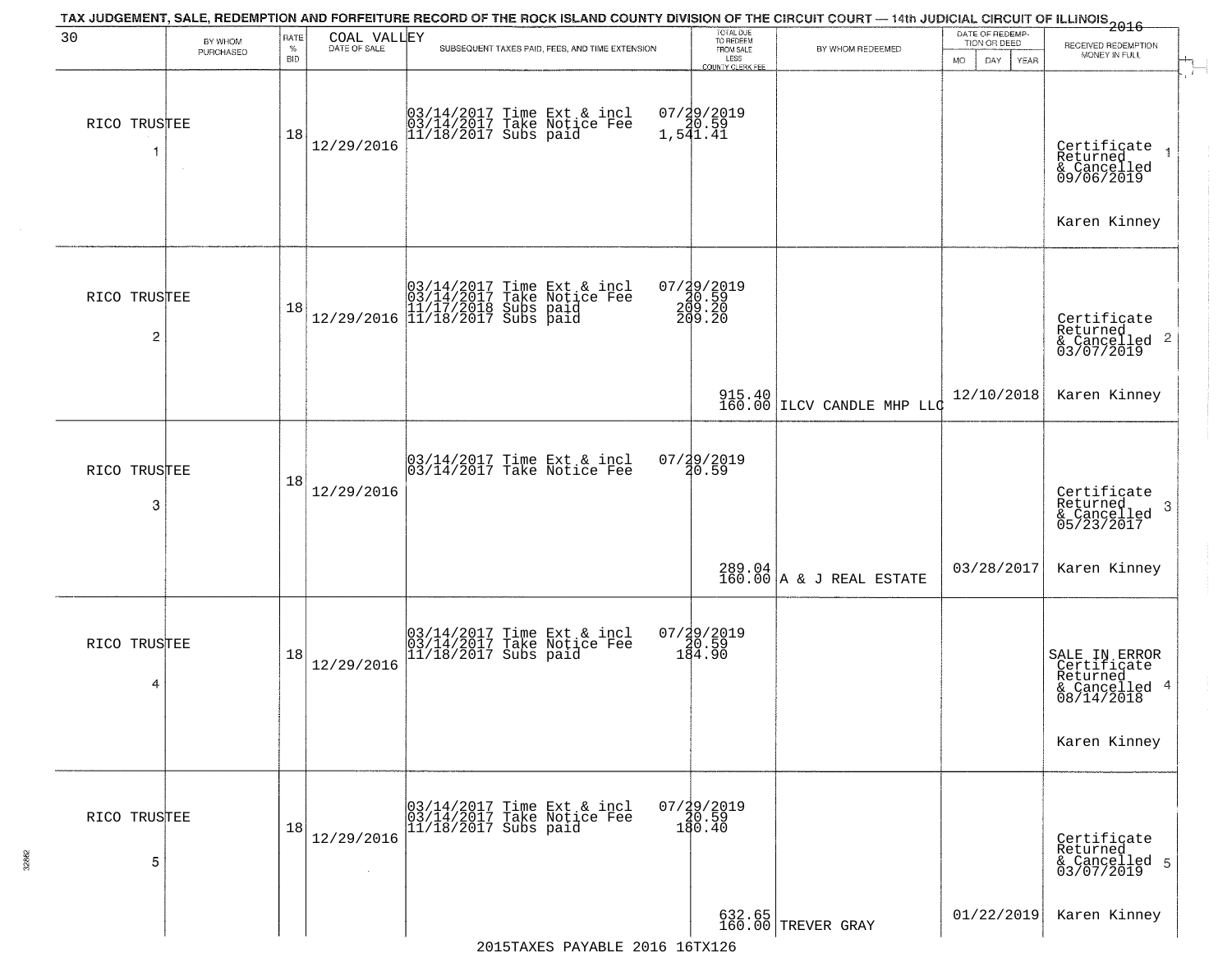|        | INTEREST PAYMENT FUND |                                                                 | AMOUNT<br>FOR WHICH<br>JUDGEMENT | TOTAL BACK<br>TAX PENALTY<br>AND COSTS | BACK TAX<br>FORFEITED<br>INTEREST AND | BACK TAX<br>FORFEITED<br>PENALTY |                                             | COAL VALLEY                       |                            | LEGAL DESCRIPTION<br>TAXPAYER NO.                                                                                    | 31 |
|--------|-----------------------|-----------------------------------------------------------------|----------------------------------|----------------------------------------|---------------------------------------|----------------------------------|---------------------------------------------|-----------------------------------|----------------------------|----------------------------------------------------------------------------------------------------------------------|----|
|        | <b>INDEMNITY FUND</b> | $\begin{array}{c} \text{CERTIFICATE} \\ \text{NO.} \end{array}$ | IS ASKED                         | ACCRUED                                | COST ACCRUED                          | <b>ACCRUED</b>                   | A-BACK TAX<br>FORFEITED<br>PRIOR TO<br>2015 | INT DUE                           | TAX DUE                    | LEGAL DESCRIPTION<br>- CODE ACRES<br>- CODE ACRES<br>- ASSESSED VALUATION FOR TAXES<br>$\textsf{TWP} \textsf{-CODE}$ |    |
|        | COST OF SALE          |                                                                 |                                  |                                        |                                       |                                  |                                             | 18T                               | 1ST                        |                                                                                                                      |    |
|        |                       |                                                                 |                                  |                                        |                                       |                                  |                                             |                                   |                            |                                                                                                                      |    |
|        |                       |                                                                 |                                  |                                        |                                       |                                  |                                             | $43.20$ and $00.00$               | 2ND                        | MUNSTEDT ALESHA<br>138 W.13TH.ST                                                                                     |    |
|        | 10.00                 |                                                                 |                                  |                                        |                                       |                                  |                                             | 3RD                               | 370                        | COAL VALLEY IL                                                                                                       |    |
|        |                       |                                                                 |                                  |                                        |                                       |                                  |                                             |                                   |                            | $11/18/10*8/12/15*$                                                                                                  |    |
|        | 20.00                 | 1382                                                            |                                  |                                        |                                       |                                  |                                             | 4TH                               | 4TH                        | MOBILE HOME PROPERTY<br>CANDLELIGHT                                                                                  |    |
|        |                       |                                                                 |                                  |                                        |                                       |                                  |                                             |                                   |                            |                                                                                                                      |    |
|        | 4.00                  |                                                                 |                                  |                                        |                                       |                                  |                                             |                                   | <b>PUBLICATION COST</b>    |                                                                                                                      |    |
|        |                       |                                                                 |                                  |                                        |                                       |                                  |                                             | 10.00                             |                            | 087-38-80<br>12-03<br>576.000                                                                                        |    |
|        |                       |                                                                 |                                  |                                        |                                       |                                  |                                             |                                   | TOTAL DUE-TAXES, INT. COST |                                                                                                                      |    |
| 197.20 | 10.00                 |                                                                 | 153.20                           |                                        |                                       |                                  |                                             | 153.20                            |                            |                                                                                                                      |    |
|        |                       |                                                                 |                                  |                                        |                                       |                                  |                                             | 1ST                               | 1ST                        |                                                                                                                      |    |
|        |                       |                                                                 |                                  |                                        |                                       |                                  |                                             | 50.40 <sub>37</sub> 00.00         | 2ND                        | ZAMBRANO NICOLE<br>121 W 14TH ST                                                                                     |    |
|        | 10.00                 |                                                                 |                                  |                                        |                                       |                                  |                                             |                                   |                            | COAL VALLEY IL                                                                                                       |    |
|        |                       |                                                                 |                                  |                                        |                                       |                                  |                                             | 3RD                               | 3RD                        | $6/20/08*10/28/10*5/1/14$                                                                                            |    |
|        | 20.00                 | 1383                                                            |                                  |                                        |                                       |                                  |                                             | 4TH                               | $\sqrt{4}$                 | MOBILE HOME PROPERTY                                                                                                 |    |
|        |                       |                                                                 |                                  |                                        |                                       |                                  | $\overline{B}$                              |                                   |                            |                                                                                                                      |    |
|        | 4.00                  |                                                                 |                                  |                                        |                                       |                                  |                                             |                                   | PUBLICATION COST           |                                                                                                                      |    |
|        |                       |                                                                 |                                  |                                        |                                       |                                  |                                             | 10.00                             |                            | $088 - 21 - 80$<br>12-03<br>672.000                                                                                  |    |
|        |                       |                                                                 |                                  |                                        |                                       |                                  |                                             |                                   | TOTAL DUE-TAXES, INT. COST |                                                                                                                      |    |
| 204.40 | 10.00                 |                                                                 | 160.40                           |                                        |                                       |                                  |                                             | 160.40                            |                            |                                                                                                                      |    |
|        |                       |                                                                 |                                  |                                        |                                       |                                  |                                             |                                   | īst                        |                                                                                                                      |    |
|        |                       |                                                                 |                                  |                                        |                                       |                                  |                                             | 700.00                            | 73.50<br>2ND               | WEBER LUCAS<br>128 W 14TH ST                                                                                         |    |
|        | 10.00                 |                                                                 |                                  |                                        |                                       |                                  |                                             |                                   |                            | COAL VALLEY IL                                                                                                       |    |
|        |                       |                                                                 |                                  |                                        |                                       |                                  |                                             | 3 <sub>BD</sub>                   | 3 <sub>BD</sub>            | $6/18/08*9/21/10*12/26/13$                                                                                           |    |
|        | 20.00                 | 1384                                                            |                                  |                                        |                                       |                                  |                                             | 4TH                               | 4TH                        | MOBILE HOME PROPERTY<br>CANDLELIGHT                                                                                  |    |
|        |                       |                                                                 |                                  |                                        |                                       |                                  |                                             |                                   |                            |                                                                                                                      |    |
|        | 4.00                  |                                                                 |                                  |                                        |                                       |                                  |                                             |                                   | PUBLICATION COST           |                                                                                                                      |    |
|        |                       |                                                                 |                                  |                                        |                                       |                                  |                                             | 10.00                             |                            | $088 - 28 - 80$<br>12-03<br>980.000                                                                                  |    |
|        |                       |                                                                 |                                  |                                        |                                       |                                  |                                             |                                   | TOTAL OUE-TAXES, INT. COST |                                                                                                                      |    |
| 227.50 | 10.00                 |                                                                 | 183.50                           |                                        |                                       |                                  |                                             | 183.50                            |                            |                                                                                                                      |    |
|        |                       |                                                                 |                                  |                                        |                                       |                                  |                                             |                                   |                            |                                                                                                                      |    |
|        |                       |                                                                 |                                  |                                        |                                       |                                  |                                             | 100.00                            | 55.44<br>2ND               | CARAS AMPIE<br>134 W 14TH ST                                                                                         |    |
|        | 10.00                 |                                                                 |                                  |                                        |                                       |                                  |                                             |                                   |                            | COAL VALLEY IL                                                                                                       |    |
|        |                       |                                                                 |                                  |                                        |                                       |                                  |                                             | 3BD                               | 3RD                        |                                                                                                                      |    |
|        | 20.00                 | 1385                                                            |                                  |                                        |                                       |                                  |                                             | वाम                               | 4TH                        | MOBILE HOME PROPERTY<br>CANDLELIGHT                                                                                  |    |
|        |                       |                                                                 |                                  |                                        |                                       |                                  | в.                                          |                                   |                            |                                                                                                                      |    |
|        | 4.00                  |                                                                 |                                  |                                        |                                       |                                  |                                             |                                   | PUBLICATION COST           | $088 - 34 - 80$<br>12-03                                                                                             |    |
|        |                       |                                                                 |                                  |                                        |                                       |                                  |                                             | 10.00                             |                            | 924.000                                                                                                              |    |
|        |                       |                                                                 |                                  |                                        |                                       |                                  |                                             |                                   | TOTAL DUE-TAXES, INT. COST |                                                                                                                      |    |
| 209.44 | 10.00                 |                                                                 | 165.44                           |                                        |                                       |                                  |                                             | 165.44<br>$\overline{\text{1ST}}$ |                            |                                                                                                                      |    |
|        |                       |                                                                 |                                  |                                        |                                       |                                  |                                             | 50.40100.00                       | 1ST                        | MILLENDER BRITTANY                                                                                                   |    |
|        |                       |                                                                 |                                  |                                        |                                       |                                  |                                             | 2ND                               | 2ND                        | 120 W 15TH ST                                                                                                        |    |
|        | 10.00                 |                                                                 |                                  |                                        |                                       |                                  |                                             |                                   |                            | COAL VALLEY IL                                                                                                       |    |
|        |                       | 1386                                                            |                                  |                                        |                                       |                                  |                                             | 3HD                               | 3BD                        | 8/6/08*03/12/13*4/4/13*4/<br>MOBILE HOME PROPERTY                                                                    |    |
|        | 20.00                 |                                                                 |                                  |                                        |                                       |                                  |                                             | 4TH                               | 4TH                        | CANDLELIGHT                                                                                                          |    |
|        |                       |                                                                 |                                  |                                        |                                       |                                  |                                             |                                   |                            |                                                                                                                      |    |
|        | 4.00                  |                                                                 |                                  |                                        |                                       |                                  |                                             |                                   | PUBLICATION COST           | $089 - 20 - 80$<br>12-03                                                                                             |    |
|        |                       |                                                                 |                                  |                                        |                                       |                                  |                                             | 10.00                             |                            | 672.000                                                                                                              |    |
|        |                       |                                                                 |                                  |                                        |                                       |                                  |                                             |                                   | TOTAL DUE-TAXES, INT. COST |                                                                                                                      |    |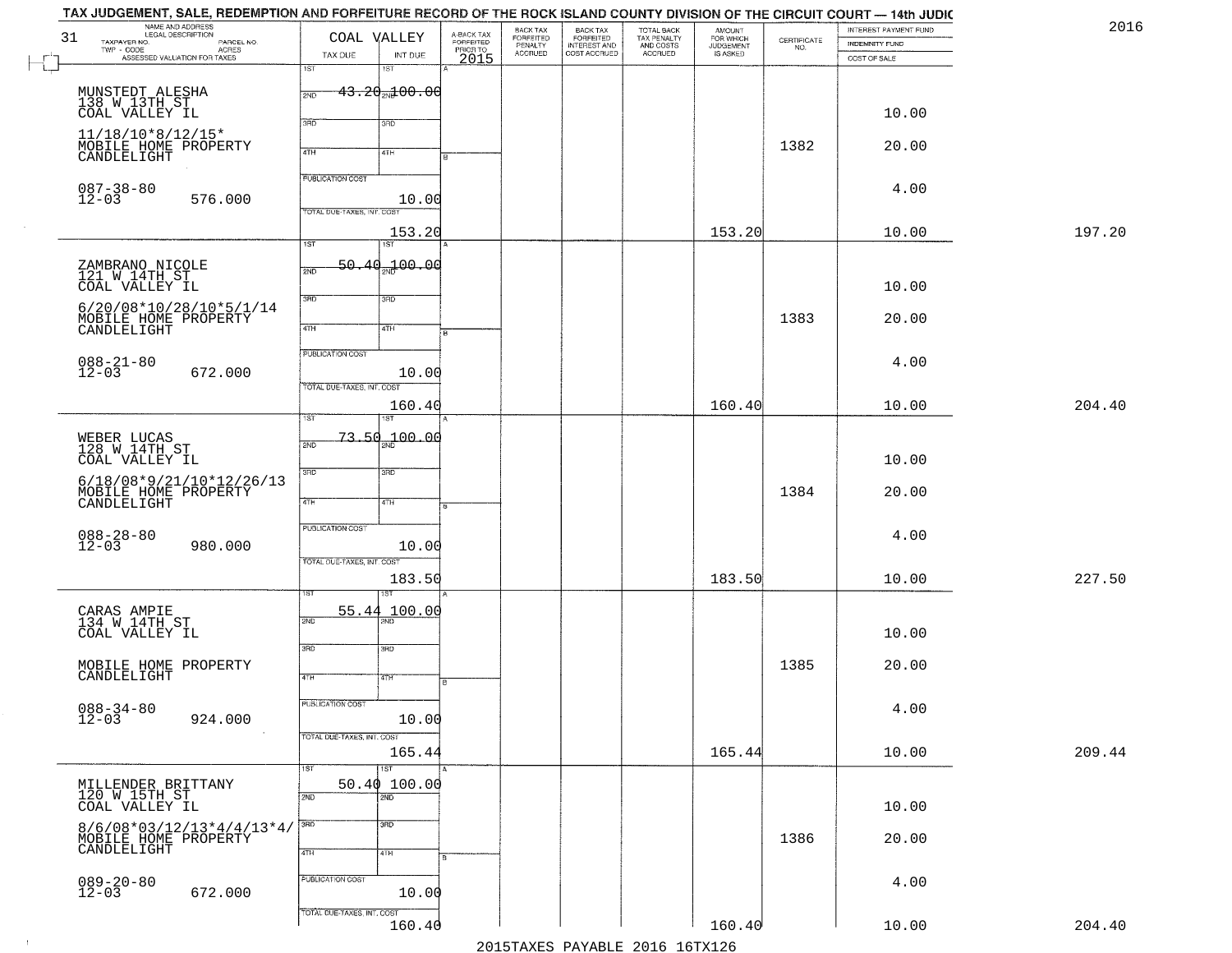| 31                | BY WHOM   | RATE               | COAL VALLEY |                        | TAX JUDGEMENT, SALE, REDEMPTION AND FORFEITURE RECORD OF THE ROCK ISLAND COUNTY DIVISION OF THE CIRCUIT COURT — 14th JUDICIAL CIRCUIT OF ILLINOIS 2016                                                                                     | TOTAL DUE<br>TO REDEEM                                                             |                                       | DATE OF REDEMP<br>TION OR DEED |                                                                       |
|-------------------|-----------|--------------------|-------------|------------------------|--------------------------------------------------------------------------------------------------------------------------------------------------------------------------------------------------------------------------------------------|------------------------------------------------------------------------------------|---------------------------------------|--------------------------------|-----------------------------------------------------------------------|
|                   | PURCHASED | $\%$<br><b>BID</b> |             |                        | SUBSEQUENT TAXES PAID, FEES, AND TIME EXTENSION                                                                                                                                                                                            | FROM SALE<br>LESS<br><b>COUNTY CLERK FEE</b>                                       | BY WHOM REDEEMED                      | DAY.<br>MO.<br>YEAR            | RECEIVED REDEMPTION<br>MONEY IN FULL                                  |
| RICO TRUSTEE<br>1 |           | 18                 | 12/29/2016  |                        | 03/14/2017 Time Ext & incl<br>03/14/2017 Take Notice Fee<br>11/18/2017 Subs paid                                                                                                                                                           | 07/29/2019<br>140.59<br>173.20                                                     |                                       |                                | Certificate<br>Returned<br>& Cancelled<br>08/14/2018<br>Karen Kinney  |
|                   |           |                    |             |                        |                                                                                                                                                                                                                                            |                                                                                    |                                       |                                |                                                                       |
| RICO TRUSTEE<br>2 |           | 18                 | 12/29/2016  |                        | $03/14/2017$ Time Ext & incl<br>$03/14/2017$ Take Notice Fee<br>$02/11/2019$ Take Notice Fee<br>$02/22/2019$ Publication Fee<br>$02/25/2019$ Sheriffs Fee<br>$02/25/2019$ Sheriffs Fee<br>$11/17/2018$ Subs paid<br>$11/18/2017$ Subs paid | 07/29/2019<br>30.59<br>35.00<br>3.84<br>3.84<br>$\frac{3}{42}$<br>180.40<br>180.40 |                                       |                                | Certificate<br>Returned<br>$\frac{12}{6}$ Cancelled 2<br>09/06/2019   |
|                   |           |                    |             |                        |                                                                                                                                                                                                                                            |                                                                                    | 931.15<br>160.00 ILCV CANDLELIGHT MHP | 07/19/2019                     | Karen Kinney                                                          |
| RICO TRUSTEE<br>3 |           | 18                 | 12/29/2016  |                        | 03/14/2017 Time Ext & incl<br>03/14/2017 Take Notice Fee<br>11/18/2017 Subs paid                                                                                                                                                           | $07/29/2019$<br>20.59<br>203.50                                                    |                                       |                                | Certificate<br>Returned<br>3<br>$\frac{1}{2}$ Cancelled<br>08/14/2018 |
|                   |           |                    |             |                        |                                                                                                                                                                                                                                            |                                                                                    |                                       |                                | Karen Kinney                                                          |
| RICO TRUSTEE<br>4 |           | 18                 | 12/29/2016  |                        | $03/14/2017$ Time Ext & incl<br>03/14/2017 Take Notice Fee<br>02/11/2019 Take Notice Fee<br>02/22/2019 Publication Fee<br>02/25/2019 Circuit Clerks Fee<br>02/25/2019 Sheriffs Fee<br>11/18/2017 Subs paid                                 | 07/29/2019<br>30.59<br>31.004<br>34.80<br>2<br>41.22<br>195.44                     |                                       |                                | Certificate<br>Returned<br>& Cancelled 4<br>07/25/2019                |
|                   |           |                    |             |                        |                                                                                                                                                                                                                                            |                                                                                    |                                       |                                | Karen Kinney                                                          |
| RICO TRUSTEE<br>5 |           | 18                 | 12/29/2016  | $11/18/2017$ Subs paid | 03/14/2017 Time Ext & incl<br>03/14/2017 Take Notice Fee                                                                                                                                                                                   | $07/29/2019$<br>$40.59$<br>180.40                                                  |                                       |                                | Certificate<br>Returned<br>& Cancelled 5<br>08/14/2018                |
|                   |           |                    |             |                        | 2015TAXES PAYABLE 2016 16TX126                                                                                                                                                                                                             |                                                                                    |                                       |                                | Karen Kinney                                                          |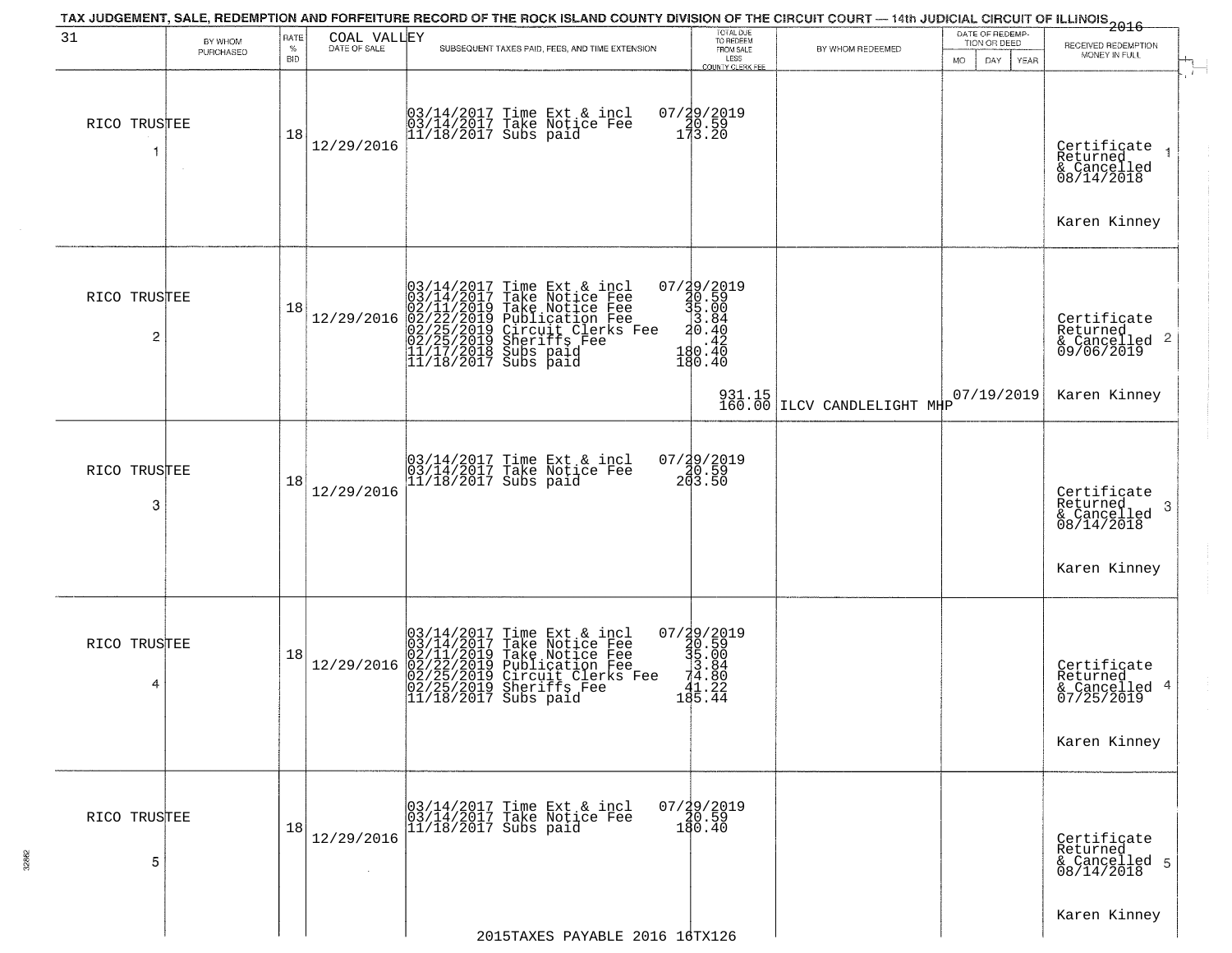| TAX JUDGEMENT, SALE, REDEMPTION AND FORFEITURE RECORD OF THE ROCK ISLAND COUNTY DIVISION OF THE CIRCUIT COURT — 14th JUDIC<br>NAME AND ADDRESS<br>LEGAL DESCRIPTION<br>32 | COAL VALLEY                                                      |                                             | BACK TAX                        |                                                       |                                                   | <b>AMOUNT</b>                      |                                                                 | INTEREST PAYMENT FUND          | 2016   |
|---------------------------------------------------------------------------------------------------------------------------------------------------------------------------|------------------------------------------------------------------|---------------------------------------------|---------------------------------|-------------------------------------------------------|---------------------------------------------------|------------------------------------|-----------------------------------------------------------------|--------------------------------|--------|
| TAXPAYER NO.<br>PARCEL NO.<br>TWP - CODE<br>ASSESSED VALUATION FOR TAXES                                                                                                  | TAX DUE<br>INT DUE<br>1ST<br>1ST                                 | A-BACK TAX<br>FORFEITED<br>PRIOR TO<br>2015 | FORFEITED<br>PENALTY<br>ACCRUED | BACK TAX<br>FORFEITED<br>INTEREST AND<br>COST ACCRUED | TOTAL BACK<br>TAX PENALTY<br>AND COSTS<br>ACCRUED | FOR WHICH<br>JUDGEMENT<br>IS ASKED | $\begin{array}{c} \text{CERTIFICATE} \\ \text{NO.} \end{array}$ | INDEMNITY FUND<br>COST OF SALE |        |
| YOUNG JOSEPH<br>119 W 16TH ST                                                                                                                                             | $50.40$ and $00.00$<br>2ND                                       |                                             |                                 |                                                       |                                                   |                                    |                                                                 |                                |        |
| COAL VALLEY IL<br>$5/30/02$ * 7/16/                                                                                                                                       | 3RD<br>3RD                                                       |                                             |                                 |                                                       |                                                   |                                    |                                                                 | 10.00                          |        |
| MOBILE HOME PROPERTY<br>CANDLELIGHT                                                                                                                                       | 4TH<br>4TH                                                       |                                             |                                 |                                                       |                                                   |                                    | 1387                                                            | 20.00                          |        |
| $090 - 19 - 80$<br>$12 - 03$<br>672.000                                                                                                                                   | <b>PUBLICATION COST</b>                                          | 10.00                                       |                                 |                                                       |                                                   |                                    |                                                                 | 4.00                           |        |
|                                                                                                                                                                           | TOTAL DUE-TAXES, INT. COST<br>160.40<br>$\overline{1ST}$<br>1ST  |                                             |                                 |                                                       |                                                   | 160.40                             |                                                                 | 10.00                          | 204.40 |
| GATLIN RON<br>124 W 16TH ST<br>COAL VALLEY IL                                                                                                                             | 64.05.100.00<br>2ND                                              |                                             |                                 |                                                       |                                                   |                                    |                                                                 | 10.00                          |        |
| $9/9/11*8/12/15*$<br>MOBILE HOME PROPERTY<br>CANDLELIGHT                                                                                                                  | 3BD<br>3RD<br>47H<br>4TH                                         |                                             |                                 |                                                       |                                                   |                                    | 1388                                                            | 20.00                          |        |
| $090 - 24 - 80$<br>12-03<br>854.000                                                                                                                                       | <b>PUBLICATION COST</b>                                          | 10.00                                       |                                 |                                                       |                                                   |                                    |                                                                 | 4.00                           |        |
|                                                                                                                                                                           | TOTAL DUE-TAXES, INT. COST<br>174.05<br>ist                      |                                             |                                 |                                                       |                                                   | 174.05                             |                                                                 | 10.00                          | 218.05 |
| PONCE JUAN<br>123 W 17TH ST<br>COAL VALLEY IL                                                                                                                             | 69.30 <sub>an</sub> 100.00<br>2ND                                |                                             |                                 |                                                       |                                                   |                                    |                                                                 | 10.00                          |        |
| $3/26/12*3/20/14$<br>MOBILE HOME PROPERTY<br>CANDLELIGHT                                                                                                                  | 3RD<br>3 <sub>3</sub><br>4TH<br>4TH                              |                                             |                                 |                                                       |                                                   |                                    | 1389                                                            | 20.00                          |        |
| $091 - 23 - 80$<br>$12 - 03$<br>924.000                                                                                                                                   | <b>PUBLICATION COST</b>                                          | 10.00                                       |                                 |                                                       |                                                   |                                    |                                                                 | 4.00                           |        |
|                                                                                                                                                                           | TOTAL OUE-TAXES, INT. COST<br>179.30<br>ख़                       |                                             |                                 |                                                       |                                                   | 179.30                             |                                                                 | 10.00                          | 223.30 |
| REYES KRISTUFFER MT<br>1701 W 2ND AVE<br>COAL VALLEY IL                                                                                                                   | 71.25<br>100.00<br>2ND                                           |                                             |                                 |                                                       |                                                   |                                    |                                                                 | 10.00                          |        |
| $\begin{array}{c} 12/30/11*3/2/12*6/29/15*\\ {\tt MOBILE HOME PROPERTIES}\\ {\tt CANDLELIGHT} \end{array}$                                                                | 3BD<br>3BD<br>4TH<br>वाम                                         |                                             |                                 |                                                       |                                                   |                                    | 1390                                                            | 20.00                          |        |
| $096 - 01 - 80$<br>12-03<br>950.000                                                                                                                                       | PUBLICATION COST                                                 | 10.00                                       |                                 |                                                       |                                                   |                                    |                                                                 | 4.00                           |        |
|                                                                                                                                                                           | TOTAL DUE-TAXES, INT. COST<br>181.25<br>$\overline{1}$ ST<br>1ST |                                             |                                 |                                                       |                                                   | 181.25                             |                                                                 | 10.00                          | 225.25 |
| MADISON JAMES<br>1703 W 2ND AVE<br>COAL VALLEY IL                                                                                                                         | 60.53 100.00<br>$\overline{2ND}$<br>2ND                          |                                             |                                 |                                                       |                                                   |                                    |                                                                 | 10.00                          |        |
| 06/25/08 *11/19/08 1/17/2<br>MOBILE HOME PROPERTY                                                                                                                         | $\overline{3}$ RD<br>3RD<br>4TH<br>4TH                           |                                             |                                 |                                                       |                                                   |                                    | 1391                                                            | 20.00                          |        |
| $096 - 03 - 80$<br>12-03<br>807.000                                                                                                                                       | PUBLICATION COST                                                 | 10.00                                       |                                 |                                                       |                                                   |                                    |                                                                 | 4.00                           |        |
|                                                                                                                                                                           | TOTAL DUE-TAXES, INT. COST                                       | 170.53                                      |                                 |                                                       | 2015 TAVEC DAVADIE 2016 16 TV126                  | 170.53                             |                                                                 | 10.00                          | 214.53 |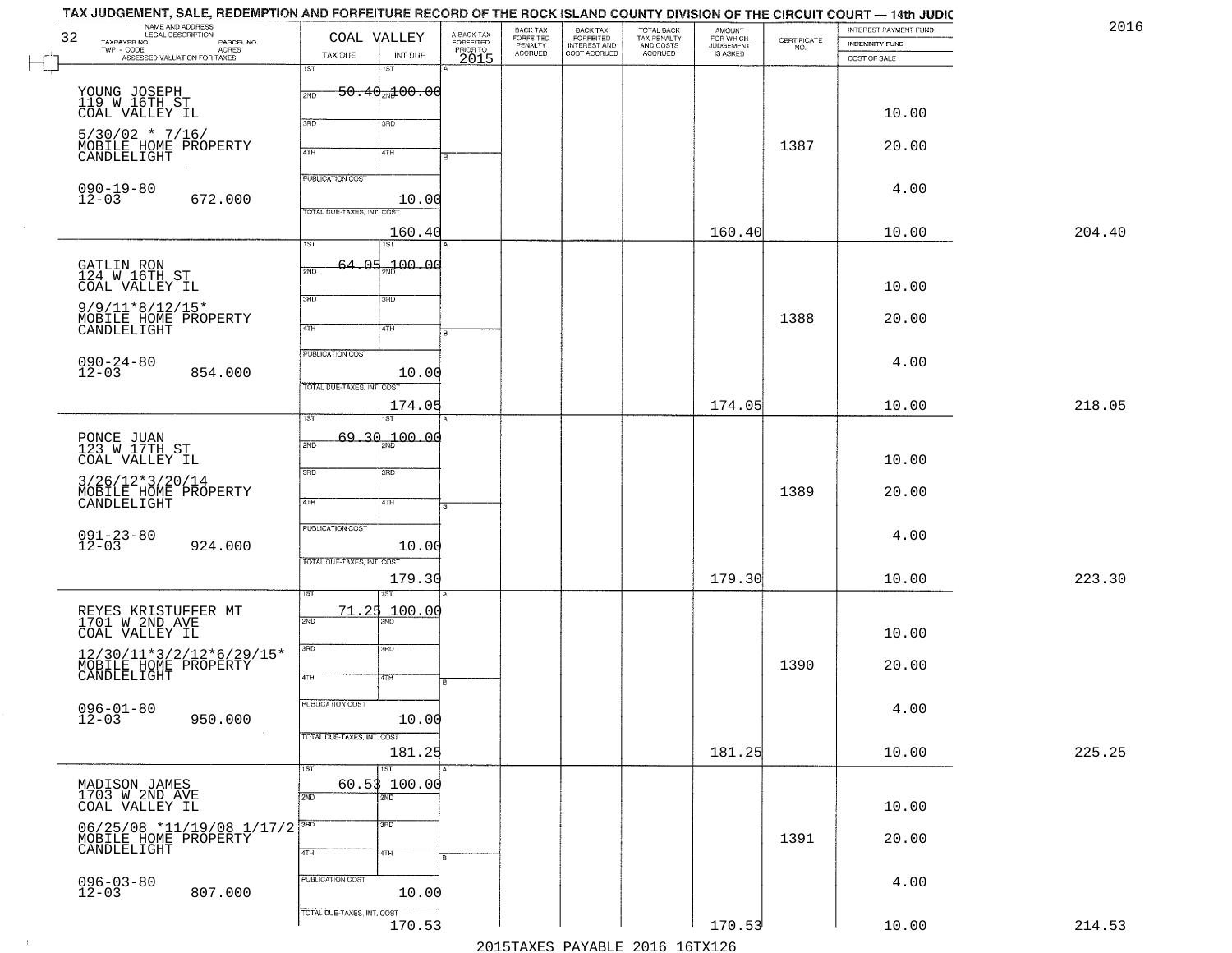| 32                             | BY WHOM<br>PURCHASED | <b>RATE</b><br>$\%$<br><b>BID</b> | COAL VALLEY<br>DATE OF SALE | SUBSEQUENT TAXES PAID, FEES, AND TIME EXTENSION                                                                                                                                                                                                                                                                                                                                                              | TOTAL DUE<br>TO REDEEM<br>FROM SALE<br>LESS                                                   | BY WHOM REDEEMED                  | DATE OF REDEMP-<br>TION OR DEED<br><b>MO</b><br>DAY<br>YEAR | $\frac{1}{2016}$<br>RECEIVED REDEMPTION<br>MONEY IN FULL                  |
|--------------------------------|----------------------|-----------------------------------|-----------------------------|--------------------------------------------------------------------------------------------------------------------------------------------------------------------------------------------------------------------------------------------------------------------------------------------------------------------------------------------------------------------------------------------------------------|-----------------------------------------------------------------------------------------------|-----------------------------------|-------------------------------------------------------------|---------------------------------------------------------------------------|
| RICO TRUSTEE                   |                      | 18                                |                             | $[03/14/2017 \text{ Time Ext & incl} \newline [03/14/2017 \text{ Take Notice Free} \newline 02/11/2019 \text{ Take Notice Free} \newline 02/11/2019 \text{ Public action Free} \newline 02/22/2019 \text{ Publication Free} \newline 02/25/2019 \text{ Sheriffs } \text{Free} \newline 02/25/2019 \text{ Sheriffs } \text{Free} \newline 11/17/2018 \text{ Subs paid} \newline 11/18/2017 \text{ Subs paid}$ | COUNTY CLERK FEE<br>07/29/2019<br>30.59<br>35.00<br>3.84<br>3.84<br>27.20<br>180.42<br>180.40 |                                   |                                                             | Certificate<br>Returned<br>& Cancelled<br>07/25/2019<br>Karen Kinney      |
| RICO TRUSTEE<br>$\overline{c}$ |                      | 18                                | 12/29/2016                  | 03/14/2017 Time Ext & incl<br>03/14/2017 Take Notice Fee                                                                                                                                                                                                                                                                                                                                                     | 07/29/2019<br>20.59                                                                           |                                   |                                                             | Certificate<br>Returned<br>$\frac{12241164}{6}$ Cancelled 2<br>05/23/2017 |
|                                |                      |                                   |                             |                                                                                                                                                                                                                                                                                                                                                                                                              |                                                                                               | 277.89<br>160.00 RON GATLIN       | 03/22/2017                                                  | Karen Kinney                                                              |
| RICO TRUSTEE<br>3              |                      | 18                                | 12/29/2016                  |                                                                                                                                                                                                                                                                                                                                                                                                              |                                                                                               |                                   |                                                             | Certificate<br>Returned<br>& Cancelled<br>05/23/2017<br>-3                |
|                                |                      |                                   |                             |                                                                                                                                                                                                                                                                                                                                                                                                              | 263.49<br>160.00                                                                              | <b>JUAN PONCE</b>                 | 03/01/2017                                                  | Karen Kinney                                                              |
| RICO TRUSTEE<br>4              |                      | 18                                | 12/29/2016                  | 03/14/2017 Time Ext & incl<br>03/14/2017 Take Notice Fee                                                                                                                                                                                                                                                                                                                                                     | $07/29/2019$<br>$20.59$                                                                       |                                   |                                                             | Certificate<br>Returned<br>& Cancelled 4<br>01/09/2018                    |
|                                |                      |                                   |                             |                                                                                                                                                                                                                                                                                                                                                                                                              |                                                                                               | 326.93<br>160.00 KRISTUFFER REYES | 12/12/2017                                                  | Karen Kinney                                                              |
| RICO TRUSTEE<br>5              |                      | 18                                | 12/29/2016                  | 03/14/2017 Time Ext & incl<br>03/14/2017 Take Notice Fee                                                                                                                                                                                                                                                                                                                                                     | $07/29/2019$<br>$20.59$                                                                       |                                   |                                                             | Certificate<br>Returned<br>& Cancelled 5<br>01/09/2018                    |
|                                |                      |                                   |                             | $201$ ETAVEC DAVADIE 2016 16TV126                                                                                                                                                                                                                                                                                                                                                                            |                                                                                               | 312.35<br>160.00 IRVING BAKER     | 12/21/2017                                                  | Karen Kinney                                                              |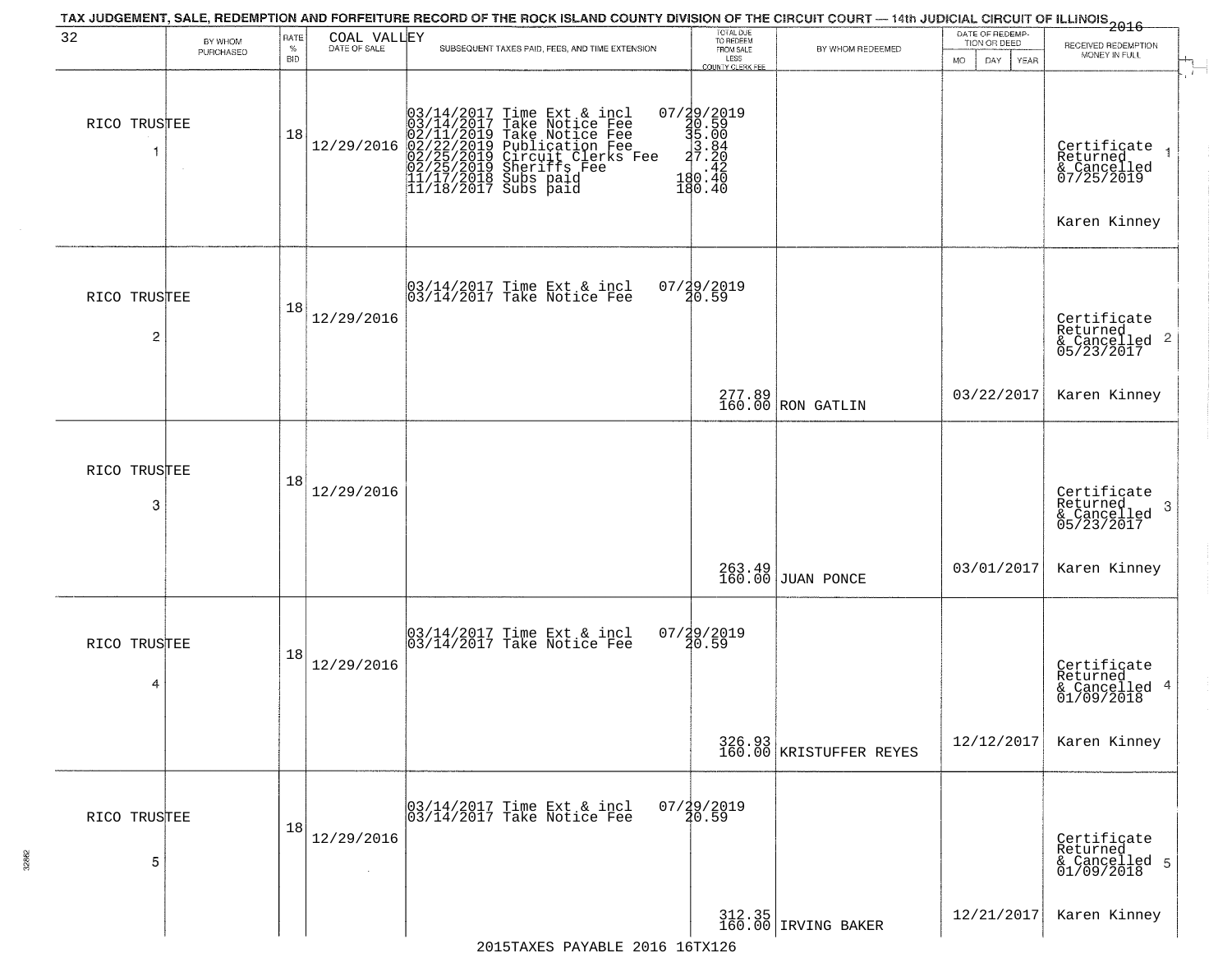## TAX JUDGEMENT, SALE, REDEMPTION AND FORFEITURE RECORD OF THE ROCK ISLAND COUNTY DIVISION OF THE CIRCUIT COURT - 14th JUDIC NAME AND ADDRESS<br>
TAXPAYER NO.<br>
TWP - CODE COAL DESCRIPTION<br>
TWP - CODE COAL ONCES<br>
TAX DUE INT DUE<br>
NOT ASSESSED VALUATION FOR TAXES<br>
TAX DUE INT DUE 2016BACK TAX<br>FORFEITED<br>INTEREST AND<br>COST ACCRUED TOTAL BACK<br>TAX PENALTY<br>AND COSTS AMOUNT<br>FOR WHICH<br>JUDGEMENT<br>IS ASKED BACK TAX INTEREST PAYMENT FUND FORFEITED<br>PENALTY<br>ACCRUED  $\begin{array}{c} \text{CEPTIFICATE} \\ \text{NO.} \end{array}$ INDEMNITY FUND ACRES INT DUE TAX DUE ACCRUED COST OF SALE 2015  $\Box$ गडा IST  $63.002100.00$ CAMPBELL TIMOTHY M  $\frac{200}{200}$ 1709 W 4TH AVE COAL VALLEY IL 10.00 5/10/96\*11/20/15\*<br>MOBILE HOME PROPERTY<br>CANDLELIGHT 1392 20.00 20.00 20.00 20.00 20.00 20.00 20.00 20.00 20.00 20.00 20.00 20.00 20.00 20.00 20.00 20.00 20.00 20 **PUBLICATION COST** 098-09-80<br>12-03 840.000 10.00 4.00 TOTAL DUE-TAXES INT COST 173.00 173.00 10.00 217.00 $\overline{1ST}$ ist  $2ND$ 12ND 3RD 3RD 4TH ৰিয়া **FUBLICATION COST** TOTAL DUE-TAXES, INT. COST TST ST  $2ND$ **SMD**  $3BD$ 3RD  $4TH$  $4TH$ PUBLICATION COST TOTAL OUE-TAXES, INT. COST 2ND **T2ND** 3RD tarao 4TH īΤH PUBLICATION COST TOTAL DUE-TAXES, INT. COST 1ST 1ST  $2ND$  $\frac{1}{2ND}$ 3RD 3RD 4TH 4TH **PUBLICATION COST** TOTAL DUE-TAXES, INT. COST 2015TAXES PAYABLE 2016 16TX126

 $\pm 1$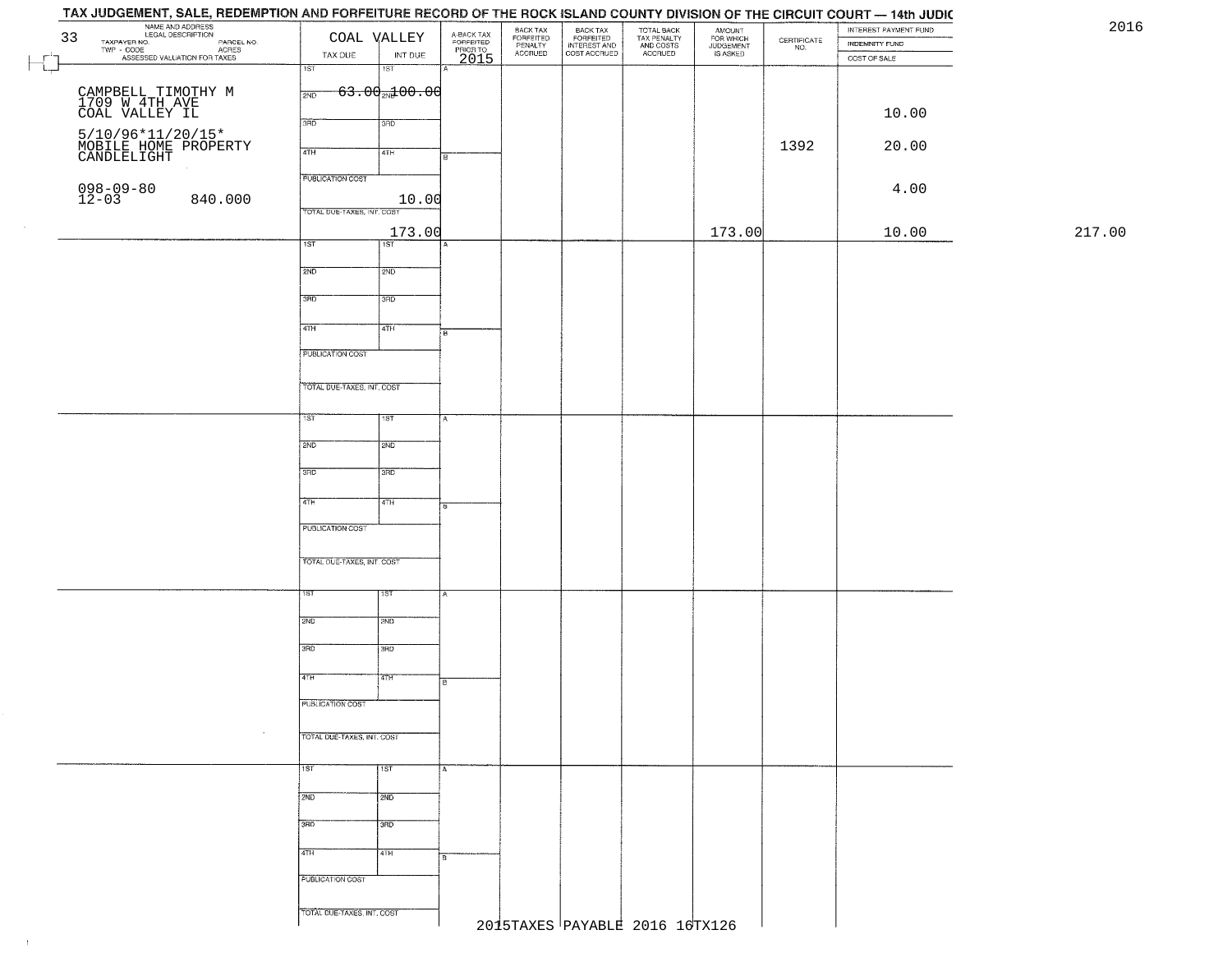| BY WHOM<br>PURCHASED | RATE<br>%<br><b>BID</b>       | COAL VALLEY | TAX JUDGEMENT, SALE, REDEMPTION AND FORFEITURE RECORD OF THE ROCK ISLAND COUNTY DIVISION OF THE CIRCUIT COURT — 14th JUDICIAL CIRCUIT OF ILLINOIS<br>2016 - The Contract of December 1999<br>SUBSEQUENT TAXES PAID, FEES, AND TIME EXTENSION | TOTAL DUE<br>TO REDEEM<br>FROM SALE                     | BY WHOM REDEEMED               | DATE OF REDEMP-<br>TION OR DEED |                                                                               |
|----------------------|-------------------------------|-------------|----------------------------------------------------------------------------------------------------------------------------------------------------------------------------------------------------------------------------------------------|---------------------------------------------------------|--------------------------------|---------------------------------|-------------------------------------------------------------------------------|
|                      |                               |             |                                                                                                                                                                                                                                              | LESS<br>COUNTY CLERK FEE                                |                                | <b>MO</b><br>DAY<br><b>YEAR</b> | RECEIVED REDEMPTION<br>MONEY IN FULL                                          |
| RICO TRUSTEE         |                               | 12/29/2016  | $03/14/2017$ Time Ext & incl<br>03/14/2017 Take Notice Fee<br>02/11/2019 Take Notice Fee<br>02/22/2019 Publication Fee<br>02/25/2019 Circuit Clerks Fee<br>02/25/2019 Sheriffs Fee<br>11/18/2017 Subs paid                                   | 07/29/2019<br>30.59<br>31.00<br>34.00<br>3.02<br>193.00 |                                |                                 | التها<br>Certificate<br>Returned<br>& Cancelled<br>07/25/2019<br>Karen Kinney |
|                      |                               |             |                                                                                                                                                                                                                                              |                                                         |                                |                                 | 2                                                                             |
|                      |                               |             |                                                                                                                                                                                                                                              |                                                         |                                |                                 | 3                                                                             |
|                      |                               |             |                                                                                                                                                                                                                                              |                                                         |                                |                                 | 4                                                                             |
|                      |                               |             |                                                                                                                                                                                                                                              |                                                         |                                |                                 | 5                                                                             |
|                      | $\overline{c}$<br>3<br>4<br>5 |             | 18                                                                                                                                                                                                                                           |                                                         | 2015TAXES PAYABLE 2016 16TX126 |                                 |                                                                               |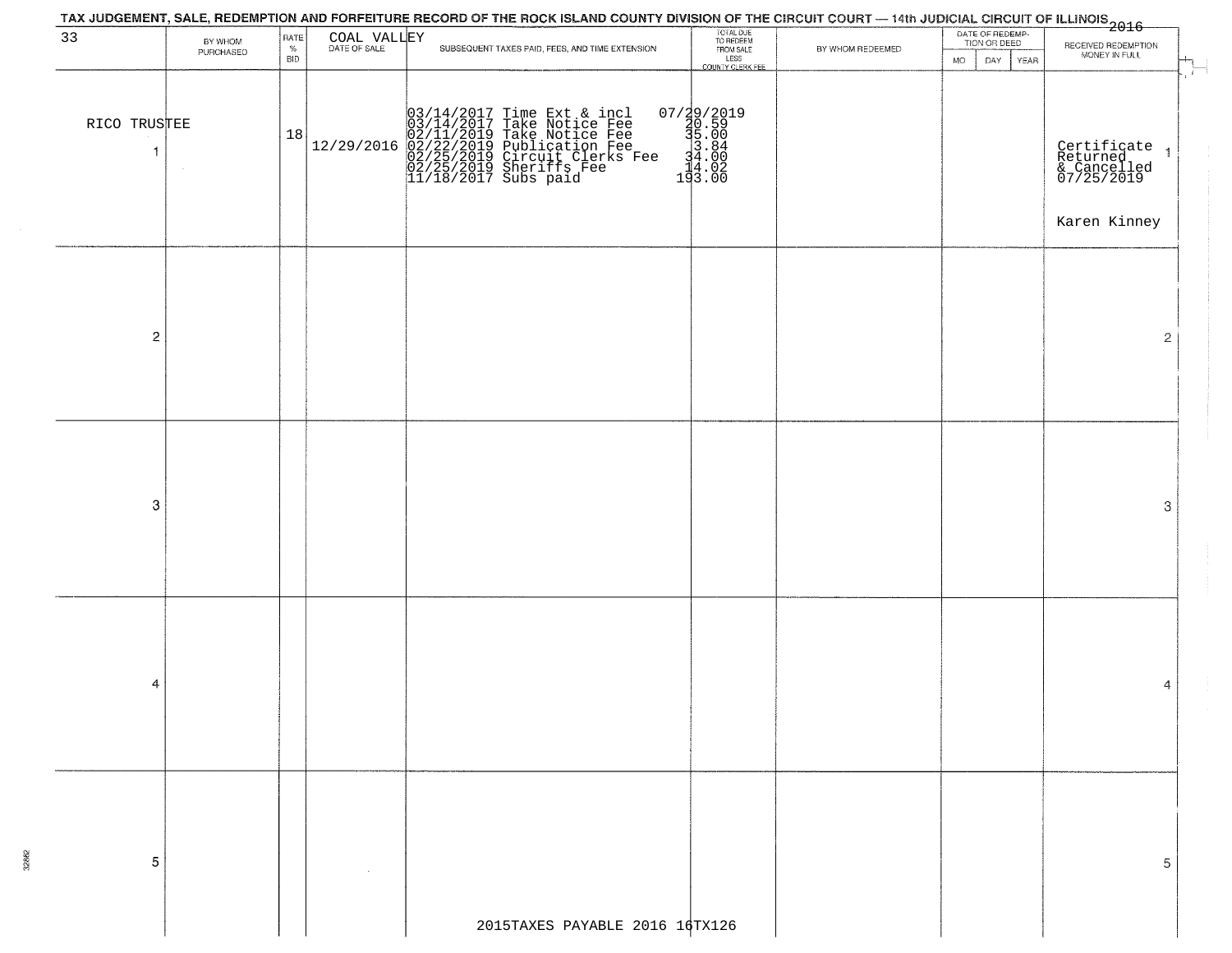| 2016   | INTEREST PAYMENT FUND |                                                                 | AMOUNT<br>FOR WHICH<br>JUDGEMENT | TOTAL BACK<br>TAX PENALTY<br>AND COSTS | BACK TAX<br>FORFEITED<br>INTEREST AND | BACK TAX<br>FORFEITED<br>PENALTY | A-BACK TAX<br>FORFEITED<br>PRIOR TO | COAL VALLEY                              | NAME AND ADDRESS<br>LEGAL DESCRIPTION<br>34<br>TAXPAYER NO.                                 |
|--------|-----------------------|-----------------------------------------------------------------|----------------------------------|----------------------------------------|---------------------------------------|----------------------------------|-------------------------------------|------------------------------------------|---------------------------------------------------------------------------------------------|
|        | <b>INDEMNITY FUND</b> | $\begin{array}{c} \text{CERTIFICATE} \\ \text{NO.} \end{array}$ | IS ASKED                         | ACCRUED                                | COST ACCRUED                          | <b>ACCRUED</b>                   |                                     | TAX DUE<br>INT DUE                       | NAMERING.<br>- CODE ACRES<br>- CODE ACRES<br>- ASSESSED VALUATION FOR TAXES<br>$TWP - CODE$ |
|        | COST OF SALE          |                                                                 |                                  |                                        |                                       |                                  | 2015                                | 1ST<br>1ST                               |                                                                                             |
|        |                       |                                                                 |                                  |                                        |                                       |                                  |                                     |                                          |                                                                                             |
|        |                       |                                                                 |                                  |                                        |                                       |                                  |                                     | $49.50 + 00.00$<br>2ND                   | HOING RANDY<br>905 E 3RD AVE<br>COAL VALLEY IL                                              |
|        | 10.00                 |                                                                 |                                  |                                        |                                       |                                  |                                     | 3RD<br>3 <sub>BD</sub>                   |                                                                                             |
|        |                       |                                                                 |                                  |                                        |                                       |                                  |                                     |                                          |                                                                                             |
|        | 20.00                 | 1393                                                            |                                  |                                        |                                       |                                  | R                                   | 4TH<br>4TH                               | MOBILE HOME PROPERTY<br>WHISPERING HILLS                                                    |
|        |                       |                                                                 |                                  |                                        |                                       |                                  |                                     |                                          |                                                                                             |
|        | 4.00                  |                                                                 |                                  |                                        |                                       |                                  |                                     | <b>PUBLICATION COST</b>                  |                                                                                             |
|        |                       |                                                                 |                                  |                                        |                                       |                                  |                                     | 10.00<br>TOTAL DUE-TAXES, INT. COST      | $100 - 14 - 81$<br>12-02<br>660.000                                                         |
|        |                       |                                                                 |                                  |                                        |                                       |                                  |                                     |                                          |                                                                                             |
| 203.50 | 10.00                 |                                                                 | 159.50                           |                                        |                                       |                                  |                                     | 159.50<br>$\overline{1ST}$<br>1ST        |                                                                                             |
|        |                       |                                                                 |                                  |                                        |                                       |                                  |                                     |                                          |                                                                                             |
|        |                       |                                                                 |                                  |                                        |                                       |                                  |                                     | $45.90\%$ 00.00<br>2ND                   | DENATO TRACEY<br>905 E 3RD AVE<br>COAL VALLEY IL                                            |
|        | 10.00                 |                                                                 |                                  |                                        |                                       |                                  |                                     | 3RD                                      |                                                                                             |
|        |                       |                                                                 |                                  |                                        |                                       |                                  |                                     | 3RD                                      |                                                                                             |
|        | 20.00                 | 1394                                                            |                                  |                                        |                                       |                                  |                                     | $\overline{47H}$<br>4TH<br>B             | 4/23/10*2/11/15*<br>MOBILE HOME PROPERTY<br>WHISPERING HILLS                                |
|        |                       |                                                                 |                                  |                                        |                                       |                                  |                                     |                                          |                                                                                             |
|        | 4.00                  |                                                                 |                                  |                                        |                                       |                                  |                                     | PUBLICATION COST                         | $101 - 28 - 81$<br>12-02                                                                    |
|        |                       |                                                                 |                                  |                                        |                                       |                                  |                                     | 10.00<br>TOTAL DUE-TAXES, INT. COST      | 612.000                                                                                     |
| 199.90 |                       |                                                                 | 155.90                           |                                        |                                       |                                  |                                     |                                          |                                                                                             |
|        | 10.00                 |                                                                 |                                  |                                        |                                       |                                  |                                     | 155.90<br>1ST<br><b>IST</b>              |                                                                                             |
|        |                       |                                                                 |                                  |                                        |                                       |                                  |                                     |                                          |                                                                                             |
|        |                       |                                                                 |                                  |                                        |                                       |                                  |                                     | 2ND<br>2ND                               |                                                                                             |
|        |                       |                                                                 |                                  |                                        |                                       |                                  |                                     | 3RD<br>3 <sub>3</sub>                    |                                                                                             |
|        |                       |                                                                 |                                  |                                        |                                       |                                  |                                     |                                          |                                                                                             |
|        |                       |                                                                 |                                  |                                        |                                       |                                  |                                     | 4TH<br>4TH<br>l B.                       |                                                                                             |
|        |                       |                                                                 |                                  |                                        |                                       |                                  |                                     | PUBLICATION COST                         |                                                                                             |
|        |                       |                                                                 |                                  |                                        |                                       |                                  |                                     |                                          |                                                                                             |
|        |                       |                                                                 |                                  |                                        |                                       |                                  |                                     | TOTAL OUE-TAXES, INT. COST               |                                                                                             |
|        |                       |                                                                 |                                  |                                        |                                       |                                  |                                     |                                          |                                                                                             |
|        |                       |                                                                 |                                  |                                        |                                       |                                  |                                     | 15T<br>1ST                               |                                                                                             |
|        |                       |                                                                 |                                  |                                        |                                       |                                  |                                     |                                          |                                                                                             |
|        |                       |                                                                 |                                  |                                        |                                       |                                  |                                     | 2ND<br>2ND                               |                                                                                             |
|        |                       |                                                                 |                                  |                                        |                                       |                                  |                                     | 3RD<br>3BD                               |                                                                                             |
|        |                       |                                                                 |                                  |                                        |                                       |                                  |                                     |                                          |                                                                                             |
|        |                       |                                                                 |                                  |                                        |                                       |                                  |                                     | 77H<br>4TH                               |                                                                                             |
|        |                       |                                                                 |                                  |                                        |                                       |                                  |                                     | PUBLICATION COST                         |                                                                                             |
|        |                       |                                                                 |                                  |                                        |                                       |                                  |                                     |                                          |                                                                                             |
|        |                       |                                                                 |                                  |                                        |                                       |                                  |                                     | TOTAL DUE-TAXES, INT. COST               |                                                                                             |
|        |                       |                                                                 |                                  |                                        |                                       |                                  |                                     |                                          |                                                                                             |
|        |                       |                                                                 |                                  |                                        |                                       |                                  |                                     | $\overline{11ST}$<br>1ST<br>$\mathbf{A}$ |                                                                                             |
|        |                       |                                                                 |                                  |                                        |                                       |                                  |                                     | 2ND<br>2ND                               |                                                                                             |
|        |                       |                                                                 |                                  |                                        |                                       |                                  |                                     |                                          |                                                                                             |
|        |                       |                                                                 |                                  |                                        |                                       |                                  |                                     | 3RD<br>3RD                               |                                                                                             |
|        |                       |                                                                 |                                  |                                        |                                       |                                  |                                     |                                          |                                                                                             |
|        |                       |                                                                 |                                  |                                        |                                       |                                  |                                     | 4TH<br>4TH<br>l B                        |                                                                                             |
|        |                       |                                                                 |                                  |                                        |                                       |                                  |                                     | PUBLICATION COST                         |                                                                                             |
|        |                       |                                                                 |                                  |                                        |                                       |                                  |                                     |                                          |                                                                                             |
|        |                       |                                                                 | 2015TAXES PAYABLE 2016 16TX126   |                                        |                                       |                                  |                                     | TOTAL DUE-TAXES, INT. COST               |                                                                                             |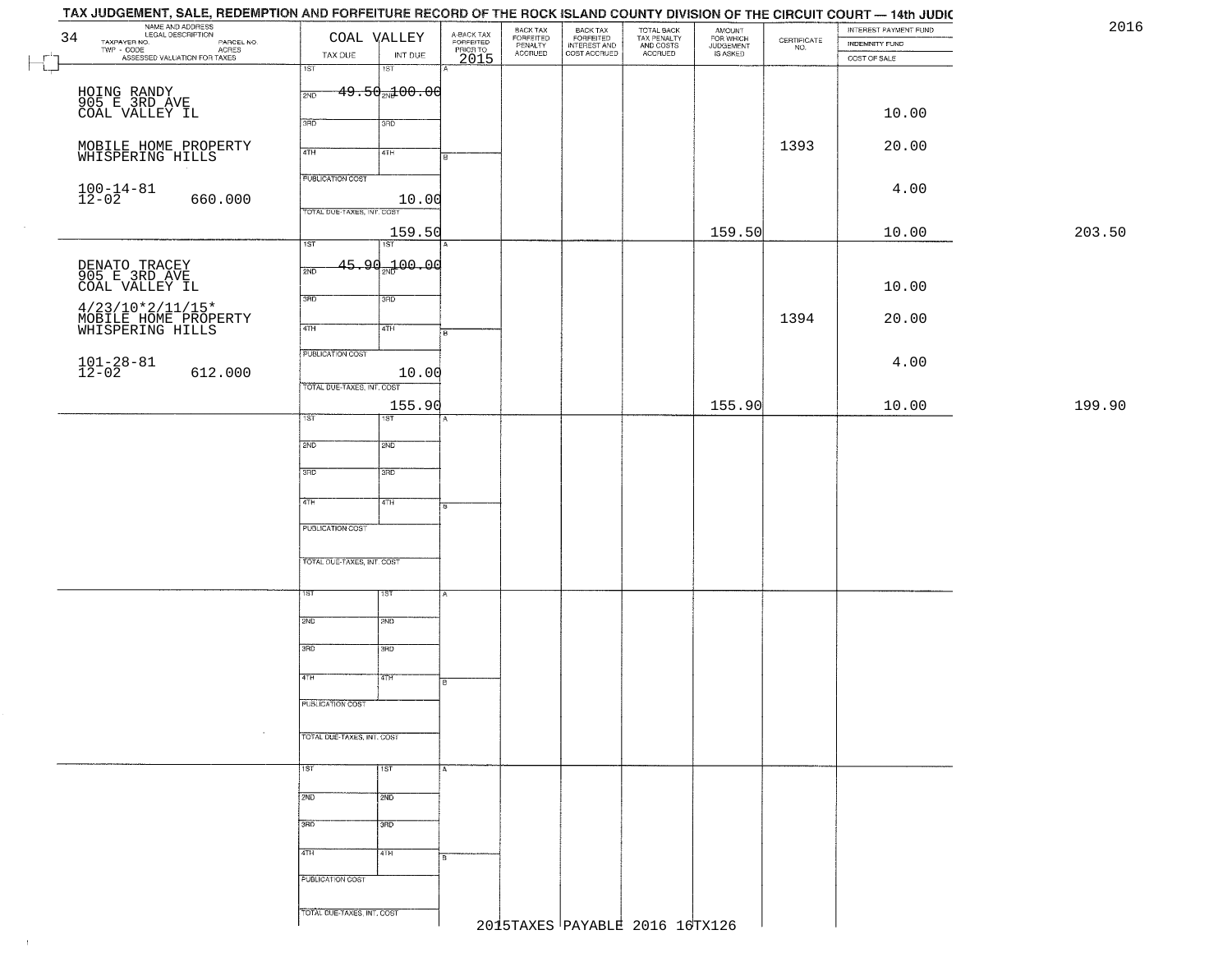| BY WHOM                                                  |                              |            |            |                                                                                                                                                                                                                                        |                                                                                                                                                                     |                  | RECEIVED REDEMPTION                                                                                                                                                                                            |
|----------------------------------------------------------|------------------------------|------------|------------|----------------------------------------------------------------------------------------------------------------------------------------------------------------------------------------------------------------------------------------|---------------------------------------------------------------------------------------------------------------------------------------------------------------------|------------------|----------------------------------------------------------------------------------------------------------------------------------------------------------------------------------------------------------------|
| PURCHASED                                                | <b>BID</b>                   |            |            |                                                                                                                                                                                                                                        |                                                                                                                                                                     | <b>MO</b>        | MONEY IN FULL                                                                                                                                                                                                  |
|                                                          | 18                           | 12/29/2016 |            |                                                                                                                                                                                                                                        |                                                                                                                                                                     |                  | $\mathcal{L}_{\mathcal{L}}$<br>Certificate 1<br>Returned 1<br>& Cancelled<br>08/14/2018<br>Karen Kinney                                                                                                        |
|                                                          |                              | 12/29/2016 |            |                                                                                                                                                                                                                                        |                                                                                                                                                                     |                  | Certificate<br>Returned<br>& Cancelled <sup>2</sup><br>08/14/2018<br>Karen Kinney                                                                                                                              |
|                                                          |                              |            |            |                                                                                                                                                                                                                                        |                                                                                                                                                                     |                  | 3                                                                                                                                                                                                              |
|                                                          |                              |            |            |                                                                                                                                                                                                                                        |                                                                                                                                                                     |                  | 4                                                                                                                                                                                                              |
|                                                          |                              |            |            |                                                                                                                                                                                                                                        |                                                                                                                                                                     |                  | 5                                                                                                                                                                                                              |
| $\overline{1}$<br>$\overline{\mathbf{c}}$<br>3<br>4<br>5 | RICO TRUSTEE<br>RICO TRUSTEE | $\%$       | RATE<br>18 | COAL VALLEY<br>SUBSEQUENT TAXES PAID, FEES, AND TIME EXTENSION<br>03/14/2017 Time Ext & incl<br>03/14/2017 Take Notice Fee<br>11/18/2017 Subs paid<br>03/14/2017 Time Ext & incl<br>03/14/2017 Take Notice Fee<br>11/18/2017 Subs paid | TOTAL DUE<br>TO REDEEM<br>FROM SALE<br>LESS<br>COUNTY CLERK FEE<br>07/29/2019<br>20.59<br>179.50<br>07/29/2019<br>20.59<br>175.90<br>2015TAXES PAYABLE 2016 16TX126 | BY WHOM REDEEMED | TAX JUDGEMENT, SALE, REDEMPTION AND FORFEITURE RECORD OF THE ROCK ISLAND COUNTY DIVISION OF THE CIRCUIT COURT - 14th JUDICIAL CIRCUIT OF ILLINOIS<br>1 2016<br>DATE OF REDEMP-<br>TION OR DEED<br>YEAR<br>DAY. |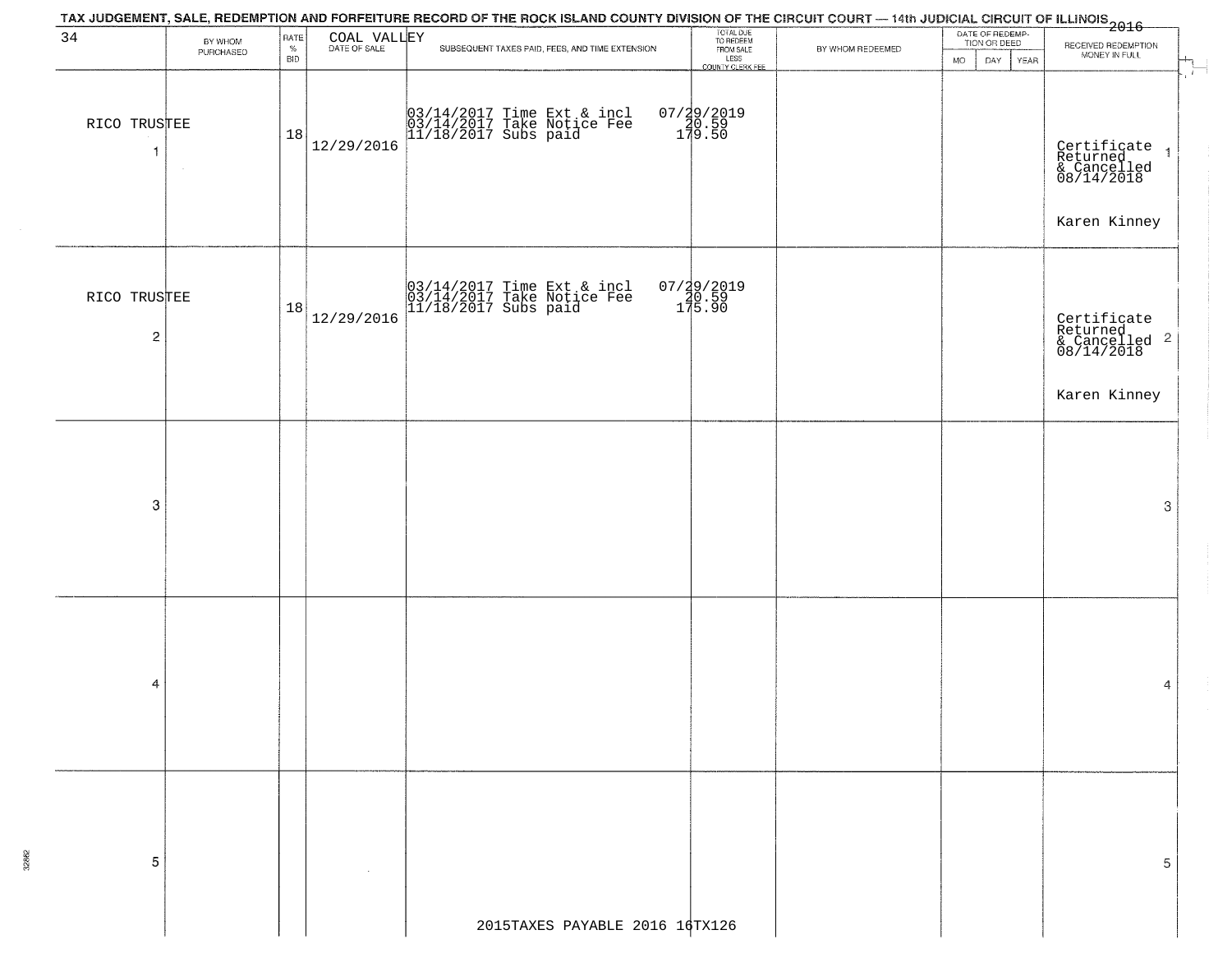| 35 | NAME AND ADDRESS<br>LEGAL DESCRIPTION                                                         |                            | BOWLING                               |                                             | BACK TAX                        |                                                       |                                                   | <b>AMOUNT</b>                      | $\begin{array}{c} \text{CERTIFICATE} \\ \text{NO.} \end{array}$ | INTEREST PAYMENT FUND<br><b>INDEMNITY FUND</b> |        |
|----|-----------------------------------------------------------------------------------------------|----------------------------|---------------------------------------|---------------------------------------------|---------------------------------|-------------------------------------------------------|---------------------------------------------------|------------------------------------|-----------------------------------------------------------------|------------------------------------------------|--------|
|    | TAXPAYER NO. LEGAL DESCRIPTION PARCEL NO.<br>TWP - CODE ACRES<br>ASSESSED VALUATION FOR TAXES | TAX DUE                    | INT DUE                               | A-BACK TAX<br>FORFEITED<br>PRIOR TO<br>2015 | FORFEITED<br>PENALTY<br>ACCRUED | BACK TAX<br>FORFEITED<br>INTEREST AND<br>COST ACCRUED | TOTAL BACK<br>TAX PENALTY<br>AND COSTS<br>ACCRUED | FOR WHICH<br>JUDGEMENT<br>IS ASKED |                                                                 | COST OF SALE                                   |        |
|    |                                                                                               | । अ                        | 1ST                                   |                                             |                                 |                                                       |                                                   |                                    |                                                                 |                                                |        |
|    |                                                                                               |                            |                                       |                                             |                                 |                                                       |                                                   |                                    |                                                                 |                                                |        |
|    | SCHINCKEL CHRIS/ASHBY TOM 2ND-<br>10620 1ST ST W<br>MILAN IL                                  |                            | <del>- 45.90<sub>20</sub>100.00</del> |                                             |                                 |                                                       |                                                   |                                    |                                                                 |                                                |        |
|    |                                                                                               |                            |                                       |                                             |                                 |                                                       |                                                   |                                    |                                                                 | 10.00                                          |        |
|    | $4/30/03*10/27/11*1/8/14*4$                                                                   | 3BD                        | 3RD                                   |                                             |                                 |                                                       |                                                   |                                    |                                                                 |                                                |        |
|    |                                                                                               |                            |                                       |                                             |                                 |                                                       |                                                   |                                    | 1395                                                            | 20.00                                          |        |
|    | MOBILE HOME PROPERTY                                                                          | 4TH                        | 4TH                                   |                                             |                                 |                                                       |                                                   |                                    |                                                                 |                                                |        |
|    |                                                                                               | <b>PUBLICATION COST</b>    |                                       |                                             |                                 |                                                       |                                                   |                                    |                                                                 |                                                |        |
|    | $050 - 16 - 90$                                                                               |                            |                                       |                                             |                                 |                                                       |                                                   |                                    |                                                                 | 4.00                                           |        |
|    | $14 - 01$<br>612.000                                                                          |                            | 10.00                                 |                                             |                                 |                                                       |                                                   |                                    |                                                                 |                                                |        |
|    |                                                                                               | TOTAL DUE-TAXES, INT. COST |                                       |                                             |                                 |                                                       |                                                   |                                    |                                                                 |                                                |        |
|    |                                                                                               |                            | 155.90                                |                                             |                                 |                                                       |                                                   | 155.90                             |                                                                 | 10.00                                          | 199.90 |
|    |                                                                                               | 1ST                        | TST                                   |                                             |                                 |                                                       |                                                   |                                    |                                                                 |                                                |        |
|    |                                                                                               |                            | $41.25 + 00.00$                       |                                             |                                 |                                                       |                                                   |                                    |                                                                 |                                                |        |
|    | COLONA HOMES LC<br>2520 OLD FREEPORT CT                                                       | 2ND                        |                                       |                                             |                                 |                                                       |                                                   |                                    |                                                                 |                                                |        |
|    | BETTENDORF IA                                                                                 |                            |                                       |                                             |                                 |                                                       |                                                   |                                    |                                                                 | 10.00                                          |        |
|    | $1 - 22 - 08$                                                                                 | 3RD                        | 3RD                                   |                                             |                                 |                                                       |                                                   |                                    |                                                                 |                                                |        |
|    | MOBILE HOME PROPERTY                                                                          |                            |                                       |                                             |                                 |                                                       |                                                   |                                    | 1396                                                            | 20.00                                          |        |
|    | OAK GROVE                                                                                     | 47H                        | 4TH                                   |                                             |                                 |                                                       |                                                   |                                    |                                                                 |                                                |        |
|    |                                                                                               | PUBLICATION COST           |                                       |                                             |                                 |                                                       |                                                   |                                    |                                                                 |                                                |        |
|    | $050 - 45 - 90$<br>14-01                                                                      |                            |                                       |                                             |                                 |                                                       |                                                   |                                    |                                                                 | 4.00                                           |        |
|    | 550.000                                                                                       |                            | 10.00                                 |                                             |                                 |                                                       |                                                   |                                    |                                                                 |                                                |        |
|    |                                                                                               | TOTAL DUE-TAXES, INT. COST |                                       |                                             |                                 |                                                       |                                                   |                                    |                                                                 |                                                |        |
|    |                                                                                               |                            | 151.25                                |                                             |                                 |                                                       |                                                   | 151.25                             |                                                                 | 10.00                                          | 195.25 |
|    |                                                                                               | TST.                       | <b>IST</b>                            |                                             |                                 |                                                       |                                                   |                                    |                                                                 |                                                |        |
|    |                                                                                               | 2ND                        | $30.75 + 100.00$                      |                                             |                                 |                                                       |                                                   |                                    |                                                                 |                                                |        |
|    | MILLIGAN JOHN<br>10620 1ST ST W<br>MILAN IL                                                   |                            |                                       |                                             |                                 |                                                       |                                                   |                                    |                                                                 |                                                |        |
|    |                                                                                               | 3RD                        | 3 <sub>3</sub>                        |                                             |                                 |                                                       |                                                   |                                    |                                                                 | 10.00                                          |        |
|    | 10/17/11*5/19/14<br>MOBILE HOME PROPERTY                                                      |                            |                                       |                                             |                                 |                                                       |                                                   |                                    |                                                                 |                                                |        |
|    |                                                                                               | 4TH                        | $\overline{4TH}$                      |                                             |                                 |                                                       |                                                   |                                    | 1397                                                            | 20.00                                          |        |
|    | OAK GROVE                                                                                     |                            |                                       |                                             |                                 |                                                       |                                                   |                                    |                                                                 |                                                |        |
|    |                                                                                               | PUBLICATION COST           |                                       |                                             |                                 |                                                       |                                                   |                                    |                                                                 |                                                |        |
|    | $050 - 56 - 90$<br>14-01<br>410.000                                                           |                            | 10.00                                 |                                             |                                 |                                                       |                                                   |                                    |                                                                 | 4.00                                           |        |
|    |                                                                                               | TOTAL OUE-TAXES, INT. COST |                                       |                                             |                                 |                                                       |                                                   |                                    |                                                                 |                                                |        |
|    |                                                                                               |                            |                                       |                                             |                                 |                                                       |                                                   | 140.75                             |                                                                 |                                                | 184.75 |
|    |                                                                                               |                            | 140.75<br>डिक                         |                                             |                                 |                                                       |                                                   |                                    |                                                                 | 10.00                                          |        |
|    |                                                                                               |                            |                                       |                                             |                                 |                                                       |                                                   |                                    |                                                                 |                                                |        |
|    |                                                                                               | 2ND                        | 2ND                                   |                                             |                                 |                                                       |                                                   |                                    |                                                                 |                                                |        |
|    |                                                                                               |                            |                                       |                                             |                                 |                                                       |                                                   |                                    |                                                                 |                                                |        |
|    |                                                                                               | 3RD                        | 3BD                                   |                                             |                                 |                                                       |                                                   |                                    |                                                                 |                                                |        |
|    |                                                                                               |                            |                                       |                                             |                                 |                                                       |                                                   |                                    |                                                                 |                                                |        |
|    |                                                                                               | 4TH                        | 47H                                   |                                             |                                 |                                                       |                                                   |                                    |                                                                 |                                                |        |
|    |                                                                                               |                            |                                       |                                             |                                 |                                                       |                                                   |                                    |                                                                 |                                                |        |
|    |                                                                                               | PUBLICATION COST           |                                       |                                             |                                 |                                                       |                                                   |                                    |                                                                 |                                                |        |
|    |                                                                                               |                            |                                       |                                             |                                 |                                                       |                                                   |                                    |                                                                 |                                                |        |
|    |                                                                                               | TOTAL DUE-TAXES, INT. COST |                                       |                                             |                                 |                                                       |                                                   |                                    |                                                                 |                                                |        |
|    |                                                                                               |                            |                                       |                                             |                                 |                                                       |                                                   |                                    |                                                                 |                                                |        |
|    |                                                                                               | 1ST                        | 1ST                                   |                                             |                                 |                                                       |                                                   |                                    |                                                                 |                                                |        |
|    |                                                                                               |                            |                                       |                                             |                                 |                                                       |                                                   |                                    |                                                                 |                                                |        |
|    |                                                                                               | 2ND                        | 2ND                                   |                                             |                                 |                                                       |                                                   |                                    |                                                                 |                                                |        |
|    |                                                                                               |                            |                                       |                                             |                                 |                                                       |                                                   |                                    |                                                                 |                                                |        |
|    |                                                                                               | 3RD                        | 3HD                                   |                                             |                                 |                                                       |                                                   |                                    |                                                                 |                                                |        |
|    |                                                                                               |                            |                                       |                                             |                                 |                                                       |                                                   |                                    |                                                                 |                                                |        |
|    |                                                                                               | 4TH                        | 4TH                                   | в.                                          |                                 |                                                       |                                                   |                                    |                                                                 |                                                |        |
|    |                                                                                               |                            |                                       |                                             |                                 |                                                       |                                                   |                                    |                                                                 |                                                |        |
|    |                                                                                               | PUBLICATION COST           |                                       |                                             |                                 |                                                       |                                                   |                                    |                                                                 |                                                |        |
|    |                                                                                               |                            |                                       |                                             |                                 |                                                       |                                                   |                                    |                                                                 |                                                |        |
|    |                                                                                               | TOTAL DUE-TAXES, INT. COST |                                       |                                             |                                 |                                                       |                                                   |                                    |                                                                 |                                                |        |
|    |                                                                                               |                            |                                       |                                             |                                 |                                                       | 2015TAXES PAYABLE 2016 16TX126                    |                                    |                                                                 |                                                |        |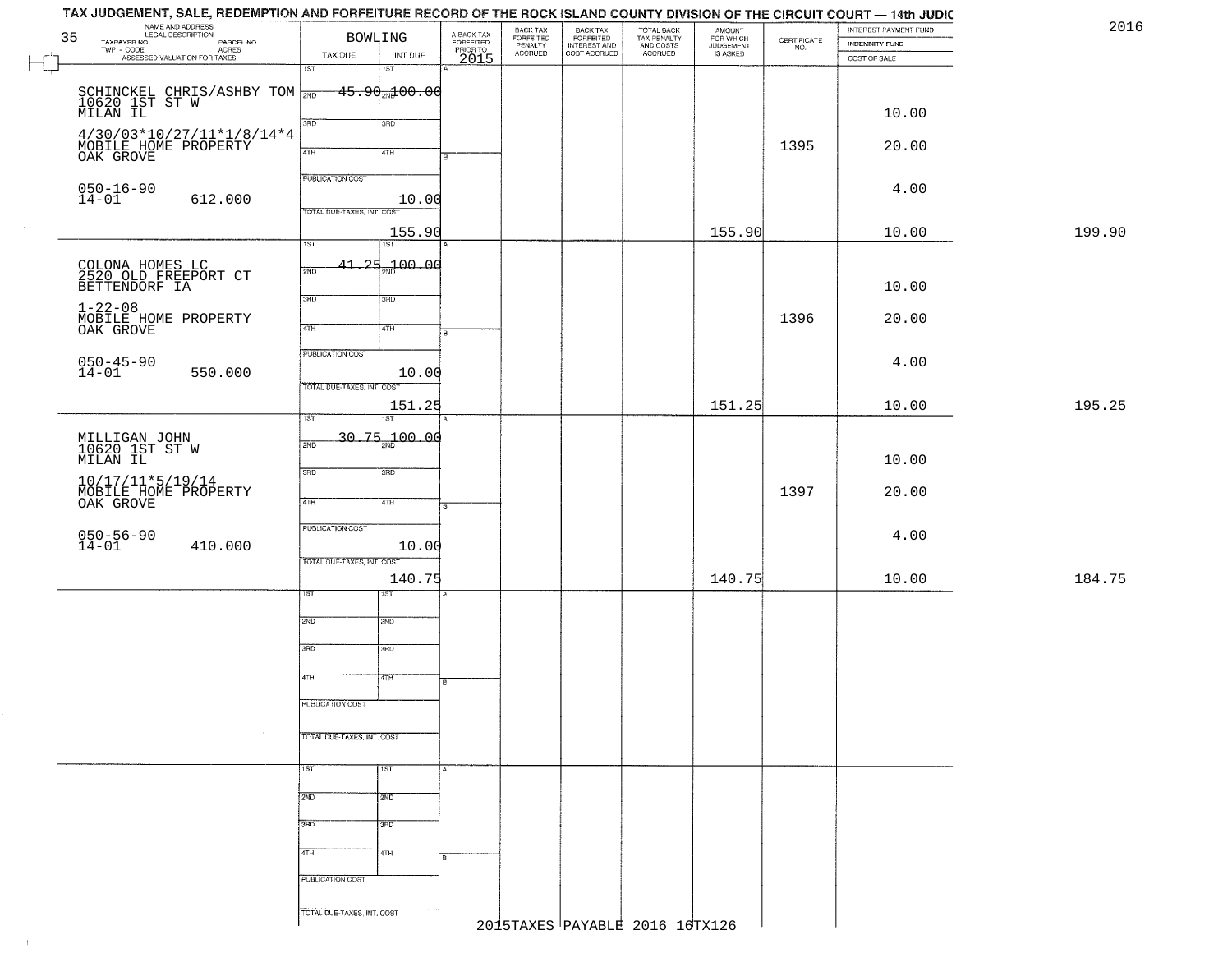|                   |                      |                  |                         | TAX JUDGEMENT, SALE, REDEMPTION AND FORFEITURE RECORD OF THE ROCK ISLAND COUNTY DIVISION OF THE CIRCUIT COURT — 14th JUDICIAL CIRCUIT OF ILLINOIS<br>2016 - 1992                                                             |                                                                                                              |                                                                      |                                 |                                                                                              |
|-------------------|----------------------|------------------|-------------------------|------------------------------------------------------------------------------------------------------------------------------------------------------------------------------------------------------------------------------|--------------------------------------------------------------------------------------------------------------|----------------------------------------------------------------------|---------------------------------|----------------------------------------------------------------------------------------------|
| 35                | BY WHOM<br>PURCHASED | RATE<br>$\%$     | BOWLING<br>DATE OF SALE | SUBSEQUENT TAXES PAID, FEES, AND TIME EXTENSION.                                                                                                                                                                             | TOTAL DUE<br>TO REDEEM<br>FROM SALE                                                                          | BY WHOM REDEEMED                                                     | DATE OF REDEMP-<br>TION OR DEED | RECEIVED REDEMPTION<br>MONEY IN FULL                                                         |
| RICO TRUSTEE<br>1 |                      | <b>BID</b><br>18 | 12/29/2016              | 03/14/2017 Time Ext & incl<br>03/14/2017 Take Notice Fee                                                                                                                                                                     | LESS<br>COUNTY CLERK FEE<br>07/29/2019<br>20.59                                                              |                                                                      | MO.<br>DAY.<br><b>YEAR</b>      | Certificate<br>Returned<br>& Cancelled<br>11/28/2017<br>$\overline{1}$                       |
|                   |                      |                  |                         |                                                                                                                                                                                                                              |                                                                                                              | 292.45<br>160.00 OAK GROVE MHP                                       | 10/19/2017                      | Karen Kinney                                                                                 |
| RICO TRUSTEE<br>2 |                      | 18               | 12/29/2016              | 03/14/2017 Time Ext & incl<br>03/14/2017 Take Notice Fee<br>11/17/2018 Subs paid                                                                                                                                             | 07/29/2019<br>20.59<br>171.25                                                                                |                                                                      |                                 | Certificate<br>Returned<br>$\frac{1}{2}$ Cancelled 2<br>03/07/2019                           |
|                   |                      |                  |                         |                                                                                                                                                                                                                              |                                                                                                              | $\begin{array}{c c} 548.22 \\ 160.00 \end{array}$ CAROLE ANNE PLAUTZ | 12/28/2018                      | Karen Kinney                                                                                 |
| RICO TRUSTEE<br>3 |                      | 18               | 12/29/2016              | $03/14/2017$ Time Ext & incl<br>03/14/2017 Take Notice Fee<br>02/11/2019 Take Notice Fee<br>02/22/2019 Publication Fee<br>02/25/2019 Sheriffs Fee<br>02/25/2019 Sheriffs Fee<br>11/17/2018 Subs paid<br>11/18/2017 Subs paid | $\begin{smallmatrix} 07/29/2019\\ 20.59\\ 35.00\\ 3.84\\ 20.40\\ \vdots\\ 160.75\\ 160.75 \end{smallmatrix}$ |                                                                      |                                 | TAX DEED ISSUED<br>Certificate<br>Returned<br>& Cancelled<br>04/16/2020<br>3<br>Karen Kinney |
| 4                 |                      |                  |                         |                                                                                                                                                                                                                              |                                                                                                              |                                                                      |                                 | 4                                                                                            |
| 5                 |                      |                  |                         |                                                                                                                                                                                                                              |                                                                                                              |                                                                      |                                 | 5                                                                                            |
|                   |                      |                  |                         | 2015TAXES PAYABLE 2016 16TX126                                                                                                                                                                                               |                                                                                                              |                                                                      |                                 |                                                                                              |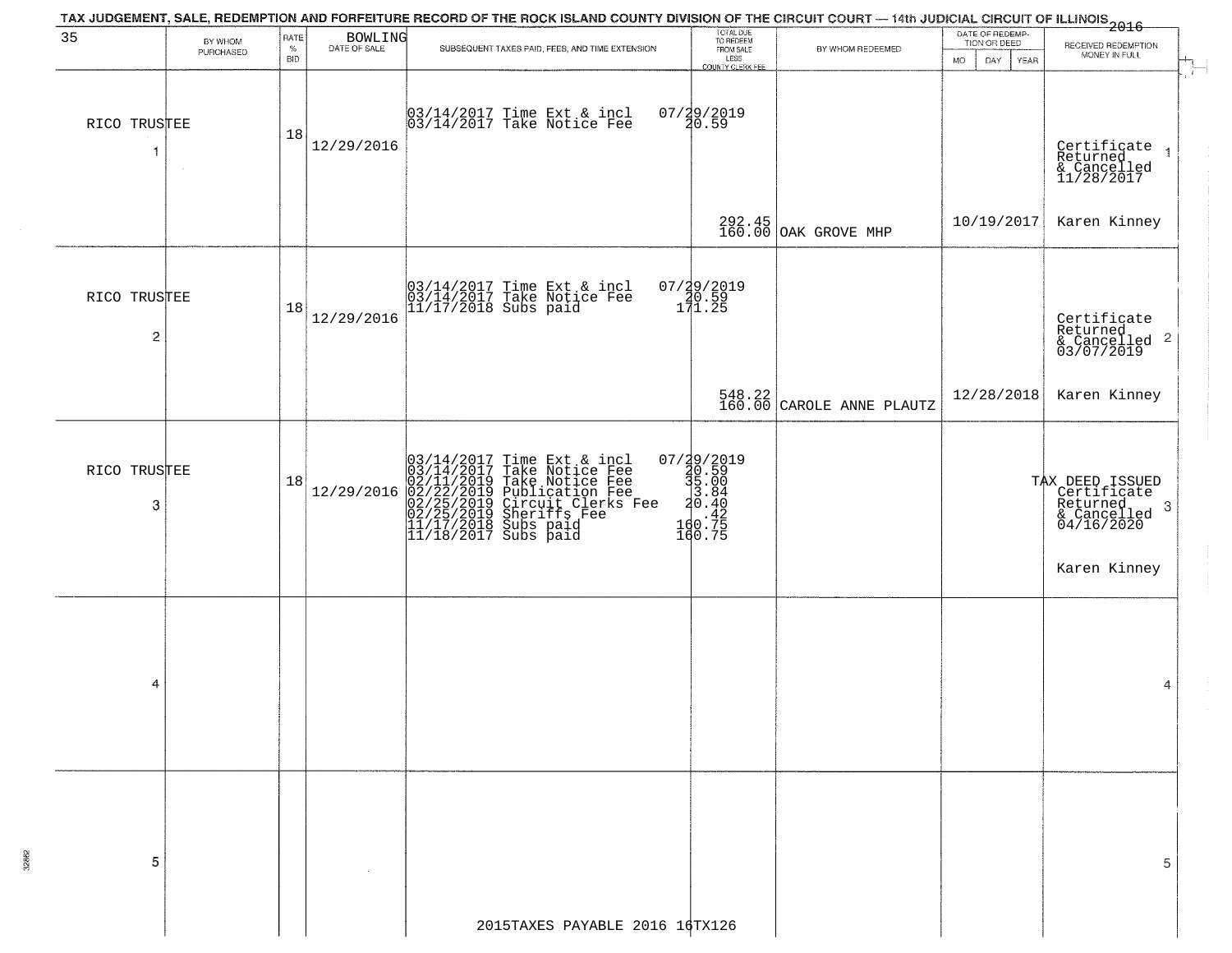| 36 | TAX JUDGEMENT, SALE, REDEMPTION AND FORFEITURE RECORD OF THE ROCK ISLAND COUNTY DIVISION OF THE CIRCUIT COURT — 14th JUDIC<br>NAME AND ADDRESS<br>LEGAL DESCRIPTION | <b>BOWLING</b>             |                                     |                                             | BACK TAX                        |                                                       |                                                   | <b>AMOUNT</b>                      |                                                                 | INTEREST PAYMENT FUND          | 2016   |
|----|---------------------------------------------------------------------------------------------------------------------------------------------------------------------|----------------------------|-------------------------------------|---------------------------------------------|---------------------------------|-------------------------------------------------------|---------------------------------------------------|------------------------------------|-----------------------------------------------------------------|--------------------------------|--------|
|    | TAXPAYER NO.<br>PARCEL NO.<br>TWP - CODE<br>ASSESSED VALUATION FOR TAXES                                                                                            | TAX DUE                    | INT DUE                             | A-BACK TAX<br>FORFEITED<br>PRIOR TO<br>2015 | FORFEITED<br>PENALTY<br>ACCRUED | BACK TAX<br>FORFEITED<br>INTEREST AND<br>COST ACCRUED | TOTAL BACK<br>TAX PENALTY<br>AND COSTS<br>ACCRUED | FOR WHICH<br>JUDGEMENT<br>IS ASKED | $\begin{array}{c} \text{CERTIFICATE} \\ \text{NO.} \end{array}$ | INDEMNITY FUND<br>COST OF SALE |        |
|    |                                                                                                                                                                     | 1ST                        | 1ST                                 |                                             |                                 |                                                       |                                                   |                                    |                                                                 |                                |        |
|    | KUHN JOSEPH<br>1511 COYNE CENTER RD                                                                                                                                 | 2ND                        | <del>50.40<sub>20</sub>100.00</del> |                                             |                                 |                                                       |                                                   |                                    |                                                                 |                                |        |
|    | MILAN IL                                                                                                                                                            | 3RD                        | 3RD                                 |                                             |                                 |                                                       |                                                   |                                    |                                                                 | 10.00                          |        |
|    | 9/22/08                                                                                                                                                             |                            |                                     |                                             |                                 |                                                       |                                                   |                                    | 1398                                                            |                                |        |
|    | MOBILE HOME PROPERTY<br>WOODLAND                                                                                                                                    | 4TH                        | 4TH                                 |                                             |                                 |                                                       |                                                   |                                    |                                                                 | 20.00                          |        |
|    | $060 - 06 - 91$                                                                                                                                                     | <b>PUBLICATION COST</b>    |                                     |                                             |                                 |                                                       |                                                   |                                    |                                                                 | 4.00                           |        |
|    | $14 - 01$<br>672.000                                                                                                                                                | TOTAL DUE-TAXES, INT. COST | 10.00                               |                                             |                                 |                                                       |                                                   |                                    |                                                                 |                                |        |
|    |                                                                                                                                                                     |                            | 160.40                              |                                             |                                 |                                                       |                                                   | 160.40                             |                                                                 | 10.00                          | 204.40 |
|    |                                                                                                                                                                     | 1ST                        | 1ST                                 |                                             |                                 |                                                       |                                                   |                                    |                                                                 |                                |        |
|    | LUCAS BRIAN<br>1511 COYNE CENTER RD                                                                                                                                 | 57 60<br>2ND               | 00.04 <del>سر</del>                 |                                             |                                 |                                                       |                                                   |                                    |                                                                 |                                |        |
|    | MILAN IL                                                                                                                                                            | 3BD                        | 3RD                                 |                                             |                                 |                                                       |                                                   |                                    |                                                                 | 10.00                          |        |
|    | 7/16/10<br>MOBILE HOME PROPERTY                                                                                                                                     |                            |                                     |                                             |                                 |                                                       |                                                   |                                    | 1399                                                            | 20.00                          |        |
|    | WOODLAND                                                                                                                                                            | 47H                        | 4TH                                 |                                             |                                 |                                                       |                                                   |                                    |                                                                 |                                |        |
|    |                                                                                                                                                                     | PUBLICATION COST           |                                     |                                             |                                 |                                                       |                                                   |                                    |                                                                 | 4.00                           |        |
|    | $060 - 39 - 91$<br>14-01<br>768.000                                                                                                                                 | TOTAL DUE-TAXES, INT. COST | 10.00                               |                                             |                                 |                                                       |                                                   |                                    |                                                                 |                                |        |
|    |                                                                                                                                                                     |                            | 167.60                              |                                             |                                 |                                                       |                                                   | 167.60                             |                                                                 | 10.00                          | 211.60 |
|    |                                                                                                                                                                     | ist                        |                                     |                                             |                                 |                                                       |                                                   |                                    |                                                                 |                                |        |
|    | NEFF SHAWNA<br>1511 COYNE CENTER RD                                                                                                                                 | 2ND                        | 50.40 100.00                        |                                             |                                 |                                                       |                                                   |                                    |                                                                 |                                |        |
|    | MILAN IL                                                                                                                                                            | 3 <sub>BD</sub>            | 3 <sub>3</sub>                      |                                             |                                 |                                                       |                                                   |                                    |                                                                 | 10.00                          |        |
|    | 10/23/06*2/11/15*10/23/15<br>MOBILE HOME PROPERTY<br>WOODLAND                                                                                                       |                            |                                     |                                             |                                 |                                                       |                                                   |                                    | 1400                                                            | 20.00                          |        |
|    |                                                                                                                                                                     | 4TH                        | 4TH                                 |                                             |                                 |                                                       |                                                   |                                    |                                                                 |                                |        |
|    | $060 - 51 - 91$<br>14-01                                                                                                                                            | <b>PUBLICATION COST</b>    |                                     |                                             |                                 |                                                       |                                                   |                                    |                                                                 | 4.00                           |        |
|    | 672.000                                                                                                                                                             | TOTAL OUE-TAXES, INT. COST | 10.00                               |                                             |                                 |                                                       |                                                   |                                    |                                                                 |                                |        |
|    |                                                                                                                                                                     |                            | 160.40                              |                                             |                                 |                                                       |                                                   | 160.40                             |                                                                 | 10.00                          | 204.40 |
|    |                                                                                                                                                                     |                            | ख़                                  |                                             |                                 |                                                       |                                                   |                                    |                                                                 |                                |        |
|    | JONES ANDREW<br>1511 COYNE CENTER RD                                                                                                                                | 2ND                        | 50.40 100.00                        |                                             |                                 |                                                       |                                                   |                                    |                                                                 |                                |        |
|    | MILAN IL                                                                                                                                                            | 3RD                        | 3BD                                 |                                             |                                 |                                                       |                                                   |                                    |                                                                 | 10.00                          |        |
|    | $8 - 21 - 98$ $8/6/12$<br>MOBĪLĒ HŎMĔ PROPERTY<br>WOODLAND                                                                                                          | 4TH                        |                                     |                                             |                                 |                                                       |                                                   |                                    | 1401                                                            | 20.00                          |        |
|    |                                                                                                                                                                     |                            | वाम                                 |                                             |                                 |                                                       |                                                   |                                    |                                                                 |                                |        |
|    | $060 - 64 - 91$<br>14-01<br>672.000                                                                                                                                 | PUBLICATION COST           | 10.00                               |                                             |                                 |                                                       |                                                   |                                    |                                                                 | 4.00                           |        |
|    | $\sim 100$                                                                                                                                                          | TOTAL DUE-TAXES, INT. COST |                                     |                                             |                                 |                                                       |                                                   |                                    |                                                                 |                                |        |
|    |                                                                                                                                                                     |                            | 160.40                              |                                             |                                 |                                                       |                                                   | 160.40                             |                                                                 | 10.00                          | 204.40 |
|    |                                                                                                                                                                     | 1ST                        | 1ST<br>73.50 100.00                 |                                             |                                 |                                                       |                                                   |                                    |                                                                 |                                |        |
|    | SIMMONS FREDRICK<br>1511 COYNE CENTER RD<br>MILAN IL                                                                                                                | 2ND                        | 2ND                                 |                                             |                                 |                                                       |                                                   |                                    |                                                                 | 10.00                          |        |
|    | $2/10/06* 5/16/08$                                                                                                                                                  | 3RD                        | 3 <sub>BD</sub>                     |                                             |                                 |                                                       |                                                   |                                    |                                                                 |                                |        |
|    | MOBILE HOME PROPERTY<br>WOODLAND                                                                                                                                    | 4TH                        | 4TH                                 |                                             |                                 |                                                       |                                                   |                                    | 1402                                                            | 20.00                          |        |
|    |                                                                                                                                                                     |                            |                                     |                                             |                                 |                                                       |                                                   |                                    |                                                                 |                                |        |
|    | $060 - 66 - 91$<br>14-01<br>980.000                                                                                                                                 | PUBLICATION COST           | 10.00                               |                                             |                                 |                                                       |                                                   |                                    |                                                                 | 4.00                           |        |
|    |                                                                                                                                                                     | TOTAL DUE-TAXES, INT. COST |                                     |                                             |                                 |                                                       |                                                   |                                    |                                                                 |                                |        |
|    |                                                                                                                                                                     |                            | 183.50                              |                                             |                                 |                                                       | 2015 TAVEC DAVADIE 2016 16 TV126                  | 183.50                             |                                                                 | 10.00                          | 227.50 |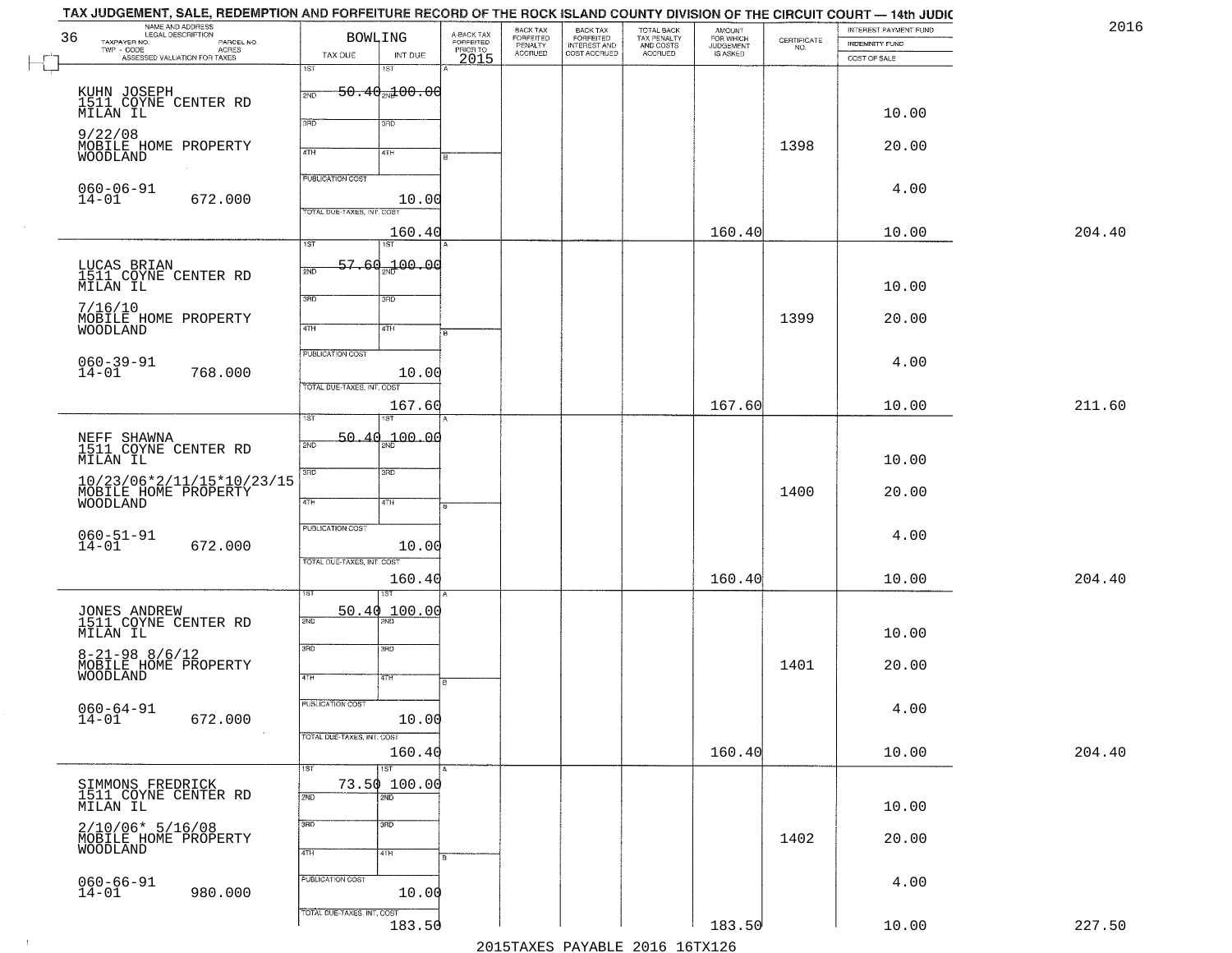| 36                | BY WHOM<br>PURCHASED | RATE<br>$\%$<br><b>BID</b> | BOWLING<br>DATE OF SALE | SUBSEQUENT TAXES PAID, FEES, AND TIME EXTENSION.                                                                                                                                                                                                                                                                                                                    | TOTAL DUE<br>TO REDEEM<br>FROM SALE<br>LESS<br>COUNTY CLERK FEE                                                           | BY WHOM REDEEMED                  | DATE OF REDEMP-<br>TION OR DEED<br><b>MO</b><br>DAY<br>YEAR | <del>2016</del><br>RECEIVED REDEMPTION<br>MONEY IN FULL   |
|-------------------|----------------------|----------------------------|-------------------------|---------------------------------------------------------------------------------------------------------------------------------------------------------------------------------------------------------------------------------------------------------------------------------------------------------------------------------------------------------------------|---------------------------------------------------------------------------------------------------------------------------|-----------------------------------|-------------------------------------------------------------|-----------------------------------------------------------|
| RICO TRUSTEE      |                      | 18                         |                         | $[03/14/2017 \text{ Time Ext & incl} \newline [03/14/2017 \text{ Take Notice Free} \newline [02/11/2019 \text{ Take Notice Free} \newline [02/11/2019 \text{ Public action Free} \newline [02/22/2019 \text{ Publication Free} \newline [02/25/2019 \text{Sheriffs Free} \newline [11/17/2018 \text{ Subs paid} \newline [11/18/2017 \text{ Subs paid} \newline ]]$ | $\begin{array}{r} 07 \ / \ \frac{29}{2019} \\ 40.59 \\ 35.00 \\ 47.86 \\ 40.82 \\ 180.40 \\ 190.40 \end{array}$<br>180.40 |                                   |                                                             | $\pm$                                                     |
| RICO TRUSTEE<br>2 |                      | 18                         | 12/29/2016              | $03/14/2017$ Time Ext & incl<br>$03/14/2017$ Take Notice Fee<br>$02/11/2019$ Take Notice Fee<br>$02/22/2019$ Publication Fee<br>$02/25/2019$ Sheriffs Fee<br>$02/25/2019$ Sheriffs Fee<br>$11/17/2018$ Subs paid<br>$11/18/2017$ Subs paid                                                                                                                          | 07/29/2019<br>30.59<br>35.00<br>34.00<br>34.00<br>37.22<br>487.60<br>187.60                                               |                                   |                                                             | $\mathbf{2}$                                              |
| RICO TRUSTEE<br>3 |                      | 18                         | 12/29/2016              | 03/14/2017 Time Ext & incl<br>03/14/2017 Take Notice Fee                                                                                                                                                                                                                                                                                                            | 07/29/2019<br>20.59                                                                                                       |                                   |                                                             | Certificate<br>Returned<br>3<br>& Cancelled<br>05/23/2017 |
|                   |                      |                            |                         |                                                                                                                                                                                                                                                                                                                                                                     | 261.78<br>160.00                                                                                                          | SHAWNA NEFF                       | 04/12/2017                                                  | Karen Kinney                                              |
| RICO TRUSTEE<br>4 |                      | 18                         | 12/29/2016              | 03/14/2017 Time Ext & incl<br>03/14/2017 Take Notice Fee<br>11/18/2017 Subs paid                                                                                                                                                                                                                                                                                    | 07/29/2019<br>20.59<br>180.40                                                                                             |                                   |                                                             | Certificate<br>Returned<br>& Cancelled 4<br>04/04/2018    |
|                   |                      |                            |                         |                                                                                                                                                                                                                                                                                                                                                                     |                                                                                                                           | 537.42<br>160.00 HAUCK HOMES INC  | 02/28/2018                                                  | Karen Kinney                                              |
| RICO TRUSTEE<br>5 |                      | 18                         | 12/29/2016              | 03/14/2017 Time Ext & incl<br>03/14/2017 Take Notice Fee                                                                                                                                                                                                                                                                                                            | $07/29/2019$<br>$20.59$                                                                                                   |                                   |                                                             | Certificate<br>Returned<br>& Cancelled 5<br>07/20/2017    |
|                   |                      |                            |                         |                                                                                                                                                                                                                                                                                                                                                                     |                                                                                                                           | 289.04<br>160.00 FREDRICK SIMMONS | 06/29/2017                                                  | Karen Kinney                                              |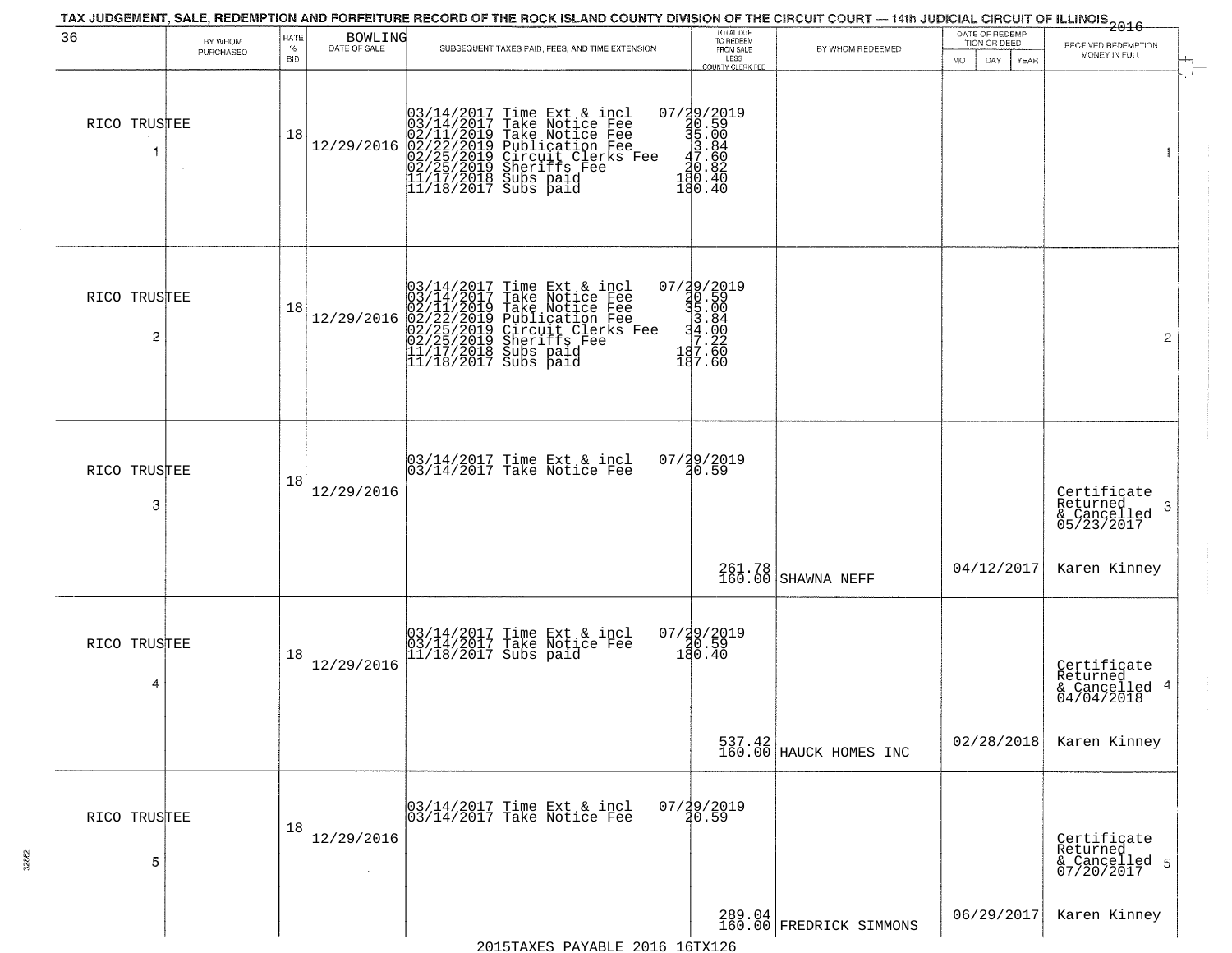| 37 | TAX JUDGEMENT, SALE, REDEMPTION AND FORFEITURE RECORD OF THE ROCK ISLAND COUNTY DIVISION OF THE CIRCUIT COURT — 14th JUDIC<br>NAME AND ADDRESS<br>LEGAL DESCRIPTION<br>TAXPAYER NO.<br>PARCEL NO. | <b>BOWLING</b>                                        |                                     |                                             | BACK TAX                        | BACK TAX<br>FORFEITED<br>INTEREST AND<br>COST ACCRUED | TOTAL BACK<br>TAX PENALTY<br>AND COSTS<br>ACCRUED | <b>AMOUNT</b>                      |                                                                 | INTEREST PAYMENT FUND          | 2016   |
|----|---------------------------------------------------------------------------------------------------------------------------------------------------------------------------------------------------|-------------------------------------------------------|-------------------------------------|---------------------------------------------|---------------------------------|-------------------------------------------------------|---------------------------------------------------|------------------------------------|-----------------------------------------------------------------|--------------------------------|--------|
|    | TWP - CODE<br>ASSESSED VALUATION FOR TAXES                                                                                                                                                        | TAX DUE<br>1ST                                        | INT DUE<br>1ST                      | A-BACK TAX<br>FORFEITED<br>PRIOR TO<br>2015 | FORFEITED<br>PENALTY<br>ACCRUED |                                                       |                                                   | FOR WHICH<br>JUDGEMENT<br>IS ASKED | $\begin{array}{c} \text{CERTIFICATE} \\ \text{NO.} \end{array}$ | INDEMNITY FUND<br>COST OF SALE |        |
|    | DENNIS JAROD/WANDA<br>1511 COYNE CENTER RD<br>MILAN IL                                                                                                                                            | 2ND                                                   | <del>73.50<sub>2N</sub>100.00</del> |                                             |                                 |                                                       |                                                   |                                    |                                                                 | 10.00                          |        |
|    |                                                                                                                                                                                                   | 3RD                                                   | 3RD                                 |                                             |                                 |                                                       |                                                   |                                    | 1403                                                            | 20.00                          |        |
|    | MOBILE HOME PROPERTY<br>WOODLAND                                                                                                                                                                  | 4TH                                                   | 4TH                                 |                                             |                                 |                                                       |                                                   |                                    |                                                                 |                                |        |
|    | $060 - 81 - 91$<br>$14 - 01$<br>980.000                                                                                                                                                           | <b>PUBLICATION COST</b><br>TOTAL DUE-TAXES, INT. COST | 10.00                               |                                             |                                 |                                                       |                                                   |                                    |                                                                 | 4.00                           |        |
|    |                                                                                                                                                                                                   | 1ST                                                   | 183.50<br>1ST                       |                                             |                                 |                                                       |                                                   | 183.50                             |                                                                 | 10.00                          | 227.50 |
|    | WEATHERS PENNIE<br>1511 COYNE CENTER RD<br>MILAN IL                                                                                                                                               | 38.25<br>2ND                                          | $-100.00$                           |                                             |                                 |                                                       |                                                   |                                    |                                                                 | 10.00                          |        |
|    | 3/23/05*08/28/2012<br>MOBILE HOME PROPERTY<br>WOODLAND                                                                                                                                            | 3BD<br>47H                                            | 3RD<br>4TH                          |                                             |                                 |                                                       |                                                   |                                    | 1404                                                            | 20.00                          |        |
|    | $061 - 02 - 91$<br>14-01<br>510.000                                                                                                                                                               | PUBLICATION COST                                      | 10.00                               |                                             |                                 |                                                       |                                                   |                                    |                                                                 | 4.00                           |        |
|    |                                                                                                                                                                                                   | TOTAL DUE-TAXES, INT. COST                            | 148.25                              |                                             |                                 |                                                       |                                                   | 148.25                             |                                                                 | 10.00                          | 192.25 |
|    | ST CLAIR HEATHER<br>1511 COYNE CENTER RD<br>MILAN IL                                                                                                                                              | 1ST<br>2ND                                            | 1ST<br>$-73.50 - 00.00$             |                                             |                                 |                                                       |                                                   |                                    |                                                                 | 10.00                          |        |
|    | 5/4/09<br>MOBILE HOME PROPERTY<br><b>WOODLAND</b>                                                                                                                                                 | 3RD<br>4TH                                            | 3 <sub>3</sub><br>4TH               |                                             |                                 |                                                       |                                                   |                                    | 1405                                                            | 20.00                          |        |
|    | $061 - 17 - 91$<br>14-01<br>980.000                                                                                                                                                               | <b>PUBLICATION COST</b>                               | 10.00                               |                                             |                                 |                                                       |                                                   |                                    |                                                                 | 4.00                           |        |
|    |                                                                                                                                                                                                   | TOTAL OUE-TAXES, INT. COST                            | 183.50                              |                                             |                                 |                                                       |                                                   | 183.50                             |                                                                 | 10.00                          | 227.50 |
|    | LAVERDIERRE ROBERTA<br>1511 COYNE CENTER RD<br>MILAN IL                                                                                                                                           | 73.50<br>2ND                                          | ख़<br>$\_100$ , $00$                |                                             |                                 |                                                       |                                                   |                                    |                                                                 | 10.00                          |        |
|    | 1/7/08<br>MOBILE HOME PROPERTY<br>WOODLAND                                                                                                                                                        | 3RD<br>4TH                                            | 3BD<br>वाम                          |                                             |                                 |                                                       |                                                   |                                    | 1406                                                            | 20.00                          |        |
|    | 061-91-91<br>14-01<br>980.000<br>$\sim 100$                                                                                                                                                       | PUBLICATION COST                                      | 10.00                               |                                             |                                 |                                                       |                                                   |                                    |                                                                 | 4.00                           |        |
|    |                                                                                                                                                                                                   | TOTAL DUE-TAXES, INT. COST                            | 183.50                              |                                             |                                 |                                                       |                                                   | 183.50                             |                                                                 | 10.00                          | 227.50 |
|    | ROWE DONALD<br>1511 COYNE CENTER RD<br>MILAN IL                                                                                                                                                   | $\overline{1ST}$<br>1ST<br>2ND                        | 69.30 100.00<br>$\overline{2ND}$    |                                             |                                 |                                                       |                                                   |                                    |                                                                 | 10.00                          |        |
|    | $4-6-95*12-27-01*10/9/14*$<br>MOBILE HOME PROPERTY                                                                                                                                                | 3RD<br>4TH                                            | $\overline{3}$ RD<br>4TH            |                                             |                                 |                                                       |                                                   |                                    | 1407                                                            | 20.00                          |        |
|    | $062 - 04 - 91$<br>14-01<br>924.000                                                                                                                                                               | PUBLICATION COST                                      | 10.00                               |                                             |                                 |                                                       |                                                   |                                    |                                                                 | 4.00                           |        |
|    |                                                                                                                                                                                                   | TOTAL DUE-TAXES, INT. COST                            | 179.30                              |                                             |                                 |                                                       | 2015 TAVEC DAVADIE 2016 16 TV126                  | 179.30                             |                                                                 | 10.00                          | 223.30 |

2015TAXES PAYABLE 2016 16TX126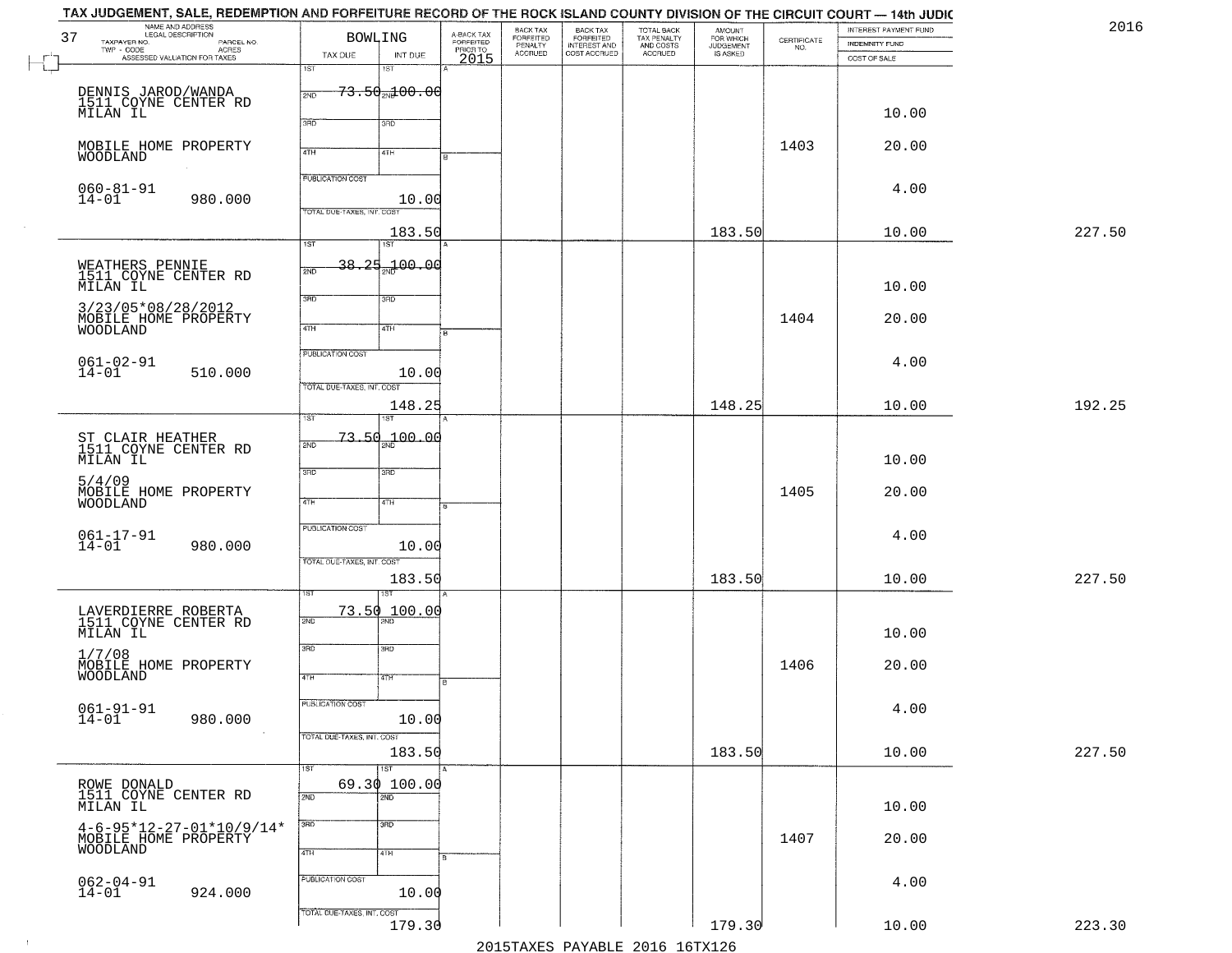| 37                | BY WHOM<br>PURCHASED | RATE<br>$\%$<br><b>BID</b> | <b>BOWLING</b><br>DATE OF SALE | SUBSEQUENT TAXES PAID, FEES, AND TIME EXTENSION                                                                                                                                                                                            | TOTAL DUE<br>TO REDEEM<br>FROM SALE<br>LESS<br><b>COUNTY CLERK FEE</b>                              | BY WHOM REDEEMED             | DATE OF REDEMP-<br>TION OR DEED<br>DAY.<br><b>YEAR</b><br>MO. | $-2016$<br>RECEIVED REDEMPTION<br>MONEY IN FULL                                              |
|-------------------|----------------------|----------------------------|--------------------------------|--------------------------------------------------------------------------------------------------------------------------------------------------------------------------------------------------------------------------------------------|-----------------------------------------------------------------------------------------------------|------------------------------|---------------------------------------------------------------|----------------------------------------------------------------------------------------------|
| RICO TRUSTEE      |                      | 18                         | 12/29/2016                     | $03/14/2017$ Time Ext & incl<br>$03/14/2017$ Take Notice Fee<br>$02/11/2019$ Take Notice Fee<br>$02/22/2019$ Publication Fee<br>$02/25/2019$ Sheriffs Fee<br>$02/25/2019$ Sheriffs Fee<br>$11/17/2018$ Subs paid<br>$11/18/2017$ Subs paid | 07/29/2019<br>$39.59$<br>$35.00$<br>$34.80$<br>$34.222$<br>$203.50$<br>203.50                       |                              |                                                               | 1                                                                                            |
| RICO TRUSTEE<br>2 |                      | 18                         | 12/29/2016                     | 03/14/2017 Time Ext & incl<br>03/14/2017 Take Notice Fee                                                                                                                                                                                   | 07/29/2019<br>20.59                                                                                 |                              |                                                               | SALE IN ERROR<br>Certificate<br>Returned<br>& Cancelled 2<br>12/13/2017<br>Karen Kinney      |
| RICO TRUSTEE<br>3 |                      | 18                         | 12/29/2016                     | $03/14/2017$ Time Ext & incl<br>$03/14/2017$ Take Notice Fee<br>$02/11/2019$ Take Notice Fee<br>$02/22/2019$ Publication Fee<br>$02/25/2019$ Sheriffs Fee<br>$02/25/2019$ Sheriffs Fee<br>$11/17/2018$ Subs paid<br>$11/18/2017$ Subs paid | $\begin{smallmatrix} 07/29/2019\\ 20.59\\ 35.00\\ 35.84\\ 7.86\\ 203.50\\ 203.50 \end{smallmatrix}$ |                              |                                                               | TAX DEED ISSUED<br>Certificate<br>Returned<br>3<br>& Cancelled<br>05/18/2021<br>Karen Kinney |
| RICO TRUSTEE<br>4 |                      | 18                         | 12/29/2016                     | $03/14/2017$ Time Ext & incl<br>03/14/2017 Take Notice Fee<br>02/11/2019 Take Notice Fee<br>02/22/2019 Publication Fee<br>02/25/2019 Sheriffs Fee<br>02/25/2019 Sheriffs Fee<br>11/17/2018 Subs paid<br>11/18/2017 Subs paid               | $07/29/2019$<br>$30.59$<br>$35.00$<br>$3.84$<br>$34.00$<br>$7.22$<br>$203.50$<br>203.50             |                              |                                                               | SALE IN ERROR<br>Certificate<br>Returned<br>& Cancelled 4<br>10/06/2020<br>Karen Kinney      |
| RICO TRUSTEE<br>5 |                      | 18                         | 12/29/2016                     | 03/14/2017 Time Ext & incl<br>03/14/2017 Take Notice Fee<br>11/18/2017 Subs paid                                                                                                                                                           | 07/29/2019<br>10.59<br>199.30                                                                       |                              |                                                               | Certificate<br>Returned<br>& Cancelled 5<br>03/07/2019                                       |
|                   |                      |                            |                                |                                                                                                                                                                                                                                            |                                                                                                     | 627.89<br>160.00 HAUCK HOMES | 10/01/2018                                                    | Karen Kinney                                                                                 |

2015TAXES PAYABLE 2016 16TX126

32862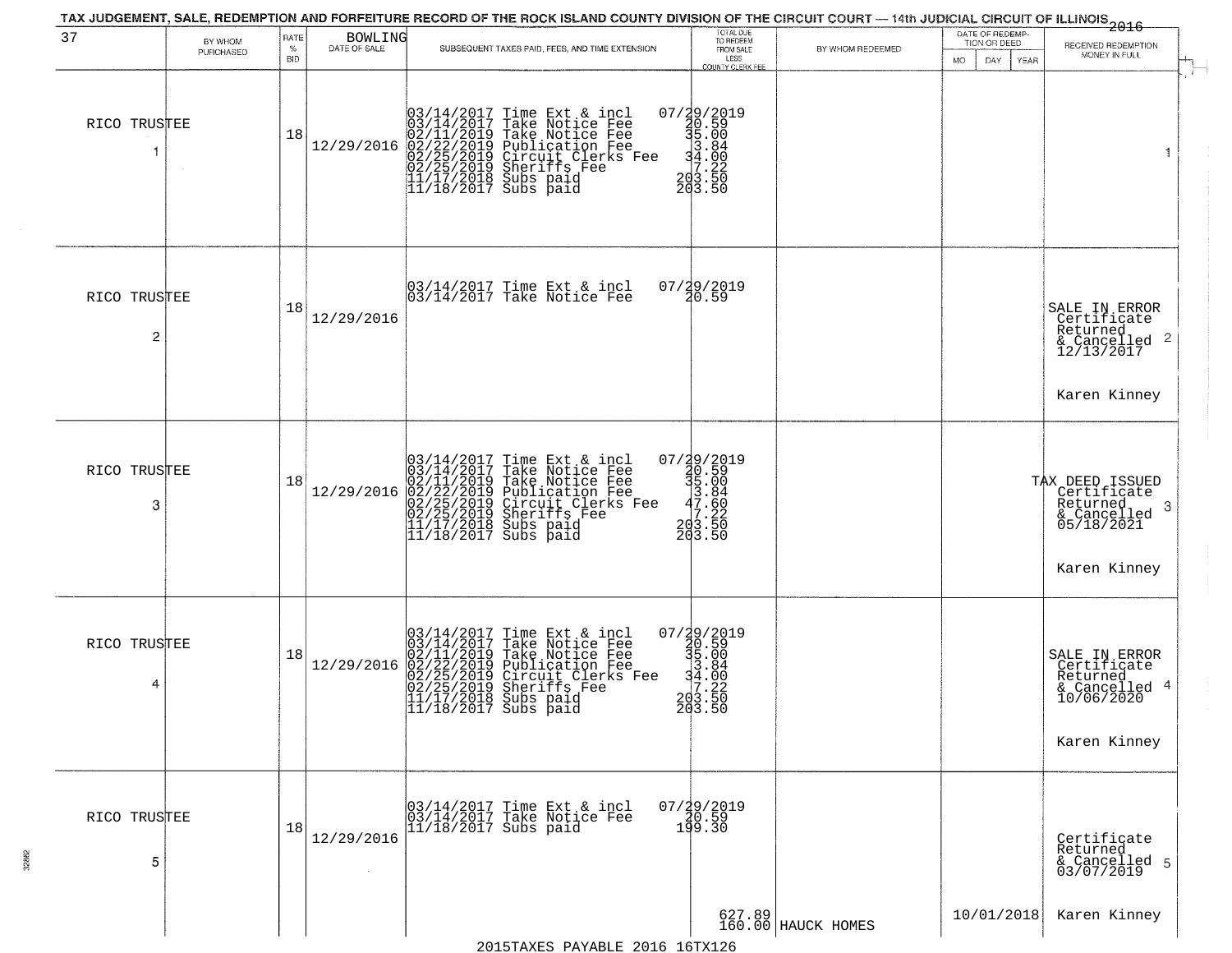|        | INTEREST PAYMENT FUND<br><b>INDEMNITY FUND</b> | $\begin{array}{c} \text{CEPTIFICATE} \\ \text{NO.} \end{array}$ | AMOUNT<br>FOR WHICH<br>JUDGEMENT<br>IS ASKED | TOTAL BACK<br>TAX PENALTY<br>AND COSTS | BACK TAX<br>FORFEITED<br>INTEREST AND<br>COST ACCRUED | BACK TAX<br>FORFEITED<br>PENALTY | A-BACK TAX<br>FORFEITED<br>PRIOR TO<br>2015 | <b>BOWLING</b>             |                                   | NAME AND ADDRESS<br>LEGAL DESCRIPTION                                                            | 38       |
|--------|------------------------------------------------|-----------------------------------------------------------------|----------------------------------------------|----------------------------------------|-------------------------------------------------------|----------------------------------|---------------------------------------------|----------------------------|-----------------------------------|--------------------------------------------------------------------------------------------------|----------|
|        | COST OF SALE                                   |                                                                 |                                              | ACCRUED                                |                                                       | <b>ACCRUED</b>                   |                                             | INT DUE                    | TAX DUE                           | LESAL DESCRIPTION PARCEL NO.<br>TWP - CODE PARCEL NO.<br>TWP - CODE ASSESSED VALUATION FOR TAXES |          |
|        |                                                |                                                                 |                                              |                                        |                                                       |                                  |                                             | $\overline{181}$           | 1ST                               |                                                                                                  |          |
|        |                                                |                                                                 |                                              |                                        |                                                       |                                  |                                             | $68.25 + 00.06$            | 2ND                               | JEAN RANDY<br>1511 COYNE CENTER RD                                                               |          |
|        | 10.00                                          |                                                                 |                                              |                                        |                                                       |                                  |                                             | 3RD                        | 3BD                               |                                                                                                  | MILAN IL |
|        |                                                |                                                                 |                                              |                                        |                                                       |                                  |                                             |                            |                                   | $3/3/97*7/31/97*7/10/15*$                                                                        |          |
|        | 20.00                                          | 1408                                                            |                                              |                                        |                                                       |                                  |                                             | 4TH                        | 4TH                               | MOBILE HOME PROPERTY                                                                             | WOODLAND |
|        |                                                |                                                                 |                                              |                                        |                                                       |                                  |                                             |                            | <b>PUBLICATION COST</b>           |                                                                                                  |          |
|        | 4.00                                           |                                                                 |                                              |                                        |                                                       |                                  |                                             | 10.00                      |                                   | $062 - 07 - 91$<br>14-01<br>910.000                                                              |          |
|        |                                                |                                                                 |                                              |                                        |                                                       |                                  |                                             |                            | TOTAL DUE-TAXES, INT. COST        |                                                                                                  |          |
| 222.25 | 10.00                                          |                                                                 | 178.25                                       |                                        |                                                       |                                  |                                             | 178.25                     |                                   |                                                                                                  |          |
|        |                                                |                                                                 |                                              |                                        |                                                       |                                  |                                             | ist                        | $\overline{1ST}$                  |                                                                                                  |          |
|        |                                                |                                                                 |                                              |                                        |                                                       |                                  |                                             | 69.30 <sub>2w</sub> 100.00 | 2ND                               | PETERSON BRIAN<br>1511 COYNE CENTER RD                                                           |          |
|        | 10.00                                          |                                                                 |                                              |                                        |                                                       |                                  |                                             | 3RD                        | 3RD                               |                                                                                                  | MILAN IL |
|        | 20.00                                          | 1409                                                            |                                              |                                        |                                                       |                                  |                                             |                            |                                   | $6 - 12 - 00/12 - 5 - 00$                                                                        |          |
|        |                                                |                                                                 |                                              |                                        |                                                       |                                  |                                             | 4TH                        | $\overline{47H}$                  | MOBILE HOME PROPERTY<br>WOODLAND                                                                 |          |
|        |                                                |                                                                 |                                              |                                        |                                                       |                                  |                                             |                            | PUBLICATION COST                  |                                                                                                  |          |
|        | 4.00                                           |                                                                 |                                              |                                        |                                                       |                                  |                                             | 10.00                      |                                   | $062 - 12 - 91$<br>14-01<br>924.000                                                              |          |
|        |                                                |                                                                 |                                              |                                        |                                                       |                                  |                                             |                            | TOTAL DUE-TAXES, INT. COST        |                                                                                                  |          |
| 223.30 | 10.00                                          |                                                                 | 179.30                                       |                                        |                                                       |                                  |                                             | 179.30<br>IST              | 1ST                               |                                                                                                  |          |
|        |                                                |                                                                 |                                              |                                        |                                                       |                                  |                                             |                            |                                   |                                                                                                  |          |
|        |                                                |                                                                 |                                              |                                        |                                                       |                                  |                                             | SMD <sub>1</sub>           | 2ND                               |                                                                                                  |          |
|        |                                                |                                                                 |                                              |                                        |                                                       |                                  |                                             | 3RD                        | 3 <sub>BD</sub>                   |                                                                                                  |          |
|        |                                                |                                                                 |                                              |                                        |                                                       |                                  |                                             |                            |                                   |                                                                                                  |          |
|        |                                                |                                                                 |                                              |                                        |                                                       |                                  |                                             | 4TH                        | 4TH                               |                                                                                                  |          |
|        |                                                |                                                                 |                                              |                                        |                                                       |                                  |                                             |                            | <b>PUBLICATION COST</b>           |                                                                                                  |          |
|        |                                                |                                                                 |                                              |                                        |                                                       |                                  |                                             |                            |                                   |                                                                                                  |          |
|        |                                                |                                                                 |                                              |                                        |                                                       |                                  |                                             |                            | TOTAL OUE-TAXES, INT. COST        |                                                                                                  |          |
|        |                                                |                                                                 |                                              |                                        |                                                       |                                  |                                             | १९४                        | ۱ST                               |                                                                                                  |          |
|        |                                                |                                                                 |                                              |                                        |                                                       |                                  |                                             |                            |                                   |                                                                                                  |          |
|        |                                                |                                                                 |                                              |                                        |                                                       |                                  |                                             | 2ND                        | 2ND                               |                                                                                                  |          |
|        |                                                |                                                                 |                                              |                                        |                                                       |                                  |                                             | 3BD                        | 3RD                               |                                                                                                  |          |
|        |                                                |                                                                 |                                              |                                        |                                                       |                                  |                                             | वितमा                      | 4TH                               |                                                                                                  |          |
|        |                                                |                                                                 |                                              |                                        |                                                       |                                  | в                                           |                            |                                   |                                                                                                  |          |
|        |                                                |                                                                 |                                              |                                        |                                                       |                                  |                                             |                            | PUBLICATION COST                  |                                                                                                  |          |
|        |                                                |                                                                 |                                              |                                        |                                                       |                                  |                                             |                            | <b>TOTAL DUE-TAXES, INT. COST</b> |                                                                                                  |          |
|        |                                                |                                                                 |                                              |                                        |                                                       |                                  |                                             |                            |                                   |                                                                                                  |          |
|        |                                                |                                                                 |                                              |                                        |                                                       |                                  |                                             | 1ST                        | 15T                               |                                                                                                  |          |
|        |                                                |                                                                 |                                              |                                        |                                                       |                                  |                                             | 2ND                        | 2ND                               |                                                                                                  |          |
|        |                                                |                                                                 |                                              |                                        |                                                       |                                  |                                             |                            |                                   |                                                                                                  |          |
|        |                                                |                                                                 |                                              |                                        |                                                       |                                  |                                             | 3BD                        | 3RD                               |                                                                                                  |          |
|        |                                                |                                                                 |                                              |                                        |                                                       |                                  |                                             | 4TH                        | 4TH                               |                                                                                                  |          |
|        |                                                |                                                                 |                                              |                                        |                                                       |                                  |                                             |                            |                                   |                                                                                                  |          |
|        |                                                |                                                                 |                                              |                                        |                                                       |                                  |                                             |                            | PUBLICATION COST                  |                                                                                                  |          |
|        |                                                |                                                                 |                                              |                                        |                                                       |                                  |                                             |                            | TOTAL DUE-TAXES, INT. COST        |                                                                                                  |          |
|        |                                                |                                                                 |                                              | 2015TAXES PAYABLE 2016 16TX126         |                                                       |                                  |                                             |                            |                                   |                                                                                                  |          |